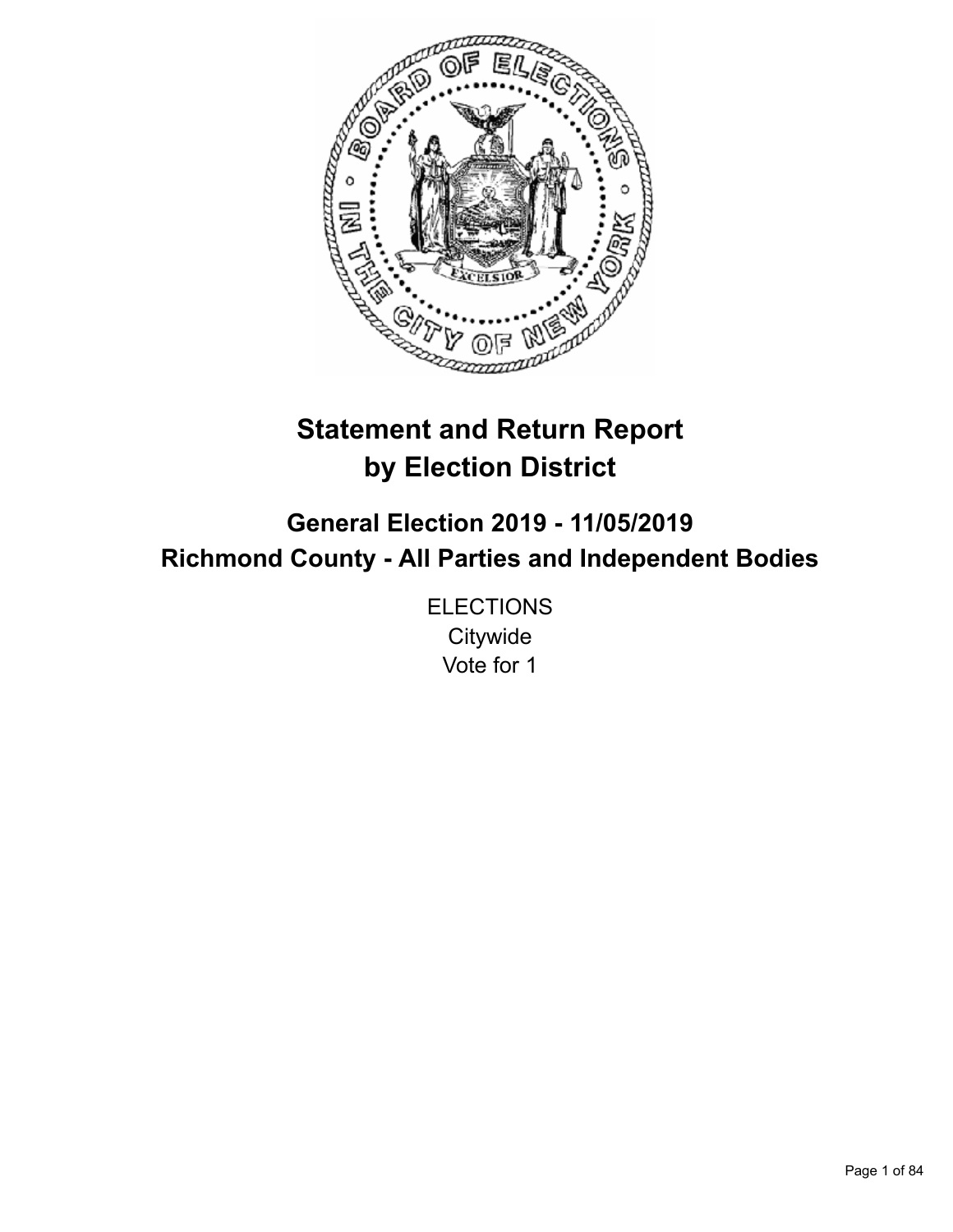

| PUBLIC COUNTER                                           | 255          |
|----------------------------------------------------------|--------------|
| MANUALLY COUNTED EMERGENCY                               | $\Omega$     |
| ABSENTEE / MILITARY                                      | 8            |
| AFFIDAVIT                                                | $\mathbf{0}$ |
| Total Ballots                                            | 263          |
| Less - Inapplicable Federal/Special Presidential Ballots | $\mathbf{0}$ |
| <b>Total Applicable Ballots</b>                          | 263          |
| YES                                                      | 173          |
| NO.                                                      | 53           |
| <b>Total Votes</b>                                       | 226          |
| Unrecorded                                               | 37           |

## **002/61**

| <b>PUBLIC COUNTER</b>                                    | 268 |
|----------------------------------------------------------|-----|
| MANUALLY COUNTED EMERGENCY                               | 0   |
| ABSENTEE / MILITARY                                      | 9   |
| AFFIDAVIT                                                | 0   |
| <b>Total Ballots</b>                                     | 277 |
| Less - Inapplicable Federal/Special Presidential Ballots | 0   |
| <b>Total Applicable Ballots</b>                          | 277 |
| <b>YES</b>                                               | 197 |
| <b>NO</b>                                                | 60  |
| <b>Total Votes</b>                                       | 257 |
| Unrecorded                                               | 20  |

| <b>PUBLIC COUNTER</b>                                    | 308      |
|----------------------------------------------------------|----------|
| <b>MANUALLY COUNTED EMERGENCY</b>                        | 0        |
| ABSENTEE / MILITARY                                      | 6        |
| AFFIDAVIT                                                | 0        |
| <b>Total Ballots</b>                                     | 314      |
| Less - Inapplicable Federal/Special Presidential Ballots | $\Omega$ |
| <b>Total Applicable Ballots</b>                          | 314      |
| <b>YES</b>                                               | 216      |
| <b>NO</b>                                                | 82       |
| <b>Total Votes</b>                                       | 298      |
| Unrecorded                                               | 16       |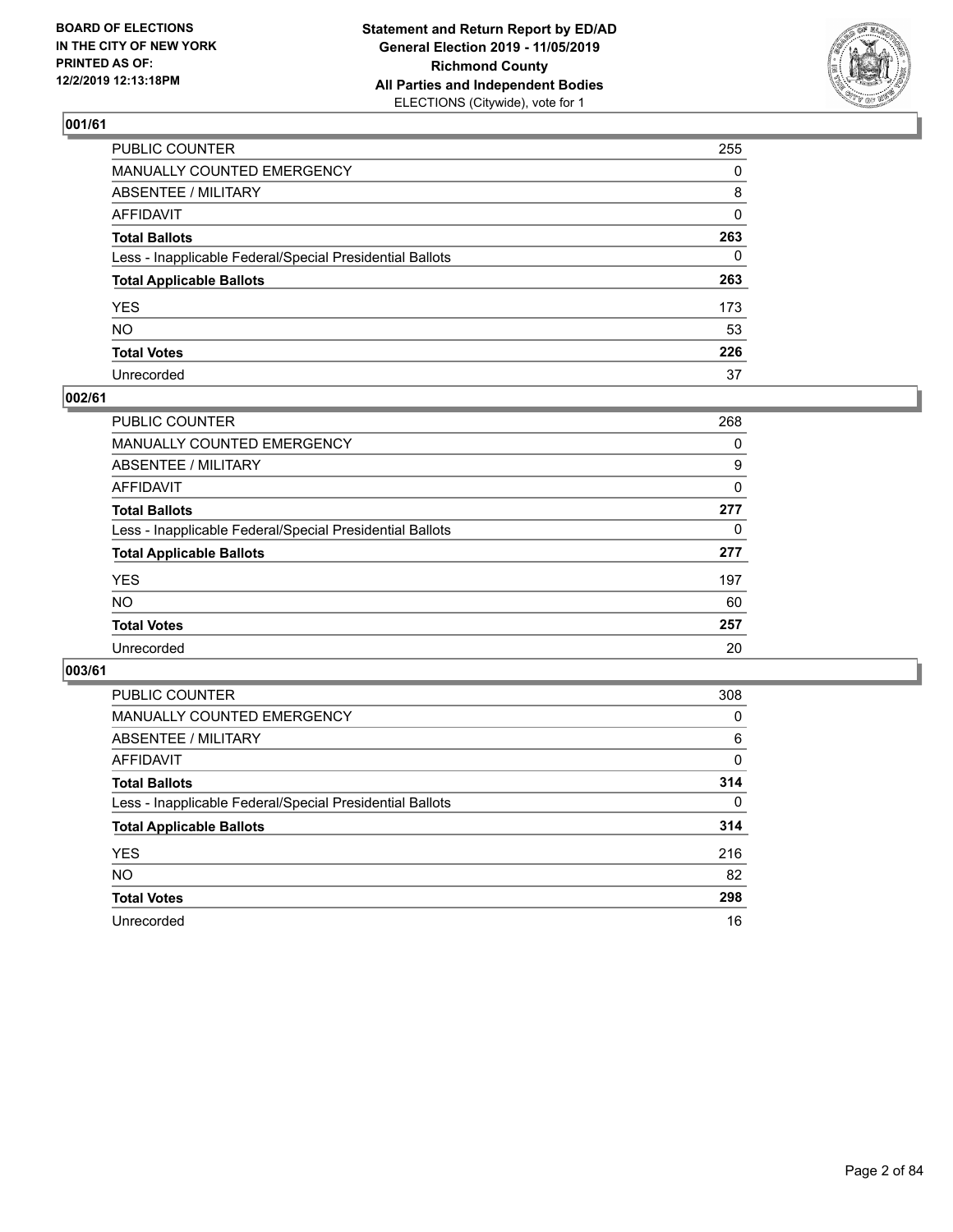

| <b>PUBLIC COUNTER</b>                                    | 319      |
|----------------------------------------------------------|----------|
| MANUALLY COUNTED EMERGENCY                               | 0        |
| ABSENTEE / MILITARY                                      | 11       |
| <b>AFFIDAVIT</b>                                         |          |
| <b>Total Ballots</b>                                     | 331      |
| Less - Inapplicable Federal/Special Presidential Ballots | $\Omega$ |
| <b>Total Applicable Ballots</b>                          | 331      |
| <b>YES</b>                                               | 235      |
| <b>NO</b>                                                | 73       |
| <b>Total Votes</b>                                       | 308      |
| Unrecorded                                               | 23       |

## **005/61 COMBINED into: 004/61**

## **006/61**

| <b>PUBLIC COUNTER</b>                                    | 172      |
|----------------------------------------------------------|----------|
| <b>MANUALLY COUNTED EMERGENCY</b>                        | $\Omega$ |
| ABSENTEE / MILITARY                                      | 31       |
| AFFIDAVIT                                                | 3        |
| <b>Total Ballots</b>                                     | 206      |
| Less - Inapplicable Federal/Special Presidential Ballots | 0        |
| <b>Total Applicable Ballots</b>                          | 206      |
| <b>YES</b>                                               | 111      |
| <b>NO</b>                                                | 68       |
| <b>Total Votes</b>                                       | 179      |
| Unrecorded                                               | 27       |
|                                                          |          |

| <b>PUBLIC COUNTER</b>                                    | 157      |
|----------------------------------------------------------|----------|
| MANUALLY COUNTED EMERGENCY                               | 0        |
| ABSENTEE / MILITARY                                      | 4        |
| AFFIDAVIT                                                | $\Omega$ |
| <b>Total Ballots</b>                                     | 161      |
| Less - Inapplicable Federal/Special Presidential Ballots | $\Omega$ |
| <b>Total Applicable Ballots</b>                          | 161      |
| <b>YES</b>                                               | 82       |
| <b>NO</b>                                                | 28       |
| <b>Total Votes</b>                                       | 110      |
| Unrecorded                                               | 51       |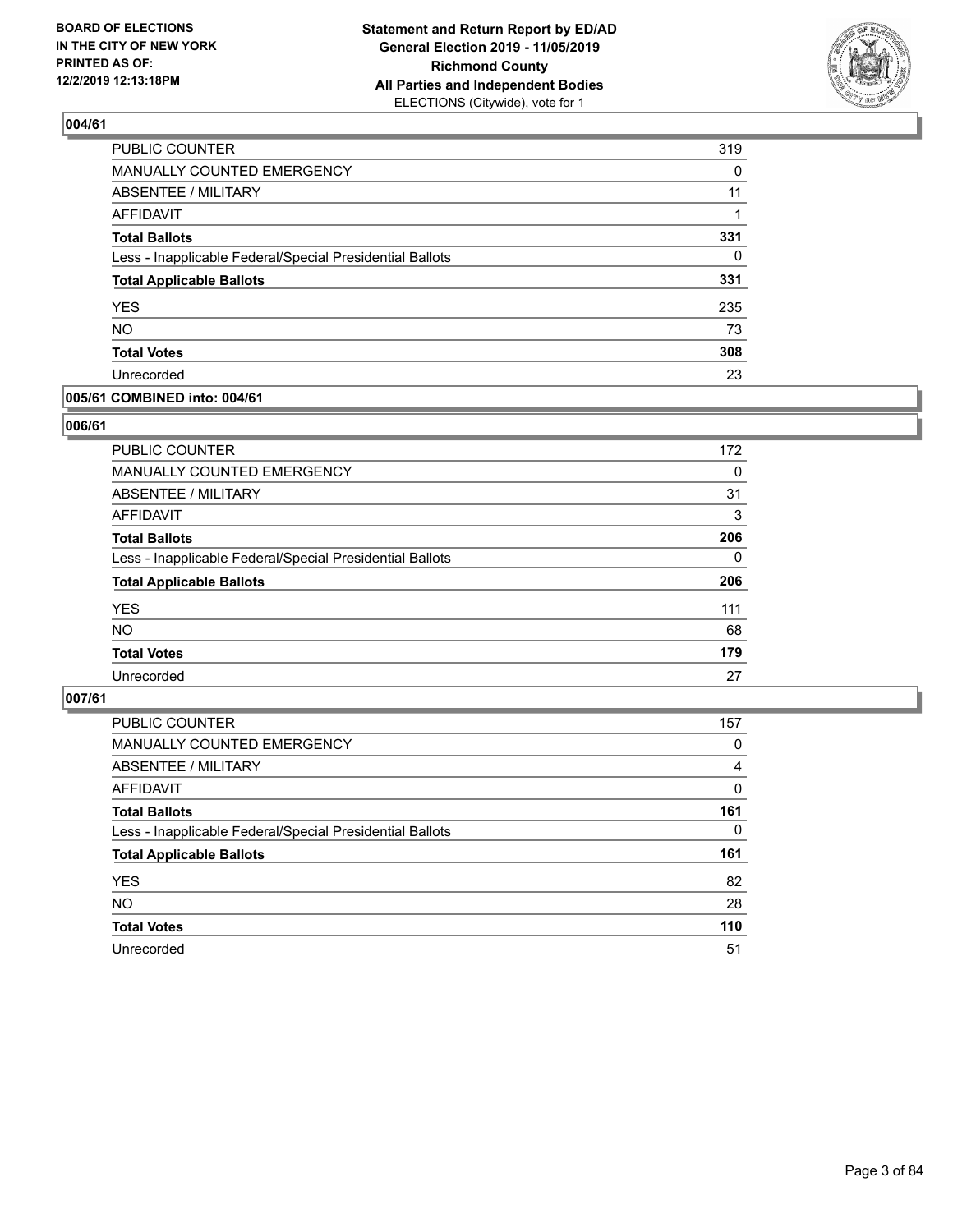

| PUBLIC COUNTER                                           | 227 |
|----------------------------------------------------------|-----|
| MANUALLY COUNTED EMERGENCY                               | 0   |
| ABSENTEE / MILITARY                                      | 7   |
| AFFIDAVIT                                                | 0   |
| Total Ballots                                            | 234 |
| Less - Inapplicable Federal/Special Presidential Ballots | 0   |
| <b>Total Applicable Ballots</b>                          | 234 |
| YES                                                      | 170 |
| NO.                                                      | 37  |
| <b>Total Votes</b>                                       | 207 |
| Unrecorded                                               | 27  |

## **009/61**

| <b>PUBLIC COUNTER</b>                                    | 505          |
|----------------------------------------------------------|--------------|
| <b>MANUALLY COUNTED EMERGENCY</b>                        | $\Omega$     |
| ABSENTEE / MILITARY                                      | 26           |
| <b>AFFIDAVIT</b>                                         | $\mathbf{0}$ |
| <b>Total Ballots</b>                                     | 531          |
| Less - Inapplicable Federal/Special Presidential Ballots | $\Omega$     |
| <b>Total Applicable Ballots</b>                          | 531          |
| <b>YES</b>                                               | 339          |
| <b>NO</b>                                                | 150          |
| <b>Total Votes</b>                                       | 489          |
| Unrecorded                                               | 42           |

| <b>PUBLIC COUNTER</b>                                    | 230      |
|----------------------------------------------------------|----------|
| <b>MANUALLY COUNTED EMERGENCY</b>                        | 0        |
| ABSENTEE / MILITARY                                      | 9        |
| AFFIDAVIT                                                | 0        |
| <b>Total Ballots</b>                                     | 239      |
| Less - Inapplicable Federal/Special Presidential Ballots | $\Omega$ |
| <b>Total Applicable Ballots</b>                          | 239      |
| <b>YES</b>                                               | 128      |
| NO.                                                      | 54       |
| <b>Total Votes</b>                                       | 182      |
| Unrecorded                                               | 57       |
| 011/61 COMBINED into: 009/61                             |          |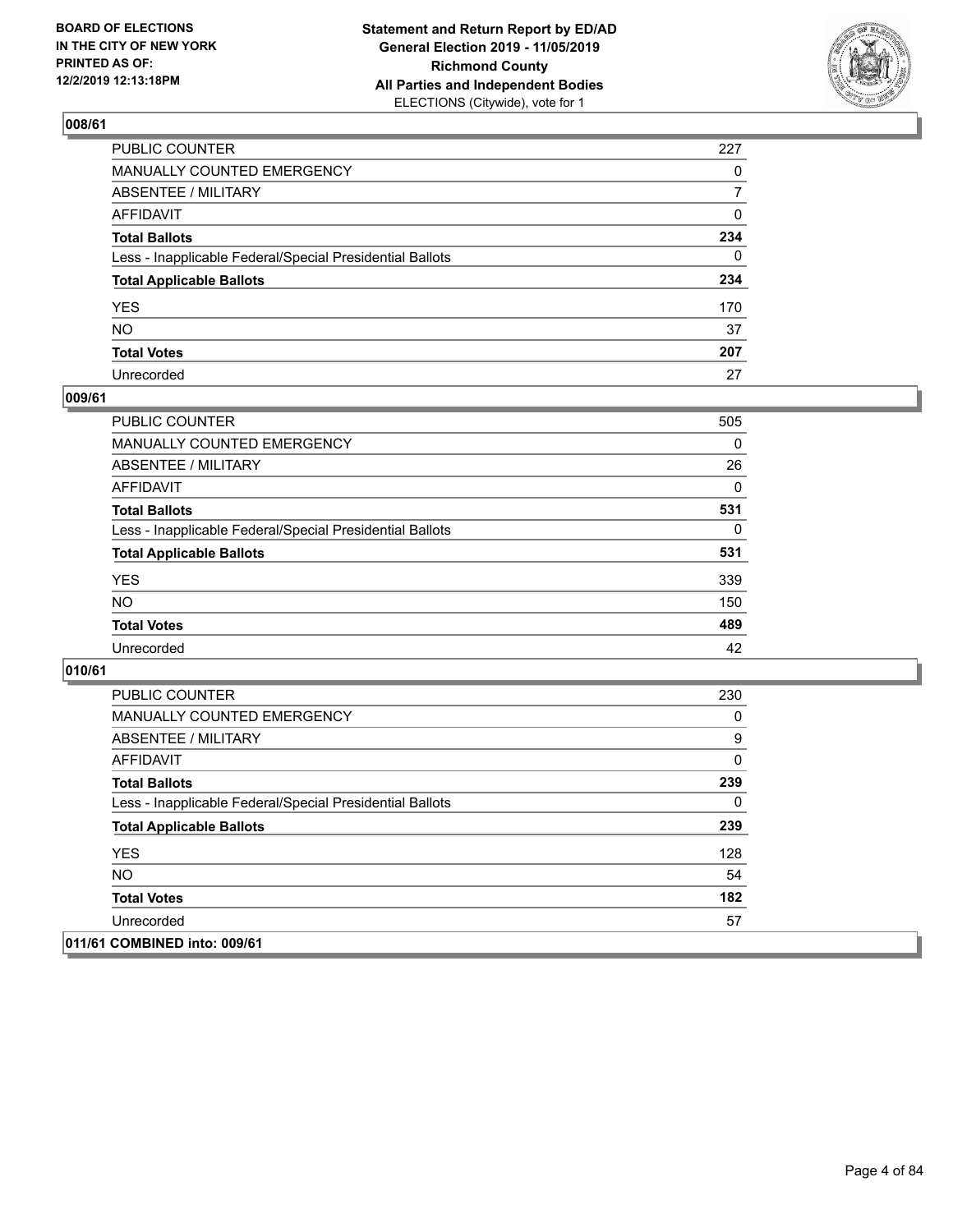

| PUBLIC COUNTER                                           | 417          |
|----------------------------------------------------------|--------------|
| MANUALLY COUNTED EMERGENCY                               | $\mathbf{0}$ |
| ABSENTEE / MILITARY                                      | 8            |
| AFFIDAVIT                                                |              |
| Total Ballots                                            | 426          |
| Less - Inapplicable Federal/Special Presidential Ballots | 0            |
| <b>Total Applicable Ballots</b>                          | 426          |
| YES                                                      | 218          |
| NO.                                                      | 182          |
| <b>Total Votes</b>                                       | 400          |
| Unrecorded                                               | 26           |

## **013/61**

| <b>PUBLIC COUNTER</b>                                    | 201      |
|----------------------------------------------------------|----------|
| <b>MANUALLY COUNTED EMERGENCY</b>                        | 0        |
| ABSENTEE / MILITARY                                      | 8        |
| AFFIDAVIT                                                | $\Omega$ |
| <b>Total Ballots</b>                                     | 209      |
| Less - Inapplicable Federal/Special Presidential Ballots | $\Omega$ |
| <b>Total Applicable Ballots</b>                          | 209      |
| <b>YES</b>                                               | 115      |
| <b>NO</b>                                                | 70       |
| <b>Total Votes</b>                                       | 185      |
| Unrecorded                                               | 24       |

| PUBLIC COUNTER                                           | 242      |
|----------------------------------------------------------|----------|
| <b>MANUALLY COUNTED EMERGENCY</b>                        | 0        |
| ABSENTEE / MILITARY                                      | 10       |
| <b>AFFIDAVIT</b>                                         |          |
| <b>Total Ballots</b>                                     | 253      |
| Less - Inapplicable Federal/Special Presidential Ballots | $\Omega$ |
| <b>Total Applicable Ballots</b>                          | 253      |
| <b>YES</b>                                               | 133      |
| <b>NO</b>                                                | 103      |
| <b>Total Votes</b>                                       | 236      |
| Unrecorded                                               | 17       |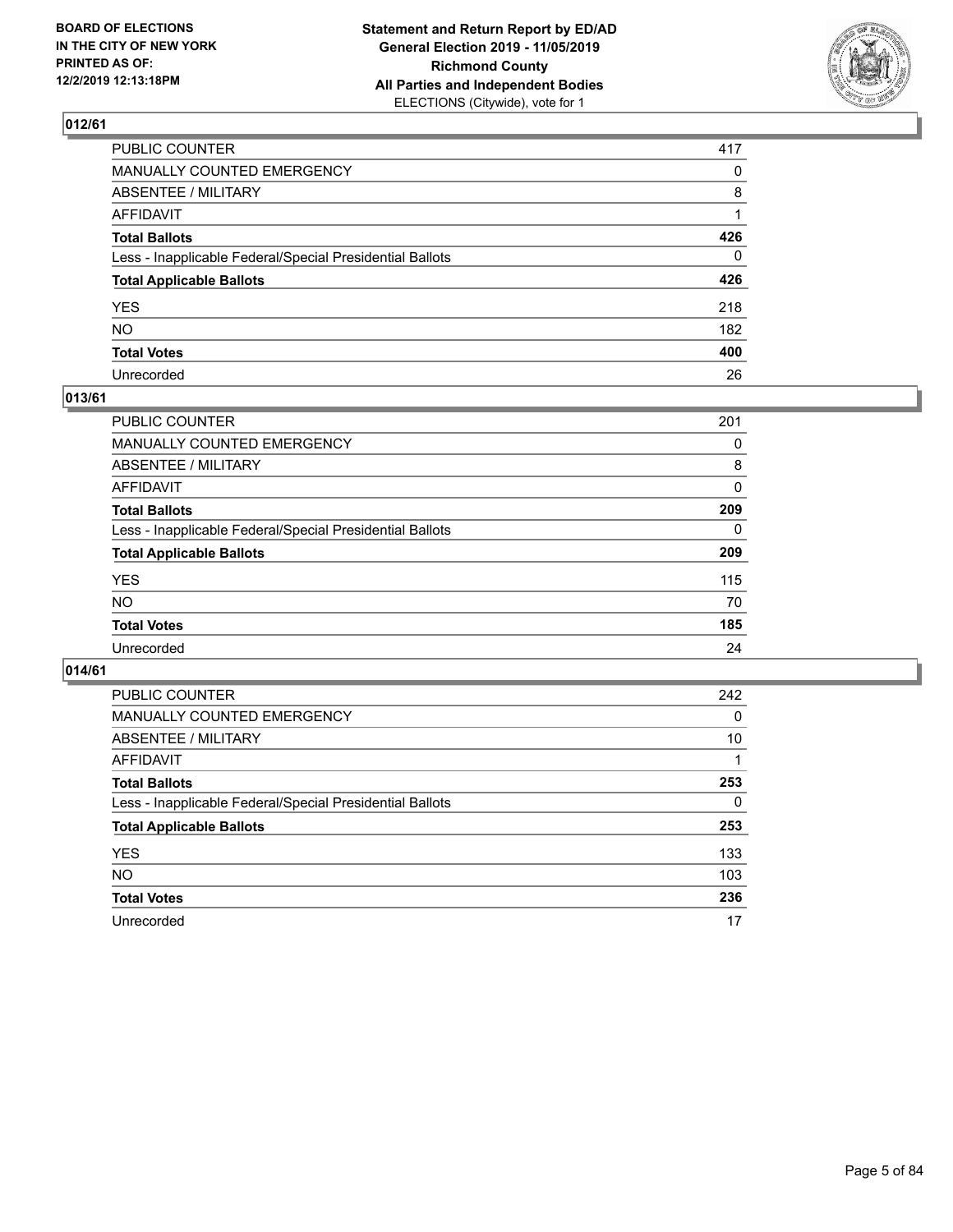

| PUBLIC COUNTER                                           | 179 |
|----------------------------------------------------------|-----|
| MANUALLY COUNTED EMERGENCY                               | 0   |
| ABSENTEE / MILITARY                                      | 5   |
| AFFIDAVIT                                                | 0   |
| Total Ballots                                            | 184 |
| Less - Inapplicable Federal/Special Presidential Ballots | 0   |
| <b>Total Applicable Ballots</b>                          | 184 |
| YES                                                      | 103 |
| NO.                                                      | 63  |
| <b>Total Votes</b>                                       | 166 |
| Unrecorded                                               | 18  |

## **016/61**

| PUBLIC COUNTER                                           | 164      |
|----------------------------------------------------------|----------|
| MANUALLY COUNTED EMERGENCY                               | 0        |
| ABSENTEE / MILITARY                                      | 11       |
| AFFIDAVIT                                                |          |
| <b>Total Ballots</b>                                     | 176      |
| Less - Inapplicable Federal/Special Presidential Ballots | $\Omega$ |
| <b>Total Applicable Ballots</b>                          | 176      |
| <b>YES</b>                                               | 102      |
| <b>NO</b>                                                | 35       |
| <b>Total Votes</b>                                       | 137      |
| Unrecorded                                               | 39       |

| <b>PUBLIC COUNTER</b>                                    | 149      |
|----------------------------------------------------------|----------|
| <b>MANUALLY COUNTED EMERGENCY</b>                        | 0        |
| ABSENTEE / MILITARY                                      | 10       |
| AFFIDAVIT                                                | 3        |
| <b>Total Ballots</b>                                     | 162      |
| Less - Inapplicable Federal/Special Presidential Ballots | $\Omega$ |
| <b>Total Applicable Ballots</b>                          | 162      |
| <b>YES</b>                                               | 110      |
| <b>NO</b>                                                | 33       |
| <b>Total Votes</b>                                       | 143      |
| Unrecorded                                               | 19       |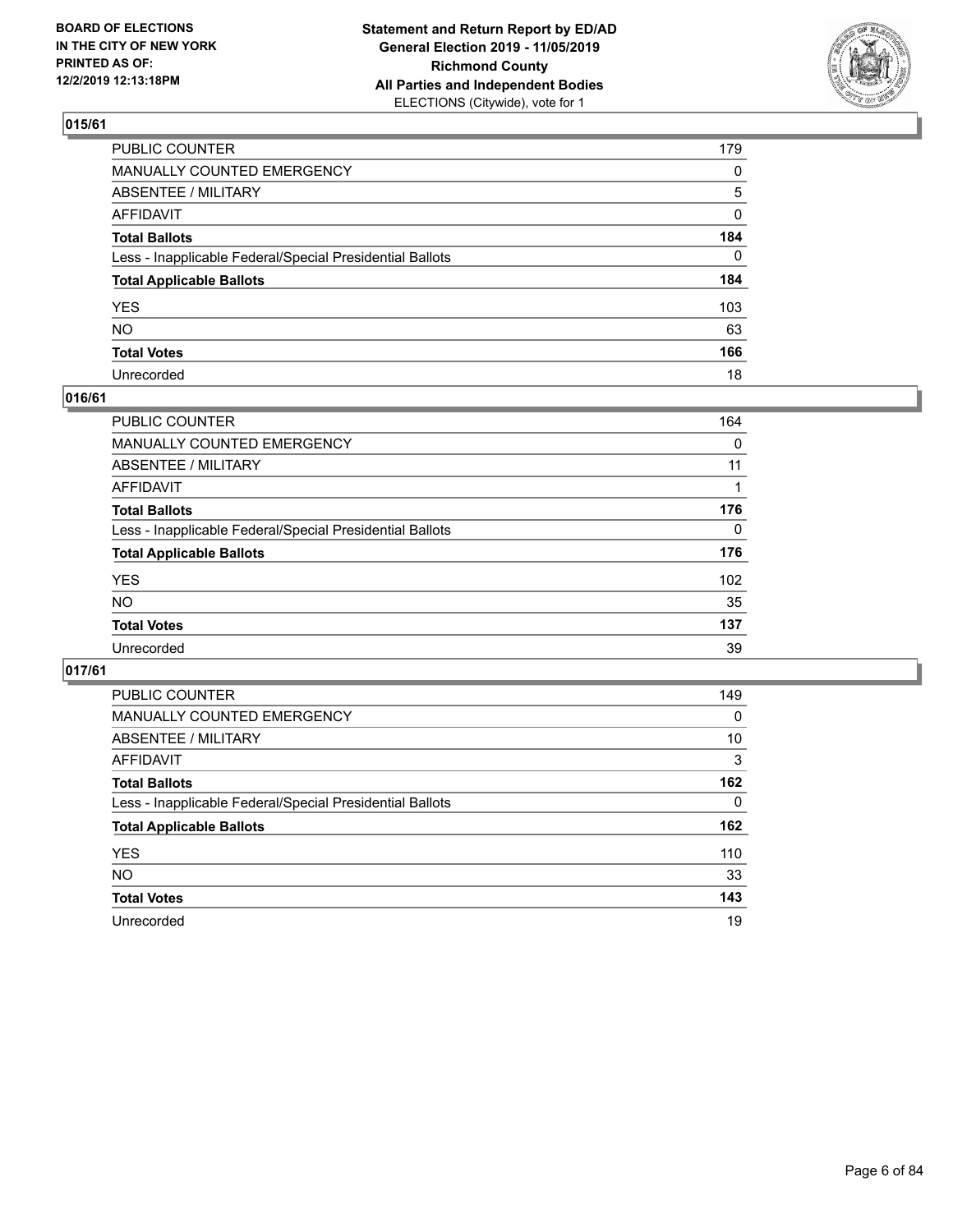

| PUBLIC COUNTER                                           | 445          |
|----------------------------------------------------------|--------------|
| MANUALLY COUNTED EMERGENCY                               | $\mathbf{0}$ |
| ABSENTEE / MILITARY                                      | 17           |
| AFFIDAVIT                                                |              |
| Total Ballots                                            | 463          |
| Less - Inapplicable Federal/Special Presidential Ballots | 0            |
| <b>Total Applicable Ballots</b>                          | 463          |
| YES                                                      | 192          |
| NO.                                                      | 209          |
| <b>Total Votes</b>                                       | 401          |
| Unrecorded                                               | 62           |

## **019/61**

| PUBLIC COUNTER                                           | 216 |
|----------------------------------------------------------|-----|
| MANUALLY COUNTED EMERGENCY                               | 0   |
| ABSENTEE / MILITARY                                      | 11  |
| AFFIDAVIT                                                | 0   |
| <b>Total Ballots</b>                                     | 227 |
| Less - Inapplicable Federal/Special Presidential Ballots | 0   |
| <b>Total Applicable Ballots</b>                          | 227 |
| <b>YES</b>                                               | 136 |
| <b>NO</b>                                                | 70  |
| <b>Total Votes</b>                                       | 206 |
| Unrecorded                                               | 21  |

| <b>PUBLIC COUNTER</b>                                    | 205 |
|----------------------------------------------------------|-----|
| MANUALLY COUNTED EMERGENCY                               | 0   |
| ABSENTEE / MILITARY                                      | 5   |
| AFFIDAVIT                                                |     |
| <b>Total Ballots</b>                                     | 211 |
| Less - Inapplicable Federal/Special Presidential Ballots | 0   |
| <b>Total Applicable Ballots</b>                          | 211 |
| <b>YES</b>                                               | 110 |
| <b>NO</b>                                                | 79  |
| <b>Total Votes</b>                                       | 189 |
| Unrecorded                                               | 22  |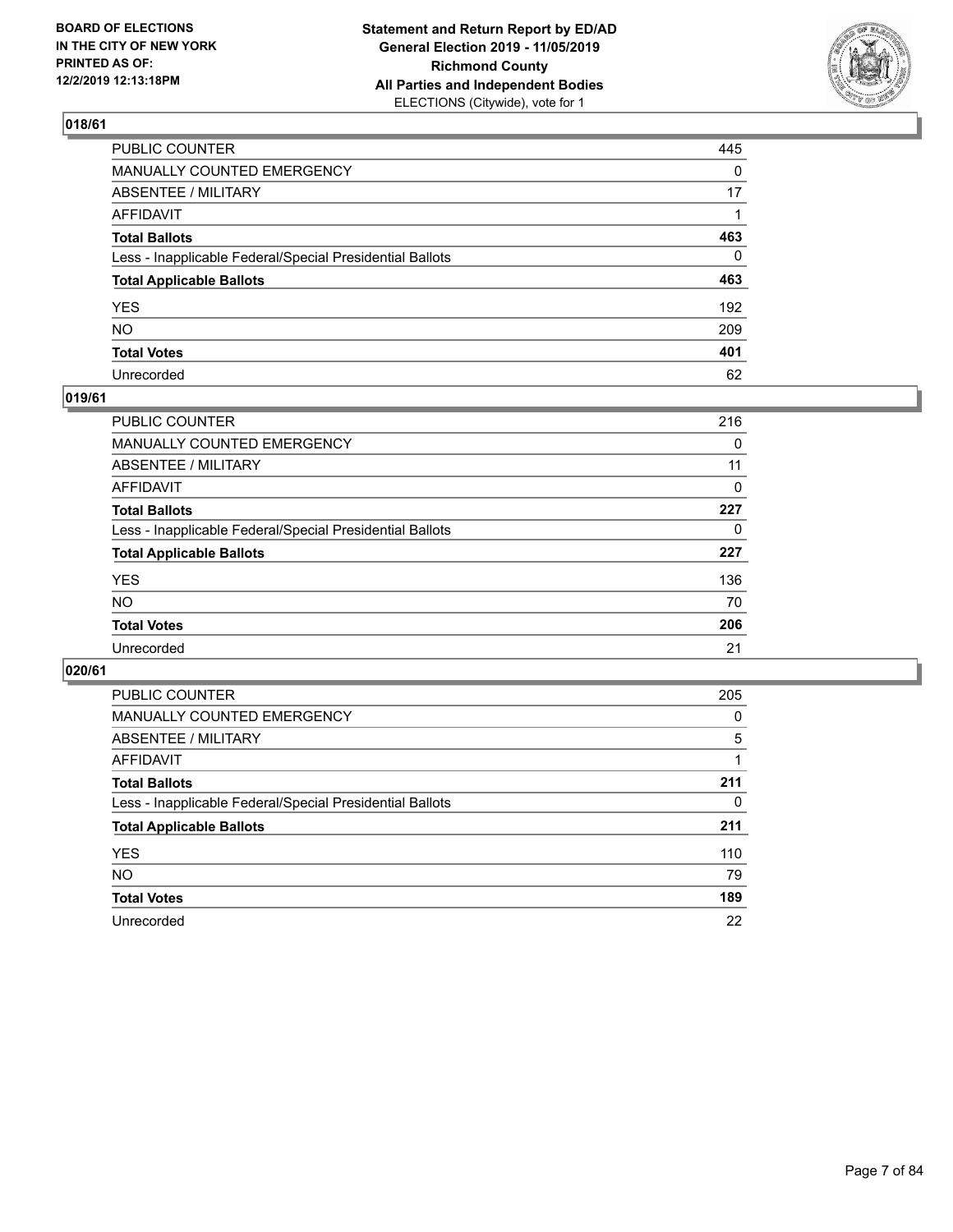

| PUBLIC COUNTER                                           | 185          |
|----------------------------------------------------------|--------------|
| MANUALLY COUNTED EMERGENCY                               | $\mathbf{0}$ |
| ABSENTEE / MILITARY                                      | 3            |
| AFFIDAVIT                                                | $\mathbf{0}$ |
| Total Ballots                                            | 188          |
| Less - Inapplicable Federal/Special Presidential Ballots | $\mathbf{0}$ |
| <b>Total Applicable Ballots</b>                          | 188          |
| YES                                                      | 120          |
| NO.                                                      | 40           |
| <b>Total Votes</b>                                       | 160          |
| Unrecorded                                               | 28           |

## **022/61**

| PUBLIC COUNTER                                           | 189      |
|----------------------------------------------------------|----------|
| MANUALLY COUNTED EMERGENCY                               | 0        |
| ABSENTEE / MILITARY                                      | 5        |
| AFFIDAVIT                                                | $\Omega$ |
| <b>Total Ballots</b>                                     | 194      |
| Less - Inapplicable Federal/Special Presidential Ballots | $\Omega$ |
| <b>Total Applicable Ballots</b>                          | 194      |
| <b>YES</b>                                               | 118      |
| <b>NO</b>                                                | 53       |
| <b>Total Votes</b>                                       | 171      |
| Unrecorded                                               | 23       |

| <b>PUBLIC COUNTER</b>                                    | 157      |
|----------------------------------------------------------|----------|
| MANUALLY COUNTED EMERGENCY                               | 0        |
| ABSENTEE / MILITARY                                      | 6        |
| AFFIDAVIT                                                | $\Omega$ |
| <b>Total Ballots</b>                                     | 163      |
| Less - Inapplicable Federal/Special Presidential Ballots | $\Omega$ |
| <b>Total Applicable Ballots</b>                          | 163      |
| <b>YES</b>                                               | 94       |
| <b>NO</b>                                                | 51       |
| <b>Total Votes</b>                                       | 145      |
| Unrecorded                                               | 18       |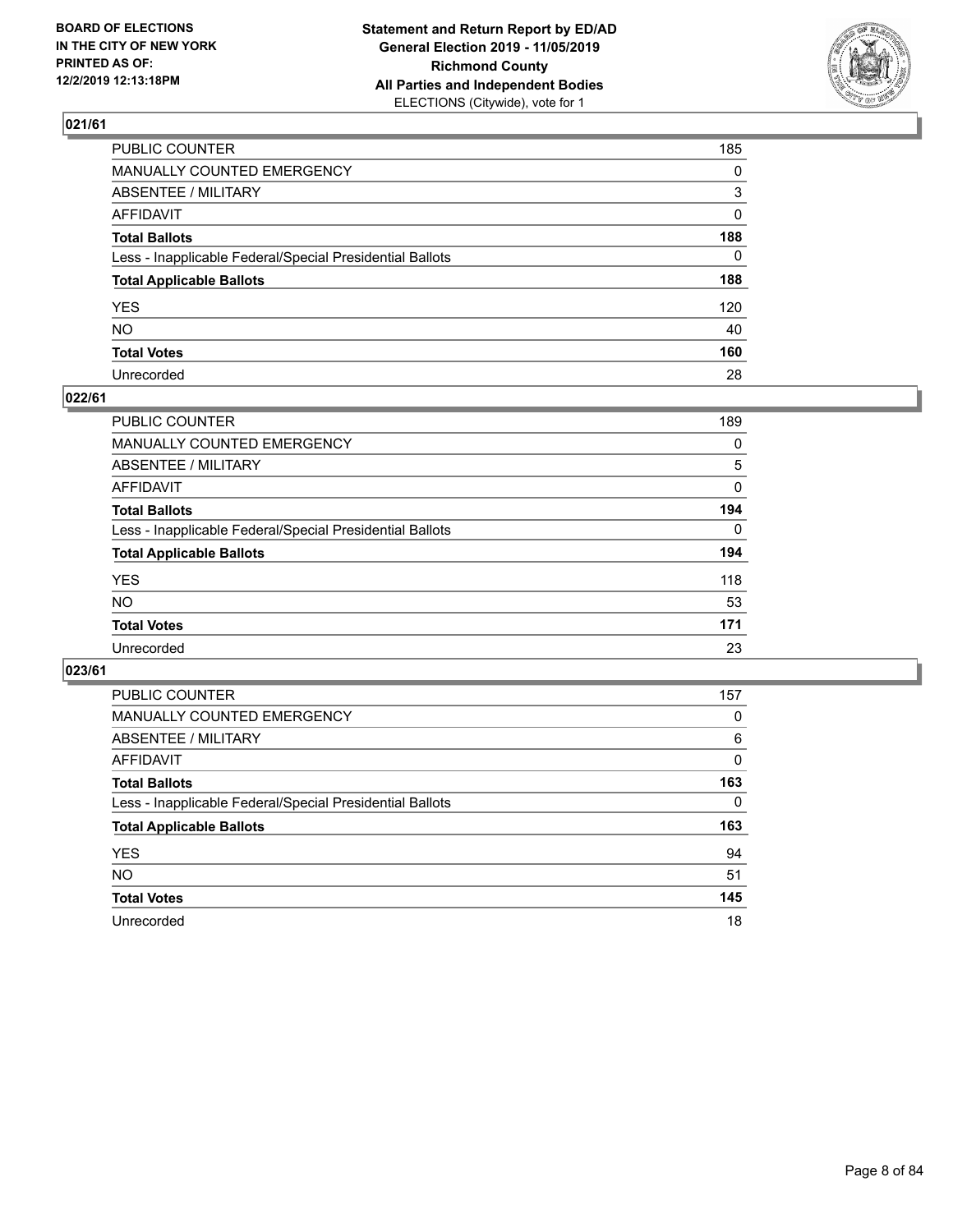

| PUBLIC COUNTER                                           | 201          |
|----------------------------------------------------------|--------------|
| MANUALLY COUNTED EMERGENCY                               | $\Omega$     |
| ABSENTEE / MILITARY                                      | 5            |
| AFFIDAVIT                                                |              |
| Total Ballots                                            | 207          |
| Less - Inapplicable Federal/Special Presidential Ballots | $\mathbf{0}$ |
| <b>Total Applicable Ballots</b>                          | 207          |
| YES                                                      | 87           |
| NO.                                                      | 92           |
| <b>Total Votes</b>                                       | 179          |
| Unrecorded                                               | 28           |

## **025/61**

| PUBLIC COUNTER                                           | 187      |
|----------------------------------------------------------|----------|
| MANUALLY COUNTED EMERGENCY                               | 0        |
| ABSENTEE / MILITARY                                      | 3        |
| AFFIDAVIT                                                | 3        |
| <b>Total Ballots</b>                                     | 193      |
| Less - Inapplicable Federal/Special Presidential Ballots | $\Omega$ |
| <b>Total Applicable Ballots</b>                          | 193      |
| <b>YES</b>                                               | 87       |
| <b>NO</b>                                                | 76       |
| <b>Total Votes</b>                                       | 163      |
| Unrecorded                                               | 30       |

| <b>PUBLIC COUNTER</b>                                    | 161 |
|----------------------------------------------------------|-----|
| MANUALLY COUNTED EMERGENCY                               | 0   |
| ABSENTEE / MILITARY                                      | 8   |
| AFFIDAVIT                                                | 2   |
| <b>Total Ballots</b>                                     | 171 |
| Less - Inapplicable Federal/Special Presidential Ballots | 0   |
| <b>Total Applicable Ballots</b>                          | 171 |
| <b>YES</b>                                               | 110 |
| <b>NO</b>                                                | 36  |
| <b>Total Votes</b>                                       | 146 |
| Unrecorded                                               | 25  |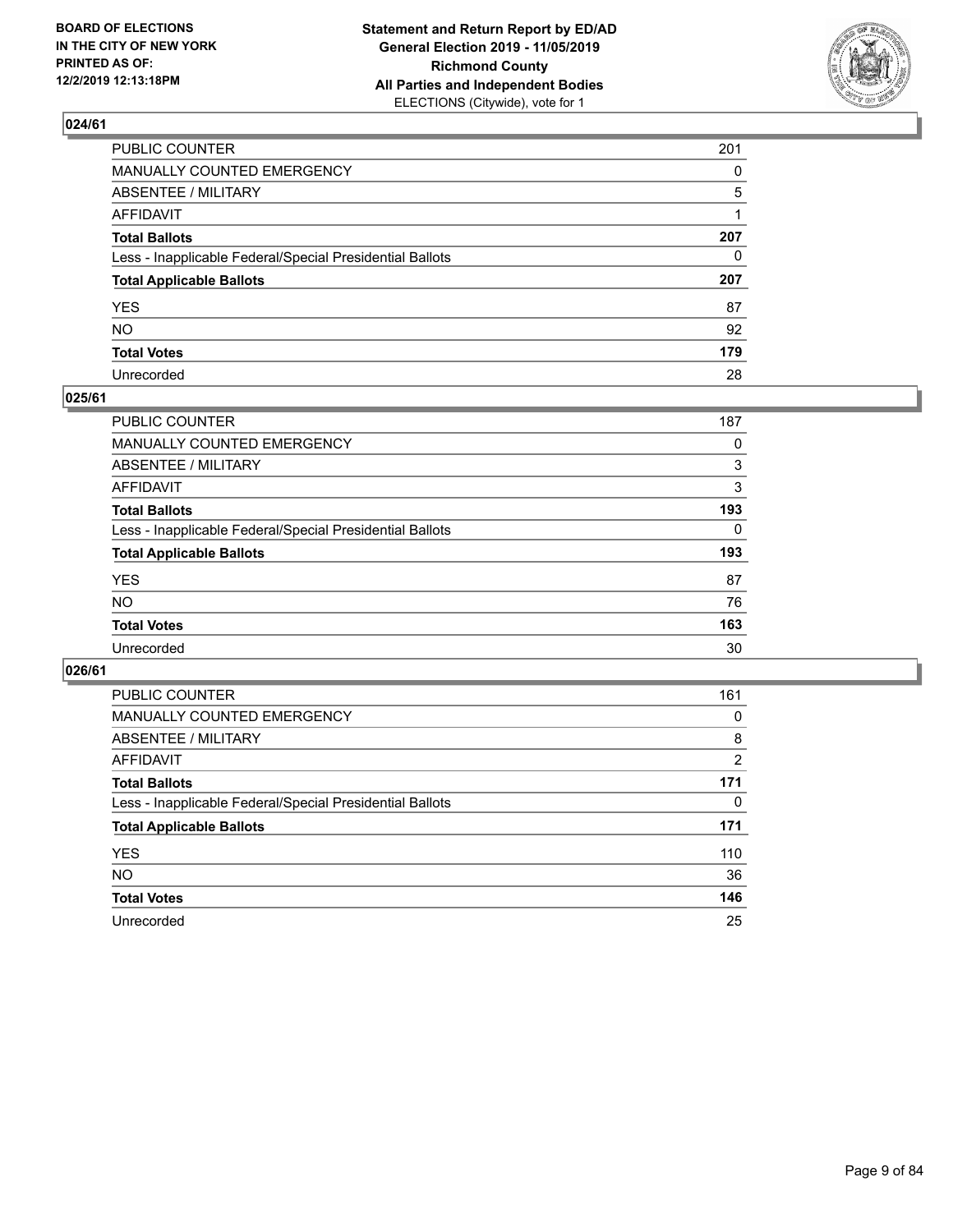

| PUBLIC COUNTER                                           | 155          |
|----------------------------------------------------------|--------------|
| MANUALLY COUNTED EMERGENCY                               | $\mathbf{0}$ |
| ABSENTEE / MILITARY                                      | 6            |
| AFFIDAVIT                                                |              |
| Total Ballots                                            | 162          |
| Less - Inapplicable Federal/Special Presidential Ballots | $\mathbf{0}$ |
| <b>Total Applicable Ballots</b>                          | 162          |
| YES                                                      | 110          |
| NΟ                                                       | 36           |
| <b>Total Votes</b>                                       | 146          |
| Unrecorded                                               | 16           |

## **028/61**

| <b>PUBLIC COUNTER</b>                                    | 283      |
|----------------------------------------------------------|----------|
| <b>MANUALLY COUNTED EMERGENCY</b>                        | 0        |
| ABSENTEE / MILITARY                                      | 7        |
| <b>AFFIDAVIT</b>                                         | $\Omega$ |
| <b>Total Ballots</b>                                     | 290      |
| Less - Inapplicable Federal/Special Presidential Ballots | 0        |
| <b>Total Applicable Ballots</b>                          | 290      |
| <b>YES</b>                                               | 157      |
| <b>NO</b>                                                | 97       |
| <b>Total Votes</b>                                       | 254      |
| Unrecorded                                               | 36       |
|                                                          |          |

## **029/61 COMBINED into: 028/61**

| <b>PUBLIC COUNTER</b>                                    | 176 |
|----------------------------------------------------------|-----|
| MANUALLY COUNTED EMERGENCY                               | 0   |
| ABSENTEE / MILITARY                                      | 5   |
| AFFIDAVIT                                                | 0   |
| <b>Total Ballots</b>                                     | 181 |
| Less - Inapplicable Federal/Special Presidential Ballots | 0   |
| <b>Total Applicable Ballots</b>                          | 181 |
| <b>YES</b>                                               | 84  |
| <b>NO</b>                                                | 80  |
| <b>Total Votes</b>                                       | 164 |
| Unrecorded                                               | 17  |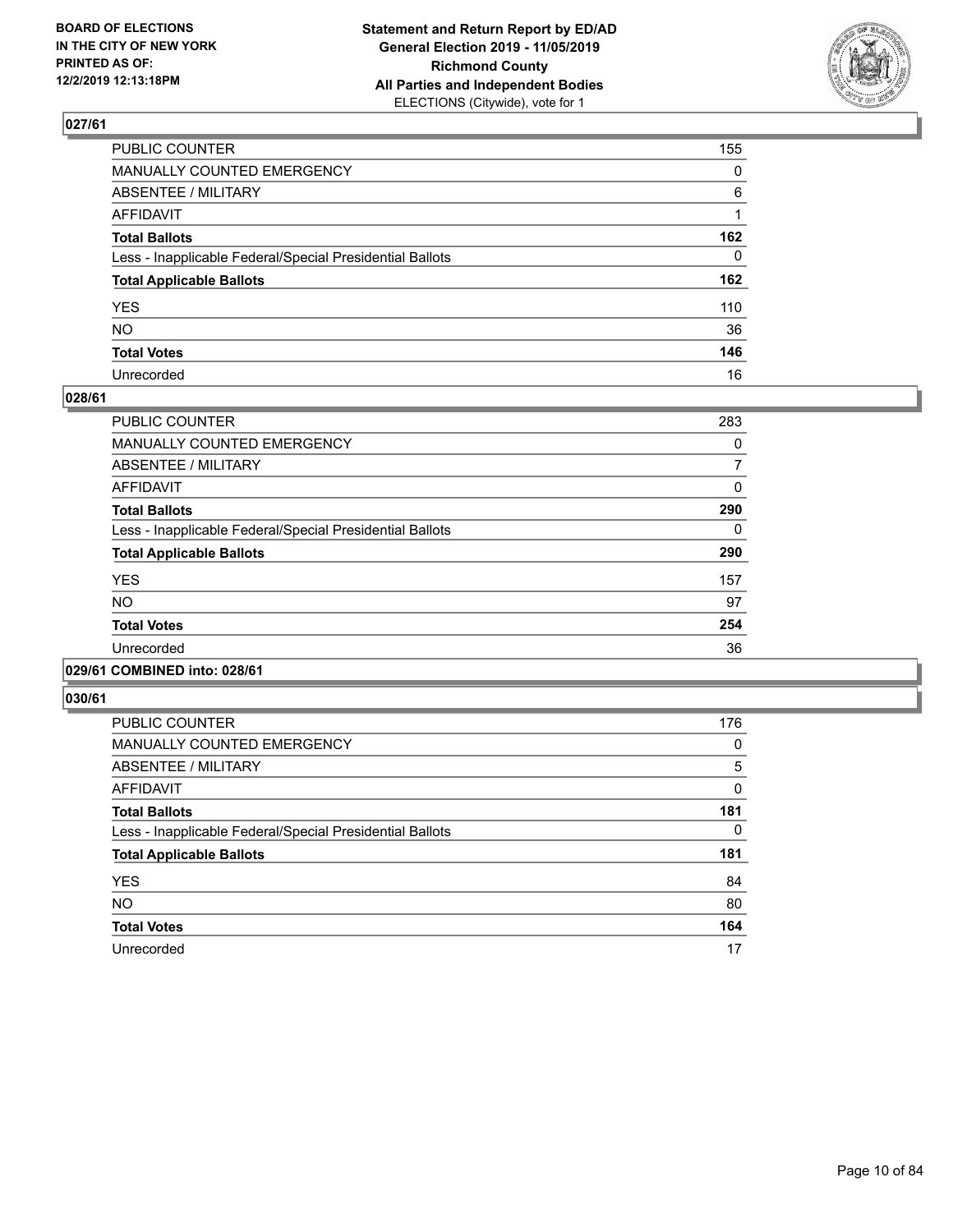

| PUBLIC COUNTER                                           | 150          |
|----------------------------------------------------------|--------------|
| MANUALLY COUNTED EMERGENCY                               | $\mathbf{0}$ |
| ABSENTEE / MILITARY                                      | 6            |
| AFFIDAVIT                                                | 0            |
| Total Ballots                                            | 156          |
| Less - Inapplicable Federal/Special Presidential Ballots | 0            |
| <b>Total Applicable Ballots</b>                          | 156          |
| YES                                                      | 89           |
| NO.                                                      | 42           |
| <b>Total Votes</b>                                       | 131          |
| Unrecorded                                               | 25           |

## **032/61**

| <b>PUBLIC COUNTER</b>                                    | 136      |
|----------------------------------------------------------|----------|
| <b>MANUALLY COUNTED EMERGENCY</b>                        | $\Omega$ |
| ABSENTEE / MILITARY                                      | 27       |
| AFFIDAVIT                                                | 0        |
| <b>Total Ballots</b>                                     | 163      |
| Less - Inapplicable Federal/Special Presidential Ballots | $\Omega$ |
| <b>Total Applicable Ballots</b>                          | 163      |
| <b>YES</b>                                               | 91       |
| <b>NO</b>                                                | 25       |
| <b>Total Votes</b>                                       | 116      |
| Unrecorded                                               | 47       |

| <b>PUBLIC COUNTER</b>                                    | 155      |
|----------------------------------------------------------|----------|
| <b>MANUALLY COUNTED EMERGENCY</b>                        | 0        |
| ABSENTEE / MILITARY                                      | 6        |
| AFFIDAVIT                                                | 0        |
| <b>Total Ballots</b>                                     | 161      |
| Less - Inapplicable Federal/Special Presidential Ballots | $\Omega$ |
| <b>Total Applicable Ballots</b>                          | 161      |
| <b>YES</b>                                               | 99       |
| <b>NO</b>                                                | 45       |
| <b>Total Votes</b>                                       | 144      |
| Unrecorded                                               | 17       |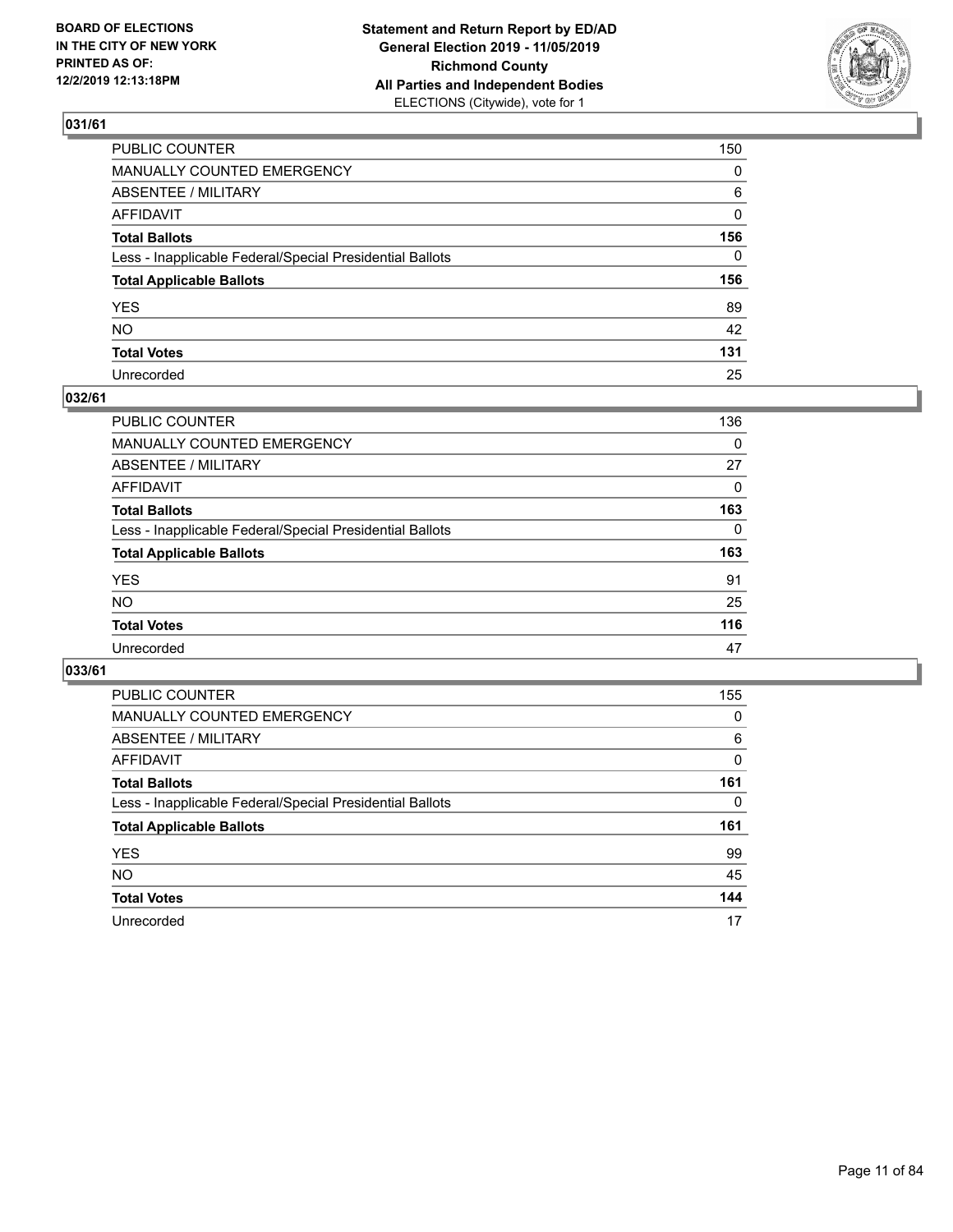

| PUBLIC COUNTER                                           | 479 |
|----------------------------------------------------------|-----|
| MANUALLY COUNTED EMERGENCY                               | 0   |
| ABSENTEE / MILITARY                                      | 28  |
| AFFIDAVIT                                                | 2   |
| Total Ballots                                            | 509 |
| Less - Inapplicable Federal/Special Presidential Ballots | 0   |
| <b>Total Applicable Ballots</b>                          | 509 |
| YES                                                      | 182 |
| NO.                                                      | 294 |
| <b>Total Votes</b>                                       | 476 |
| Unrecorded                                               | 33  |

## **035/61**

| <b>PUBLIC COUNTER</b>                                    | 351 |
|----------------------------------------------------------|-----|
| <b>MANUALLY COUNTED EMERGENCY</b>                        | 0   |
| ABSENTEE / MILITARY                                      | 5   |
| <b>AFFIDAVIT</b>                                         |     |
| <b>Total Ballots</b>                                     | 357 |
| Less - Inapplicable Federal/Special Presidential Ballots | 0   |
| <b>Total Applicable Ballots</b>                          | 357 |
| <b>YES</b>                                               | 141 |
| <b>NO</b>                                                | 186 |
| <b>Total Votes</b>                                       | 327 |
| Unrecorded                                               | 30  |
|                                                          |     |

## **036/61 COMBINED into: 035/61**

| <b>PUBLIC COUNTER</b>                                    | 517      |
|----------------------------------------------------------|----------|
| <b>MANUALLY COUNTED EMERGENCY</b>                        | 0        |
| ABSENTEE / MILITARY                                      | 15       |
| <b>AFFIDAVIT</b>                                         | 3        |
| <b>Total Ballots</b>                                     | 535      |
| Less - Inapplicable Federal/Special Presidential Ballots | $\Omega$ |
| <b>Total Applicable Ballots</b>                          | 535      |
| <b>YES</b>                                               | 265      |
| <b>NO</b>                                                | 221      |
| <b>Total Votes</b>                                       | 486      |
| Unrecorded                                               | 49       |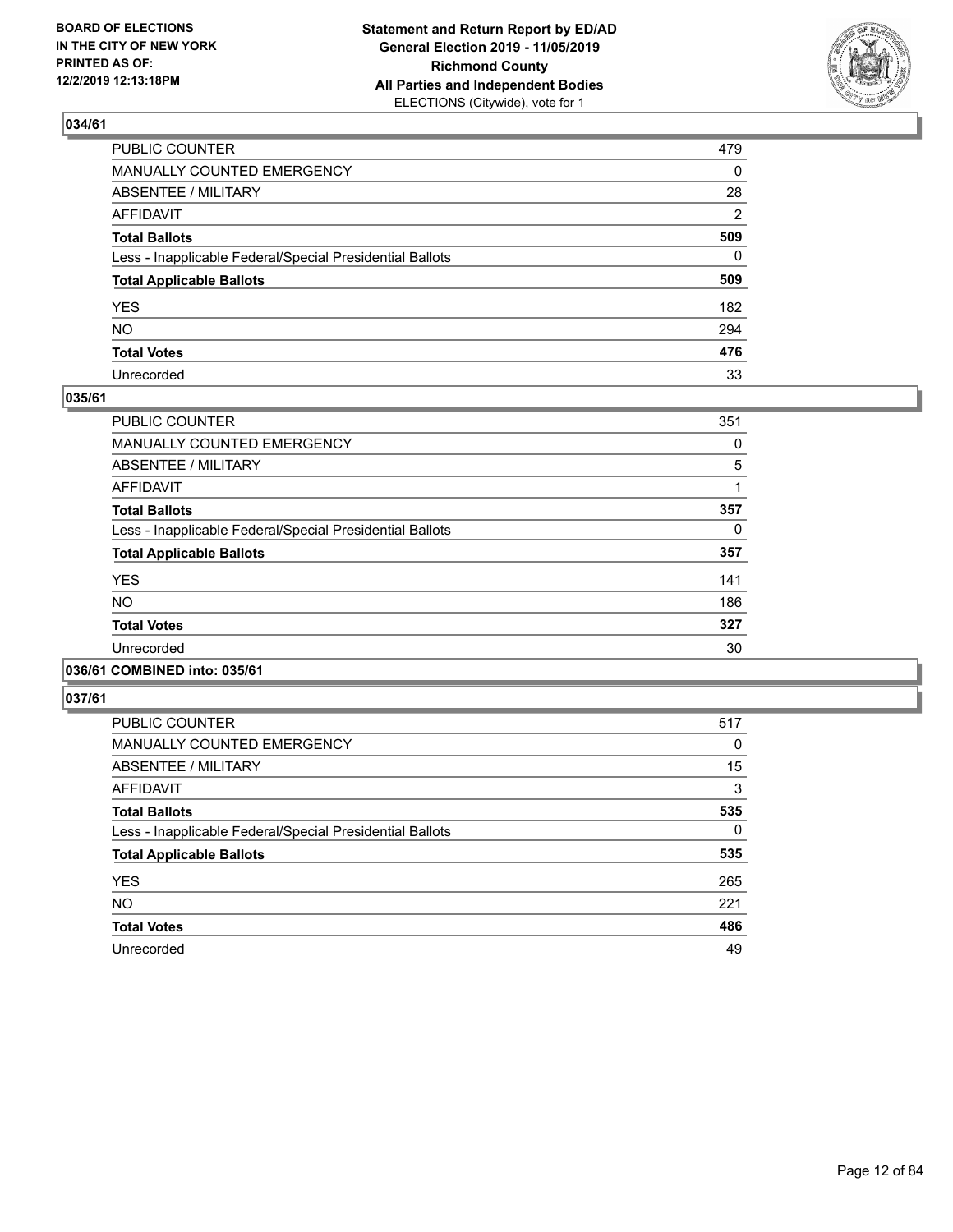

| <b>PUBLIC COUNTER</b>                                    | 337      |
|----------------------------------------------------------|----------|
| MANUALLY COUNTED EMERGENCY                               | 0        |
| ABSENTEE / MILITARY                                      | 13       |
| <b>AFFIDAVIT</b>                                         | 2        |
| <b>Total Ballots</b>                                     | 352      |
| Less - Inapplicable Federal/Special Presidential Ballots | $\Omega$ |
| <b>Total Applicable Ballots</b>                          | 352      |
| <b>YES</b>                                               | 146      |
| <b>NO</b>                                                | 180      |
| <b>Total Votes</b>                                       | 326      |
| Unrecorded                                               | 26       |

## **039/61 COMBINED into: 037/61**

## **040/61**

| <b>PUBLIC COUNTER</b>                                    | 501 |
|----------------------------------------------------------|-----|
| <b>MANUALLY COUNTED EMERGENCY</b>                        | 0   |
| ABSENTEE / MILITARY                                      | 15  |
| <b>AFFIDAVIT</b>                                         | 0   |
| <b>Total Ballots</b>                                     | 516 |
| Less - Inapplicable Federal/Special Presidential Ballots | 0   |
| <b>Total Applicable Ballots</b>                          | 516 |
| <b>YES</b>                                               | 223 |
| <b>NO</b>                                                | 246 |
| <b>Total Votes</b>                                       | 469 |
| Unrecorded                                               | 47  |
|                                                          |     |

# **041/61 COMBINED into: 018/61**

| <b>PUBLIC COUNTER</b>                                    | 363      |
|----------------------------------------------------------|----------|
| <b>MANUALLY COUNTED EMERGENCY</b>                        | 7        |
| ABSENTEE / MILITARY                                      | 6        |
| <b>AFFIDAVIT</b>                                         | 0        |
| <b>Total Ballots</b>                                     | 376      |
| Less - Inapplicable Federal/Special Presidential Ballots | $\Omega$ |
| <b>Total Applicable Ballots</b>                          | 376      |
| <b>YES</b>                                               | 145      |
| <b>NO</b>                                                | 198      |
| <b>Total Votes</b>                                       | 343      |
| Unrecorded                                               | 33       |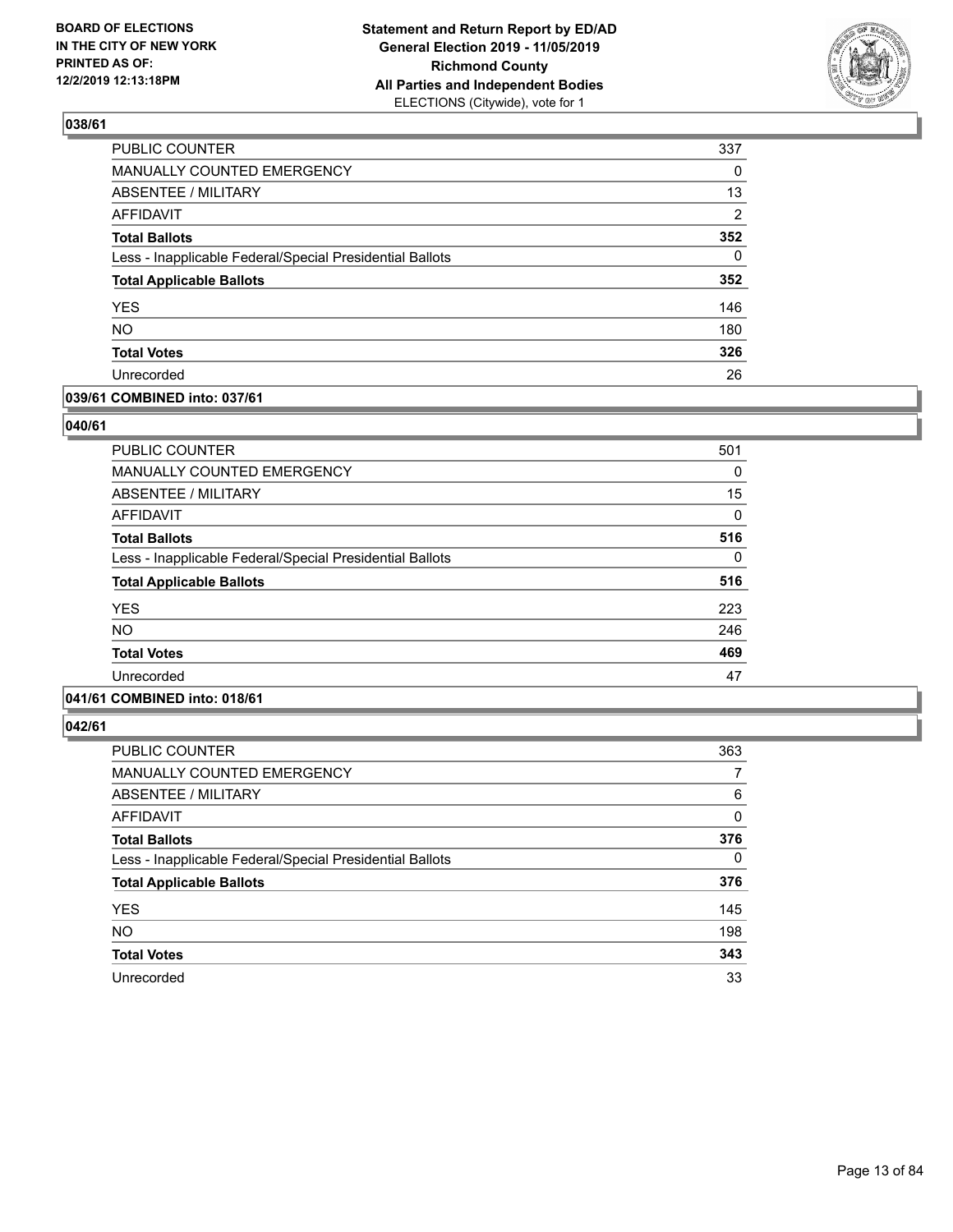

| PUBLIC COUNTER                                           | 496             |
|----------------------------------------------------------|-----------------|
| MANUALLY COUNTED EMERGENCY                               | 0               |
| ABSENTEE / MILITARY                                      | 12 <sup>2</sup> |
| AFFIDAVIT                                                | 0               |
| Total Ballots                                            | 508             |
| Less - Inapplicable Federal/Special Presidential Ballots | 0               |
| <b>Total Applicable Ballots</b>                          | 508             |
| YES                                                      | 201             |
| NO.                                                      | 257             |
| <b>Total Votes</b>                                       | 458             |
| Unrecorded                                               | 50              |

## **044/61**

| <b>PUBLIC COUNTER</b>                                    | 456      |
|----------------------------------------------------------|----------|
| <b>MANUALLY COUNTED EMERGENCY</b>                        | 0        |
| ABSENTEE / MILITARY                                      | 22       |
| AFFIDAVIT                                                | 0        |
| <b>Total Ballots</b>                                     | 478      |
| Less - Inapplicable Federal/Special Presidential Ballots | $\Omega$ |
| <b>Total Applicable Ballots</b>                          | 478      |
| <b>YES</b>                                               | 191      |
| <b>NO</b>                                                | 256      |
| <b>Total Votes</b>                                       | 447      |
| Unrecorded                                               | 31       |
|                                                          |          |

## **045/61 COMBINED into: 044/61**

#### **046/61 COMBINED into: 048/61**

#### **047/61 COMBINED into: 034/61**

| <b>PUBLIC COUNTER</b>                                    | 464 |
|----------------------------------------------------------|-----|
| MANUALLY COUNTED EMERGENCY                               | 0   |
| ABSENTEE / MILITARY                                      | 22  |
| AFFIDAVIT                                                | 0   |
| <b>Total Ballots</b>                                     | 486 |
| Less - Inapplicable Federal/Special Presidential Ballots | 0   |
| <b>Total Applicable Ballots</b>                          | 486 |
| <b>YES</b>                                               | 176 |
| <b>NO</b>                                                | 272 |
| <b>Total Votes</b>                                       | 448 |
| Unrecorded                                               | 38  |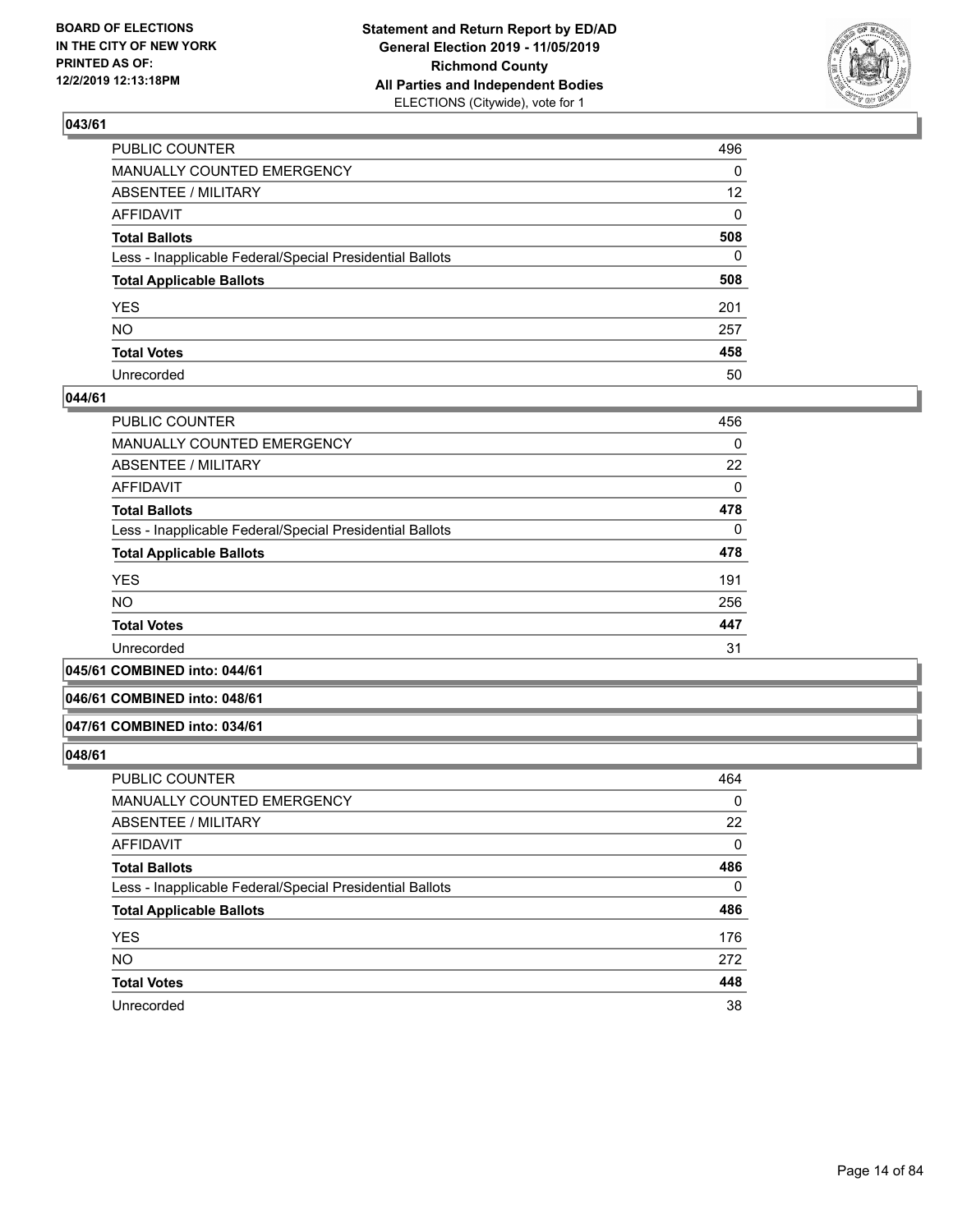

| PUBLIC COUNTER                                           | 279 |
|----------------------------------------------------------|-----|
| MANUALLY COUNTED EMERGENCY                               | 0   |
| ABSENTEE / MILITARY                                      | 21  |
| AFFIDAVIT                                                |     |
| Total Ballots                                            | 301 |
| Less - Inapplicable Federal/Special Presidential Ballots | 0   |
| <b>Total Applicable Ballots</b>                          | 301 |
| YES                                                      | 194 |
| NO.                                                      | 67  |
| <b>Total Votes</b>                                       | 261 |
| Unrecorded                                               | 40  |

## **050/61**

| <b>PUBLIC COUNTER</b>                                    | 226 |
|----------------------------------------------------------|-----|
| <b>MANUALLY COUNTED EMERGENCY</b>                        | 0   |
| ABSENTEE / MILITARY                                      | 9   |
| <b>AFFIDAVIT</b>                                         | 0   |
| <b>Total Ballots</b>                                     | 235 |
| Less - Inapplicable Federal/Special Presidential Ballots | 0   |
| <b>Total Applicable Ballots</b>                          | 235 |
| <b>YES</b>                                               | 159 |
| <b>NO</b>                                                | 54  |
| <b>Total Votes</b>                                       | 213 |
| Unrecorded                                               | 22  |
|                                                          |     |

## **051/61 COMBINED into: 049/61**

| <b>PUBLIC COUNTER</b>                                    | 215 |
|----------------------------------------------------------|-----|
| MANUALLY COUNTED EMERGENCY                               | 0   |
| ABSENTEE / MILITARY                                      |     |
| AFFIDAVIT                                                | 0   |
| <b>Total Ballots</b>                                     | 222 |
| Less - Inapplicable Federal/Special Presidential Ballots | 0   |
| <b>Total Applicable Ballots</b>                          | 222 |
| <b>YES</b>                                               | 140 |
| <b>NO</b>                                                | 75  |
| <b>Total Votes</b>                                       | 215 |
| Unrecorded                                               | 7   |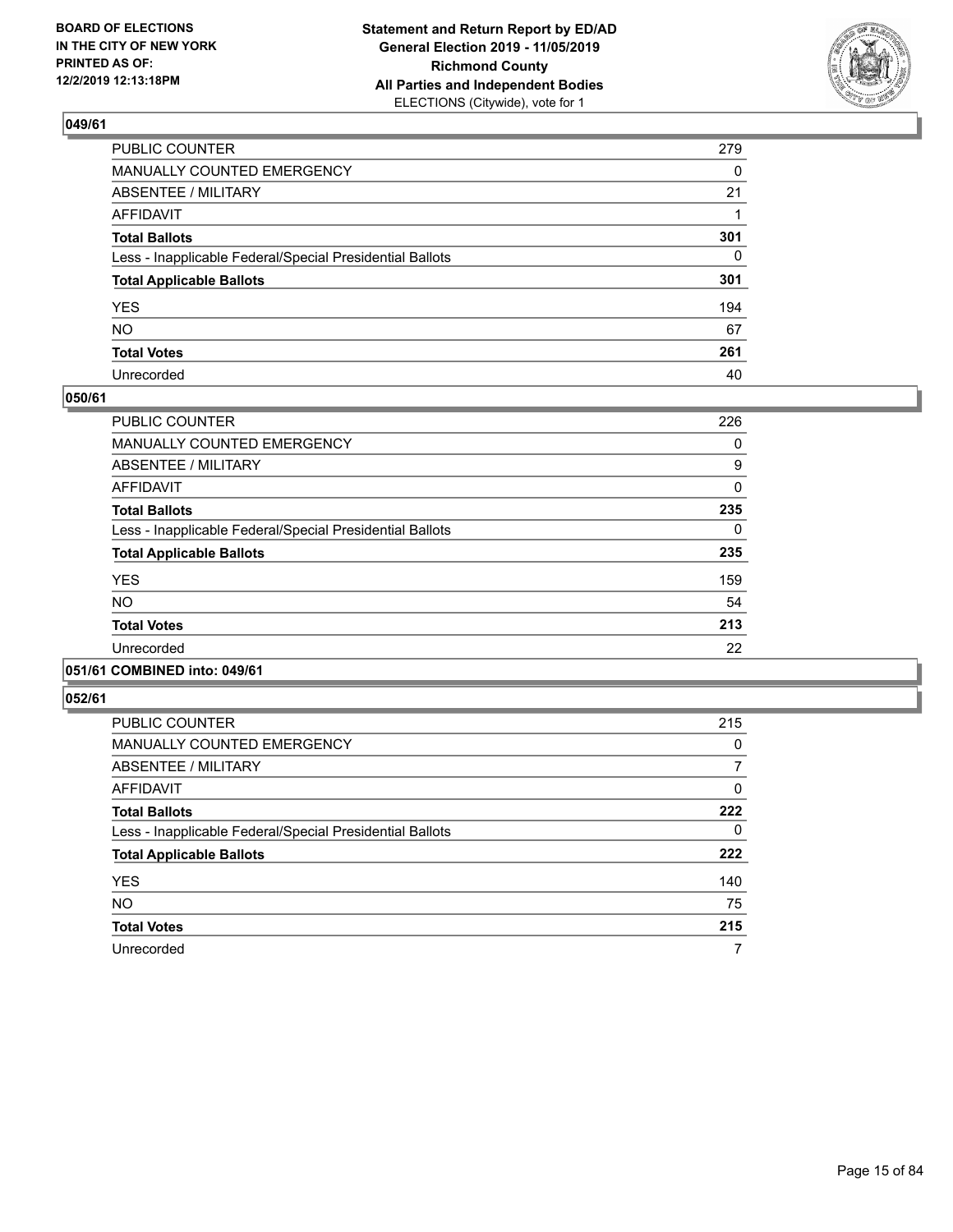

| PUBLIC COUNTER                                           | 161          |
|----------------------------------------------------------|--------------|
| MANUALLY COUNTED EMERGENCY                               | $\mathbf{0}$ |
| ABSENTEE / MILITARY                                      | 7            |
| AFFIDAVIT                                                |              |
| Total Ballots                                            | 169          |
| Less - Inapplicable Federal/Special Presidential Ballots | 0            |
| <b>Total Applicable Ballots</b>                          | 169          |
| YES                                                      | 100          |
| NO.                                                      | 27           |
| <b>Total Votes</b>                                       | 127          |
| Unrecorded                                               | 42           |

## **054/61**

| <b>PUBLIC COUNTER</b>                                    | 103      |
|----------------------------------------------------------|----------|
| <b>MANUALLY COUNTED EMERGENCY</b>                        | 0        |
| ABSENTEE / MILITARY                                      | 48       |
| AFFIDAVIT                                                |          |
| <b>Total Ballots</b>                                     | 152      |
| Less - Inapplicable Federal/Special Presidential Ballots | $\Omega$ |
| <b>Total Applicable Ballots</b>                          | 152      |
| <b>YES</b>                                               | 72       |
| <b>NO</b>                                                | 27       |
| <b>Total Votes</b>                                       | 99       |
| Unrecorded                                               | 53       |

| <b>PUBLIC COUNTER</b>                                    | 164      |
|----------------------------------------------------------|----------|
| <b>MANUALLY COUNTED EMERGENCY</b>                        | 0        |
| ABSENTEE / MILITARY                                      | 8        |
| AFFIDAVIT                                                | 0        |
| <b>Total Ballots</b>                                     | 172      |
| Less - Inapplicable Federal/Special Presidential Ballots | $\Omega$ |
| <b>Total Applicable Ballots</b>                          | 172      |
| <b>YES</b>                                               | 114      |
| <b>NO</b>                                                | 30       |
| <b>Total Votes</b>                                       | 144      |
| Unrecorded                                               | 28       |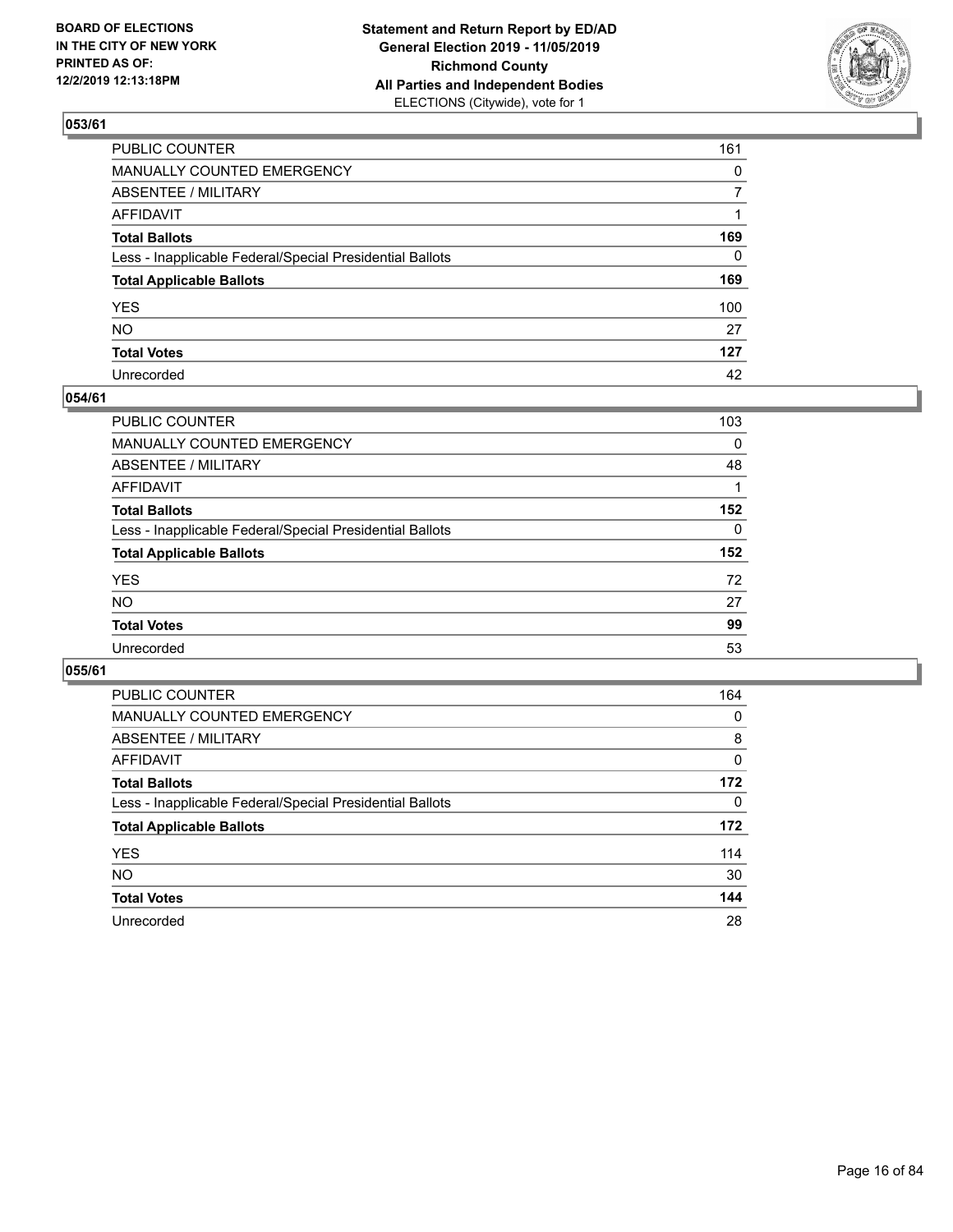

| PUBLIC COUNTER                                           | 132 |
|----------------------------------------------------------|-----|
| MANUALLY COUNTED EMERGENCY                               | 0   |
| ABSENTEE / MILITARY                                      | 10  |
| AFFIDAVIT                                                | 2   |
| Total Ballots                                            | 144 |
| Less - Inapplicable Federal/Special Presidential Ballots | 0   |
| <b>Total Applicable Ballots</b>                          | 144 |
| YES                                                      | 98  |
| NO.                                                      | 30  |
| <b>Total Votes</b>                                       | 128 |
| Unrecorded                                               | 16  |

## **057/61**

| <b>PUBLIC COUNTER</b>                                    | 184      |
|----------------------------------------------------------|----------|
| MANUALLY COUNTED EMERGENCY                               | $\Omega$ |
| ABSENTEE / MILITARY                                      | 8        |
| AFFIDAVIT                                                | $\Omega$ |
| <b>Total Ballots</b>                                     | 192      |
| Less - Inapplicable Federal/Special Presidential Ballots | 0        |
| <b>Total Applicable Ballots</b>                          | 192      |
| <b>YES</b>                                               | 112      |
| <b>NO</b>                                                | 74       |
| <b>Total Votes</b>                                       | 186      |
| Unrecorded                                               | 6        |

| <b>PUBLIC COUNTER</b>                                    | 238 |
|----------------------------------------------------------|-----|
| <b>MANUALLY COUNTED EMERGENCY</b>                        | 0   |
| ABSENTEE / MILITARY                                      | 11  |
| AFFIDAVIT                                                | 0   |
| <b>Total Ballots</b>                                     | 249 |
| Less - Inapplicable Federal/Special Presidential Ballots | 0   |
| <b>Total Applicable Ballots</b>                          | 249 |
| <b>YES</b>                                               | 164 |
| NO.                                                      | 34  |
| <b>Total Votes</b>                                       | 198 |
| Unrecorded                                               | 51  |
| 059/61 COMBINED into: 058/61                             |     |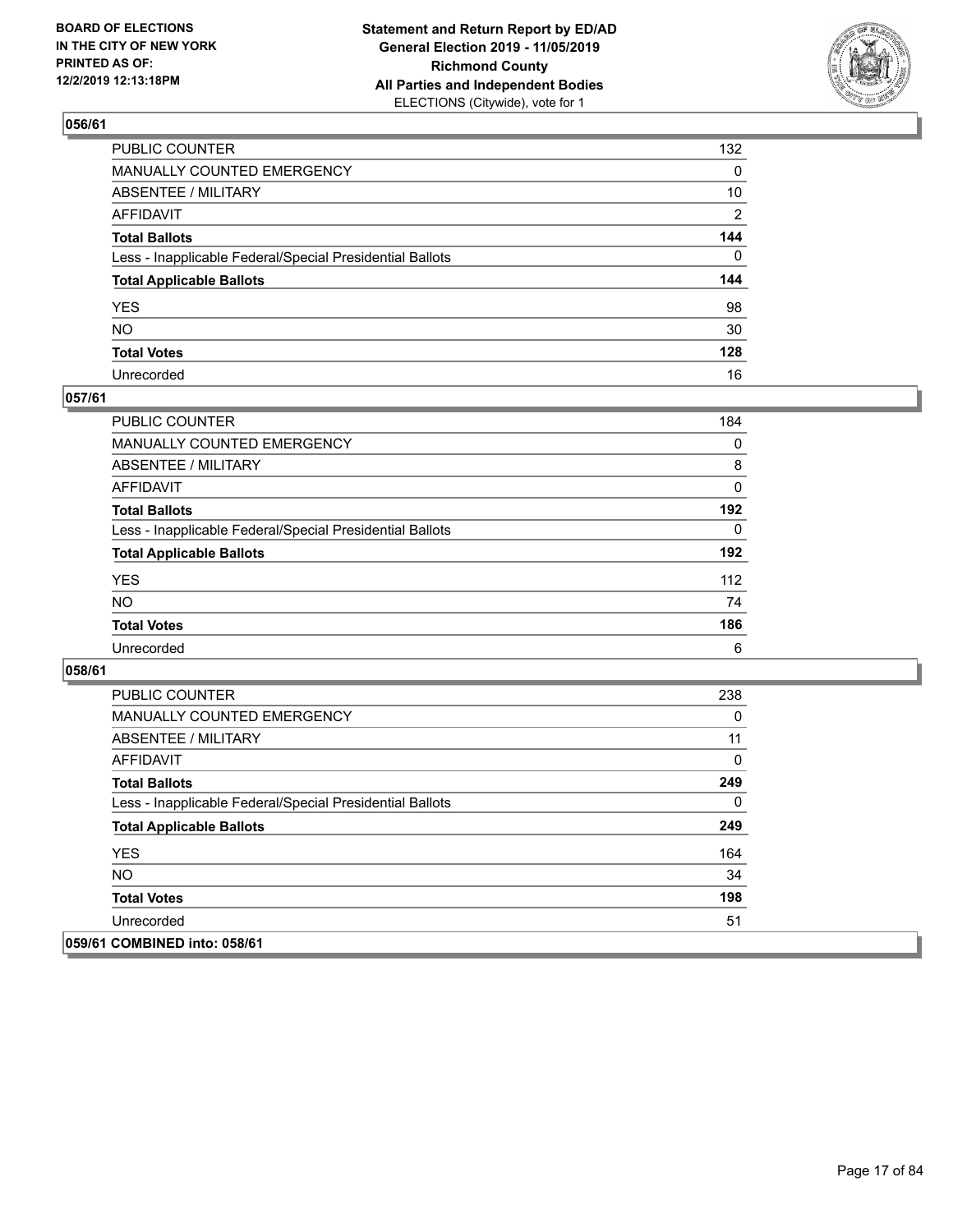

| PUBLIC COUNTER                                           | 144            |
|----------------------------------------------------------|----------------|
| MANUALLY COUNTED EMERGENCY                               | $\mathbf{0}$   |
| ABSENTEE / MILITARY                                      | $\overline{4}$ |
| AFFIDAVIT                                                |                |
| Total Ballots                                            | 149            |
| Less - Inapplicable Federal/Special Presidential Ballots | $\mathbf{0}$   |
| <b>Total Applicable Ballots</b>                          | 149            |
| YES                                                      | 92             |
| NO.                                                      | 47             |
| <b>Total Votes</b>                                       | 139            |
| Unrecorded                                               | 10             |

## **061/61**

| <b>PUBLIC COUNTER</b>                                    | 120      |
|----------------------------------------------------------|----------|
| MANUALLY COUNTED EMERGENCY                               | 0        |
| ABSENTEE / MILITARY                                      | 4        |
| AFFIDAVIT                                                | 0        |
| <b>Total Ballots</b>                                     | 124      |
| Less - Inapplicable Federal/Special Presidential Ballots | $\Omega$ |
| <b>Total Applicable Ballots</b>                          | 124      |
| <b>YES</b>                                               | 88       |
| <b>NO</b>                                                | 17       |
| <b>Total Votes</b>                                       | 105      |
| Unrecorded                                               | 19       |

| <b>PUBLIC COUNTER</b>                                    | 178      |
|----------------------------------------------------------|----------|
| MANUALLY COUNTED EMERGENCY                               | 0        |
| ABSENTEE / MILITARY                                      | 5        |
| AFFIDAVIT                                                |          |
| <b>Total Ballots</b>                                     | 184      |
| Less - Inapplicable Federal/Special Presidential Ballots | $\Omega$ |
| <b>Total Applicable Ballots</b>                          | 184      |
| <b>YES</b>                                               | 83       |
| <b>NO</b>                                                | 90       |
| <b>Total Votes</b>                                       | 173      |
| Unrecorded                                               | 11       |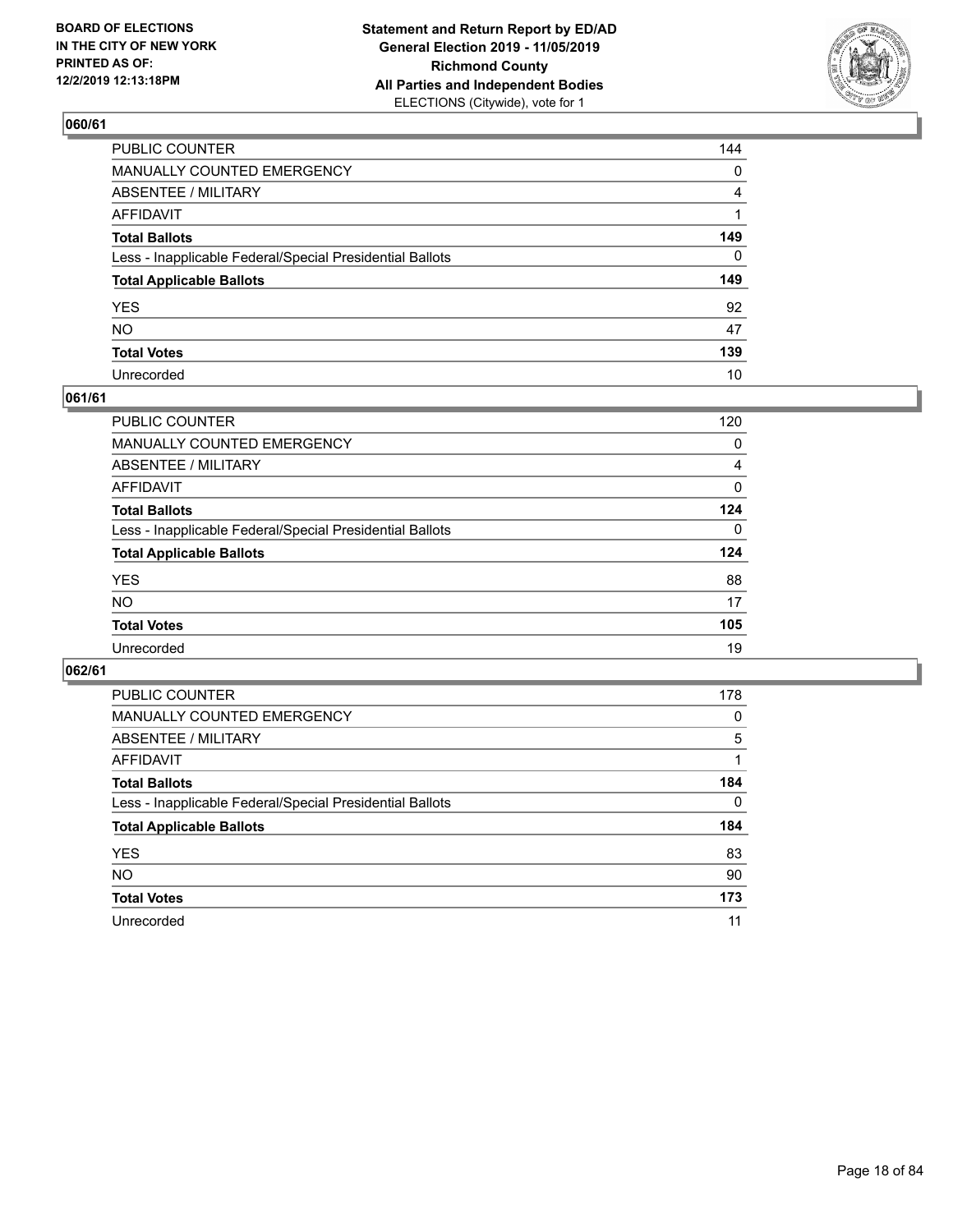

| PUBLIC COUNTER                                           | 52       |
|----------------------------------------------------------|----------|
| <b>MANUALLY COUNTED EMERGENCY</b>                        | $\Omega$ |
| ABSENTEE / MILITARY                                      | 3        |
| <b>AFFIDAVIT</b>                                         | 0        |
| <b>Total Ballots</b>                                     | 55       |
| Less - Inapplicable Federal/Special Presidential Ballots | $\Omega$ |
| <b>Total Applicable Ballots</b>                          | 55       |
| <b>YES</b>                                               | 25       |
| <b>NO</b>                                                | 23       |
| <b>Total Votes</b>                                       | 48       |
| Unrecorded                                               | 7        |

## **064/61 COMBINED into: 052/61**

## **065/61**

| <b>PUBLIC COUNTER</b>                                    | 192            |
|----------------------------------------------------------|----------------|
| <b>MANUALLY COUNTED EMERGENCY</b>                        | $\Omega$       |
| ABSENTEE / MILITARY                                      | 12             |
| AFFIDAVIT                                                | $\overline{2}$ |
| <b>Total Ballots</b>                                     | 206            |
| Less - Inapplicable Federal/Special Presidential Ballots | $\Omega$       |
| <b>Total Applicable Ballots</b>                          | 206            |
| <b>YES</b>                                               | 123            |
| <b>NO</b>                                                | 47             |
| <b>Total Votes</b>                                       | 170            |
| Unrecorded                                               | 36             |
|                                                          |                |

| <b>PUBLIC COUNTER</b>                                    | 202            |
|----------------------------------------------------------|----------------|
| MANUALLY COUNTED EMERGENCY                               | 0              |
| ABSENTEE / MILITARY                                      | 13             |
| AFFIDAVIT                                                | $\overline{2}$ |
| <b>Total Ballots</b>                                     | 217            |
| Less - Inapplicable Federal/Special Presidential Ballots | 0              |
| <b>Total Applicable Ballots</b>                          | 217            |
| <b>YES</b>                                               | 127            |
| <b>NO</b>                                                | 78             |
| <b>Total Votes</b>                                       | 205            |
| Unrecorded                                               | 12             |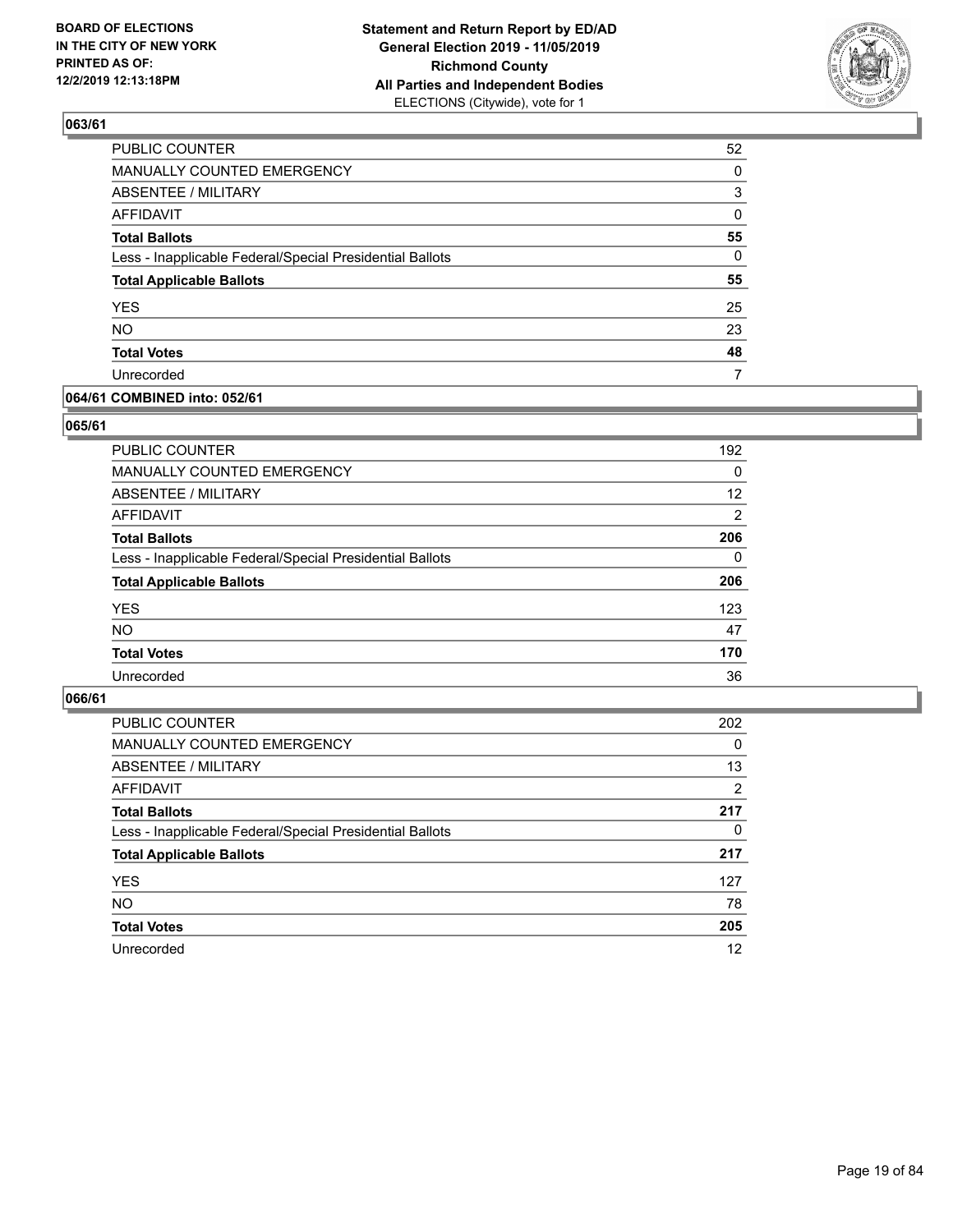

| PUBLIC COUNTER                                           | 178 |
|----------------------------------------------------------|-----|
| MANUALLY COUNTED EMERGENCY                               | 0   |
| ABSENTEE / MILITARY                                      | 10  |
| AFFIDAVIT                                                | 0   |
| Total Ballots                                            | 188 |
| Less - Inapplicable Federal/Special Presidential Ballots | 0   |
| <b>Total Applicable Ballots</b>                          | 188 |
| YES                                                      | 102 |
| NO.                                                      | 55  |
| <b>Total Votes</b>                                       | 157 |
| Unrecorded                                               | 31  |

## **068/61**

| <b>PUBLIC COUNTER</b>                                    | 154      |
|----------------------------------------------------------|----------|
| <b>MANUALLY COUNTED EMERGENCY</b>                        | $\Omega$ |
| ABSENTEE / MILITARY                                      | 11       |
| AFFIDAVIT                                                | 0        |
| <b>Total Ballots</b>                                     | 165      |
| Less - Inapplicable Federal/Special Presidential Ballots | $\Omega$ |
| <b>Total Applicable Ballots</b>                          | 165      |
| <b>YES</b>                                               | 104      |
| <b>NO</b>                                                | 44       |
| <b>Total Votes</b>                                       | 148      |
| Unrecorded                                               | 17       |

| <b>PUBLIC COUNTER</b>                                    | 126      |
|----------------------------------------------------------|----------|
| MANUALLY COUNTED EMERGENCY                               | 0        |
| ABSENTEE / MILITARY                                      | 3        |
| AFFIDAVIT                                                | $\Omega$ |
| <b>Total Ballots</b>                                     | 129      |
| Less - Inapplicable Federal/Special Presidential Ballots | $\Omega$ |
| <b>Total Applicable Ballots</b>                          | 129      |
| <b>YES</b>                                               | 81       |
| <b>NO</b>                                                | 28       |
|                                                          |          |
| <b>Total Votes</b>                                       | 109      |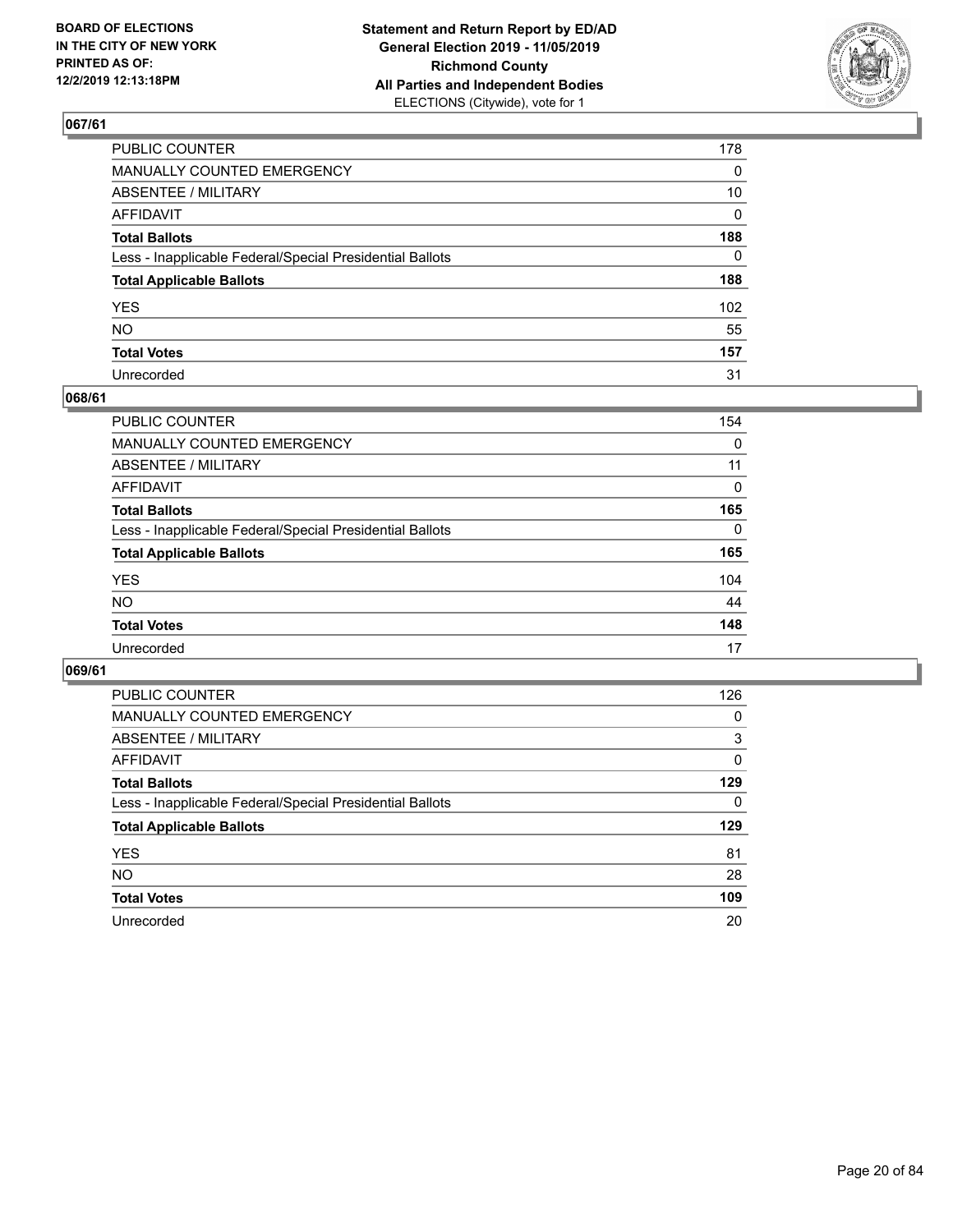

| <b>PUBLIC COUNTER</b>                                    | 112 |
|----------------------------------------------------------|-----|
| MANUALLY COUNTED EMERGENCY                               | 0   |
| ABSENTEE / MILITARY                                      | 6   |
| AFFIDAVIT                                                |     |
| <b>Total Ballots</b>                                     | 119 |
| Less - Inapplicable Federal/Special Presidential Ballots | 0   |
| <b>Total Applicable Ballots</b>                          | 119 |
| <b>YES</b>                                               | 88  |
| <b>NO</b>                                                | 18  |
| <b>Total Votes</b>                                       | 106 |
| Unrecorded                                               | 13  |

## **071/61 COMBINED into: 043/61**

#### **072/61 COMBINED into: 040/61**

## **073/61**

| <b>PUBLIC COUNTER</b>                                    | 163      |
|----------------------------------------------------------|----------|
| <b>MANUALLY COUNTED EMERGENCY</b>                        | 0        |
| ABSENTEE / MILITARY                                      |          |
| AFFIDAVIT                                                | 0        |
| <b>Total Ballots</b>                                     | 164      |
| Less - Inapplicable Federal/Special Presidential Ballots | $\Omega$ |
| <b>Total Applicable Ballots</b>                          | 164      |
| <b>YES</b>                                               | 89       |
| <b>NO</b>                                                | 18       |
| <b>Total Votes</b>                                       | 107      |
| Unrecorded                                               | 57       |

## **074/61 COMBINED into: 050/61**

| <b>PUBLIC COUNTER</b>                                    | 123 |
|----------------------------------------------------------|-----|
| MANUALLY COUNTED EMERGENCY                               | 0   |
| ABSENTEE / MILITARY                                      | 6   |
| AFFIDAVIT                                                | 2   |
| <b>Total Ballots</b>                                     | 131 |
| Less - Inapplicable Federal/Special Presidential Ballots | 0   |
| <b>Total Applicable Ballots</b>                          | 131 |
| <b>YES</b>                                               | 81  |
| <b>NO</b>                                                | 36  |
| <b>Total Votes</b>                                       | 117 |
| Unrecorded                                               | 14  |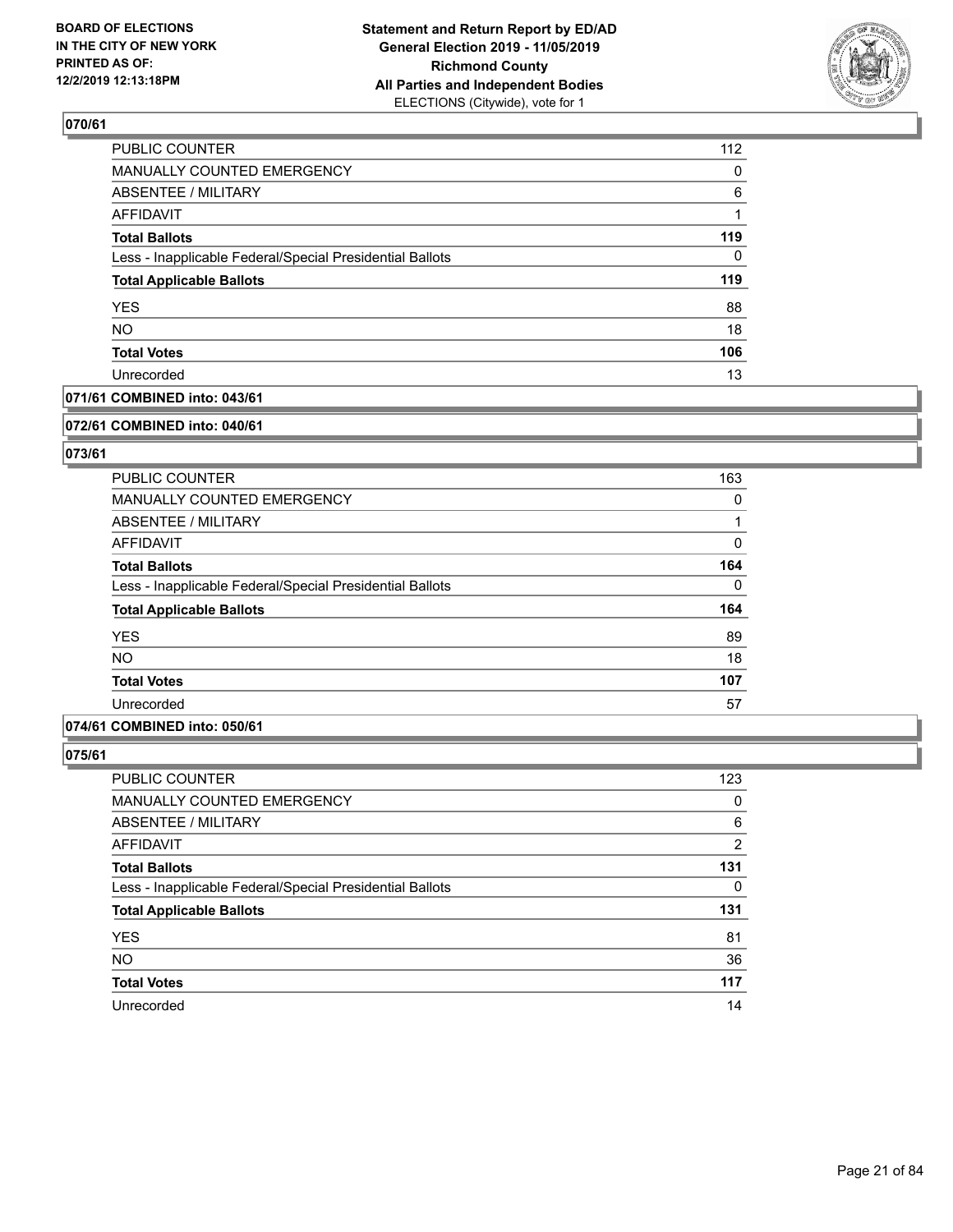

| <b>PUBLIC COUNTER</b>                                    | 224 |
|----------------------------------------------------------|-----|
| <b>MANUALLY COUNTED EMERGENCY</b>                        | 0   |
| ABSENTEE / MILITARY                                      | 5   |
| AFFIDAVIT                                                | 0   |
| <b>Total Ballots</b>                                     | 229 |
| Less - Inapplicable Federal/Special Presidential Ballots | 0   |
| <b>Total Applicable Ballots</b>                          | 229 |
| <b>YES</b>                                               | 115 |
| NO.                                                      | 76  |
| <b>Total Votes</b>                                       | 191 |
| Unrecorded                                               | 38  |
| 077/61 COMBINED into: 008/61                             |     |
| 078/61 COMBINED into: 006/61                             |     |
| 079/61 COMBINED into: 001/61                             |     |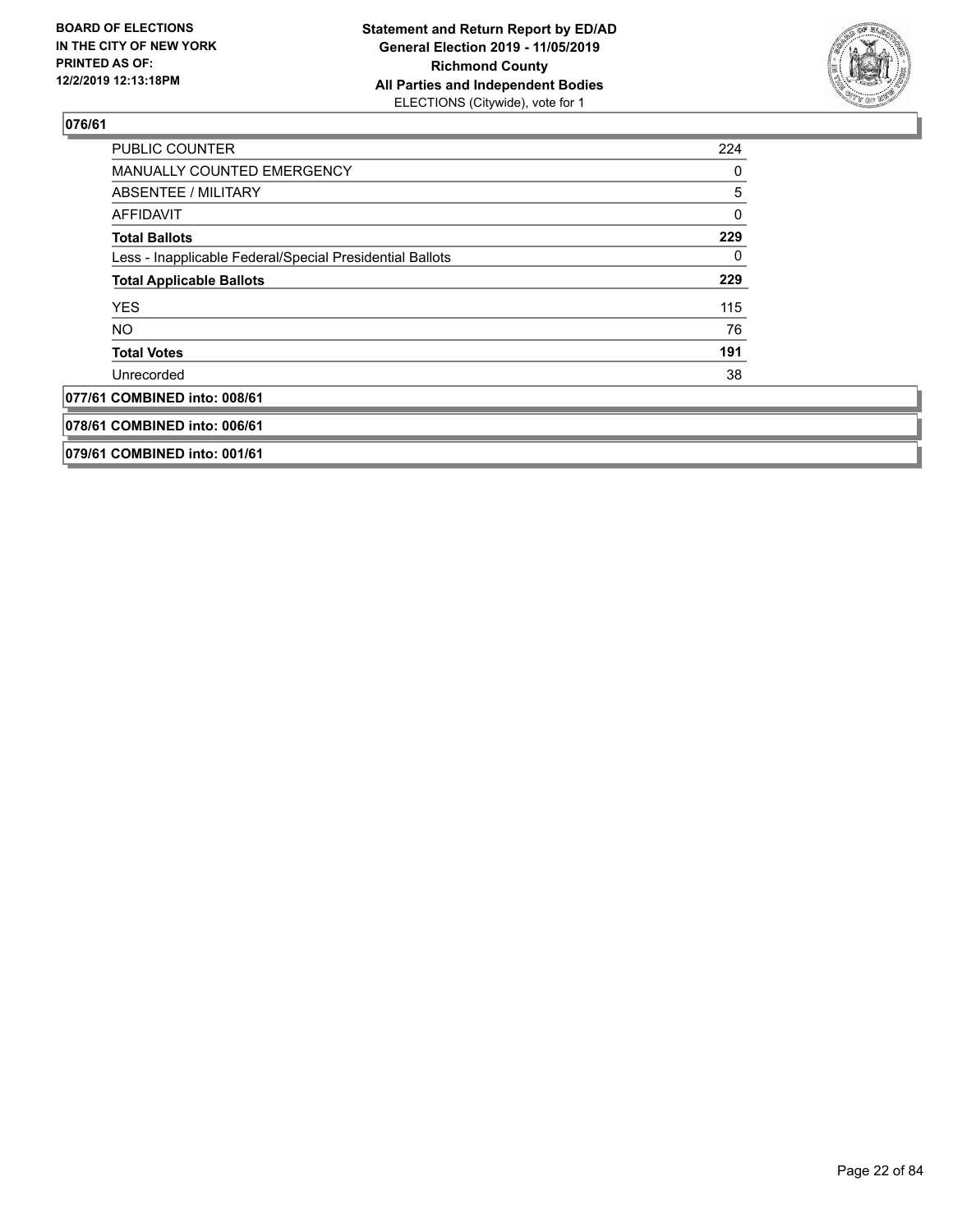

| PUBLIC COUNTER                                           | 217 |
|----------------------------------------------------------|-----|
| MANUALLY COUNTED EMERGENCY                               | 0   |
| ABSENTEE / MILITARY                                      | 6   |
| AFFIDAVIT                                                | 2   |
| Total Ballots                                            | 225 |
| Less - Inapplicable Federal/Special Presidential Ballots | 0   |
| <b>Total Applicable Ballots</b>                          | 225 |
| YES                                                      | 63  |
| NO.                                                      | 145 |
| <b>Total Votes</b>                                       | 208 |
| Unrecorded                                               | 17  |

## **002/62**

| PUBLIC COUNTER                                           | 316 |
|----------------------------------------------------------|-----|
| <b>MANUALLY COUNTED EMERGENCY</b>                        | 0   |
| ABSENTEE / MILITARY                                      | 6   |
| AFFIDAVIT                                                | 4   |
| <b>Total Ballots</b>                                     | 326 |
| Less - Inapplicable Federal/Special Presidential Ballots | 0   |
| <b>Total Applicable Ballots</b>                          | 326 |
| <b>YES</b>                                               | 93  |
| <b>NO</b>                                                | 200 |
| <b>Total Votes</b>                                       | 293 |
| Unrecorded                                               | 33  |

| <b>PUBLIC COUNTER</b>                                    | 320 |
|----------------------------------------------------------|-----|
| MANUALLY COUNTED EMERGENCY                               | 0   |
| ABSENTEE / MILITARY                                      | 0   |
| AFFIDAVIT                                                | 0   |
| <b>Total Ballots</b>                                     | 320 |
| Less - Inapplicable Federal/Special Presidential Ballots | 0   |
| <b>Total Applicable Ballots</b>                          | 320 |
| <b>YES</b>                                               | 107 |
| NO.                                                      | 181 |
| <b>Total Votes</b>                                       | 288 |
| Unrecorded                                               | 32  |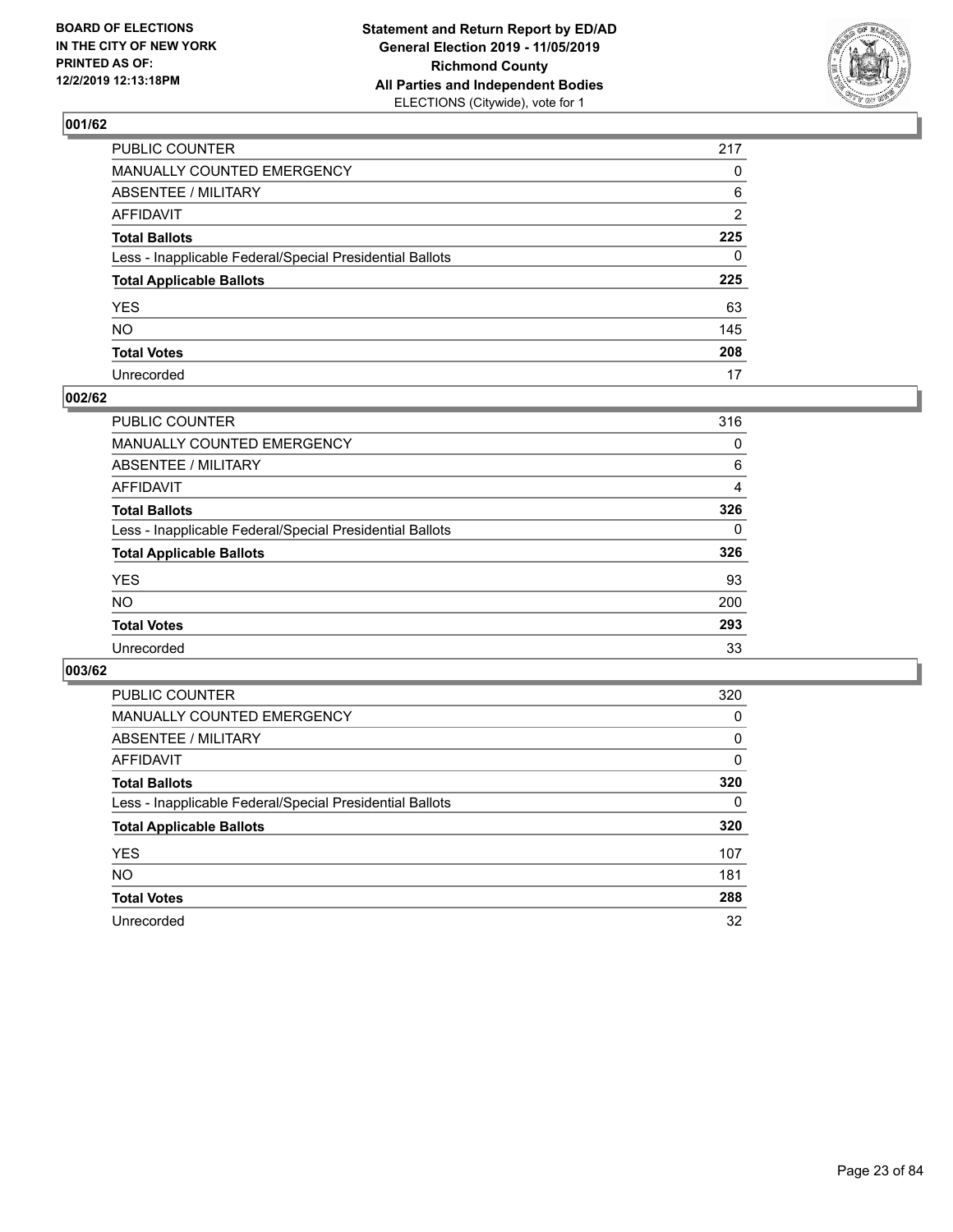

| PUBLIC COUNTER                                           | 229          |
|----------------------------------------------------------|--------------|
| MANUALLY COUNTED EMERGENCY                               | $\mathbf{0}$ |
| ABSENTEE / MILITARY                                      | 5            |
| AFFIDAVIT                                                |              |
| Total Ballots                                            | 235          |
| Less - Inapplicable Federal/Special Presidential Ballots | 0            |
| <b>Total Applicable Ballots</b>                          | 235          |
| YES                                                      | 68           |
| NO.                                                      | 154          |
| <b>Total Votes</b>                                       | 222          |
| Unrecorded                                               | 13           |

## **005/62**

| <b>PUBLIC COUNTER</b>                                    | 204      |
|----------------------------------------------------------|----------|
| MANUALLY COUNTED EMERGENCY                               | 0        |
| ABSENTEE / MILITARY                                      | 3        |
| AFFIDAVIT                                                | 2        |
| <b>Total Ballots</b>                                     | 209      |
| Less - Inapplicable Federal/Special Presidential Ballots | $\Omega$ |
| <b>Total Applicable Ballots</b>                          | 209      |
| <b>YES</b>                                               | 54       |
| <b>NO</b>                                                | 125      |
| <b>Total Votes</b>                                       | 179      |
| Unrecorded                                               | 30       |

| <b>PUBLIC COUNTER</b>                                    | 216 |
|----------------------------------------------------------|-----|
| MANUALLY COUNTED EMERGENCY                               | 0   |
| ABSENTEE / MILITARY                                      | 6   |
| AFFIDAVIT                                                |     |
| <b>Total Ballots</b>                                     | 223 |
| Less - Inapplicable Federal/Special Presidential Ballots | 0   |
| <b>Total Applicable Ballots</b>                          | 223 |
| <b>YES</b>                                               | 73  |
| <b>NO</b>                                                | 137 |
| <b>Total Votes</b>                                       | 210 |
| Unrecorded                                               | 13  |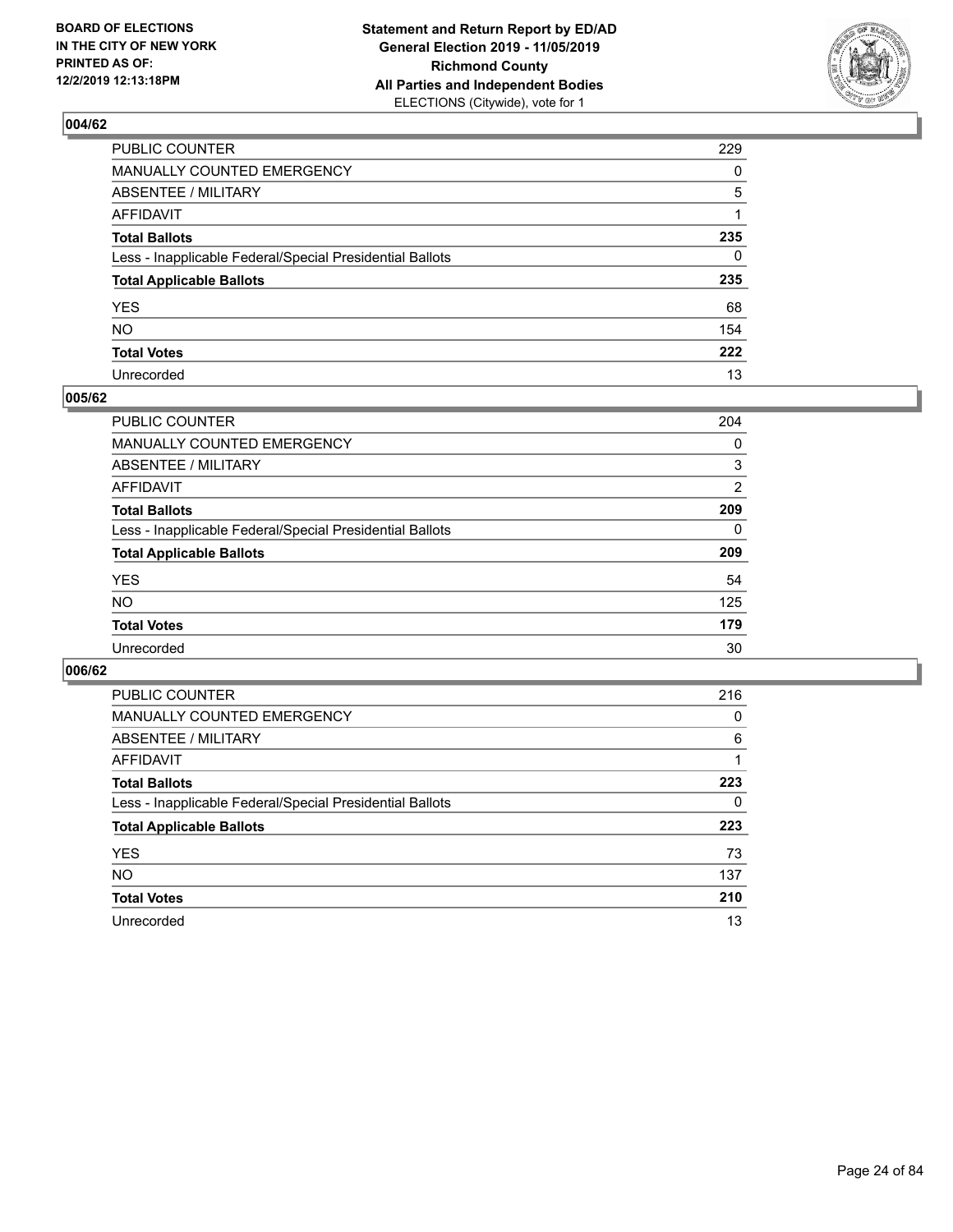

| PUBLIC COUNTER                                           | 229          |
|----------------------------------------------------------|--------------|
| MANUALLY COUNTED EMERGENCY                               | $\mathbf{0}$ |
| ABSENTEE / MILITARY                                      | 7            |
| AFFIDAVIT                                                | $\Omega$     |
| Total Ballots                                            | 236          |
| Less - Inapplicable Federal/Special Presidential Ballots | $\mathbf{0}$ |
| <b>Total Applicable Ballots</b>                          | 236          |
| YES                                                      | 61           |
| NO.                                                      | 167          |
| <b>Total Votes</b>                                       | 228          |
| Unrecorded                                               | 8            |

## **008/62**

| <b>PUBLIC COUNTER</b>                                    | 178      |
|----------------------------------------------------------|----------|
| MANUALLY COUNTED EMERGENCY                               | $\Omega$ |
| ABSENTEE / MILITARY                                      | 3        |
| AFFIDAVIT                                                | 4        |
| <b>Total Ballots</b>                                     | 185      |
| Less - Inapplicable Federal/Special Presidential Ballots | $\Omega$ |
| <b>Total Applicable Ballots</b>                          | 185      |
| <b>YES</b>                                               | 56       |
| <b>NO</b>                                                | 116      |
| <b>Total Votes</b>                                       | 172      |
| Unrecorded                                               | 13       |

| <b>PUBLIC COUNTER</b>                                    | 146 |
|----------------------------------------------------------|-----|
| <b>MANUALLY COUNTED EMERGENCY</b>                        | 0   |
| ABSENTEE / MILITARY                                      | 3   |
| AFFIDAVIT                                                | 0   |
| <b>Total Ballots</b>                                     | 149 |
| Less - Inapplicable Federal/Special Presidential Ballots | 0   |
| <b>Total Applicable Ballots</b>                          | 149 |
| <b>YES</b>                                               | 53  |
| NO.                                                      | 75  |
| <b>Total Votes</b>                                       | 128 |
| Unrecorded                                               | 21  |
| 010/62 COMBINED into: 003/62                             |     |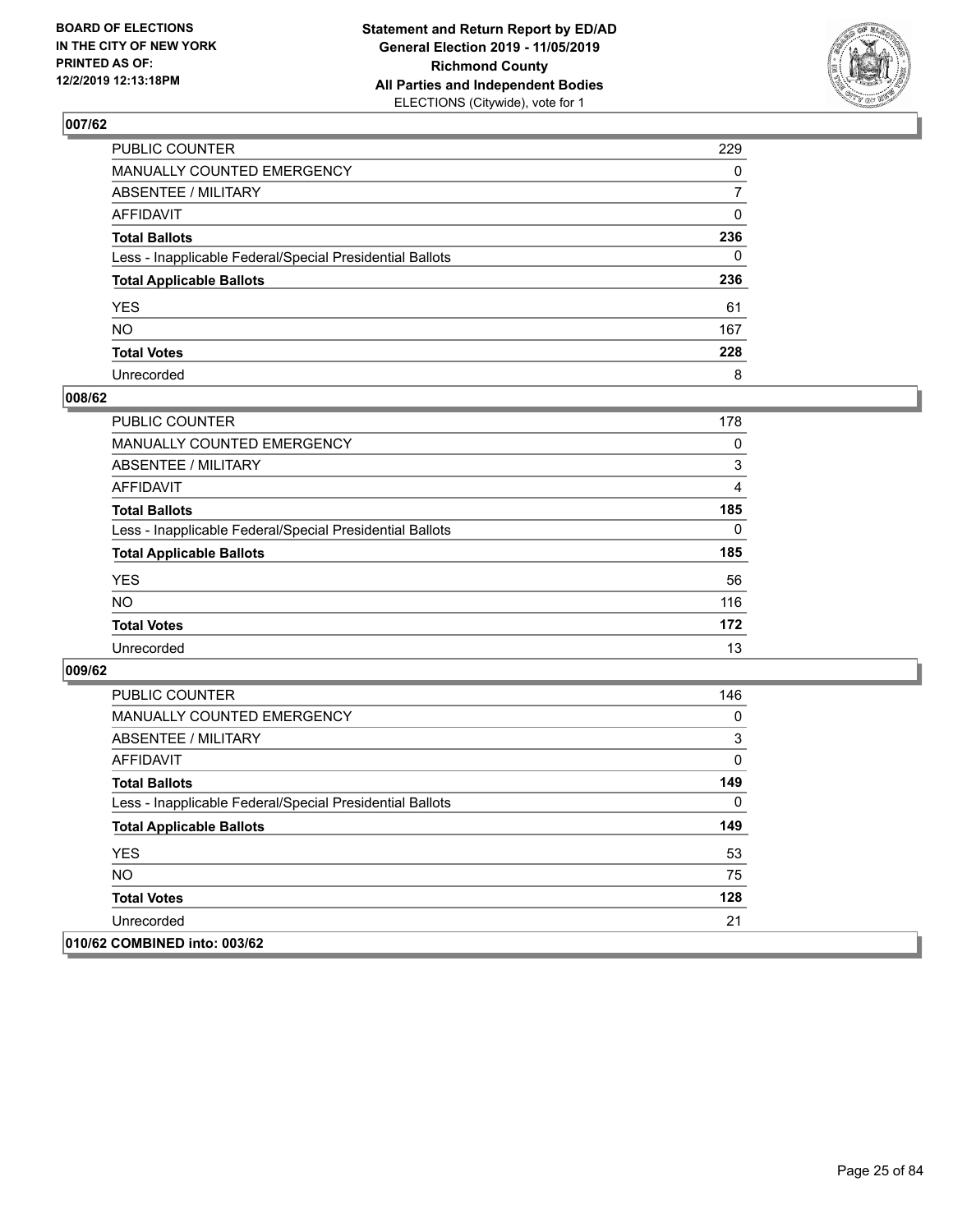

| PUBLIC COUNTER                                           | 222          |
|----------------------------------------------------------|--------------|
| MANUALLY COUNTED EMERGENCY                               | $\mathbf{0}$ |
| ABSENTEE / MILITARY                                      | 3            |
| AFFIDAVIT                                                |              |
| Total Ballots                                            | 226          |
| Less - Inapplicable Federal/Special Presidential Ballots | 0            |
| <b>Total Applicable Ballots</b>                          | 226          |
| YES                                                      | 63           |
| NO.                                                      | 135          |
| <b>Total Votes</b>                                       | 198          |
| Unrecorded                                               | 28           |

## **012/62**

| <b>PUBLIC COUNTER</b>                                    | 268 |
|----------------------------------------------------------|-----|
| <b>MANUALLY COUNTED EMERGENCY</b>                        | 0   |
| ABSENTEE / MILITARY                                      | 4   |
| AFFIDAVIT                                                |     |
| <b>Total Ballots</b>                                     | 273 |
| Less - Inapplicable Federal/Special Presidential Ballots | 0   |
| <b>Total Applicable Ballots</b>                          | 273 |
| <b>YES</b>                                               | 107 |
| <b>NO</b>                                                | 151 |
| <b>Total Votes</b>                                       | 258 |
| Unrecorded                                               | 15  |

| <b>PUBLIC COUNTER</b>                                    | 312 |
|----------------------------------------------------------|-----|
| <b>MANUALLY COUNTED EMERGENCY</b>                        | 0   |
| ABSENTEE / MILITARY                                      | 7   |
| AFFIDAVIT                                                | 5   |
| <b>Total Ballots</b>                                     | 324 |
| Less - Inapplicable Federal/Special Presidential Ballots | 0   |
| <b>Total Applicable Ballots</b>                          | 324 |
| <b>YES</b>                                               | 109 |
| NO.                                                      | 181 |
| <b>Total Votes</b>                                       | 290 |
| Unrecorded                                               | 34  |
| 014/62 COMBINED into: 013/62                             |     |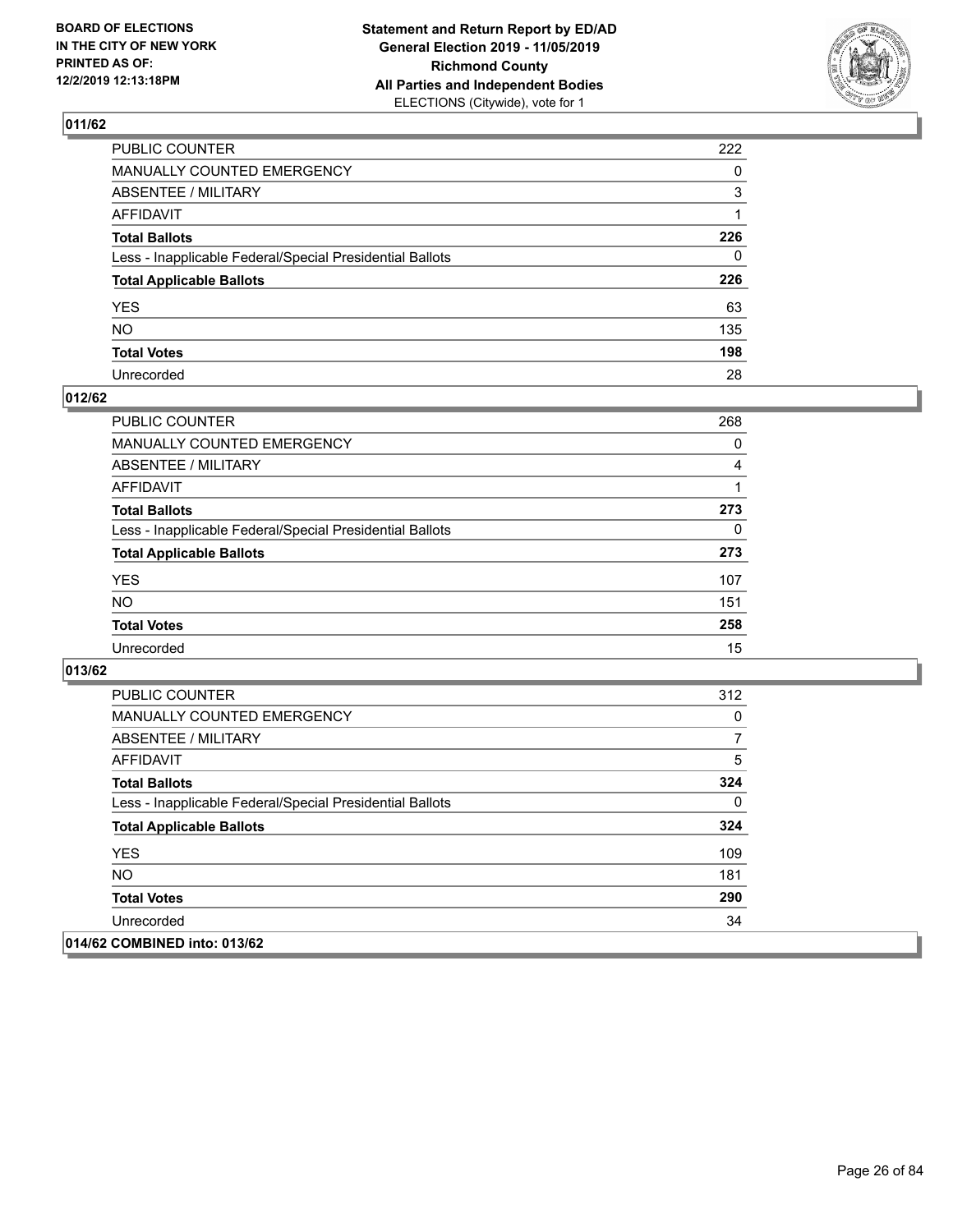

| PUBLIC COUNTER                                           | 323          |
|----------------------------------------------------------|--------------|
| MANUALLY COUNTED EMERGENCY                               | $\Omega$     |
| ABSENTEE / MILITARY                                      | 6            |
| AFFIDAVIT                                                | 3            |
| Total Ballots                                            | 332          |
| Less - Inapplicable Federal/Special Presidential Ballots | $\mathbf{0}$ |
| <b>Total Applicable Ballots</b>                          | 332          |
| YES                                                      | 105          |
| NO.                                                      | 202          |
| <b>Total Votes</b>                                       | 307          |
| Unrecorded                                               | 25           |

## **016/62**

| PUBLIC COUNTER                                           | 313 |
|----------------------------------------------------------|-----|
| <b>MANUALLY COUNTED EMERGENCY</b>                        | 0   |
| ABSENTEE / MILITARY                                      | 5   |
| AFFIDAVIT                                                | 3   |
| <b>Total Ballots</b>                                     | 321 |
| Less - Inapplicable Federal/Special Presidential Ballots | 0   |
| <b>Total Applicable Ballots</b>                          | 321 |
| <b>YES</b>                                               | 117 |
| <b>NO</b>                                                | 183 |
| <b>Total Votes</b>                                       | 300 |
| Unrecorded                                               | 21  |
|                                                          |     |

## **017/62 COMBINED into: 015/62**

#### **018/62 COMBINED into: 016/62**

#### **019/62 COMBINED into: 012/62**

| <b>PUBLIC COUNTER</b>                                    | 366 |
|----------------------------------------------------------|-----|
| <b>MANUALLY COUNTED EMERGENCY</b>                        | 0   |
| ABSENTEE / MILITARY                                      | 10  |
| AFFIDAVIT                                                |     |
| <b>Total Ballots</b>                                     | 377 |
| Less - Inapplicable Federal/Special Presidential Ballots | 0   |
| <b>Total Applicable Ballots</b>                          | 377 |
| <b>YES</b>                                               | 121 |
| <b>NO</b>                                                | 223 |
| <b>Total Votes</b>                                       | 344 |
| Unrecorded                                               | 33  |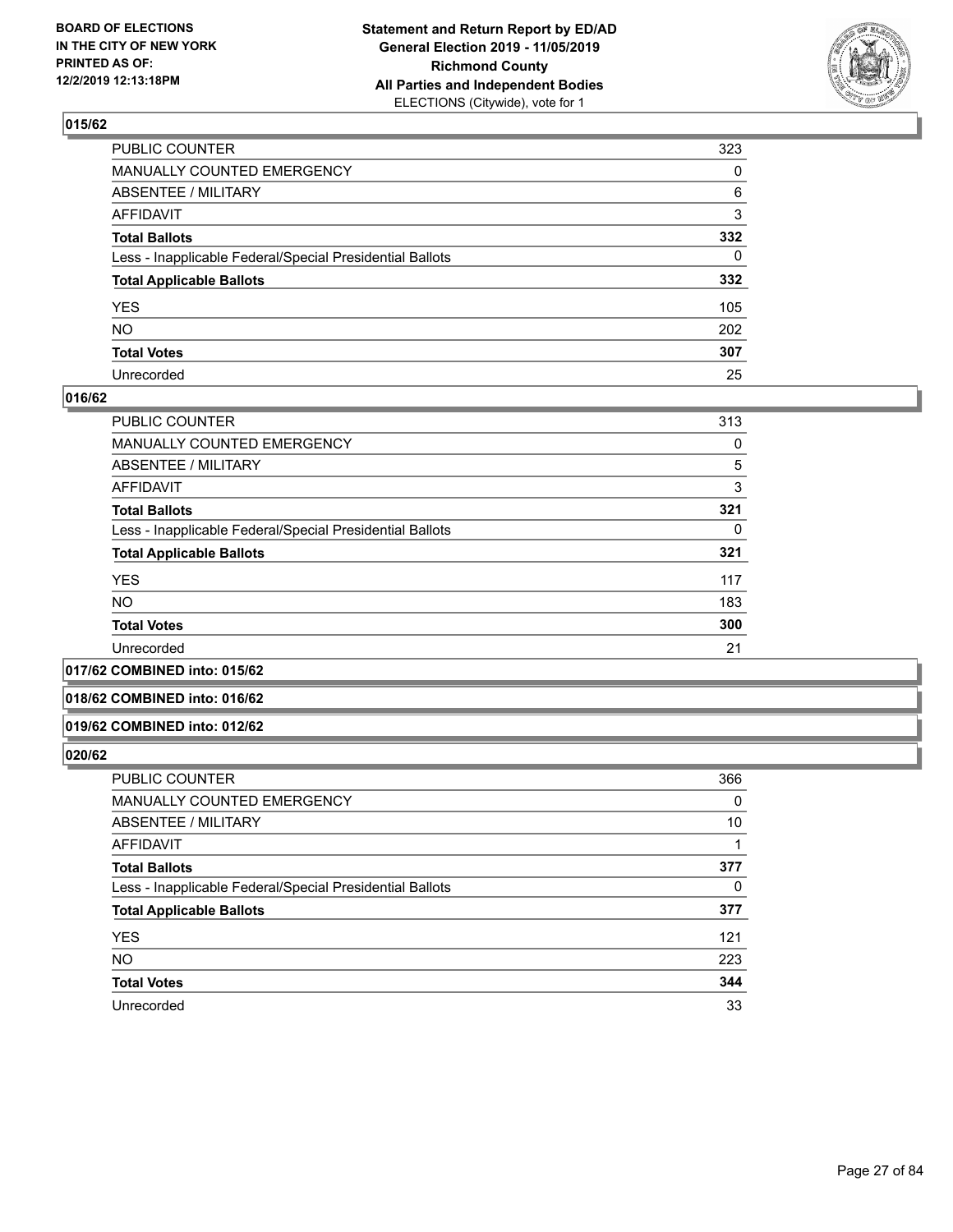

| PUBLIC COUNTER                                           | 330            |
|----------------------------------------------------------|----------------|
| MANUALLY COUNTED EMERGENCY                               | $\mathbf{0}$   |
| ABSENTEE / MILITARY                                      | 14             |
| AFFIDAVIT                                                | $\overline{2}$ |
| Total Ballots                                            | 346            |
| Less - Inapplicable Federal/Special Presidential Ballots | $\Omega$       |
| <b>Total Applicable Ballots</b>                          | 346            |
| YES                                                      | 106            |
| NO.                                                      | 203            |
| <b>Total Votes</b>                                       | 309            |
| Unrecorded                                               | 37             |

## **022/62**

| <b>PUBLIC COUNTER</b>                                    | 397 |
|----------------------------------------------------------|-----|
| <b>MANUALLY COUNTED EMERGENCY</b>                        |     |
| ABSENTEE / MILITARY                                      | 21  |
| AFFIDAVIT                                                | 2   |
| <b>Total Ballots</b>                                     | 421 |
| Less - Inapplicable Federal/Special Presidential Ballots | 0   |
| <b>Total Applicable Ballots</b>                          | 421 |
| <b>YES</b>                                               | 129 |
| <b>NO</b>                                                | 262 |
| <b>Total Votes</b>                                       | 391 |
| Unrecorded                                               | 30  |
|                                                          |     |

**023/62 COMBINED into: 020/62**

## **024/62 COMBINED into: 021/62**

#### **025/62 COMBINED into: 022/62**

| <b>PUBLIC COUNTER</b>                                    | 184      |
|----------------------------------------------------------|----------|
| <b>MANUALLY COUNTED EMERGENCY</b>                        | 0        |
| ABSENTEE / MILITARY                                      | 10       |
| AFFIDAVIT                                                | 3        |
| <b>Total Ballots</b>                                     | 197      |
| Less - Inapplicable Federal/Special Presidential Ballots | $\Omega$ |
| <b>Total Applicable Ballots</b>                          | 197      |
| <b>YES</b>                                               | 83       |
| <b>NO</b>                                                | 105      |
| <b>Total Votes</b>                                       | 188      |
| Unrecorded                                               | 9        |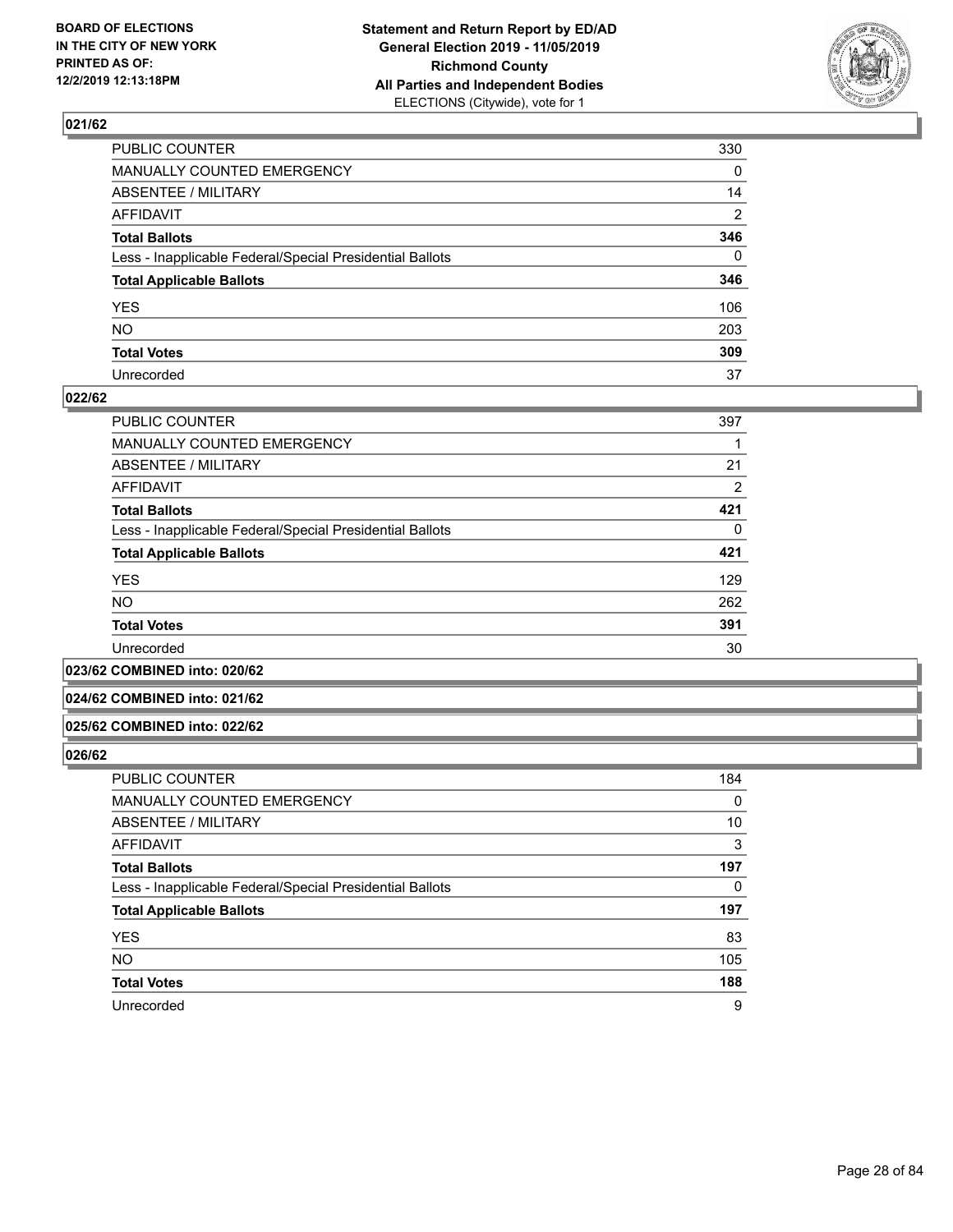

| PUBLIC COUNTER                                           | 237 |
|----------------------------------------------------------|-----|
| MANUALLY COUNTED EMERGENCY                               | 0   |
| ABSENTEE / MILITARY                                      | 4   |
| AFFIDAVIT                                                | 0   |
| Total Ballots                                            | 241 |
| Less - Inapplicable Federal/Special Presidential Ballots | 0   |
| <b>Total Applicable Ballots</b>                          | 241 |
| YES                                                      | 71  |
| NO.                                                      | 148 |
| <b>Total Votes</b>                                       | 219 |
| Unrecorded                                               | 22  |

## **028/62**

| <b>PUBLIC COUNTER</b>                                    | 194      |
|----------------------------------------------------------|----------|
| <b>MANUALLY COUNTED EMERGENCY</b>                        | 0        |
| ABSENTEE / MILITARY                                      | 5        |
| AFFIDAVIT                                                | 0        |
| <b>Total Ballots</b>                                     | 199      |
| Less - Inapplicable Federal/Special Presidential Ballots | $\Omega$ |
| <b>Total Applicable Ballots</b>                          | 199      |
| <b>YES</b>                                               | 55       |
| <b>NO</b>                                                | 120      |
| <b>Total Votes</b>                                       | 175      |
| Unrecorded                                               | 24       |

| <b>PUBLIC COUNTER</b>                                    | 123 |
|----------------------------------------------------------|-----|
| <b>MANUALLY COUNTED EMERGENCY</b>                        | 0   |
| ABSENTEE / MILITARY                                      | 4   |
| AFFIDAVIT                                                | 0   |
| <b>Total Ballots</b>                                     | 127 |
| Less - Inapplicable Federal/Special Presidential Ballots | 0   |
| <b>Total Applicable Ballots</b>                          | 127 |
| <b>YES</b>                                               | 50  |
| <b>NO</b>                                                | 61  |
| <b>Total Votes</b>                                       | 111 |
| Unrecorded                                               | 16  |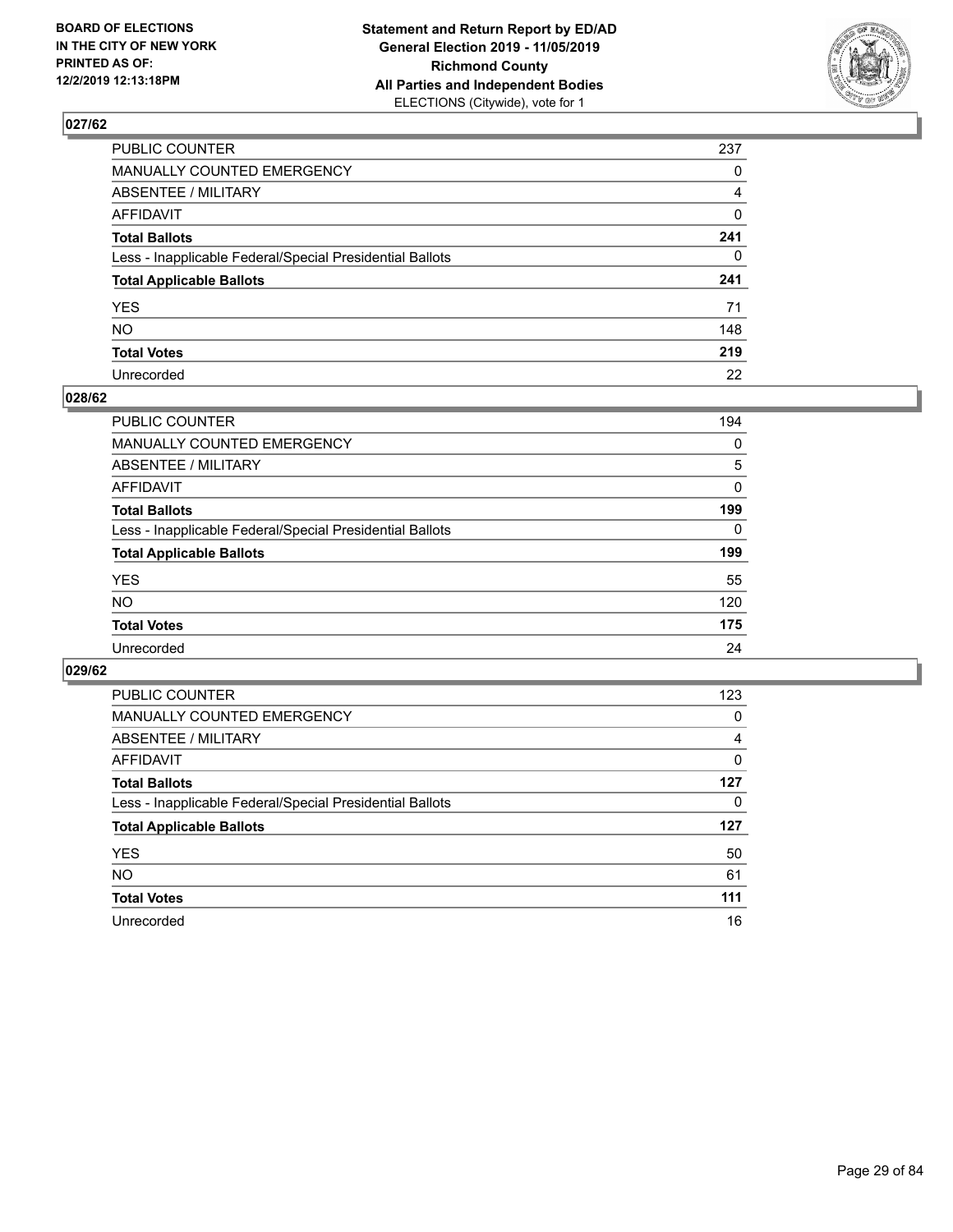

| PUBLIC COUNTER                                           | 210            |
|----------------------------------------------------------|----------------|
| MANUALLY COUNTED EMERGENCY                               | $\mathbf{0}$   |
| ABSENTEE / MILITARY                                      | 5              |
| AFFIDAVIT                                                | $\overline{2}$ |
| Total Ballots                                            | 217            |
| Less - Inapplicable Federal/Special Presidential Ballots | $\mathbf{0}$   |
| <b>Total Applicable Ballots</b>                          | 217            |
| YES                                                      | 69             |
| NO.                                                      | 124            |
| <b>Total Votes</b>                                       | 193            |
| Unrecorded                                               | 24             |

## **031/62**

| PUBLIC COUNTER                                           | 222 |
|----------------------------------------------------------|-----|
| <b>MANUALLY COUNTED EMERGENCY</b>                        | 0   |
| ABSENTEE / MILITARY                                      | 9   |
| AFFIDAVIT                                                |     |
| <b>Total Ballots</b>                                     | 232 |
| Less - Inapplicable Federal/Special Presidential Ballots | 0   |
| <b>Total Applicable Ballots</b>                          | 232 |
| <b>YES</b>                                               | 88  |
| <b>NO</b>                                                | 126 |
| <b>Total Votes</b>                                       | 214 |
| Unrecorded                                               | 18  |

| <b>PUBLIC COUNTER</b>                                    | 192 |
|----------------------------------------------------------|-----|
| MANUALLY COUNTED EMERGENCY                               | 0   |
| ABSENTEE / MILITARY                                      | 11  |
| AFFIDAVIT                                                | 0   |
| <b>Total Ballots</b>                                     | 203 |
| Less - Inapplicable Federal/Special Presidential Ballots | 0   |
| <b>Total Applicable Ballots</b>                          | 203 |
| <b>YES</b>                                               | 59  |
| NO.                                                      | 126 |
| <b>Total Votes</b>                                       | 185 |
| Unrecorded                                               | 18  |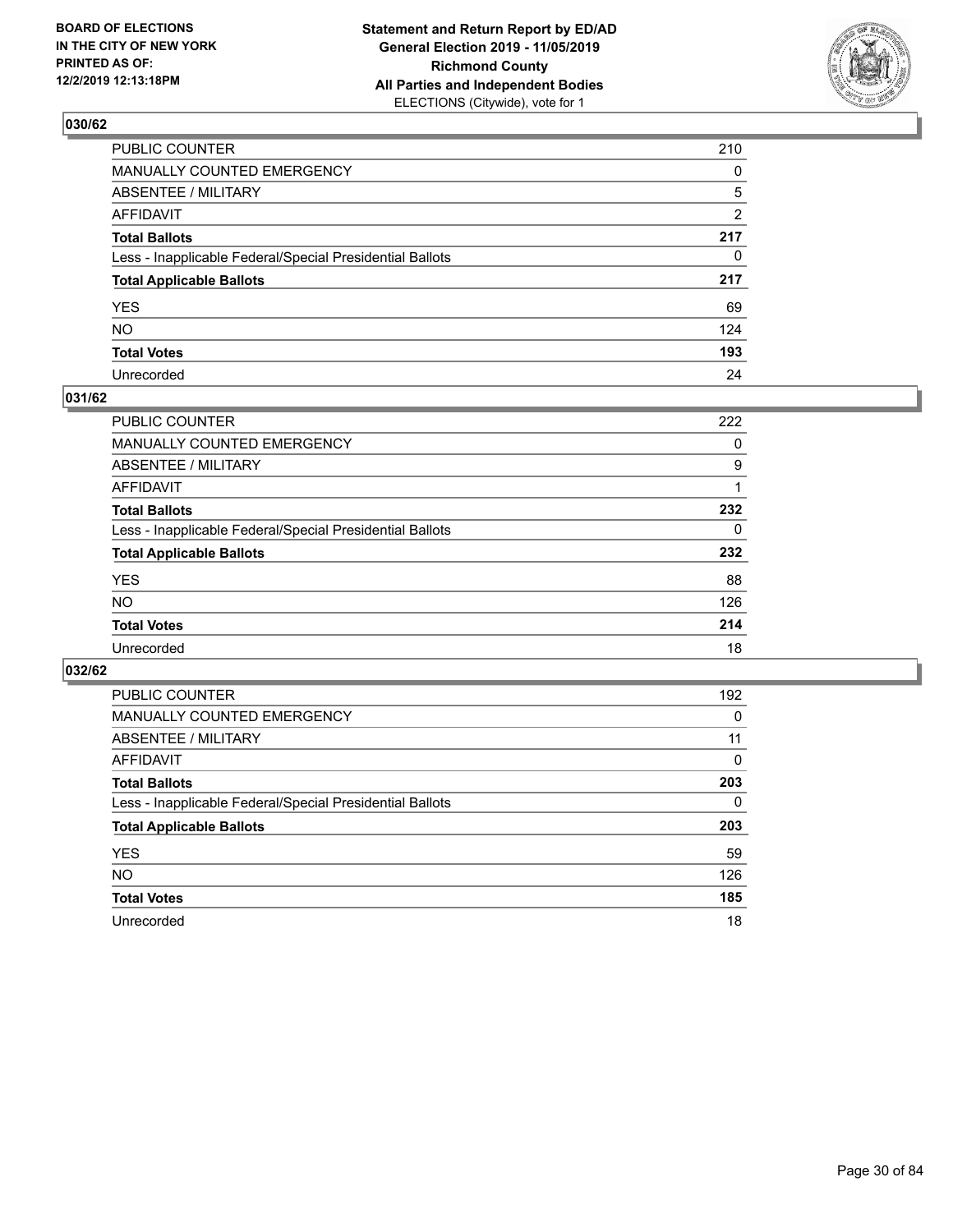

| PUBLIC COUNTER                                           | 193          |
|----------------------------------------------------------|--------------|
| MANUALLY COUNTED EMERGENCY                               | $\mathbf{0}$ |
| ABSENTEE / MILITARY                                      | 3            |
| AFFIDAVIT                                                | $\mathbf{0}$ |
| Total Ballots                                            | 196          |
| Less - Inapplicable Federal/Special Presidential Ballots | $\Omega$     |
| <b>Total Applicable Ballots</b>                          | 196          |
| YES                                                      | 64           |
| NO.                                                      | 117          |
| <b>Total Votes</b>                                       | 181          |
| Unrecorded                                               | 15           |

## **034/62**

| <b>PUBLIC COUNTER</b>                                    | 205      |
|----------------------------------------------------------|----------|
| <b>MANUALLY COUNTED EMERGENCY</b>                        | $\Omega$ |
| <b>ABSENTEE / MILITARY</b>                               |          |
| <b>AFFIDAVIT</b>                                         | $\Omega$ |
| <b>Total Ballots</b>                                     | 206      |
| Less - Inapplicable Federal/Special Presidential Ballots | $\Omega$ |
| <b>Total Applicable Ballots</b>                          | 206      |
| <b>YES</b>                                               | 62       |
| <b>NO</b>                                                | 129      |
| <b>Total Votes</b>                                       | 191      |
| Unrecorded                                               | 15       |

| <b>PUBLIC COUNTER</b>                                    | 421 |
|----------------------------------------------------------|-----|
| <b>MANUALLY COUNTED EMERGENCY</b>                        | 0   |
| ABSENTEE / MILITARY                                      | 5   |
| AFFIDAVIT                                                | 1   |
| <b>Total Ballots</b>                                     | 427 |
| Less - Inapplicable Federal/Special Presidential Ballots | 0   |
| <b>Total Applicable Ballots</b>                          | 427 |
| <b>YES</b>                                               | 143 |
| <b>NO</b>                                                | 246 |
| <b>Total Votes</b>                                       | 389 |
| Unrecorded                                               | 38  |
| 036/62 COMBINED into: 035/62                             |     |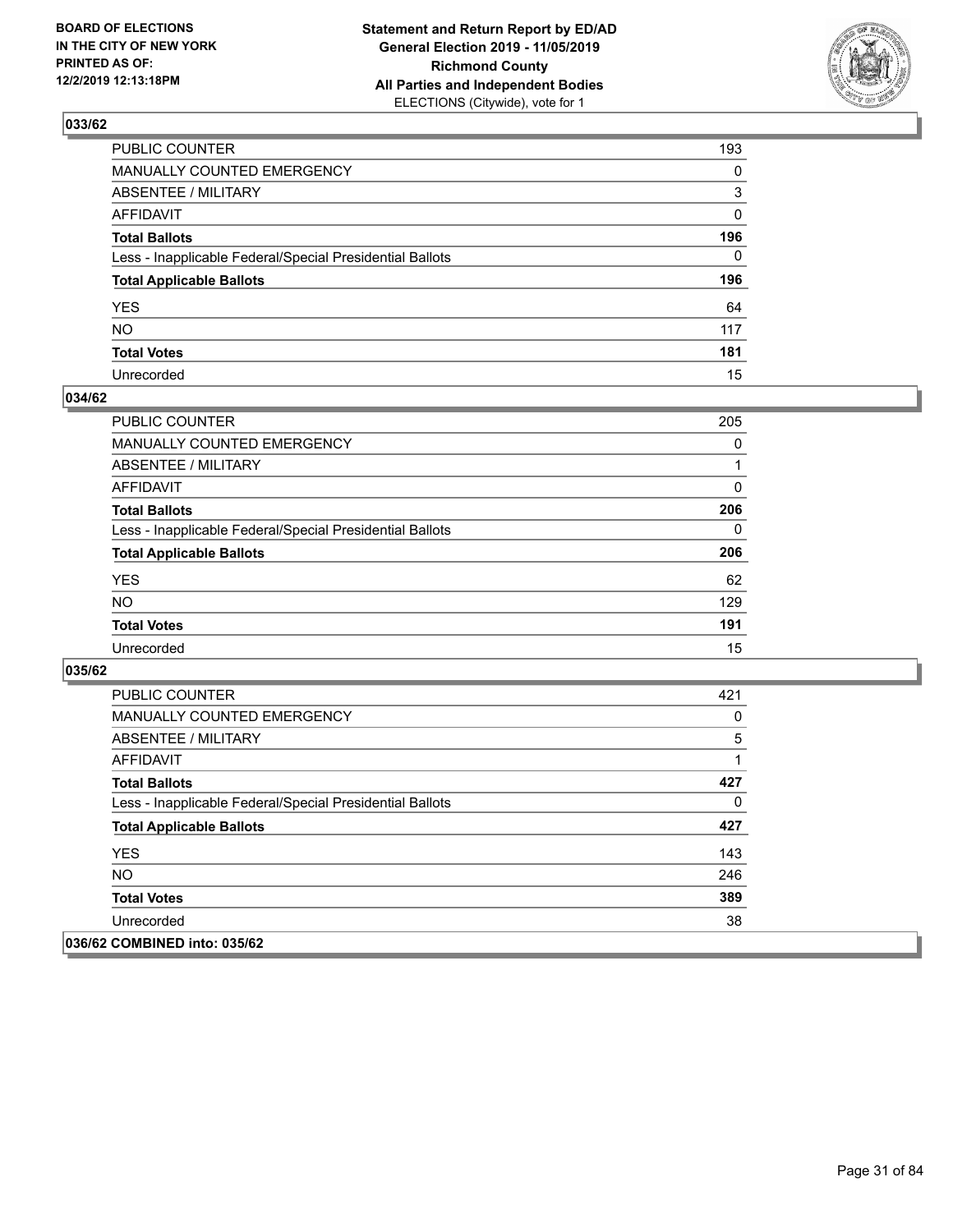

| PUBLIC COUNTER                                           | 263          |
|----------------------------------------------------------|--------------|
| MANUALLY COUNTED EMERGENCY                               | $\Omega$     |
| ABSENTEE / MILITARY                                      | 5            |
| AFFIDAVIT                                                | $\mathbf{0}$ |
| Total Ballots                                            | 268          |
| Less - Inapplicable Federal/Special Presidential Ballots | $\mathbf{0}$ |
| <b>Total Applicable Ballots</b>                          | 268          |
| YES                                                      | 86           |
| NO.                                                      | 162          |
| <b>Total Votes</b>                                       | 248          |
| Unrecorded                                               | 20           |

## **038/62**

| <b>PUBLIC COUNTER</b>                                    | 275      |
|----------------------------------------------------------|----------|
| <b>MANUALLY COUNTED EMERGENCY</b>                        | 0        |
| ABSENTEE / MILITARY                                      | 5        |
| AFFIDAVIT                                                | $\Omega$ |
| <b>Total Ballots</b>                                     | 280      |
| Less - Inapplicable Federal/Special Presidential Ballots | $\Omega$ |
| <b>Total Applicable Ballots</b>                          | 280      |
| <b>YES</b>                                               | 98       |
| <b>NO</b>                                                | 174      |
| <b>Total Votes</b>                                       | 272      |
| Unrecorded                                               | 8        |

| <b>PUBLIC COUNTER</b>                                    | 261      |
|----------------------------------------------------------|----------|
| MANUALLY COUNTED EMERGENCY                               | 0        |
| ABSENTEE / MILITARY                                      | $\Omega$ |
| AFFIDAVIT                                                |          |
| <b>Total Ballots</b>                                     | 262      |
| Less - Inapplicable Federal/Special Presidential Ballots | 0        |
| <b>Total Applicable Ballots</b>                          | 262      |
| <b>YES</b>                                               | 70       |
| NO.                                                      | 172      |
| <b>Total Votes</b>                                       | 242      |
| Unrecorded                                               | 20       |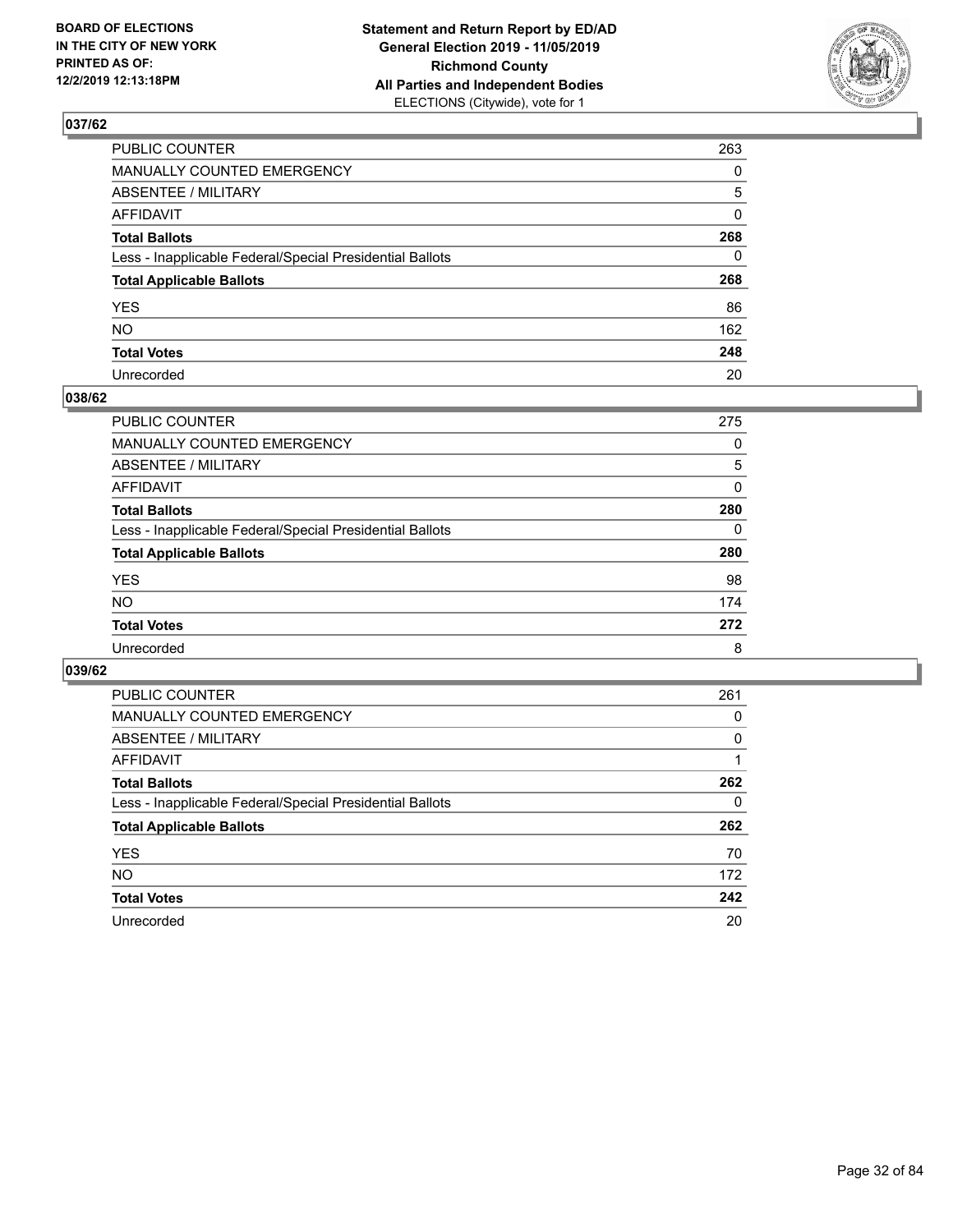

| PUBLIC COUNTER                                           | 207      |
|----------------------------------------------------------|----------|
| MANUALLY COUNTED EMERGENCY                               | $\Omega$ |
| ABSENTEE / MILITARY                                      | 3        |
| AFFIDAVIT                                                |          |
| Total Ballots                                            | 211      |
| Less - Inapplicable Federal/Special Presidential Ballots | 0        |
| <b>Total Applicable Ballots</b>                          | 211      |
| YES                                                      | 64       |
| NO.                                                      | 136      |
| <b>Total Votes</b>                                       | 200      |
| Unrecorded                                               | 11       |

## **041/62**

| PUBLIC COUNTER                                           | 219      |
|----------------------------------------------------------|----------|
| MANUALLY COUNTED EMERGENCY                               | 0        |
| ABSENTEE / MILITARY                                      | 10       |
| AFFIDAVIT                                                | $\Omega$ |
| <b>Total Ballots</b>                                     | 229      |
| Less - Inapplicable Federal/Special Presidential Ballots | $\Omega$ |
| <b>Total Applicable Ballots</b>                          | 229      |
| <b>YES</b>                                               | 73       |
| <b>NO</b>                                                | 146      |
| <b>Total Votes</b>                                       | 219      |
| Unrecorded                                               | 10       |

| <b>PUBLIC COUNTER</b>                                    | 231 |
|----------------------------------------------------------|-----|
| <b>MANUALLY COUNTED EMERGENCY</b>                        | 0   |
| ABSENTEE / MILITARY                                      | 12  |
| AFFIDAVIT                                                |     |
| <b>Total Ballots</b>                                     | 244 |
| Less - Inapplicable Federal/Special Presidential Ballots | 0   |
| <b>Total Applicable Ballots</b>                          | 244 |
| <b>YES</b>                                               | 99  |
| NO.                                                      | 133 |
| <b>Total Votes</b>                                       | 232 |
| Unrecorded                                               | 12  |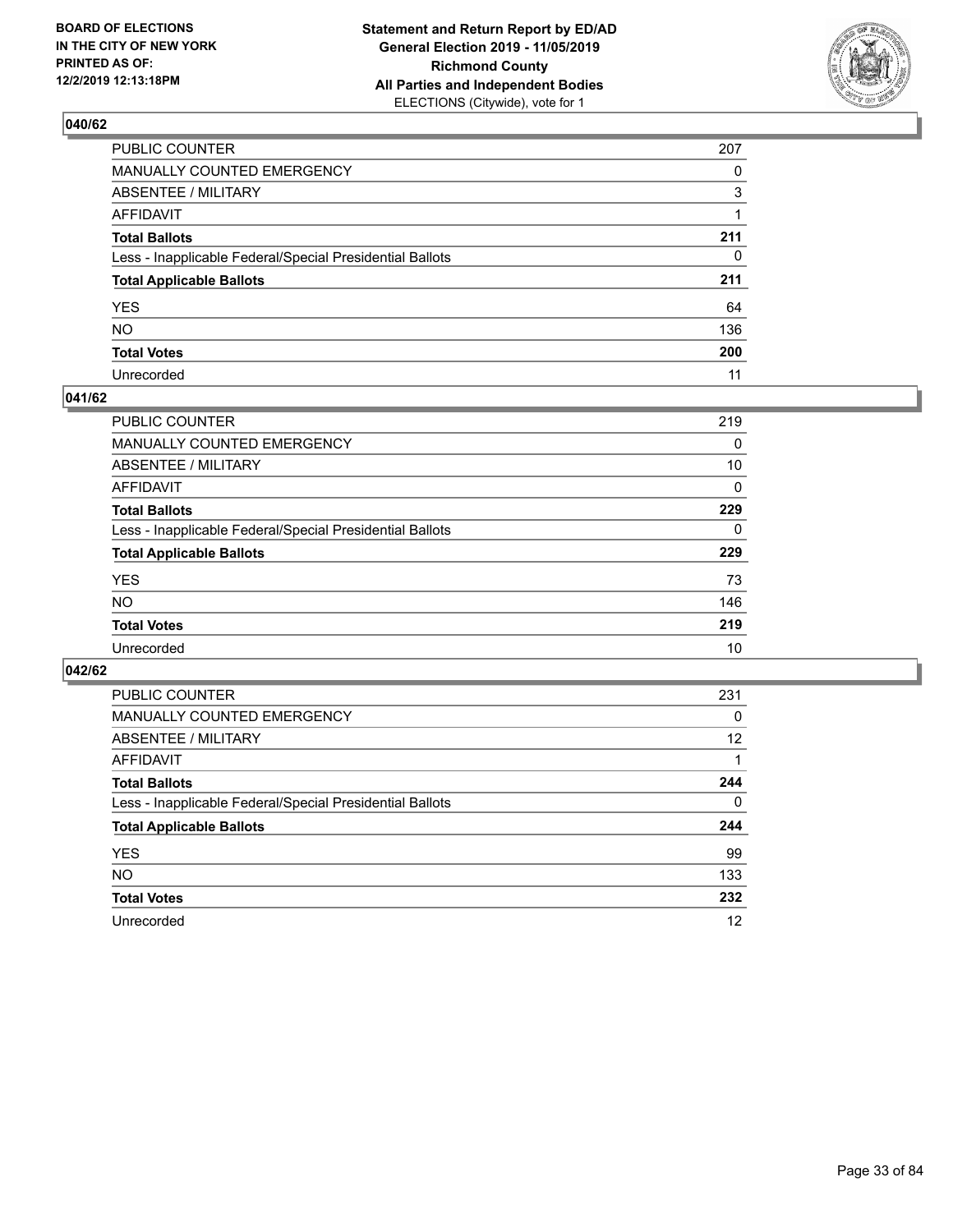

| PUBLIC COUNTER                                           | 233          |
|----------------------------------------------------------|--------------|
| MANUALLY COUNTED EMERGENCY                               | $\Omega$     |
| ABSENTEE / MILITARY                                      | 3            |
| AFFIDAVIT                                                | 3            |
| Total Ballots                                            | 239          |
| Less - Inapplicable Federal/Special Presidential Ballots | $\mathbf{0}$ |
| <b>Total Applicable Ballots</b>                          | 239          |
| YES                                                      | 80           |
| NO.                                                      | 138          |
| <b>Total Votes</b>                                       | 218          |
| Unrecorded                                               | 21           |

## **044/62**

| <b>PUBLIC COUNTER</b>                                    | 370      |
|----------------------------------------------------------|----------|
| <b>MANUALLY COUNTED EMERGENCY</b>                        | 0        |
| ABSENTEE / MILITARY                                      | 11       |
| <b>AFFIDAVIT</b>                                         | 3        |
| <b>Total Ballots</b>                                     | 384      |
| Less - Inapplicable Federal/Special Presidential Ballots | $\Omega$ |
| <b>Total Applicable Ballots</b>                          | 384      |
| <b>YES</b>                                               | 105      |
| NO.                                                      | 231      |
| <b>Total Votes</b>                                       | 336      |
| Unrecorded                                               | 48       |
|                                                          |          |

#### **045/62 COMBINED into: 044/62**

| <b>PUBLIC COUNTER</b>                                    | 238 |
|----------------------------------------------------------|-----|
| <b>MANUALLY COUNTED EMERGENCY</b>                        | 0   |
| ABSENTEE / MILITARY                                      | 11  |
| AFFIDAVIT                                                |     |
| <b>Total Ballots</b>                                     | 250 |
| Less - Inapplicable Federal/Special Presidential Ballots | 0   |
| <b>Total Applicable Ballots</b>                          | 250 |
| <b>YES</b>                                               | 74  |
| <b>NO</b>                                                | 144 |
| <b>Total Votes</b>                                       | 218 |
| Unrecorded                                               | 32  |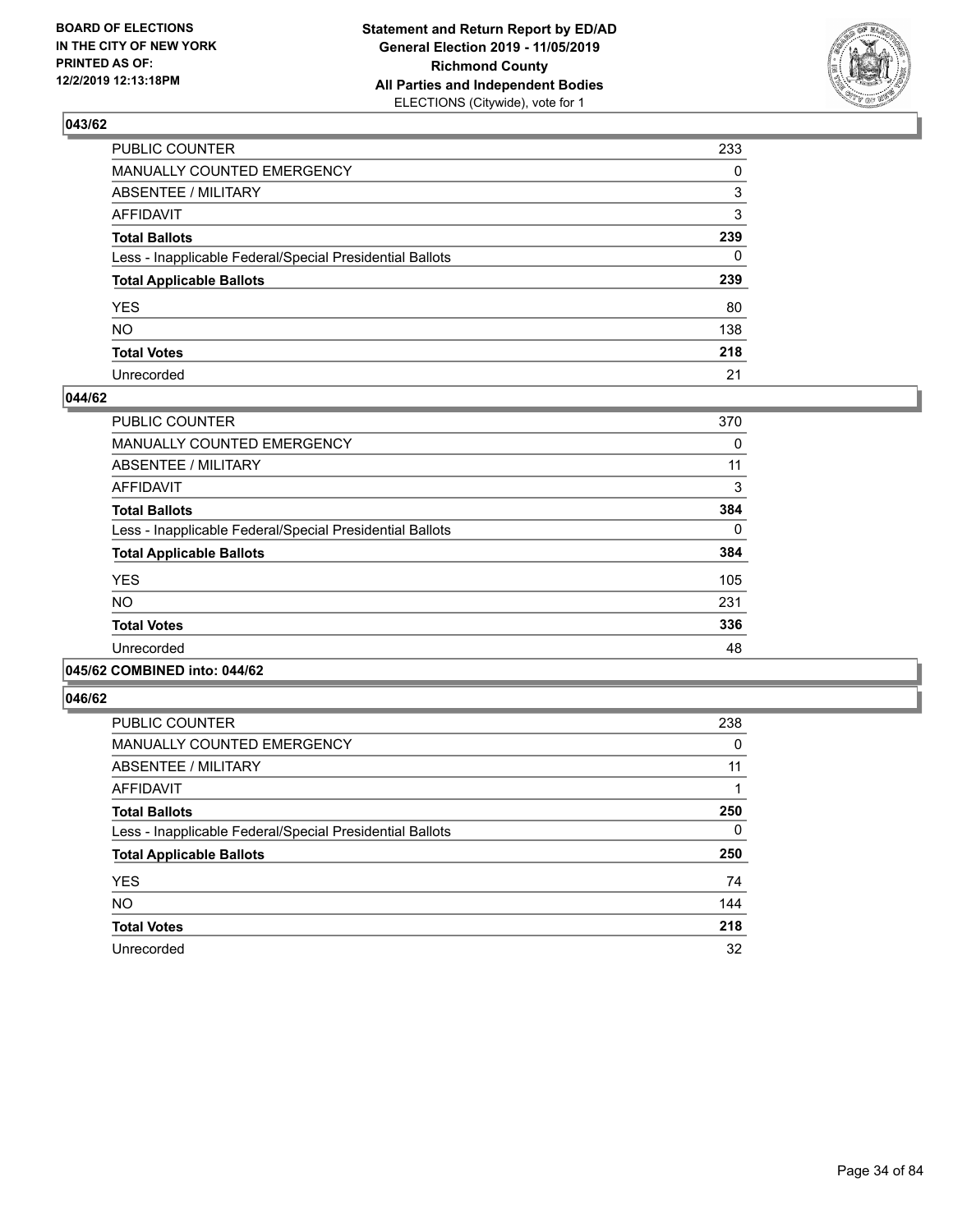

| PUBLIC COUNTER                                           | 365            |
|----------------------------------------------------------|----------------|
| MANUALLY COUNTED EMERGENCY                               | $\mathbf{0}$   |
| ABSENTEE / MILITARY                                      | 13             |
| AFFIDAVIT                                                | $\overline{2}$ |
| Total Ballots                                            | 380            |
| Less - Inapplicable Federal/Special Presidential Ballots | $\Omega$       |
| <b>Total Applicable Ballots</b>                          | 380            |
| YES                                                      | 112            |
| NΟ                                                       | 231            |
| <b>Total Votes</b>                                       | 343            |
| Unrecorded                                               | 37             |

## **048/62**

| PUBLIC COUNTER                                           | 170            |
|----------------------------------------------------------|----------------|
| <b>MANUALLY COUNTED EMERGENCY</b>                        | 0              |
| ABSENTEE / MILITARY                                      | $\overline{2}$ |
| AFFIDAVIT                                                | $\Omega$       |
| <b>Total Ballots</b>                                     | 172            |
| Less - Inapplicable Federal/Special Presidential Ballots | 0              |
| <b>Total Applicable Ballots</b>                          | 172            |
| <b>YES</b>                                               | 63             |
| <b>NO</b>                                                | 97             |
| <b>Total Votes</b>                                       | 160            |
| Unrecorded                                               | 12             |

| <b>PUBLIC COUNTER</b>                                    | 250 |
|----------------------------------------------------------|-----|
| MANUALLY COUNTED EMERGENCY                               | 0   |
| ABSENTEE / MILITARY                                      | 9   |
| AFFIDAVIT                                                | 2   |
| <b>Total Ballots</b>                                     | 261 |
| Less - Inapplicable Federal/Special Presidential Ballots | 0   |
| <b>Total Applicable Ballots</b>                          | 261 |
| <b>YES</b>                                               | 86  |
| <b>NO</b>                                                | 162 |
| <b>Total Votes</b>                                       | 248 |
| Unrecorded                                               | 13  |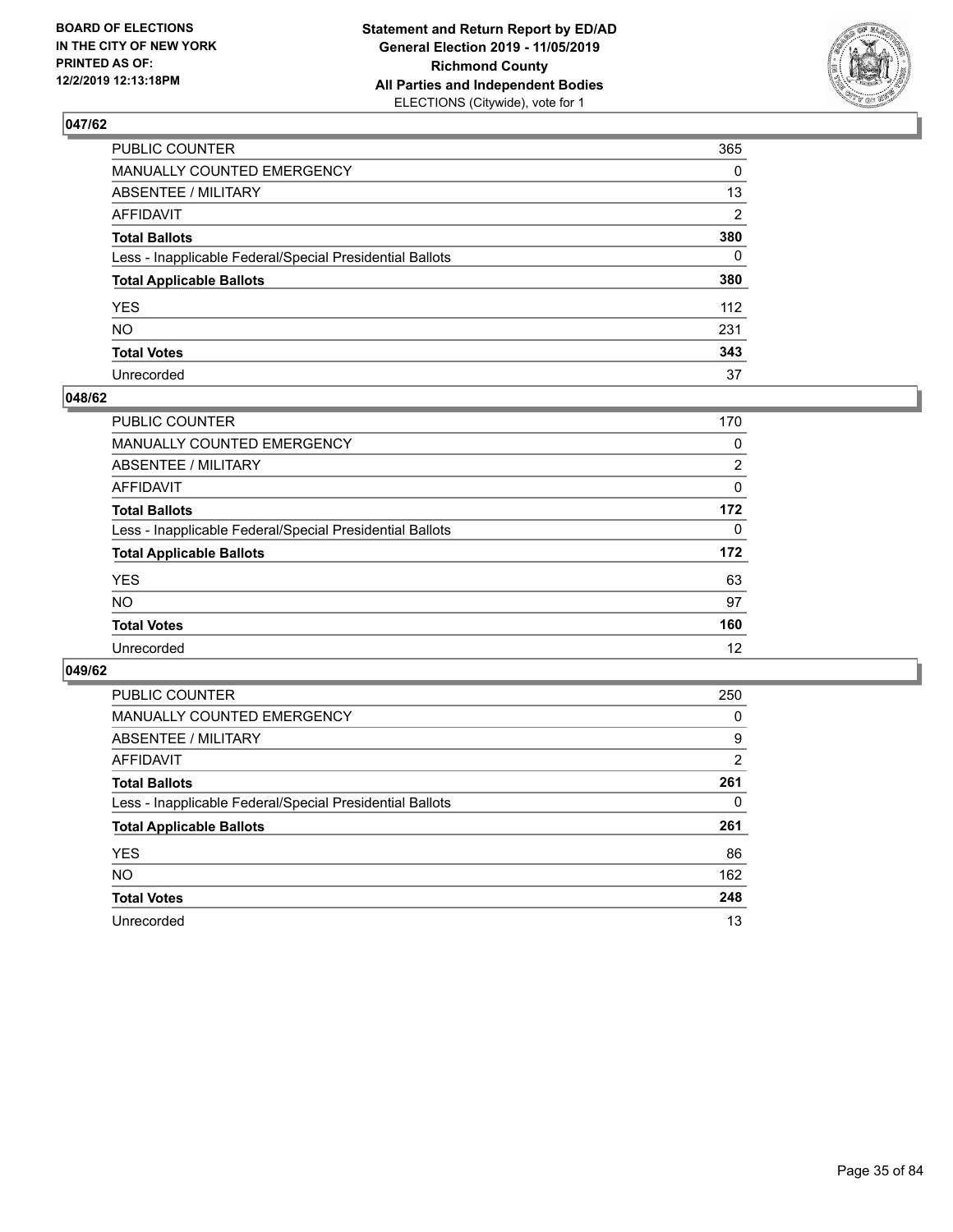

| PUBLIC COUNTER                                           | 267      |
|----------------------------------------------------------|----------|
| MANUALLY COUNTED EMERGENCY                               | $\Omega$ |
| ABSENTEE / MILITARY                                      |          |
| AFFIDAVIT                                                | 0        |
| Total Ballots                                            | 268      |
| Less - Inapplicable Federal/Special Presidential Ballots | 0        |
| <b>Total Applicable Ballots</b>                          | 268      |
| YES                                                      | 92       |
| NO.                                                      | 152      |
| <b>Total Votes</b>                                       | 244      |
| Unrecorded                                               | 24       |

## **051/62**

| <b>PUBLIC COUNTER</b>                                    | 190 |
|----------------------------------------------------------|-----|
| <b>MANUALLY COUNTED EMERGENCY</b>                        | 0   |
| <b>ABSENTEE / MILITARY</b>                               | 11  |
| AFFIDAVIT                                                | 0   |
| <b>Total Ballots</b>                                     | 201 |
| Less - Inapplicable Federal/Special Presidential Ballots | 0   |
| <b>Total Applicable Ballots</b>                          | 201 |
| <b>YES</b>                                               | 65  |
| <b>NO</b>                                                | 125 |
| <b>Total Votes</b>                                       | 190 |
| Unrecorded                                               | 11  |

| <b>PUBLIC COUNTER</b>                                    | 229 |
|----------------------------------------------------------|-----|
| MANUALLY COUNTED EMERGENCY                               | 0   |
| ABSENTEE / MILITARY                                      | 10  |
| AFFIDAVIT                                                |     |
| <b>Total Ballots</b>                                     | 240 |
| Less - Inapplicable Federal/Special Presidential Ballots | 0   |
| <b>Total Applicable Ballots</b>                          | 240 |
| <b>YES</b>                                               | 82  |
| <b>NO</b>                                                | 145 |
| <b>Total Votes</b>                                       | 227 |
| Unrecorded                                               | 13  |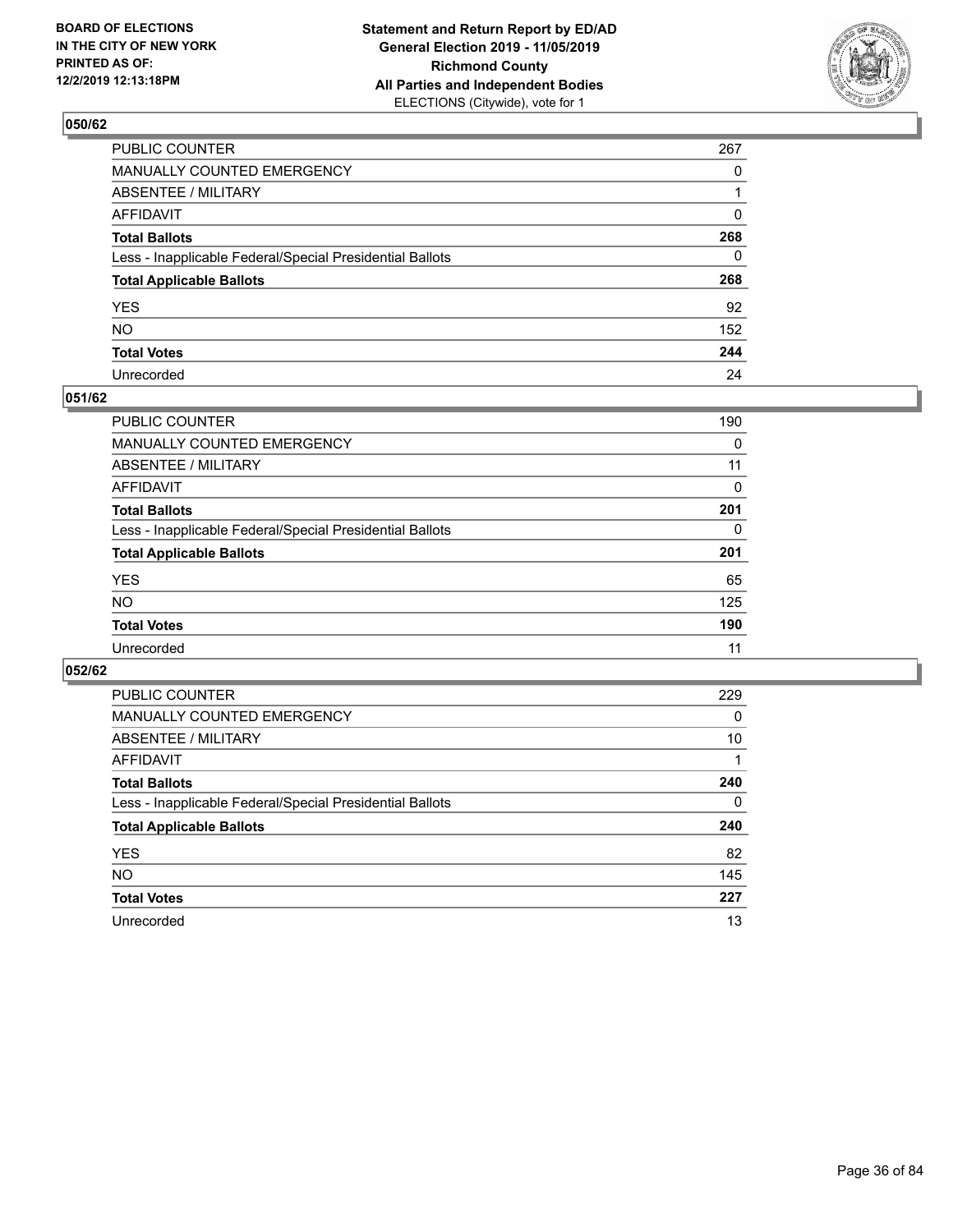

| PUBLIC COUNTER                                           | 228 |
|----------------------------------------------------------|-----|
| MANUALLY COUNTED EMERGENCY                               | 0   |
| ABSENTEE / MILITARY                                      | 2   |
| AFFIDAVIT                                                | 1   |
| Total Ballots                                            | 231 |
| Less - Inapplicable Federal/Special Presidential Ballots | 0   |
| <b>Total Applicable Ballots</b>                          | 231 |
| YES                                                      | 81  |
| NO.                                                      | 138 |
| <b>Total Votes</b>                                       | 219 |
| Unrecorded                                               | 12  |

### **054/62**

| <b>PUBLIC COUNTER</b>                                    | 180      |
|----------------------------------------------------------|----------|
| MANUALLY COUNTED EMERGENCY                               | 0        |
| ABSENTEE / MILITARY                                      | 9        |
| AFFIDAVIT                                                | 0        |
| <b>Total Ballots</b>                                     | 189      |
| Less - Inapplicable Federal/Special Presidential Ballots | $\Omega$ |
| <b>Total Applicable Ballots</b>                          | 189      |
| <b>YES</b>                                               | 63       |
| <b>NO</b>                                                | 112      |
| <b>Total Votes</b>                                       | 175      |
| Unrecorded                                               | 14       |

| PUBLIC COUNTER                                           | 221      |
|----------------------------------------------------------|----------|
| <b>MANUALLY COUNTED EMERGENCY</b>                        | $\Omega$ |
| ABSENTEE / MILITARY                                      | 7        |
| AFFIDAVIT                                                | $\Omega$ |
| <b>Total Ballots</b>                                     | 228      |
| Less - Inapplicable Federal/Special Presidential Ballots | 0        |
| <b>Total Applicable Ballots</b>                          | 228      |
| <b>YES</b>                                               | 79       |
| <b>NO</b>                                                | 140      |
| <b>Total Votes</b>                                       | 219      |
| Unrecorded                                               | 9        |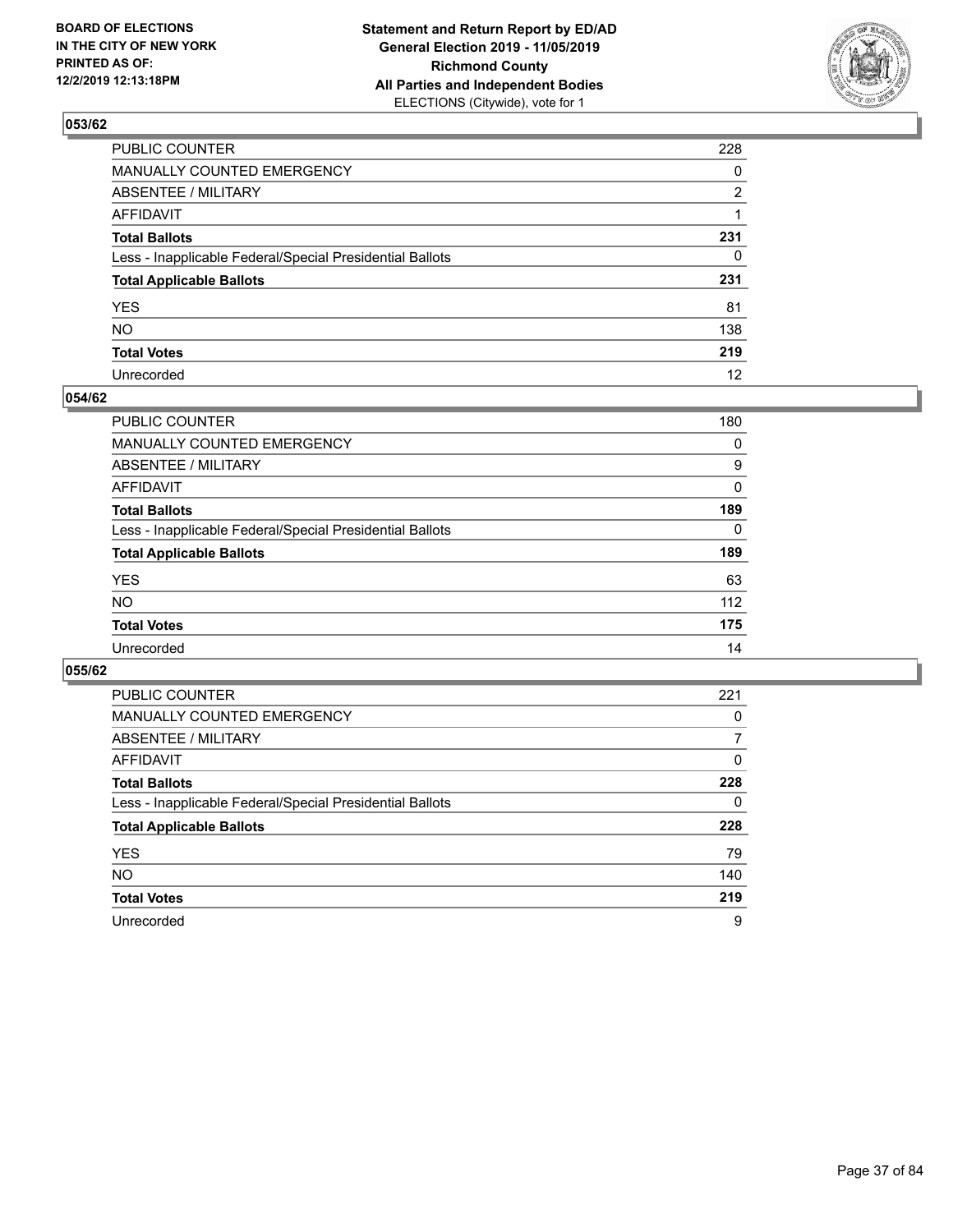

| PUBLIC COUNTER                                           | 197 |
|----------------------------------------------------------|-----|
| MANUALLY COUNTED EMERGENCY                               | 0   |
| ABSENTEE / MILITARY                                      | 3   |
| AFFIDAVIT                                                | 2   |
| Total Ballots                                            | 202 |
| Less - Inapplicable Federal/Special Presidential Ballots | 0   |
| <b>Total Applicable Ballots</b>                          | 202 |
| YES                                                      | 71  |
| NO.                                                      | 111 |
| <b>Total Votes</b>                                       | 182 |
| Unrecorded                                               | 20  |

### **057/62**

| <b>PUBLIC COUNTER</b>                                    | 192      |
|----------------------------------------------------------|----------|
| MANUALLY COUNTED EMERGENCY                               | $\Omega$ |
| ABSENTEE / MILITARY                                      | 7        |
| AFFIDAVIT                                                | $\Omega$ |
| <b>Total Ballots</b>                                     | 199      |
| Less - Inapplicable Federal/Special Presidential Ballots | $\Omega$ |
| <b>Total Applicable Ballots</b>                          | 199      |
| <b>YES</b>                                               | 60       |
| <b>NO</b>                                                | 130      |
| <b>Total Votes</b>                                       | 190      |
| Unrecorded                                               | 9        |

| PUBLIC COUNTER                                           | 217 |
|----------------------------------------------------------|-----|
| MANUALLY COUNTED EMERGENCY                               | 0   |
| ABSENTEE / MILITARY                                      | 6   |
| AFFIDAVIT                                                | 0   |
| <b>Total Ballots</b>                                     | 223 |
| Less - Inapplicable Federal/Special Presidential Ballots | 0   |
| <b>Total Applicable Ballots</b>                          | 223 |
| <b>YES</b>                                               | 77  |
| NO.                                                      | 123 |
| <b>Total Votes</b>                                       | 200 |
| Unrecorded                                               | 23  |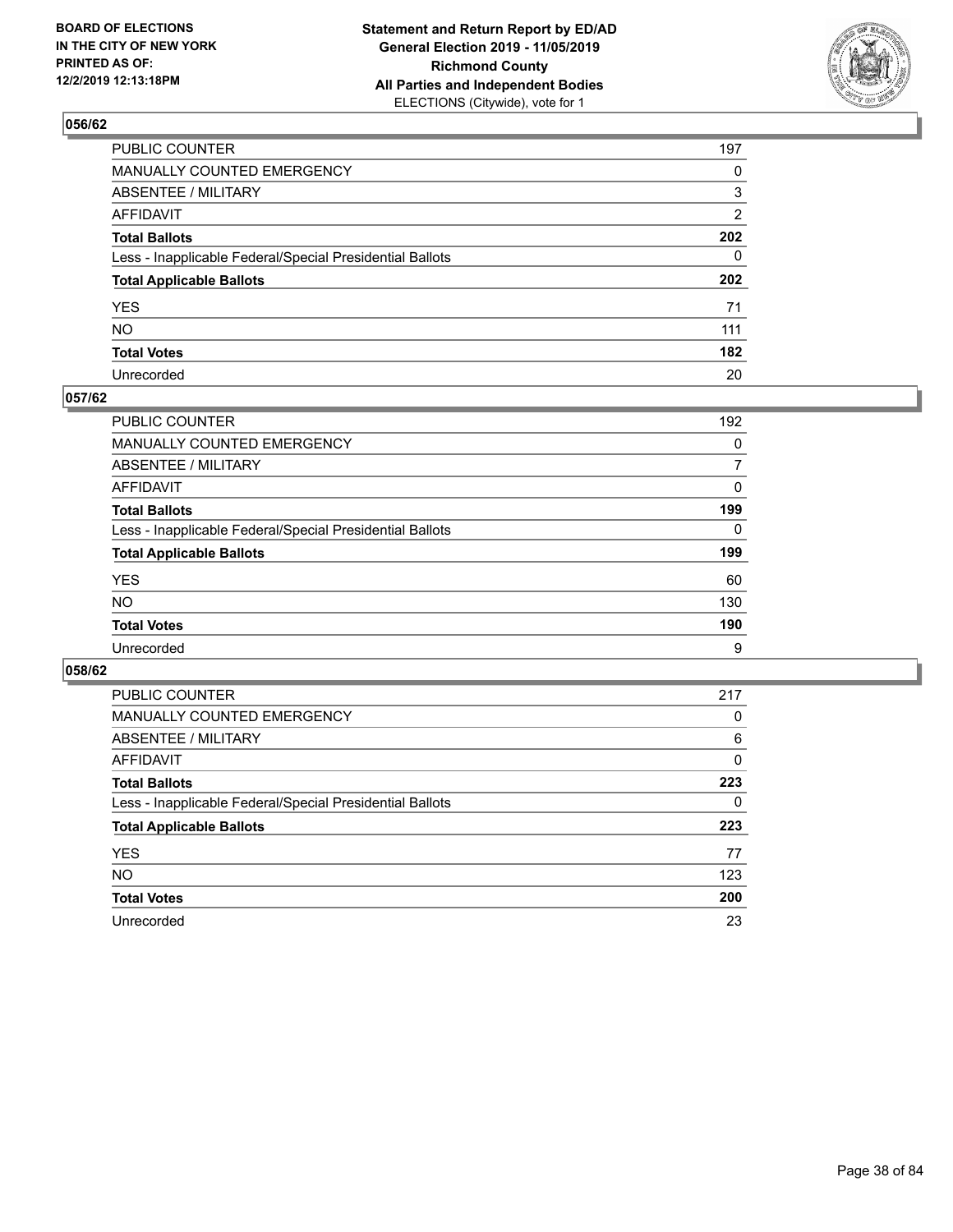

| PUBLIC COUNTER                                           | 175          |
|----------------------------------------------------------|--------------|
| MANUALLY COUNTED EMERGENCY                               | $\mathbf{0}$ |
| ABSENTEE / MILITARY                                      | 17           |
| AFFIDAVIT                                                | 2            |
| Total Ballots                                            | 194          |
| Less - Inapplicable Federal/Special Presidential Ballots | $\Omega$     |
| <b>Total Applicable Ballots</b>                          | 194          |
| YES                                                      | 65           |
| NO.                                                      | 112          |
| <b>Total Votes</b>                                       | 177          |
| Unrecorded                                               | 17           |

### **060/62**

| <b>PUBLIC COUNTER</b>                                    | 249 |
|----------------------------------------------------------|-----|
| MANUALLY COUNTED EMERGENCY                               | 0   |
| ABSENTEE / MILITARY                                      | 8   |
| AFFIDAVIT                                                | 0   |
| <b>Total Ballots</b>                                     | 257 |
| Less - Inapplicable Federal/Special Presidential Ballots | 0   |
| <b>Total Applicable Ballots</b>                          | 257 |
| <b>YES</b>                                               | 87  |
| <b>NO</b>                                                | 140 |
| <b>Total Votes</b>                                       | 227 |
| Unrecorded                                               | 30  |

| PUBLIC COUNTER                                           | 253      |
|----------------------------------------------------------|----------|
| MANUALLY COUNTED EMERGENCY                               | $\Omega$ |
| ABSENTEE / MILITARY                                      |          |
| AFFIDAVIT                                                | 0        |
| <b>Total Ballots</b>                                     | 254      |
| Less - Inapplicable Federal/Special Presidential Ballots | 0        |
| <b>Total Applicable Ballots</b>                          | 254      |
| <b>YES</b>                                               | 85       |
| NO.                                                      | 151      |
| <b>Total Votes</b>                                       | 236      |
|                                                          |          |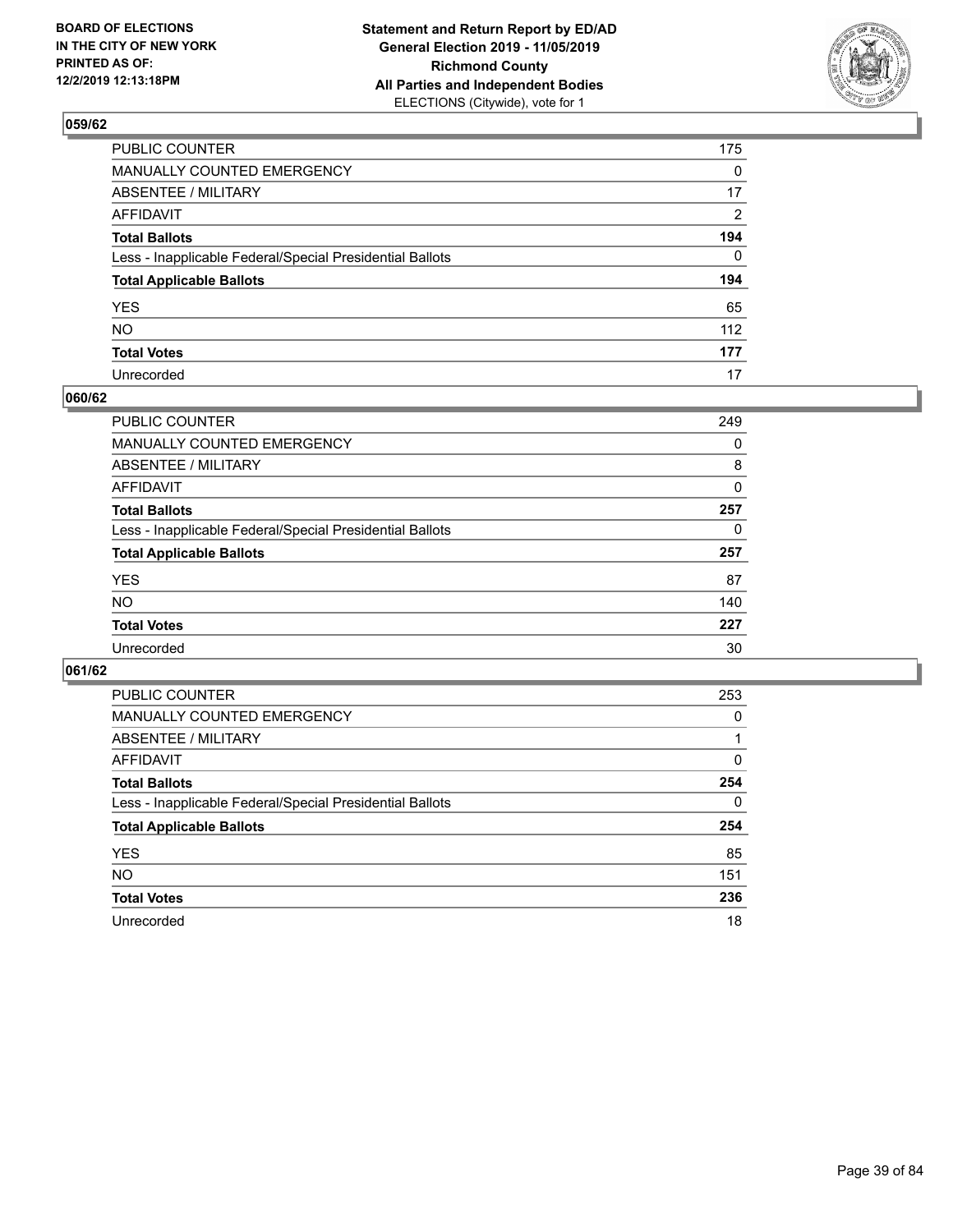

| PUBLIC COUNTER                                           | 213            |
|----------------------------------------------------------|----------------|
| MANUALLY COUNTED EMERGENCY                               | 0              |
| ABSENTEE / MILITARY                                      | 7              |
| AFFIDAVIT                                                | $\overline{2}$ |
| Total Ballots                                            | 222            |
| Less - Inapplicable Federal/Special Presidential Ballots | $\mathbf{0}$   |
| <b>Total Applicable Ballots</b>                          | 222            |
| YES                                                      | 71             |
| NO.                                                      | 135            |
| <b>Total Votes</b>                                       | 206            |
| Unrecorded                                               | 16             |

### **063/62**

| PUBLIC COUNTER                                           | 388            |
|----------------------------------------------------------|----------------|
| <b>MANUALLY COUNTED EMERGENCY</b>                        | 0              |
| <b>ABSENTEE / MILITARY</b>                               | 12             |
| AFFIDAVIT                                                | $\overline{2}$ |
| <b>Total Ballots</b>                                     | 402            |
| Less - Inapplicable Federal/Special Presidential Ballots | $\Omega$       |
| <b>Total Applicable Ballots</b>                          | 402            |
| <b>YES</b>                                               | 140            |
| <b>NO</b>                                                | 214            |
| <b>Total Votes</b>                                       | 354            |
| Unrecorded                                               | 48             |

| PUBLIC COUNTER                                           | 116      |
|----------------------------------------------------------|----------|
| MANUALLY COUNTED EMERGENCY                               | 0        |
| ABSENTEE / MILITARY                                      | 9        |
| AFFIDAVIT                                                |          |
| <b>Total Ballots</b>                                     | 126      |
| Less - Inapplicable Federal/Special Presidential Ballots | $\Omega$ |
| <b>Total Applicable Ballots</b>                          | 126      |
| <b>YES</b>                                               | 63       |
|                                                          |          |
| <b>NO</b>                                                | 58       |
| <b>Total Votes</b>                                       | 121      |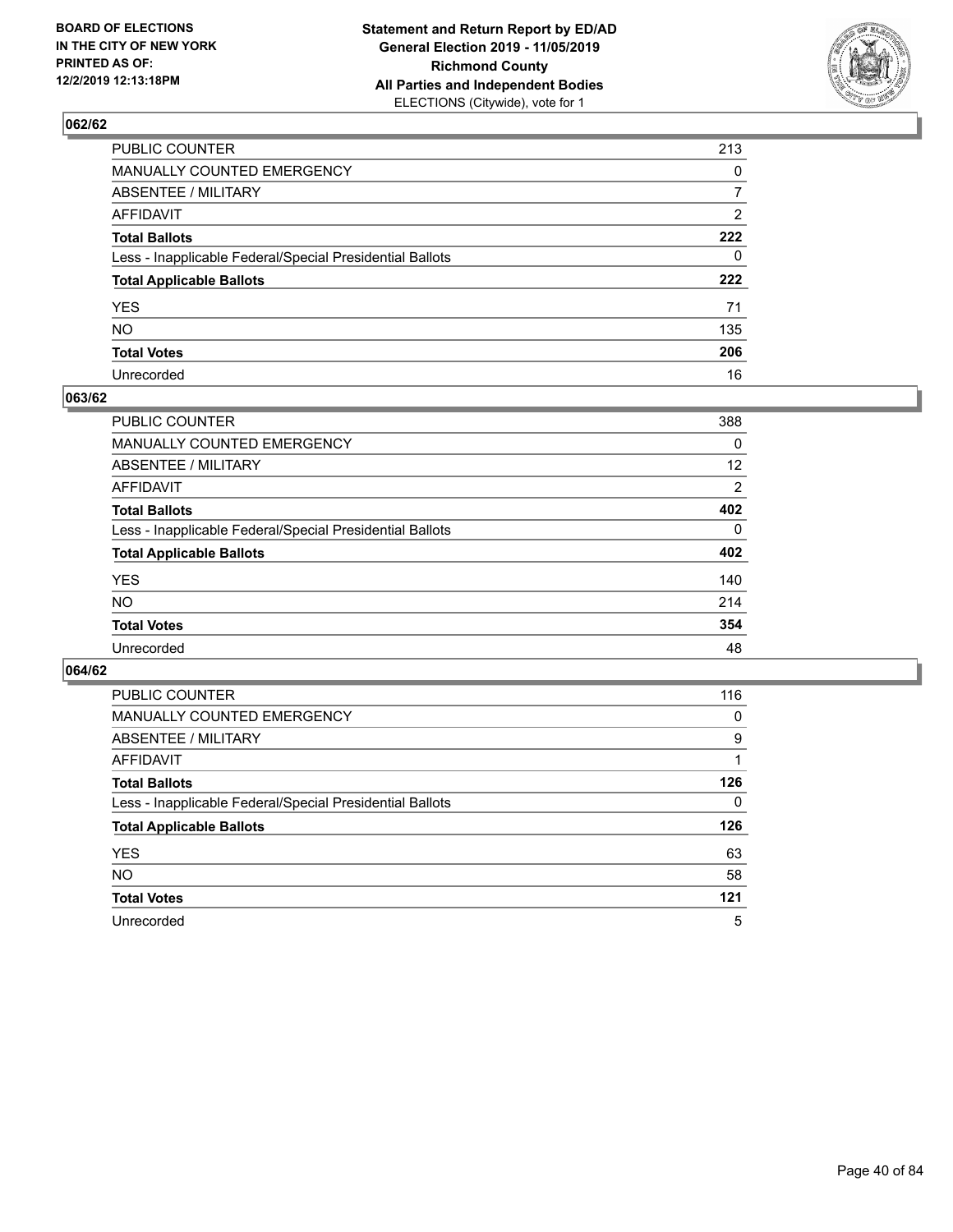

| PUBLIC COUNTER                                           | 286          |
|----------------------------------------------------------|--------------|
| MANUALLY COUNTED EMERGENCY                               | $\mathbf{0}$ |
| ABSENTEE / MILITARY                                      | 7            |
| AFFIDAVIT                                                |              |
| Total Ballots                                            | 294          |
| Less - Inapplicable Federal/Special Presidential Ballots | 0            |
| <b>Total Applicable Ballots</b>                          | 294          |
| YES                                                      | 86           |
| NO.                                                      | 168          |
| <b>Total Votes</b>                                       | 254          |
| Unrecorded                                               | 40           |

### **066/62**

| <b>PUBLIC COUNTER</b>                                    | 427      |
|----------------------------------------------------------|----------|
| <b>MANUALLY COUNTED EMERGENCY</b>                        | 0        |
| ABSENTEE / MILITARY                                      | 11       |
| AFFIDAVIT                                                | 0        |
| <b>Total Ballots</b>                                     | 438      |
| Less - Inapplicable Federal/Special Presidential Ballots | $\Omega$ |
| <b>Total Applicable Ballots</b>                          | 438      |
| <b>YES</b>                                               | 157      |
| <b>NO</b>                                                | 252      |
| <b>Total Votes</b>                                       | 409      |
| Unrecorded                                               | 29       |

| PUBLIC COUNTER                                           | 403      |
|----------------------------------------------------------|----------|
| <b>MANUALLY COUNTED EMERGENCY</b>                        | $\Omega$ |
| ABSENTEE / MILITARY                                      | 15       |
| AFFIDAVIT                                                | 0        |
| <b>Total Ballots</b>                                     | 418      |
| Less - Inapplicable Federal/Special Presidential Ballots | $\Omega$ |
| <b>Total Applicable Ballots</b>                          | 418      |
| <b>YES</b>                                               | 147      |
| NO.                                                      | 249      |
| <b>Total Votes</b>                                       | 396      |
| Unrecorded                                               | 22       |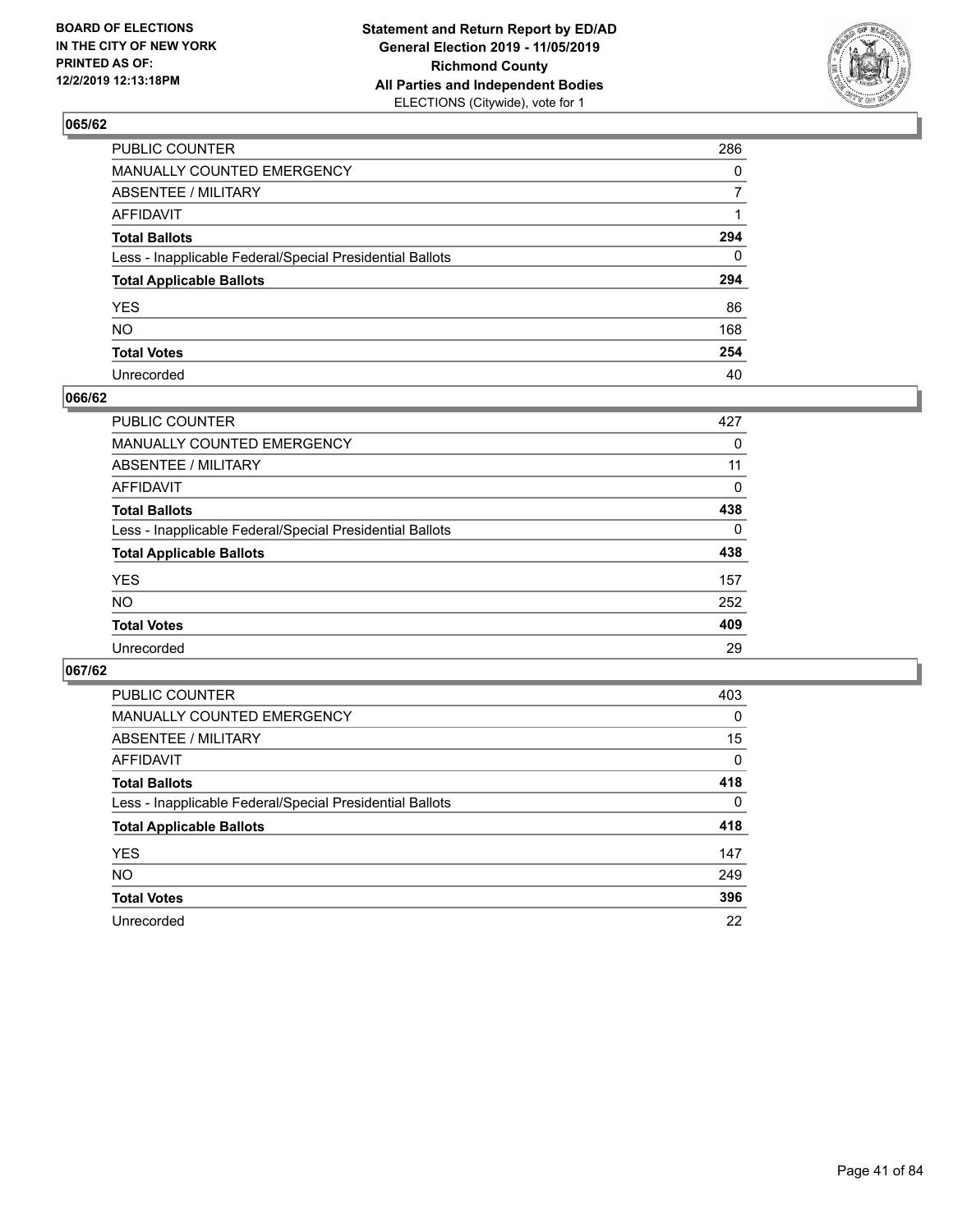

| PUBLIC COUNTER                                           | 392      |
|----------------------------------------------------------|----------|
| <b>MANUALLY COUNTED EMERGENCY</b>                        | 5        |
| <b>ABSENTEE / MILITARY</b>                               | 11       |
| <b>AFFIDAVIT</b>                                         |          |
| <b>Total Ballots</b>                                     | 409      |
| Less - Inapplicable Federal/Special Presidential Ballots | $\Omega$ |
| <b>Total Applicable Ballots</b>                          | 409      |
| <b>YES</b>                                               | 159      |
| <b>NO</b>                                                | 231      |
| <b>Total Votes</b>                                       | 390      |
| Unrecorded                                               | 19       |

### **069/62 COMBINED into: 066/62**

#### **070/62**

| PUBLIC COUNTER                                           | 111            |
|----------------------------------------------------------|----------------|
| <b>MANUALLY COUNTED EMERGENCY</b>                        | 0              |
| <b>ABSENTEE / MILITARY</b>                               | 4              |
| AFFIDAVIT                                                | $\overline{2}$ |
| <b>Total Ballots</b>                                     | 117            |
| Less - Inapplicable Federal/Special Presidential Ballots | 0              |
| <b>Total Applicable Ballots</b>                          | 117            |
| <b>YES</b>                                               | 38             |
| <b>NO</b>                                                | 67             |
| <b>Total Votes</b>                                       | 105            |
| Unrecorded                                               | 12             |
|                                                          |                |

### **071/62 COMBINED into: 063/62**

| <b>PUBLIC COUNTER</b>                                    | 159 |
|----------------------------------------------------------|-----|
| <b>MANUALLY COUNTED EMERGENCY</b>                        | 0   |
| ABSENTEE / MILITARY                                      |     |
| AFFIDAVIT                                                |     |
| <b>Total Ballots</b>                                     | 161 |
| Less - Inapplicable Federal/Special Presidential Ballots | 0   |
| <b>Total Applicable Ballots</b>                          | 161 |
| <b>YES</b>                                               | 65  |
| <b>NO</b>                                                | 83  |
| <b>Total Votes</b>                                       | 148 |
| Unrecorded                                               | 13  |
| 073/62 COMBINED into: 068/62                             |     |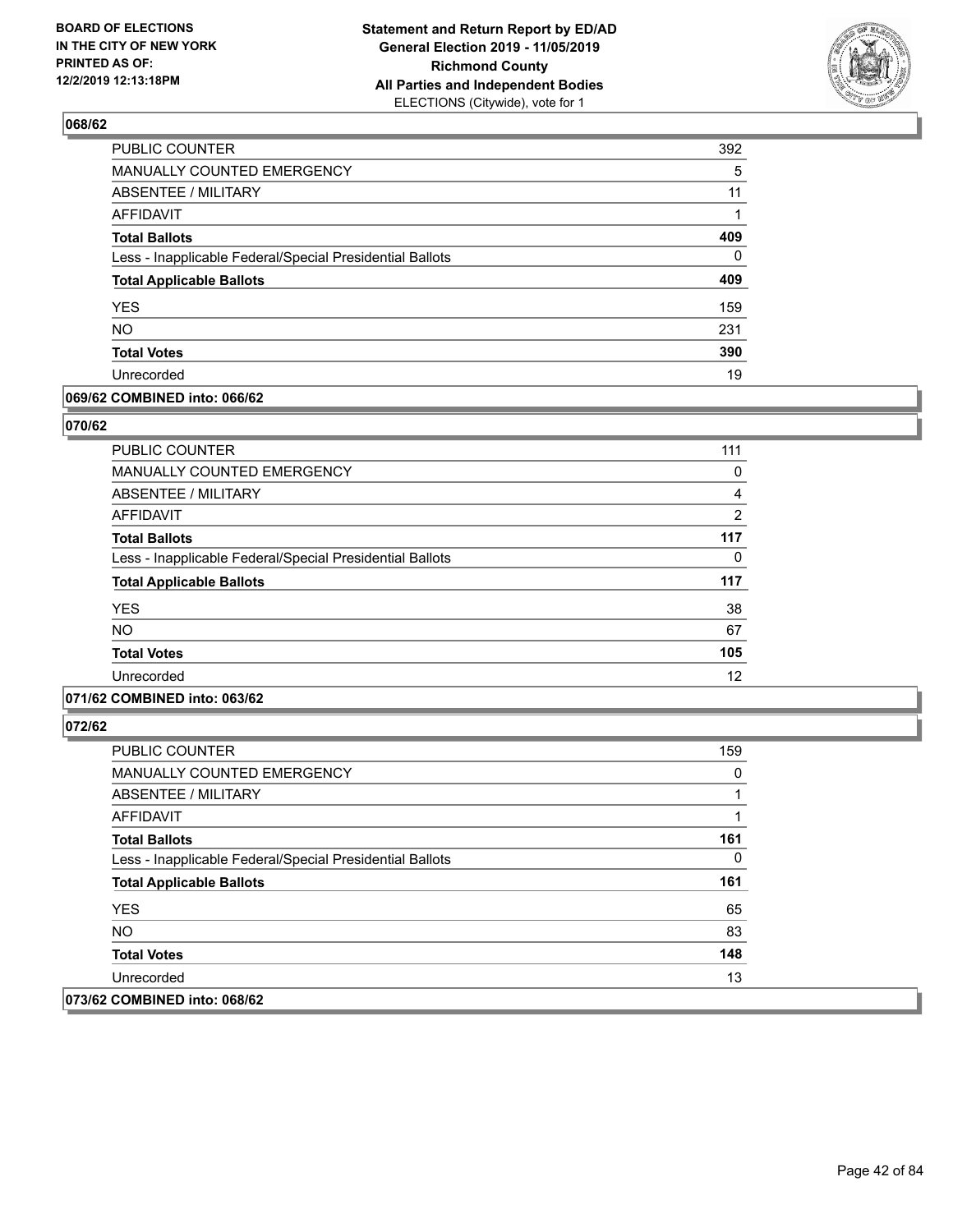

| PUBLIC COUNTER                                           | 285          |
|----------------------------------------------------------|--------------|
| MANUALLY COUNTED EMERGENCY                               | $\mathbf{0}$ |
| ABSENTEE / MILITARY                                      | 15           |
| AFFIDAVIT                                                | 0            |
| Total Ballots                                            | 300          |
| Less - Inapplicable Federal/Special Presidential Ballots | 0            |
| <b>Total Applicable Ballots</b>                          | 300          |
| YES                                                      | 79           |
| NO.                                                      | 182          |
| <b>Total Votes</b>                                       | 261          |
| Unrecorded                                               | 39           |

### **075/62**

| 177      |
|----------|
| 0        |
| 8        |
|          |
| 186      |
| $\Omega$ |
| 186      |
| 75       |
| 93       |
| 168      |
| 18       |
|          |

| PUBLIC COUNTER                                           | 200      |
|----------------------------------------------------------|----------|
| MANUALLY COUNTED EMERGENCY                               | $\Omega$ |
| ABSENTEE / MILITARY                                      |          |
| AFFIDAVIT                                                |          |
| <b>Total Ballots</b>                                     | 202      |
| Less - Inapplicable Federal/Special Presidential Ballots | 0        |
| <b>Total Applicable Ballots</b>                          | 202      |
| <b>YES</b>                                               | 62       |
| NO.                                                      | 128      |
| <b>Total Votes</b>                                       | 190      |
| Unrecorded                                               | 12       |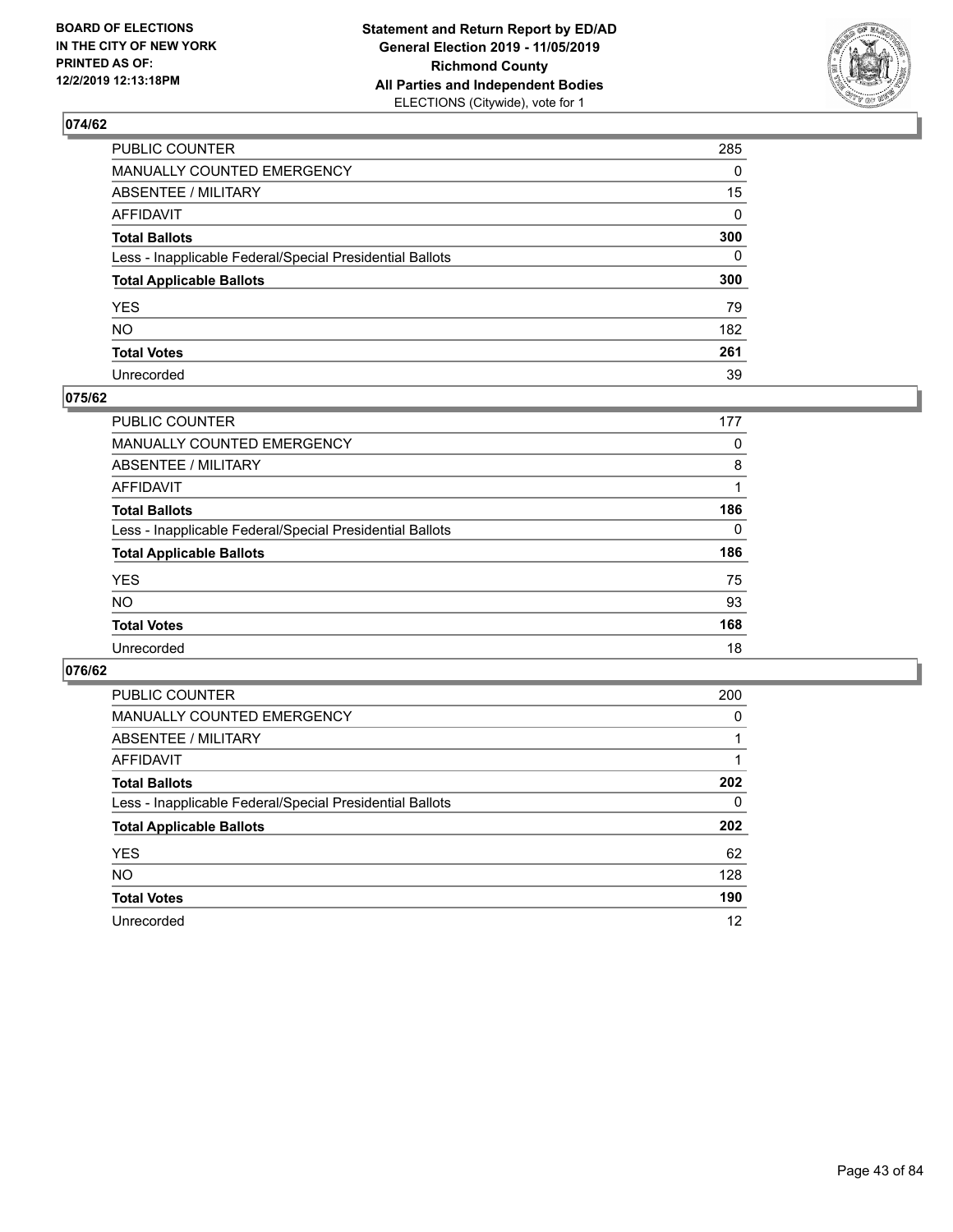

| PUBLIC COUNTER                                           | 234             |
|----------------------------------------------------------|-----------------|
| MANUALLY COUNTED EMERGENCY                               | $\mathbf{0}$    |
| ABSENTEE / MILITARY                                      | 12 <sup>2</sup> |
| AFFIDAVIT                                                |                 |
| Total Ballots                                            | 247             |
| Less - Inapplicable Federal/Special Presidential Ballots | $\mathbf{0}$    |
| <b>Total Applicable Ballots</b>                          | 247             |
| YES                                                      | 59              |
| NO.                                                      | 149             |
| <b>Total Votes</b>                                       | 208             |
| Unrecorded                                               | 39              |

### **078/62**

| <b>PUBLIC COUNTER</b>                                    | 219      |
|----------------------------------------------------------|----------|
| <b>MANUALLY COUNTED EMERGENCY</b>                        | 0        |
| ABSENTEE / MILITARY                                      | 7        |
| AFFIDAVIT                                                | 4        |
| <b>Total Ballots</b>                                     | 230      |
| Less - Inapplicable Federal/Special Presidential Ballots | $\Omega$ |
| <b>Total Applicable Ballots</b>                          | 230      |
| <b>YES</b>                                               | 67       |
| <b>NO</b>                                                | 142      |
| <b>Total Votes</b>                                       | 209      |
| Unrecorded                                               | 21       |

| PUBLIC COUNTER                                           | 308 |
|----------------------------------------------------------|-----|
| <b>MANUALLY COUNTED EMERGENCY</b>                        | 0   |
| ABSENTEE / MILITARY                                      | 11  |
| AFFIDAVIT                                                |     |
| <b>Total Ballots</b>                                     | 320 |
| Less - Inapplicable Federal/Special Presidential Ballots | 0   |
| <b>Total Applicable Ballots</b>                          | 320 |
| <b>YES</b>                                               | 100 |
| NO.                                                      | 196 |
| <b>Total Votes</b>                                       | 296 |
| Unrecorded                                               | 24  |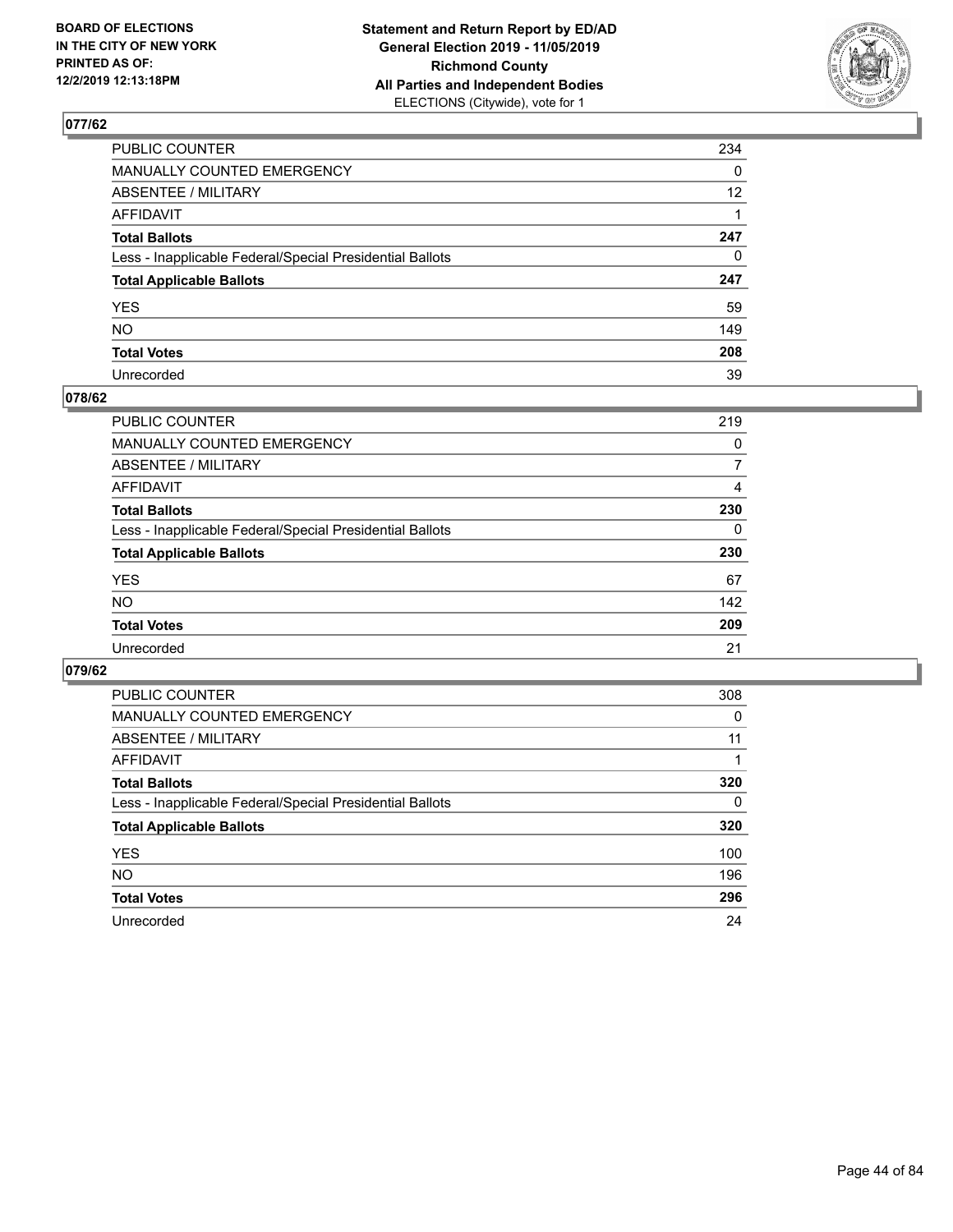

| PUBLIC COUNTER                                           | 155 |
|----------------------------------------------------------|-----|
| MANUALLY COUNTED EMERGENCY                               | 0   |
| ABSENTEE / MILITARY                                      | 4   |
| AFFIDAVIT                                                | 2   |
| Total Ballots                                            | 161 |
| Less - Inapplicable Federal/Special Presidential Ballots | 0   |
| <b>Total Applicable Ballots</b>                          | 161 |
| YES                                                      | 64  |
| NO.                                                      | 84  |
| <b>Total Votes</b>                                       | 148 |
| Unrecorded                                               | 13  |

### **081/62**

| PUBLIC COUNTER                                           | 167      |
|----------------------------------------------------------|----------|
| <b>MANUALLY COUNTED EMERGENCY</b>                        | 0        |
| ABSENTEE / MILITARY                                      | 11       |
| <b>AFFIDAVIT</b>                                         | 0        |
| <b>Total Ballots</b>                                     | 178      |
| Less - Inapplicable Federal/Special Presidential Ballots | $\Omega$ |
| <b>Total Applicable Ballots</b>                          | 178      |
| <b>YES</b>                                               | 56       |
| <b>NO</b>                                                | 107      |
| <b>Total Votes</b>                                       | 163      |
| Unrecorded                                               | 15       |
|                                                          |          |

### **082/62 COMBINED into: 079/62**

| PUBLIC COUNTER                                           | 172 |
|----------------------------------------------------------|-----|
| <b>MANUALLY COUNTED EMERGENCY</b>                        | 0   |
| ABSENTEE / MILITARY                                      |     |
| <b>AFFIDAVIT</b>                                         | 0   |
| <b>Total Ballots</b>                                     | 173 |
| Less - Inapplicable Federal/Special Presidential Ballots | 0   |
| <b>Total Applicable Ballots</b>                          | 173 |
| <b>YES</b>                                               | 52  |
| <b>NO</b>                                                | 109 |
| <b>Total Votes</b>                                       | 161 |
| Unrecorded                                               | 12  |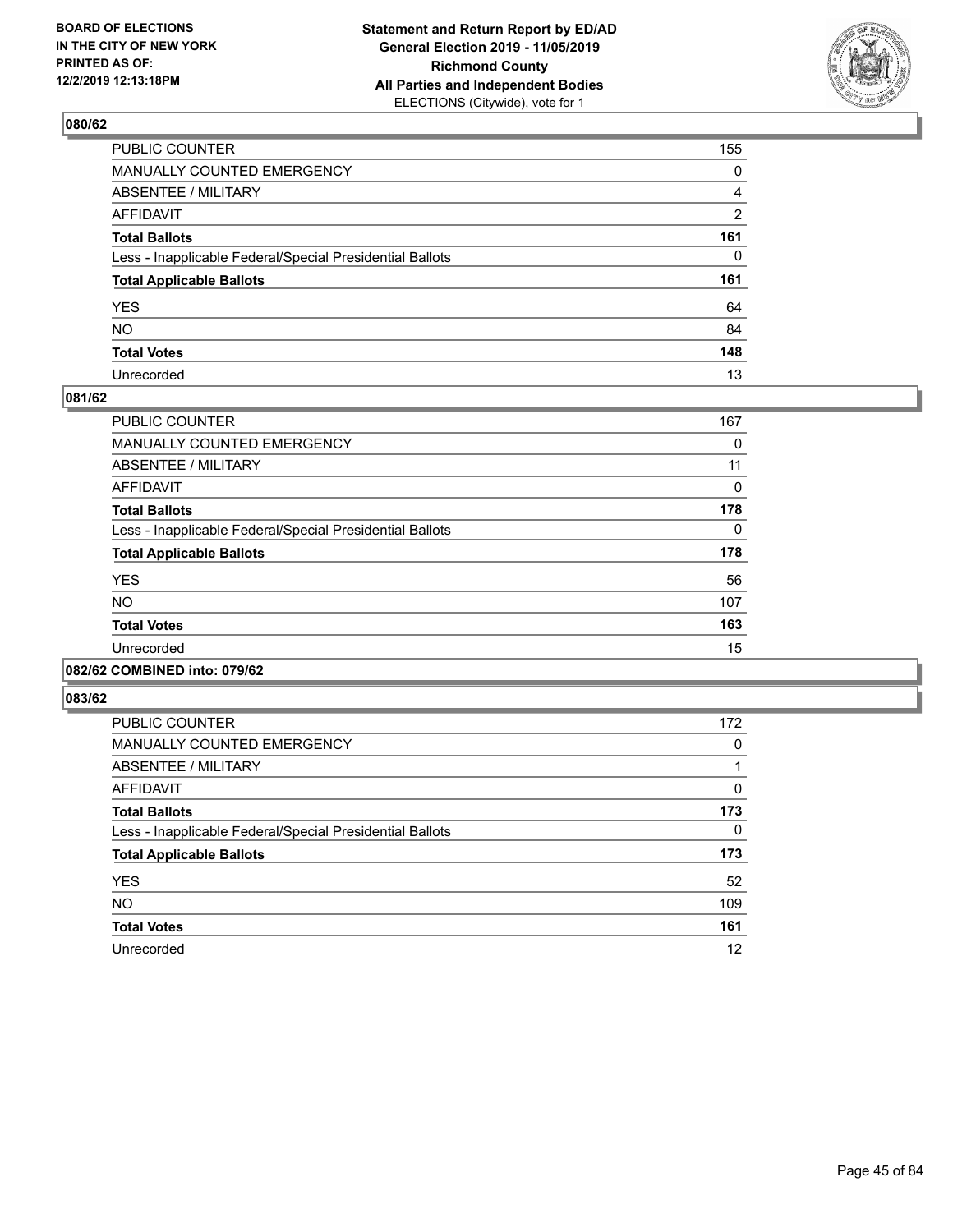

| <b>PUBLIC COUNTER</b>                                    | 227 |
|----------------------------------------------------------|-----|
| <b>MANUALLY COUNTED EMERGENCY</b>                        | 0   |
| ABSENTEE / MILITARY                                      | 3   |
| AFFIDAVIT                                                | 0   |
| <b>Total Ballots</b>                                     | 230 |
| Less - Inapplicable Federal/Special Presidential Ballots | 0   |
| <b>Total Applicable Ballots</b>                          | 230 |
| <b>YES</b>                                               | 75  |
| NO.                                                      | 136 |
| <b>Total Votes</b>                                       | 211 |
| Unrecorded                                               | 19  |
| 085/62 COMBINED into: 067/62                             |     |
| 086/62 COMBINED into: 047/62                             |     |
| 087/62 COMBINED into: 054/62                             |     |
| 088/62 COMBINED into: 054/62                             |     |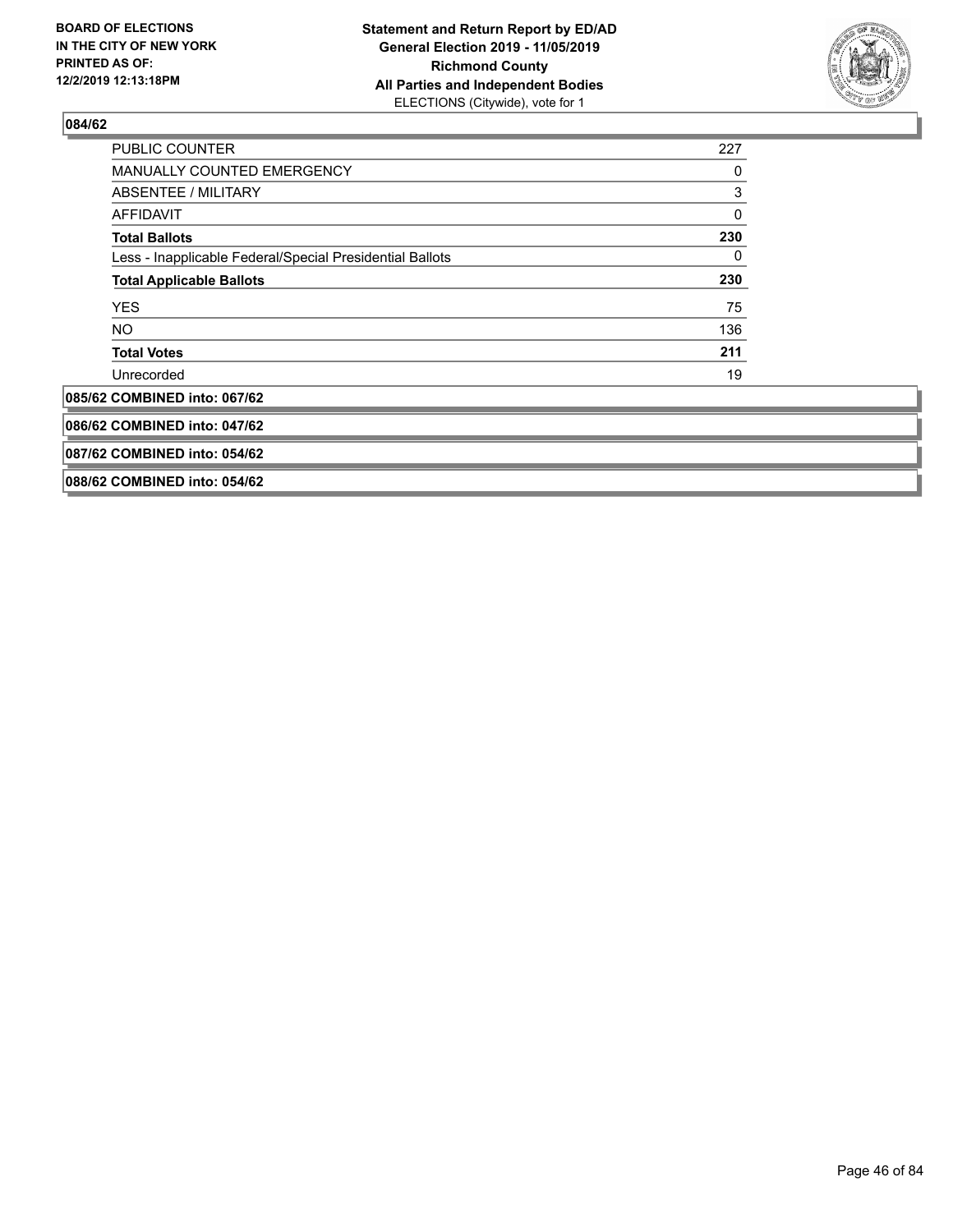

| PUBLIC COUNTER                                           | 355          |
|----------------------------------------------------------|--------------|
| MANUALLY COUNTED EMERGENCY                               | $\mathbf{0}$ |
| ABSENTEE / MILITARY                                      | 9            |
| AFFIDAVIT                                                | $\Omega$     |
| Total Ballots                                            | 364          |
| Less - Inapplicable Federal/Special Presidential Ballots | $\Omega$     |
| <b>Total Applicable Ballots</b>                          | 364          |
| YES                                                      | 137          |
| NO.                                                      | 206          |
| <b>Total Votes</b>                                       | 343          |
| Unrecorded                                               | 21           |

### **002/63**

| PUBLIC COUNTER                                           | 176      |
|----------------------------------------------------------|----------|
| <b>MANUALLY COUNTED EMERGENCY</b>                        | $\Omega$ |
| ABSENTEE / MILITARY                                      | 8        |
| <b>AFFIDAVIT</b>                                         |          |
| <b>Total Ballots</b>                                     | 185      |
| Less - Inapplicable Federal/Special Presidential Ballots | 0        |
| <b>Total Applicable Ballots</b>                          | 185      |
| <b>YES</b>                                               | 84       |
| <b>NO</b>                                                | 84       |
| <b>Total Votes</b>                                       | 168      |
| Unrecorded                                               | 17       |
|                                                          |          |

### **003/63 COMBINED into: 001/63**

| PUBLIC COUNTER                                           | 161 |
|----------------------------------------------------------|-----|
| <b>MANUALLY COUNTED EMERGENCY</b>                        | 0   |
| ABSENTEE / MILITARY                                      | 9   |
| <b>AFFIDAVIT</b>                                         | 0   |
| <b>Total Ballots</b>                                     | 170 |
| Less - Inapplicable Federal/Special Presidential Ballots | 0   |
| <b>Total Applicable Ballots</b>                          | 170 |
| <b>YES</b>                                               | 50  |
| <b>NO</b>                                                | 104 |
| <b>Total Votes</b>                                       | 154 |
| Unrecorded                                               | 16  |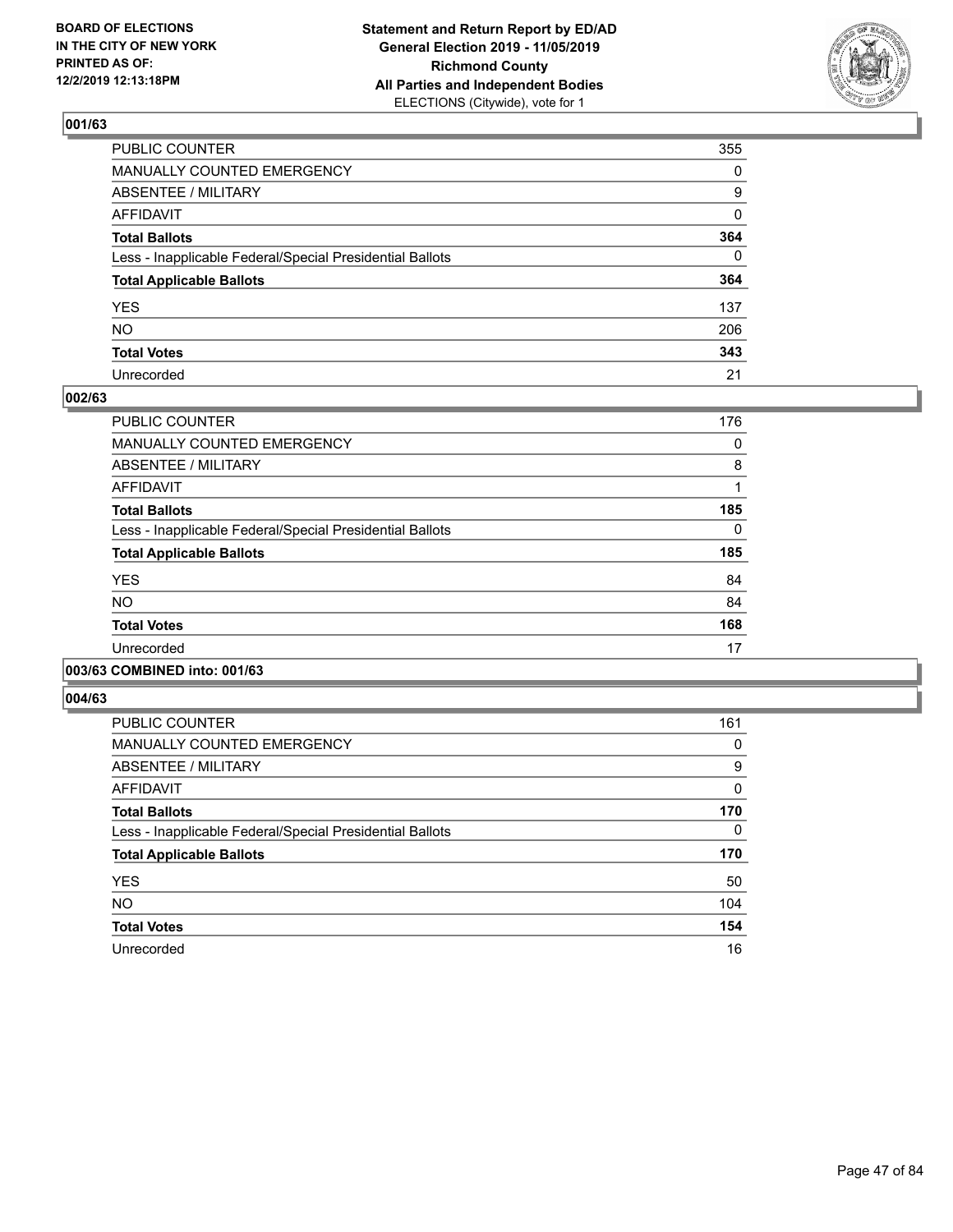

| PUBLIC COUNTER                                           | 317      |
|----------------------------------------------------------|----------|
| MANUALLY COUNTED EMERGENCY                               | 0        |
| ABSENTEE / MILITARY                                      | 14       |
| <b>AFFIDAVIT</b>                                         | 0        |
| <b>Total Ballots</b>                                     | 331      |
| Less - Inapplicable Federal/Special Presidential Ballots | $\Omega$ |
| <b>Total Applicable Ballots</b>                          | 331      |
| <b>YES</b>                                               | 104      |
| <b>NO</b>                                                | 205      |
| <b>Total Votes</b>                                       | 309      |
| Unrecorded                                               | 22       |

### **006/63 COMBINED into: 005/63**

#### **007/63**

| PUBLIC COUNTER                                           | 295      |
|----------------------------------------------------------|----------|
| MANUALLY COUNTED EMERGENCY                               | 0        |
| <b>ABSENTEE / MILITARY</b>                               | 6        |
| AFFIDAVIT                                                | 2        |
| <b>Total Ballots</b>                                     | 303      |
| Less - Inapplicable Federal/Special Presidential Ballots | $\Omega$ |
| <b>Total Applicable Ballots</b>                          | 303      |
| <b>YES</b>                                               | 126      |
| <b>NO</b>                                                | 146      |
| <b>Total Votes</b>                                       | 272      |
| Unrecorded                                               | 31       |

| <b>PUBLIC COUNTER</b>                                    | 152      |
|----------------------------------------------------------|----------|
| MANUALLY COUNTED EMERGENCY                               | 0        |
| ABSENTEE / MILITARY                                      | 8        |
| AFFIDAVIT                                                | $\Omega$ |
| <b>Total Ballots</b>                                     | 160      |
| Less - Inapplicable Federal/Special Presidential Ballots | $\Omega$ |
| <b>Total Applicable Ballots</b>                          | 160      |
| <b>YES</b>                                               | 75       |
| <b>NO</b>                                                | 75       |
| <b>Total Votes</b>                                       | 150      |
| Unrecorded                                               | 10       |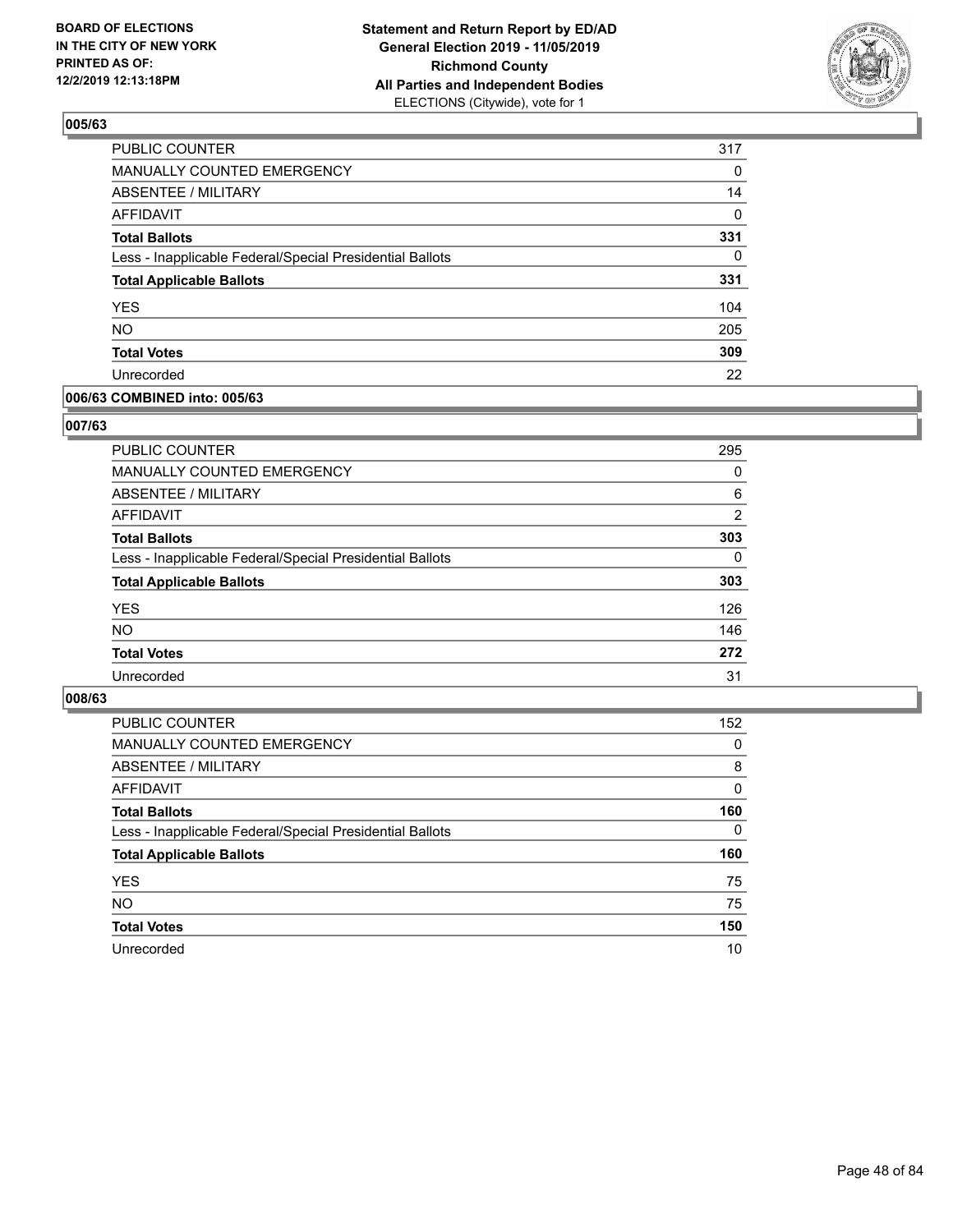

| <b>Total Votes</b>                                       | 16       |
|----------------------------------------------------------|----------|
| NO.                                                      |          |
| YES                                                      | 9        |
| <b>Total Applicable Ballots</b>                          | 16       |
| Less - Inapplicable Federal/Special Presidential Ballots | 0        |
| <b>Total Ballots</b>                                     | 16       |
| <b>AFFIDAVIT</b>                                         | $\Omega$ |
| <b>ABSENTEE / MILITARY</b>                               | 2        |
| <b>MANUALLY COUNTED EMERGENCY</b>                        | 0        |
| PUBLIC COUNTER                                           | 14       |

### **010/63**

| PUBLIC COUNTER                                           | 187      |
|----------------------------------------------------------|----------|
| <b>MANUALLY COUNTED EMERGENCY</b>                        | $\Omega$ |
| ABSENTEE / MILITARY                                      | 21       |
| AFFIDAVIT                                                | $\Omega$ |
| <b>Total Ballots</b>                                     | 208      |
| Less - Inapplicable Federal/Special Presidential Ballots | $\Omega$ |
| <b>Total Applicable Ballots</b>                          | 208      |
| <b>YES</b>                                               | 109      |
| <b>NO</b>                                                | 84       |
| <b>Total Votes</b>                                       | 193      |
| Unrecorded                                               | 15       |

| <b>PUBLIC COUNTER</b>                                    | 291 |
|----------------------------------------------------------|-----|
| MANUALLY COUNTED EMERGENCY                               | 0   |
| ABSENTEE / MILITARY                                      | 23  |
| AFFIDAVIT                                                | 2   |
| <b>Total Ballots</b>                                     | 316 |
| Less - Inapplicable Federal/Special Presidential Ballots | 0   |
| <b>Total Applicable Ballots</b>                          | 316 |
| <b>YES</b>                                               | 146 |
| <b>NO</b>                                                | 133 |
| <b>Total Votes</b>                                       | 279 |
| Unrecorded                                               | 37  |
| 012/63 COMBINED into: 011/63                             |     |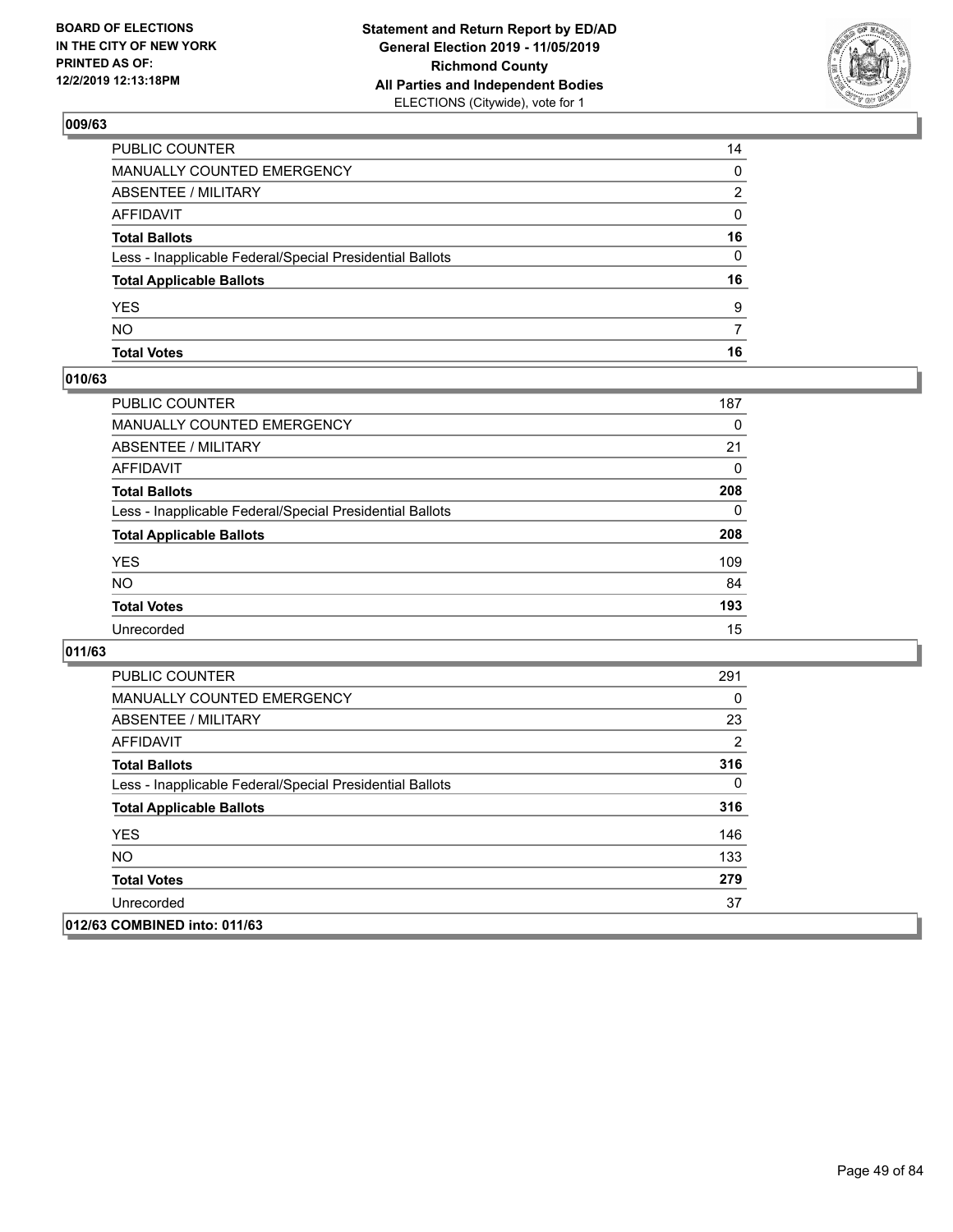

| PUBLIC COUNTER                                           | 209          |
|----------------------------------------------------------|--------------|
| MANUALLY COUNTED EMERGENCY                               | $\Omega$     |
| ABSENTEE / MILITARY                                      | 6            |
| AFFIDAVIT                                                | $\mathbf 0$  |
| Total Ballots                                            | 215          |
| Less - Inapplicable Federal/Special Presidential Ballots | $\mathbf{0}$ |
| <b>Total Applicable Ballots</b>                          | 215          |
| YES                                                      | 89           |
| NO.                                                      | 89           |
| <b>Total Votes</b>                                       | 178          |
| Unrecorded                                               | 37           |

### **014/63**

| <b>PUBLIC COUNTER</b>                                    | 151      |
|----------------------------------------------------------|----------|
| <b>MANUALLY COUNTED EMERGENCY</b>                        | 0        |
| ABSENTEE / MILITARY                                      | 9        |
| AFFIDAVIT                                                | 0        |
| <b>Total Ballots</b>                                     | 160      |
| Less - Inapplicable Federal/Special Presidential Ballots | $\Omega$ |
| <b>Total Applicable Ballots</b>                          | 160      |
| <b>YES</b>                                               | 65       |
| <b>NO</b>                                                | 58       |
| <b>Total Votes</b>                                       | 123      |
| Unrecorded                                               | 37       |
|                                                          |          |

| PUBLIC COUNTER                                           | 188            |
|----------------------------------------------------------|----------------|
| MANUALLY COUNTED EMERGENCY                               | 0              |
| ABSENTEE / MILITARY                                      | 3              |
| AFFIDAVIT                                                | $\overline{2}$ |
| <b>Total Ballots</b>                                     | 193            |
| Less - Inapplicable Federal/Special Presidential Ballots | 0              |
| <b>Total Applicable Ballots</b>                          | 193            |
| <b>YES</b>                                               | 69             |
| NO.                                                      | 84             |
| <b>Total Votes</b>                                       | 153            |
| Unrecorded                                               |                |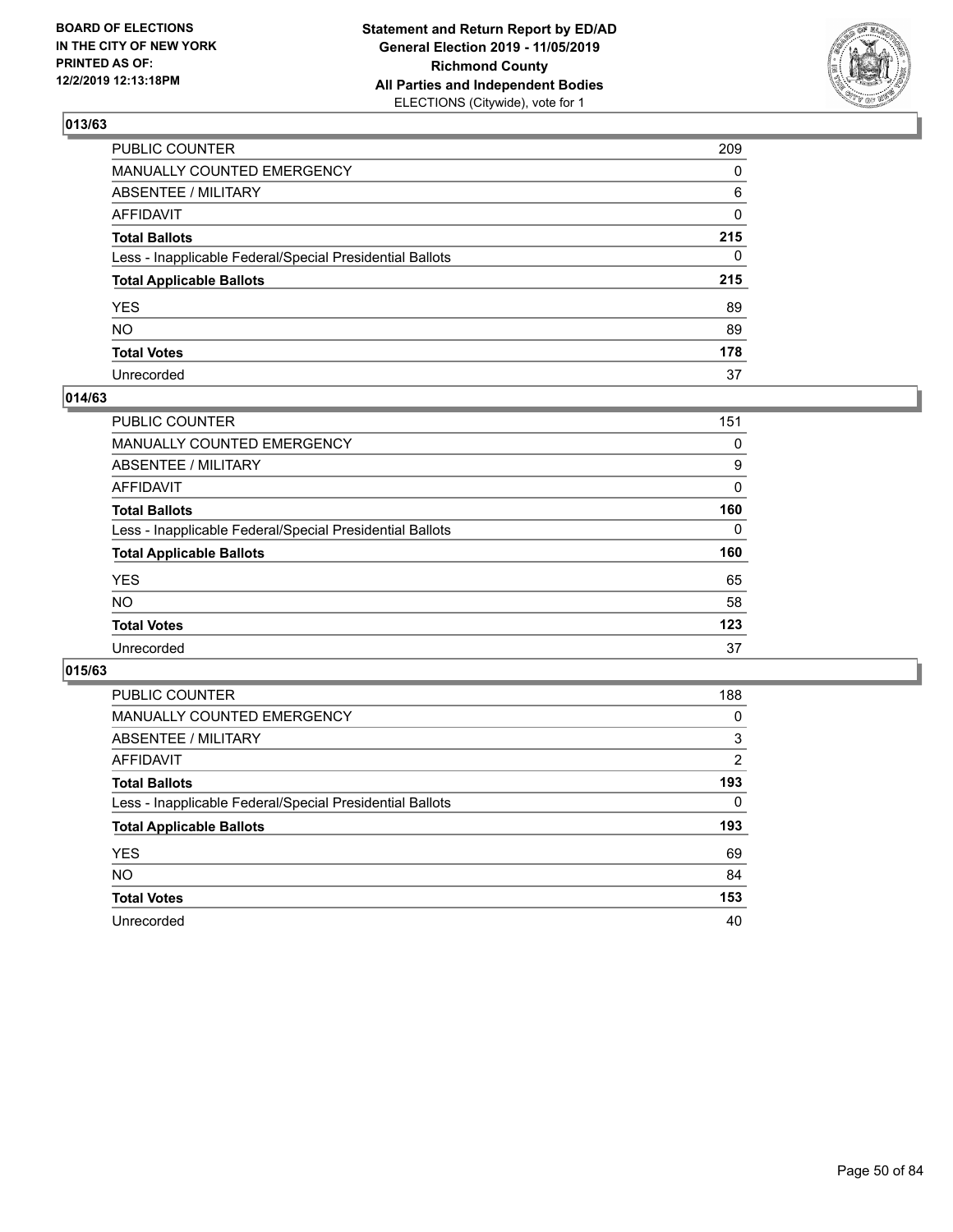

| PUBLIC COUNTER                                           | 255      |
|----------------------------------------------------------|----------|
| <b>MANUALLY COUNTED EMERGENCY</b>                        | 0        |
| ABSENTEE / MILITARY                                      | 10       |
| <b>AFFIDAVIT</b>                                         | 0        |
| <b>Total Ballots</b>                                     | 265      |
| Less - Inapplicable Federal/Special Presidential Ballots | $\Omega$ |
| <b>Total Applicable Ballots</b>                          | 265      |
| <b>YES</b>                                               | 117      |
| <b>NO</b>                                                | 117      |
| <b>Total Votes</b>                                       | 234      |
| Unrecorded                                               | 31       |

### **017/63 COMBINED into: 010/63**

### **018/63**

| <b>PUBLIC COUNTER</b>                                    | 364 |
|----------------------------------------------------------|-----|
| <b>MANUALLY COUNTED EMERGENCY</b>                        | 0   |
| ABSENTEE / MILITARY                                      | 8   |
| AFFIDAVIT                                                |     |
| <b>Total Ballots</b>                                     | 373 |
| Less - Inapplicable Federal/Special Presidential Ballots | 0   |
| <b>Total Applicable Ballots</b>                          | 373 |
| <b>YES</b>                                               | 142 |
| <b>NO</b>                                                | 211 |
| <b>Total Votes</b>                                       | 353 |
| Unrecorded                                               | 20  |
|                                                          |     |

### **019/63 COMBINED into: 018/63**

| PUBLIC COUNTER                                           | 146      |
|----------------------------------------------------------|----------|
| <b>MANUALLY COUNTED EMERGENCY</b>                        | 0        |
| ABSENTEE / MILITARY                                      | 37       |
| <b>AFFIDAVIT</b>                                         | 0        |
| <b>Total Ballots</b>                                     | 183      |
| Less - Inapplicable Federal/Special Presidential Ballots | $\Omega$ |
| <b>Total Applicable Ballots</b>                          | 183      |
| <b>YES</b>                                               | 63       |
| <b>NO</b>                                                | 88       |
| <b>Total Votes</b>                                       | 151      |
| Unrecorded                                               | 32       |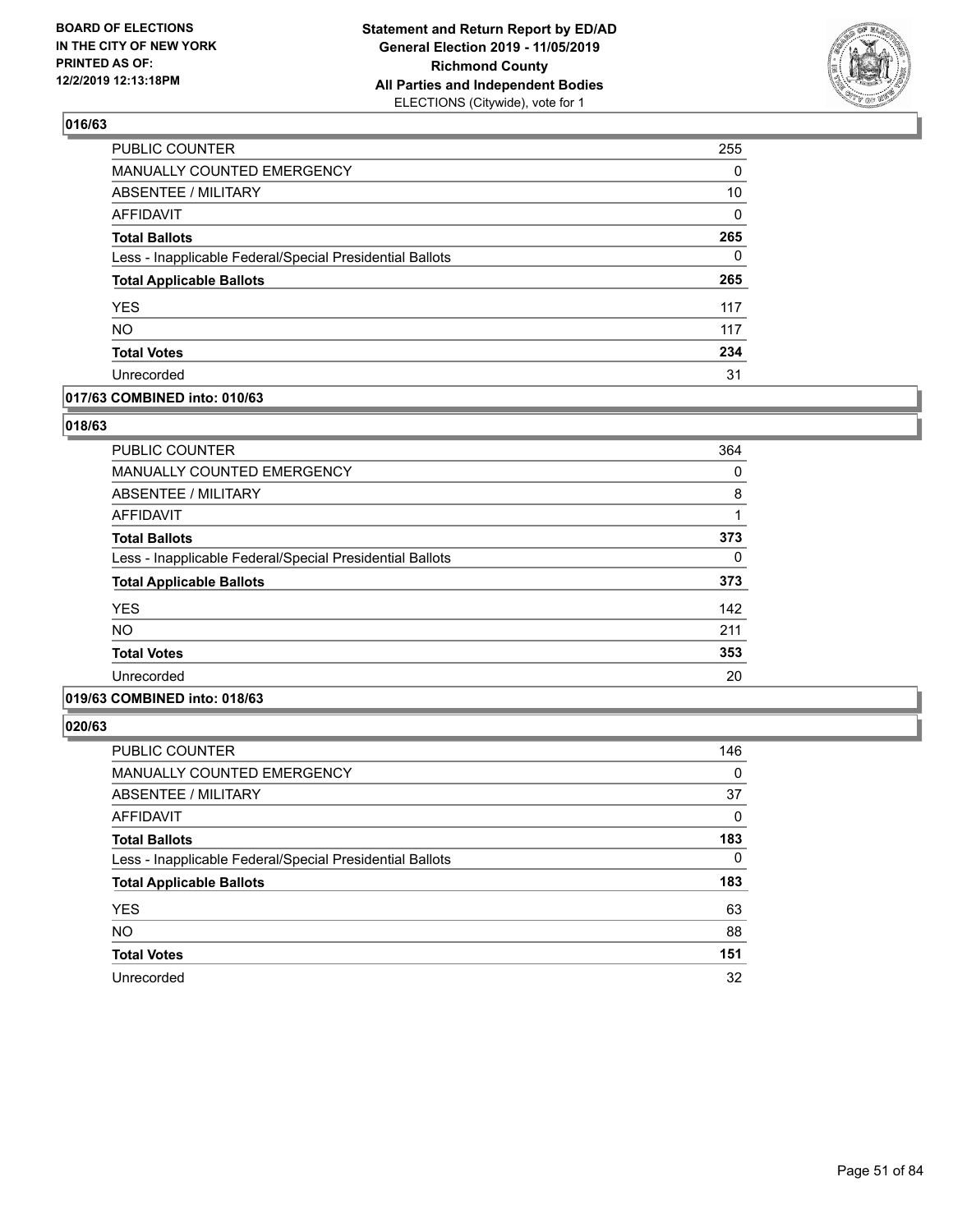

| PUBLIC COUNTER                                           | 131          |
|----------------------------------------------------------|--------------|
| MANUALLY COUNTED EMERGENCY                               | $\mathbf{0}$ |
| ABSENTEE / MILITARY                                      | 7            |
| AFFIDAVIT                                                | 0            |
| Total Ballots                                            | 138          |
| Less - Inapplicable Federal/Special Presidential Ballots | 0            |
| <b>Total Applicable Ballots</b>                          | 138          |
| YES                                                      | 51           |
| NO.                                                      | 61           |
| <b>Total Votes</b>                                       | 112          |
| Unrecorded                                               | 26           |

### **022/63**

| <b>PUBLIC COUNTER</b>                                    | 176      |
|----------------------------------------------------------|----------|
| MANUALLY COUNTED EMERGENCY                               | 0        |
| ABSENTEE / MILITARY                                      | 8        |
| AFFIDAVIT                                                | 0        |
| <b>Total Ballots</b>                                     | 184      |
| Less - Inapplicable Federal/Special Presidential Ballots | $\Omega$ |
| <b>Total Applicable Ballots</b>                          | 184      |
| <b>YES</b>                                               | 73       |
| <b>NO</b>                                                | 78       |
| <b>Total Votes</b>                                       | 151      |
| Unrecorded                                               | 33       |

| PUBLIC COUNTER                                           | 148 |
|----------------------------------------------------------|-----|
| <b>MANUALLY COUNTED EMERGENCY</b>                        | 0   |
| ABSENTEE / MILITARY                                      | 2   |
| AFFIDAVIT                                                | 0   |
| <b>Total Ballots</b>                                     | 150 |
| Less - Inapplicable Federal/Special Presidential Ballots | 0   |
| <b>Total Applicable Ballots</b>                          | 150 |
| <b>YES</b>                                               | 54  |
| NO.                                                      | 71  |
| <b>Total Votes</b>                                       | 125 |
| Unrecorded                                               | 25  |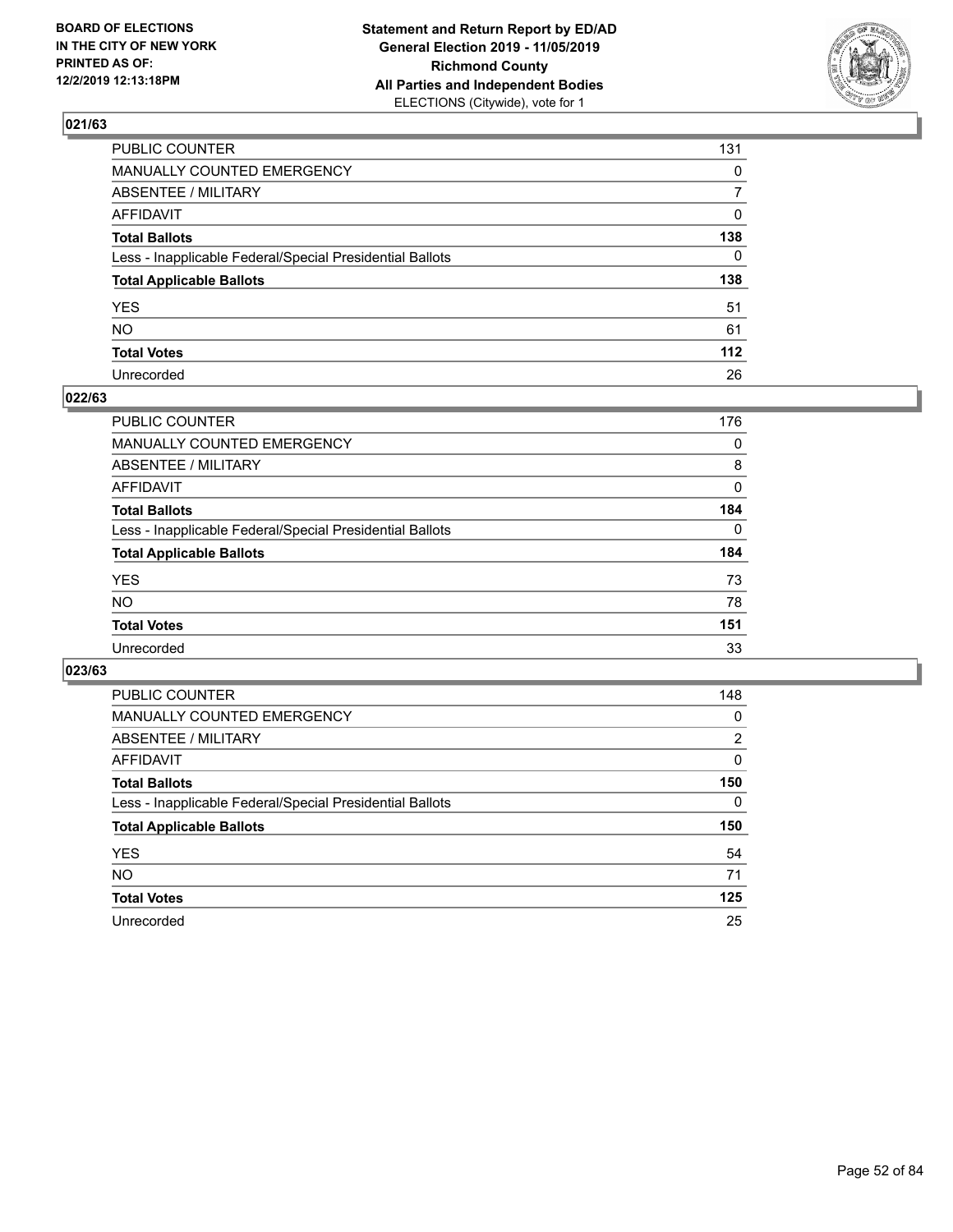

| PUBLIC COUNTER                                           | 314      |
|----------------------------------------------------------|----------|
| MANUALLY COUNTED EMERGENCY                               | 0        |
| <b>ABSENTEE / MILITARY</b>                               | 4        |
| <b>AFFIDAVIT</b>                                         |          |
| <b>Total Ballots</b>                                     | 319      |
| Less - Inapplicable Federal/Special Presidential Ballots | $\Omega$ |
| <b>Total Applicable Ballots</b>                          | 319      |
| <b>YES</b>                                               | 116      |
| <b>NO</b>                                                | 156      |
| <b>Total Votes</b>                                       | 272      |
| Unrecorded                                               | 47       |

### **025/63 COMBINED into: 024/63**

#### **026/63**

| <b>PUBLIC COUNTER</b>                                    | 230      |
|----------------------------------------------------------|----------|
| <b>MANUALLY COUNTED EMERGENCY</b>                        | $\Omega$ |
| ABSENTEE / MILITARY                                      | 5        |
| AFFIDAVIT                                                | 3        |
| <b>Total Ballots</b>                                     | 238      |
| Less - Inapplicable Federal/Special Presidential Ballots | 0        |
| <b>Total Applicable Ballots</b>                          | 238      |
| <b>YES</b>                                               | 70       |
| <b>NO</b>                                                | 128      |
| <b>Total Votes</b>                                       | 198      |
| Unrecorded                                               | 40       |
|                                                          |          |

| PUBLIC COUNTER                                           | 256 |
|----------------------------------------------------------|-----|
| <b>MANUALLY COUNTED EMERGENCY</b>                        | 0   |
| <b>ABSENTEE / MILITARY</b>                               | 15  |
| AFFIDAVIT                                                | 4   |
| <b>Total Ballots</b>                                     | 275 |
| Less - Inapplicable Federal/Special Presidential Ballots | 0   |
| <b>Total Applicable Ballots</b>                          | 275 |
| <b>YES</b>                                               | 117 |
| NO.                                                      | 146 |
| <b>Total Votes</b>                                       | 263 |
| Unrecorded                                               | 12  |
| 028/63 COMBINED into: 016/63                             |     |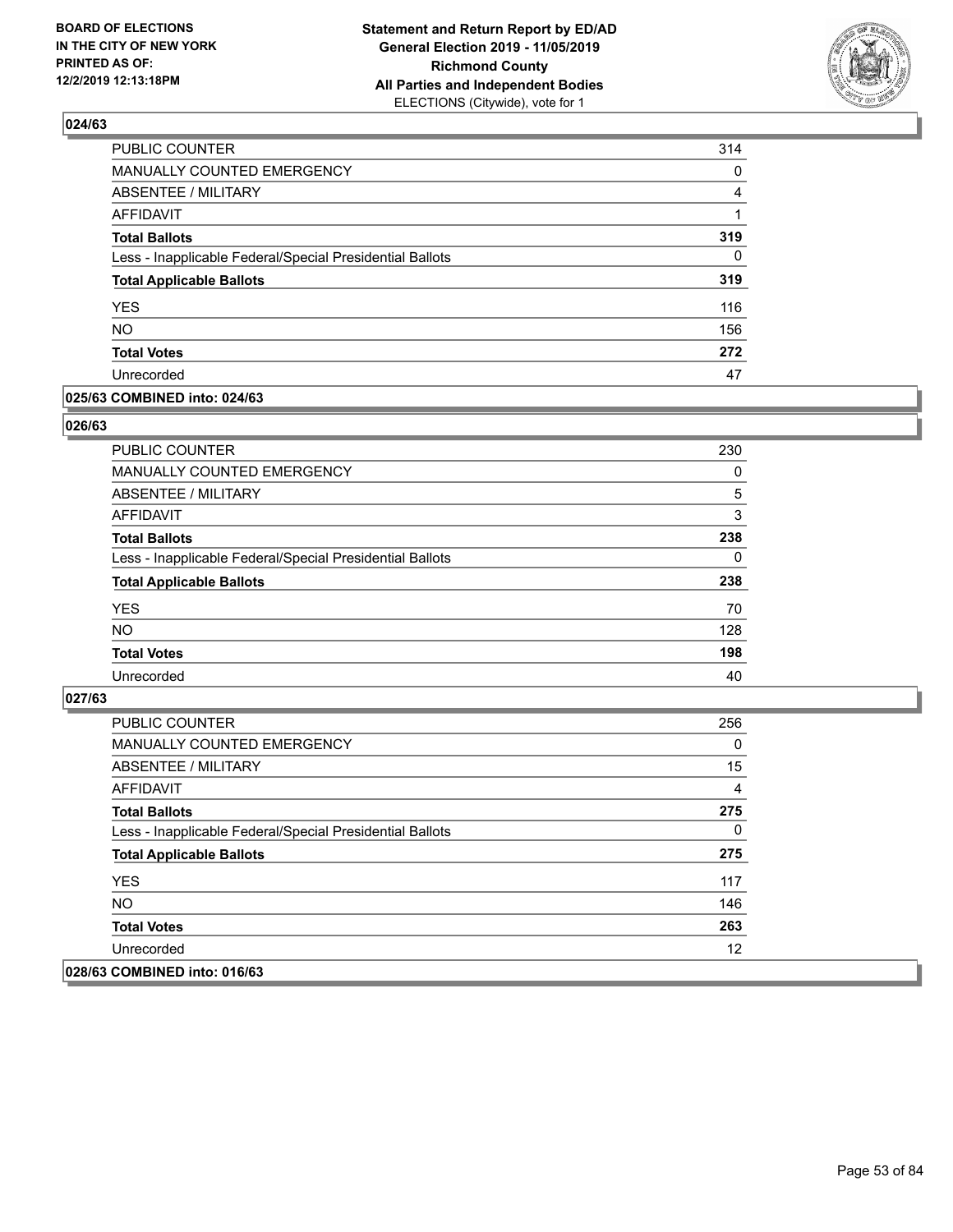

| PUBLIC COUNTER                                           | 347      |
|----------------------------------------------------------|----------|
| MANUALLY COUNTED EMERGENCY                               | $\Omega$ |
| ABSENTEE / MILITARY                                      | 9        |
| AFFIDAVIT                                                | $\Omega$ |
| Total Ballots                                            | 356      |
| Less - Inapplicable Federal/Special Presidential Ballots | $\Omega$ |
| <b>Total Applicable Ballots</b>                          | 356      |
| YES                                                      | 122      |
| NO.                                                      | 210      |
| <b>Total Votes</b>                                       | 332      |
| Unrecorded                                               | 24       |

### **030/63**

| <b>PUBLIC COUNTER</b>                                    | 165      |
|----------------------------------------------------------|----------|
| MANUALLY COUNTED EMERGENCY                               | 0        |
| ABSENTEE / MILITARY                                      | 9        |
| AFFIDAVIT                                                |          |
| <b>Total Ballots</b>                                     | 175      |
| Less - Inapplicable Federal/Special Presidential Ballots | $\Omega$ |
| <b>Total Applicable Ballots</b>                          | 175      |
| <b>YES</b>                                               | 75       |
| <b>NO</b>                                                | 72       |
| <b>Total Votes</b>                                       | 147      |
| Unrecorded                                               | 28       |

| PUBLIC COUNTER                                           | 209      |
|----------------------------------------------------------|----------|
| <b>MANUALLY COUNTED EMERGENCY</b>                        | $\Omega$ |
| ABSENTEE / MILITARY                                      | 11       |
| AFFIDAVIT                                                |          |
| <b>Total Ballots</b>                                     | 221      |
| Less - Inapplicable Federal/Special Presidential Ballots | 0        |
| <b>Total Applicable Ballots</b>                          | 221      |
| <b>YES</b>                                               | 125      |
| <b>NO</b>                                                | 86       |
| <b>Total Votes</b>                                       | 211      |
| Unrecorded                                               | 10       |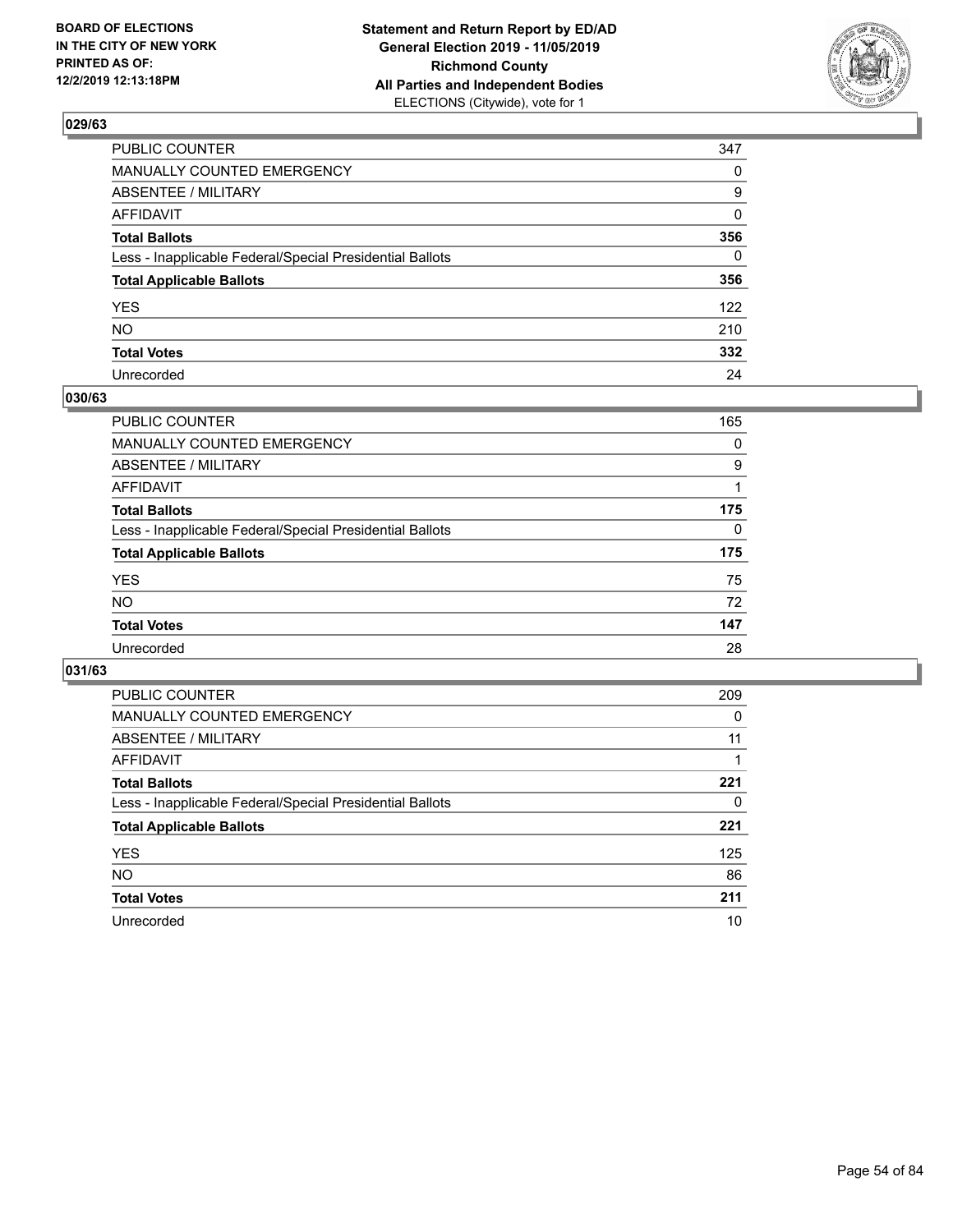

| PUBLIC COUNTER                                           | 165            |
|----------------------------------------------------------|----------------|
| MANUALLY COUNTED EMERGENCY                               | $\mathbf{0}$   |
| ABSENTEE / MILITARY                                      | $\overline{7}$ |
| AFFIDAVIT                                                | 2              |
| Total Ballots                                            | 174            |
| Less - Inapplicable Federal/Special Presidential Ballots | $\Omega$       |
| <b>Total Applicable Ballots</b>                          | 174            |
| YES                                                      | 74             |
| NO.                                                      | 84             |
| <b>Total Votes</b>                                       | 158            |
| Unrecorded                                               | 16             |

### **033/63**

| <b>PUBLIC COUNTER</b>                                    | 249      |
|----------------------------------------------------------|----------|
| MANUALLY COUNTED EMERGENCY                               | 0        |
| ABSENTEE / MILITARY                                      | 9        |
| AFFIDAVIT                                                | $\Omega$ |
| <b>Total Ballots</b>                                     | 258      |
| Less - Inapplicable Federal/Special Presidential Ballots | $\Omega$ |
| <b>Total Applicable Ballots</b>                          | 258      |
| <b>YES</b>                                               | 85       |
| <b>NO</b>                                                | 153      |
| <b>Total Votes</b>                                       | 238      |
| Unrecorded                                               | 20       |

| PUBLIC COUNTER                                           | 195 |
|----------------------------------------------------------|-----|
| MANUALLY COUNTED EMERGENCY                               | 0   |
| ABSENTEE / MILITARY                                      | 10  |
| AFFIDAVIT                                                |     |
| <b>Total Ballots</b>                                     | 206 |
| Less - Inapplicable Federal/Special Presidential Ballots | 0   |
| <b>Total Applicable Ballots</b>                          | 206 |
| <b>YES</b>                                               | 62  |
| NO.                                                      | 120 |
| <b>Total Votes</b>                                       | 182 |
| Unrecorded                                               | 24  |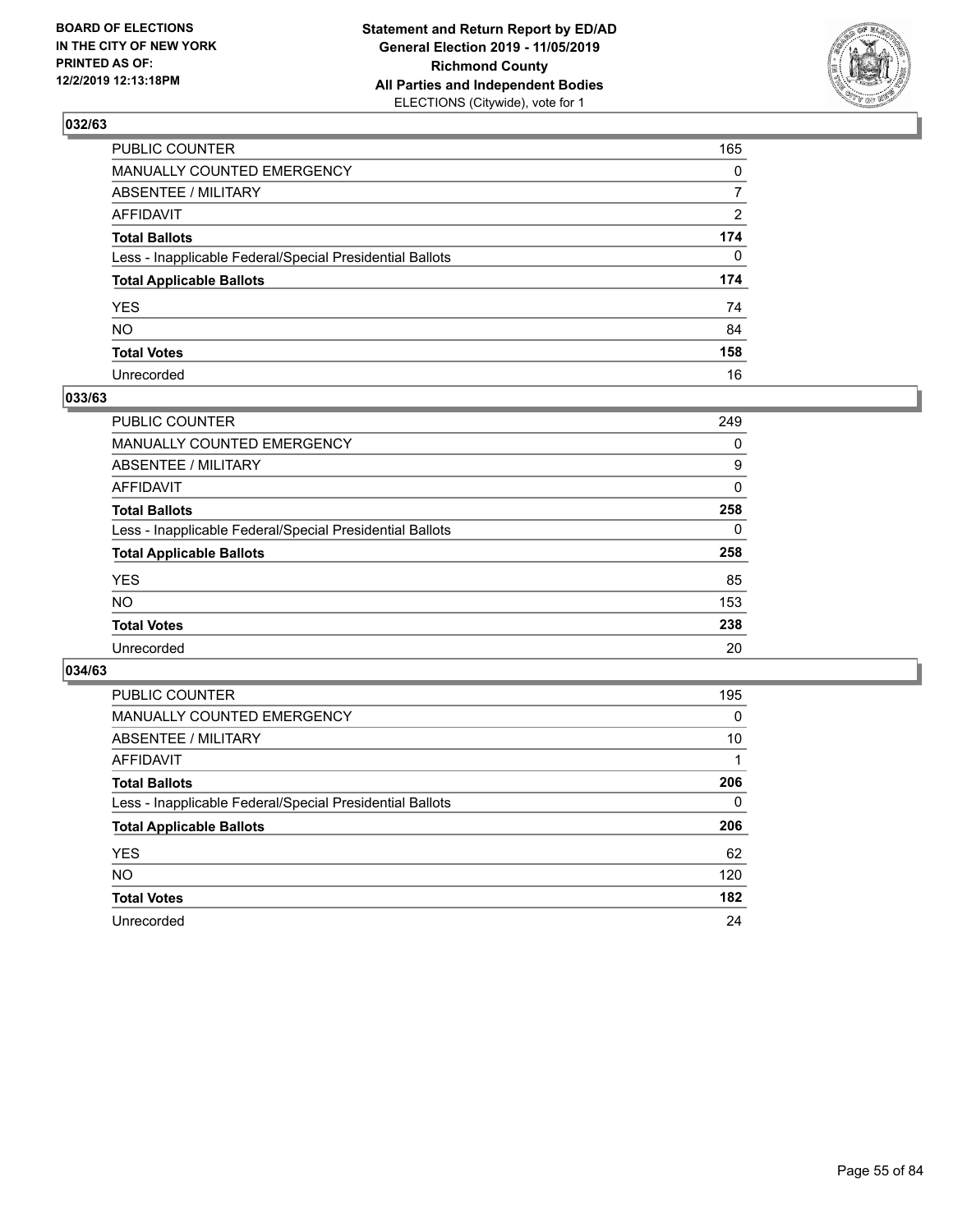

| PUBLIC COUNTER                                           | 262 |
|----------------------------------------------------------|-----|
| MANUALLY COUNTED EMERGENCY                               | 0   |
| ABSENTEE / MILITARY                                      | 15  |
| AFFIDAVIT                                                | 1   |
| Total Ballots                                            | 278 |
| Less - Inapplicable Federal/Special Presidential Ballots | 0   |
| <b>Total Applicable Ballots</b>                          | 278 |
| YES                                                      | 93  |
| NO.                                                      | 165 |
| <b>Total Votes</b>                                       | 258 |
| Unrecorded                                               | 20  |

### **036/63**

| <b>PUBLIC COUNTER</b>                                    | 282      |
|----------------------------------------------------------|----------|
| MANUALLY COUNTED EMERGENCY                               | 0        |
| ABSENTEE / MILITARY                                      | 4        |
| AFFIDAVIT                                                |          |
| <b>Total Ballots</b>                                     | 287      |
| Less - Inapplicable Federal/Special Presidential Ballots | $\Omega$ |
| <b>Total Applicable Ballots</b>                          | 287      |
| <b>YES</b>                                               | 117      |
| <b>NO</b>                                                | 143      |
| <b>Total Votes</b>                                       | 260      |
| Unrecorded                                               | 27       |

| PUBLIC COUNTER                                           | 229      |
|----------------------------------------------------------|----------|
| <b>MANUALLY COUNTED EMERGENCY</b>                        | 0        |
| ABSENTEE / MILITARY                                      | 14       |
| AFFIDAVIT                                                | 6        |
| <b>Total Ballots</b>                                     | 249      |
| Less - Inapplicable Federal/Special Presidential Ballots | $\Omega$ |
| <b>Total Applicable Ballots</b>                          | 249      |
| <b>YES</b>                                               | 127      |
| <b>NO</b>                                                | 88       |
| <b>Total Votes</b>                                       | 215      |
| Unrecorded                                               | 34       |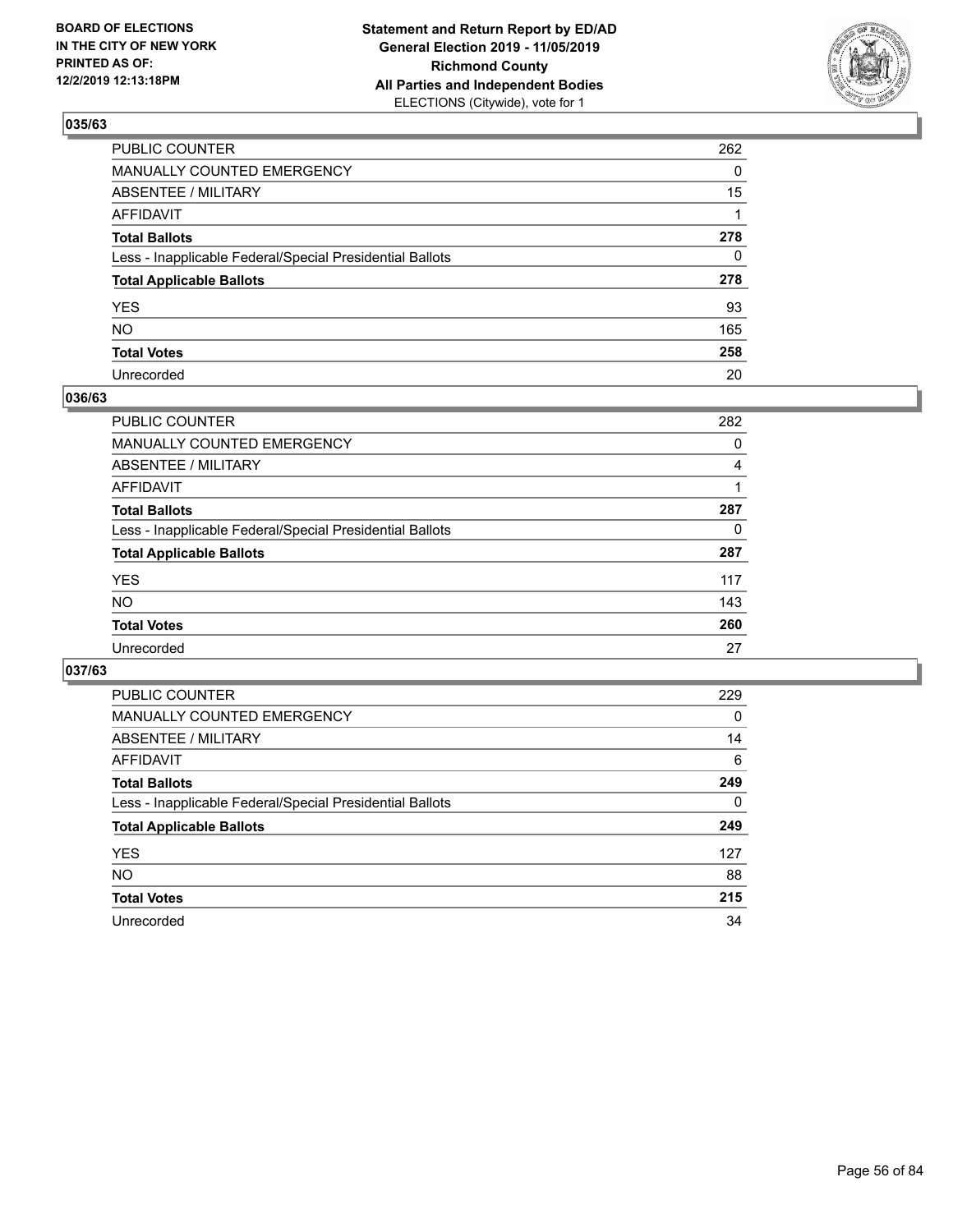

| PUBLIC COUNTER                                           | 186          |
|----------------------------------------------------------|--------------|
| MANUALLY COUNTED EMERGENCY                               | $\mathbf{0}$ |
| ABSENTEE / MILITARY                                      | 6            |
| AFFIDAVIT                                                | 3            |
| Total Ballots                                            | 195          |
| Less - Inapplicable Federal/Special Presidential Ballots | $\Omega$     |
| <b>Total Applicable Ballots</b>                          | 195          |
| YES                                                      | 119          |
| NΟ                                                       | 51           |
| <b>Total Votes</b>                                       | 170          |
| Unrecorded                                               | 25           |

### **039/63**

| <b>PUBLIC COUNTER</b>                                    | 103      |
|----------------------------------------------------------|----------|
| <b>MANUALLY COUNTED EMERGENCY</b>                        | 0        |
| ABSENTEE / MILITARY                                      | 2        |
| AFFIDAVIT                                                | 0        |
| <b>Total Ballots</b>                                     | 105      |
| Less - Inapplicable Federal/Special Presidential Ballots | $\Omega$ |
| <b>Total Applicable Ballots</b>                          | 105      |
| <b>YES</b>                                               | 69       |
| NO.                                                      | 26       |
| <b>Total Votes</b>                                       | 95       |
| Unrecorded                                               | 10       |
|                                                          |          |

### **040/63 COMBINED into: 037/63**

| PUBLIC COUNTER                                           | 79       |
|----------------------------------------------------------|----------|
| <b>MANUALLY COUNTED EMERGENCY</b>                        | 0        |
| ABSENTEE / MILITARY                                      | 6        |
| <b>AFFIDAVIT</b>                                         | $\Omega$ |
| <b>Total Ballots</b>                                     | 85       |
| Less - Inapplicable Federal/Special Presidential Ballots | $\Omega$ |
| <b>Total Applicable Ballots</b>                          | 85       |
| <b>YES</b>                                               | 65       |
| <b>NO</b>                                                | 17       |
| <b>Total Votes</b>                                       | 82       |
| Unrecorded                                               | 3        |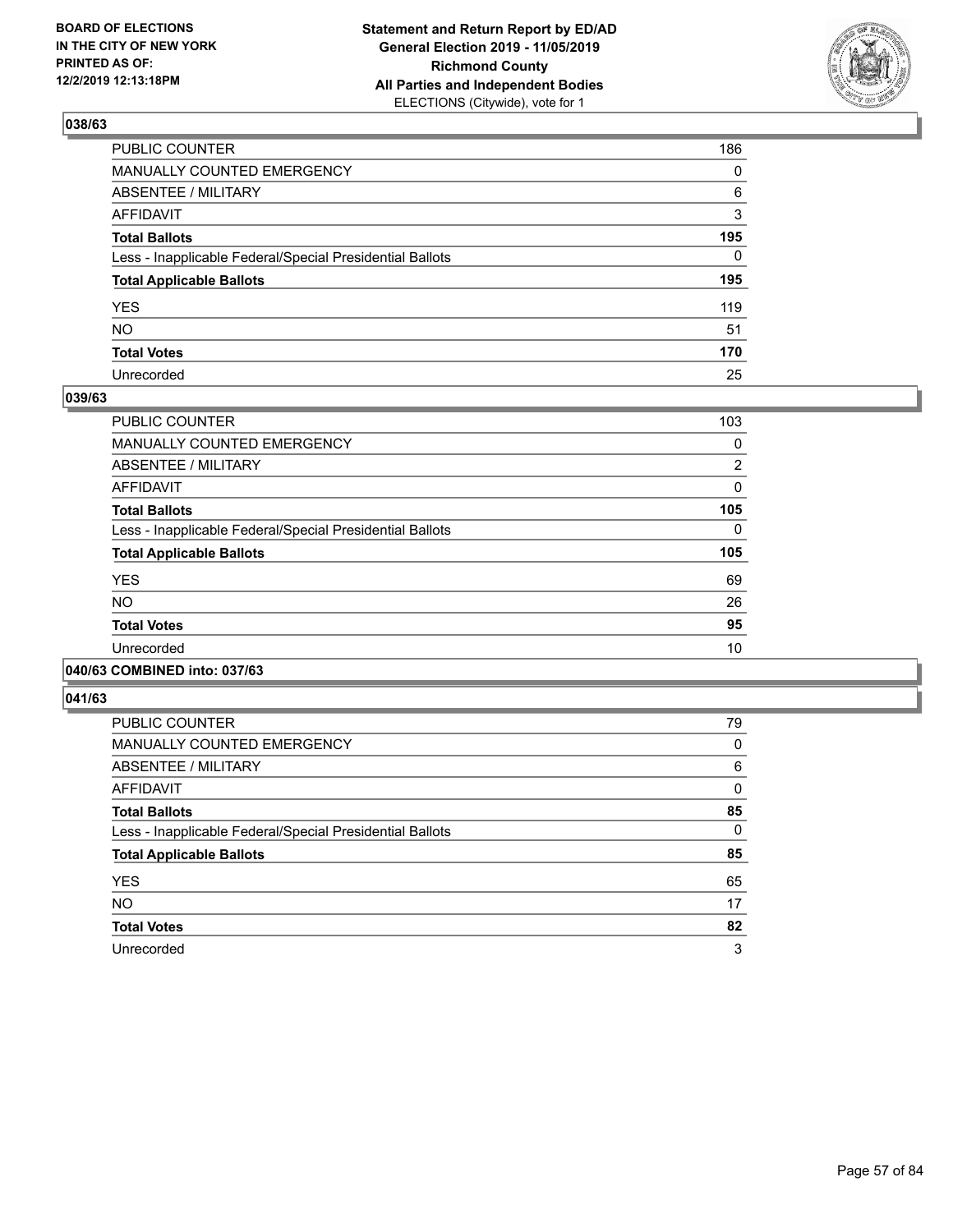

| PUBLIC COUNTER                                           | 108         |
|----------------------------------------------------------|-------------|
| MANUALLY COUNTED EMERGENCY                               | 0           |
| ABSENTEE / MILITARY                                      | 4           |
| AFFIDAVIT                                                | $\mathbf 0$ |
| Total Ballots                                            | 112         |
| Less - Inapplicable Federal/Special Presidential Ballots | 0           |
| <b>Total Applicable Ballots</b>                          | 112         |
| YES                                                      | 64          |
| NO.                                                      | 21          |
| <b>Total Votes</b>                                       | 85          |
| Unrecorded                                               | 27          |

### **043/63**

| <b>PUBLIC COUNTER</b>                                    | 163      |
|----------------------------------------------------------|----------|
| <b>MANUALLY COUNTED EMERGENCY</b>                        | 0        |
| ABSENTEE / MILITARY                                      | 3        |
| AFFIDAVIT                                                |          |
| <b>Total Ballots</b>                                     | 167      |
| Less - Inapplicable Federal/Special Presidential Ballots | $\Omega$ |
| <b>Total Applicable Ballots</b>                          | 167      |
| <b>YES</b>                                               | 99       |
| <b>NO</b>                                                | 40       |
| <b>Total Votes</b>                                       | 139      |
| Unrecorded                                               | 28       |

| <b>PUBLIC COUNTER</b>                                    | 172 |
|----------------------------------------------------------|-----|
| MANUALLY COUNTED EMERGENCY                               | 0   |
| ABSENTEE / MILITARY                                      | 8   |
| AFFIDAVIT                                                | 0   |
| <b>Total Ballots</b>                                     | 180 |
| Less - Inapplicable Federal/Special Presidential Ballots | 0   |
| <b>Total Applicable Ballots</b>                          | 180 |
| <b>YES</b>                                               | 104 |
| NO.                                                      | 37  |
| <b>Total Votes</b>                                       | 141 |
| Unrecorded                                               | 39  |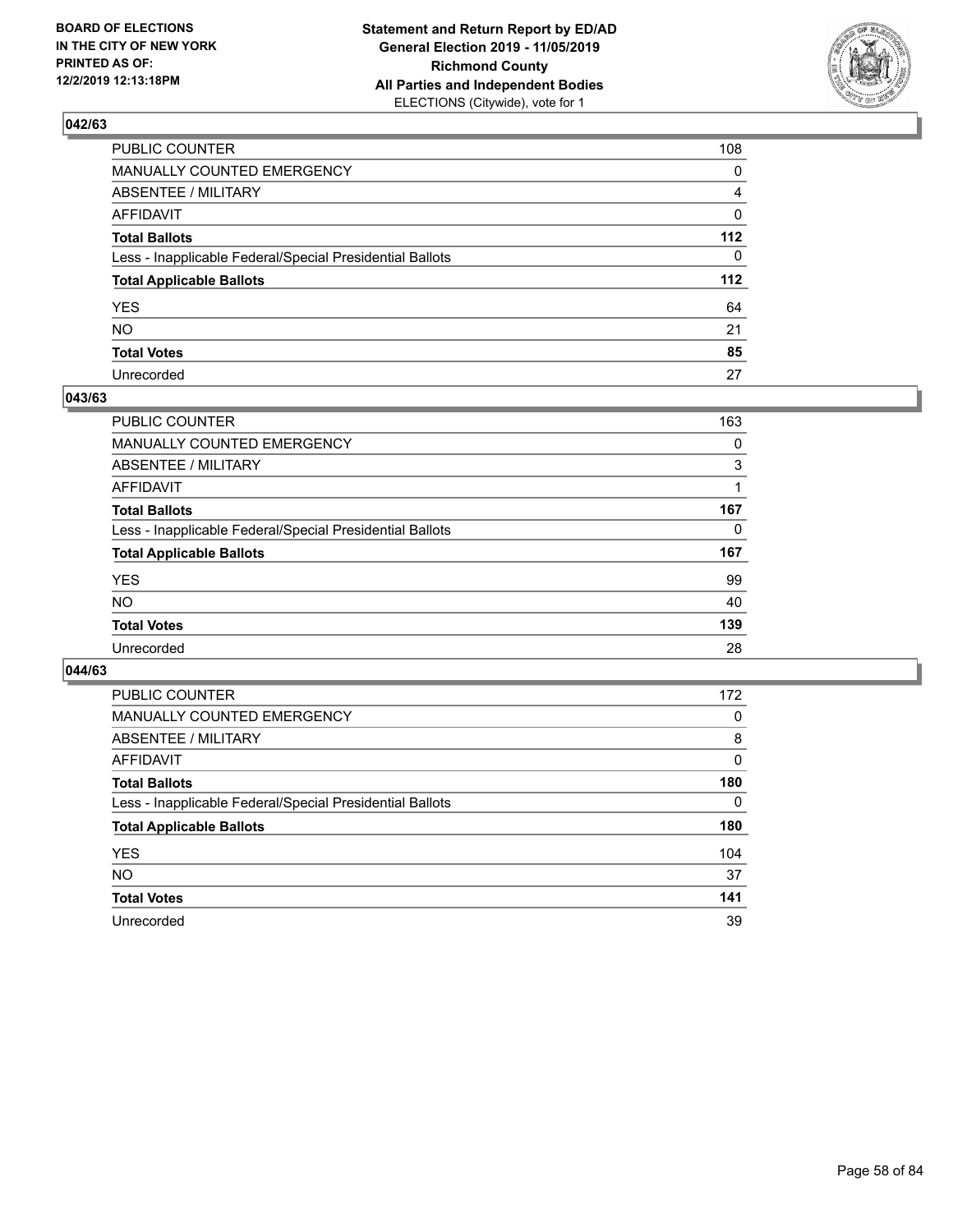

| PUBLIC COUNTER                                           | 126          |
|----------------------------------------------------------|--------------|
| MANUALLY COUNTED EMERGENCY                               | $\mathbf{0}$ |
| ABSENTEE / MILITARY                                      | 11           |
| AFFIDAVIT                                                | 0            |
| Total Ballots                                            | 137          |
| Less - Inapplicable Federal/Special Presidential Ballots | $\mathbf{0}$ |
| <b>Total Applicable Ballots</b>                          | 137          |
| YES                                                      | 88           |
| NO.                                                      | 19           |
| <b>Total Votes</b>                                       | 107          |
| Unrecorded                                               | 30           |

### **046/63**

| PUBLIC COUNTER                                           | 387            |
|----------------------------------------------------------|----------------|
| <b>MANUALLY COUNTED EMERGENCY</b>                        | 0              |
| ABSENTEE / MILITARY                                      | 15             |
| <b>AFFIDAVIT</b>                                         | $\overline{2}$ |
| <b>Total Ballots</b>                                     | 404            |
| Less - Inapplicable Federal/Special Presidential Ballots | $\Omega$       |
| <b>Total Applicable Ballots</b>                          | 404            |
| <b>YES</b>                                               | 156            |
| <b>NO</b>                                                | 210            |
| <b>Total Votes</b>                                       | 366            |
| Unrecorded                                               | 38             |
|                                                          |                |

#### **047/63 COMBINED into: 046/63**

| PUBLIC COUNTER                                           | 182            |
|----------------------------------------------------------|----------------|
| <b>MANUALLY COUNTED EMERGENCY</b>                        | 0              |
| ABSENTEE / MILITARY                                      | 9              |
| <b>AFFIDAVIT</b>                                         | $\overline{2}$ |
| <b>Total Ballots</b>                                     | 193            |
| Less - Inapplicable Federal/Special Presidential Ballots | 0              |
| <b>Total Applicable Ballots</b>                          | 193            |
| <b>YES</b>                                               | 64             |
| <b>NO</b>                                                | 107            |
| <b>Total Votes</b>                                       | 171            |
| Unrecorded                                               | 22             |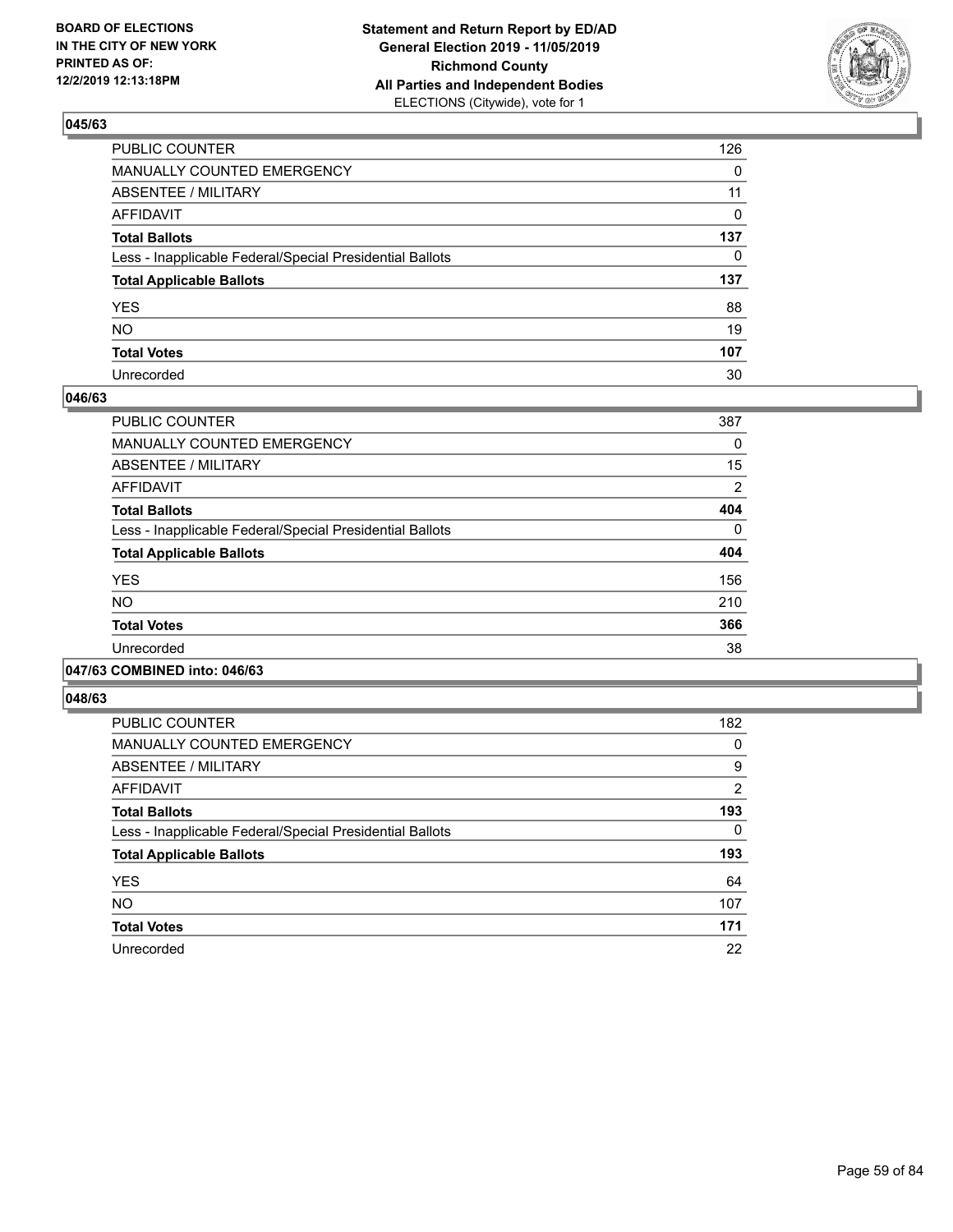

| PUBLIC COUNTER                                           | 385          |
|----------------------------------------------------------|--------------|
| MANUALLY COUNTED EMERGENCY                               | $\mathbf{0}$ |
| ABSENTEE / MILITARY                                      | 24           |
| AFFIDAVIT                                                | 3            |
| Total Ballots                                            | 412          |
| Less - Inapplicable Federal/Special Presidential Ballots | $\Omega$     |
| <b>Total Applicable Ballots</b>                          | 412          |
| YES                                                      | 171          |
| NO.                                                      | 205          |
| <b>Total Votes</b>                                       | 376          |
| Unrecorded                                               | 36           |

### **050/63**

| <b>PUBLIC COUNTER</b>                                    | 187      |
|----------------------------------------------------------|----------|
| <b>MANUALLY COUNTED EMERGENCY</b>                        | 0        |
| ABSENTEE / MILITARY                                      | 7        |
| <b>AFFIDAVIT</b>                                         |          |
| <b>Total Ballots</b>                                     | 195      |
| Less - Inapplicable Federal/Special Presidential Ballots | $\Omega$ |
| <b>Total Applicable Ballots</b>                          | 195      |
| <b>YES</b>                                               | 72       |
| <b>NO</b>                                                | 92       |
| <b>Total Votes</b>                                       | 164      |
| Unrecorded                                               | 31       |
|                                                          |          |

### **051/63 COMBINED into: 049/63**

| <b>PUBLIC COUNTER</b>                                    | 244 |
|----------------------------------------------------------|-----|
| <b>MANUALLY COUNTED EMERGENCY</b>                        | 0   |
| ABSENTEE / MILITARY                                      | 3   |
| <b>AFFIDAVIT</b>                                         | 0   |
| <b>Total Ballots</b>                                     | 247 |
| Less - Inapplicable Federal/Special Presidential Ballots | 0   |
| <b>Total Applicable Ballots</b>                          | 247 |
| <b>YES</b>                                               | 116 |
| <b>NO</b>                                                | 106 |
| <b>Total Votes</b>                                       | 222 |
| Unrecorded                                               | 25  |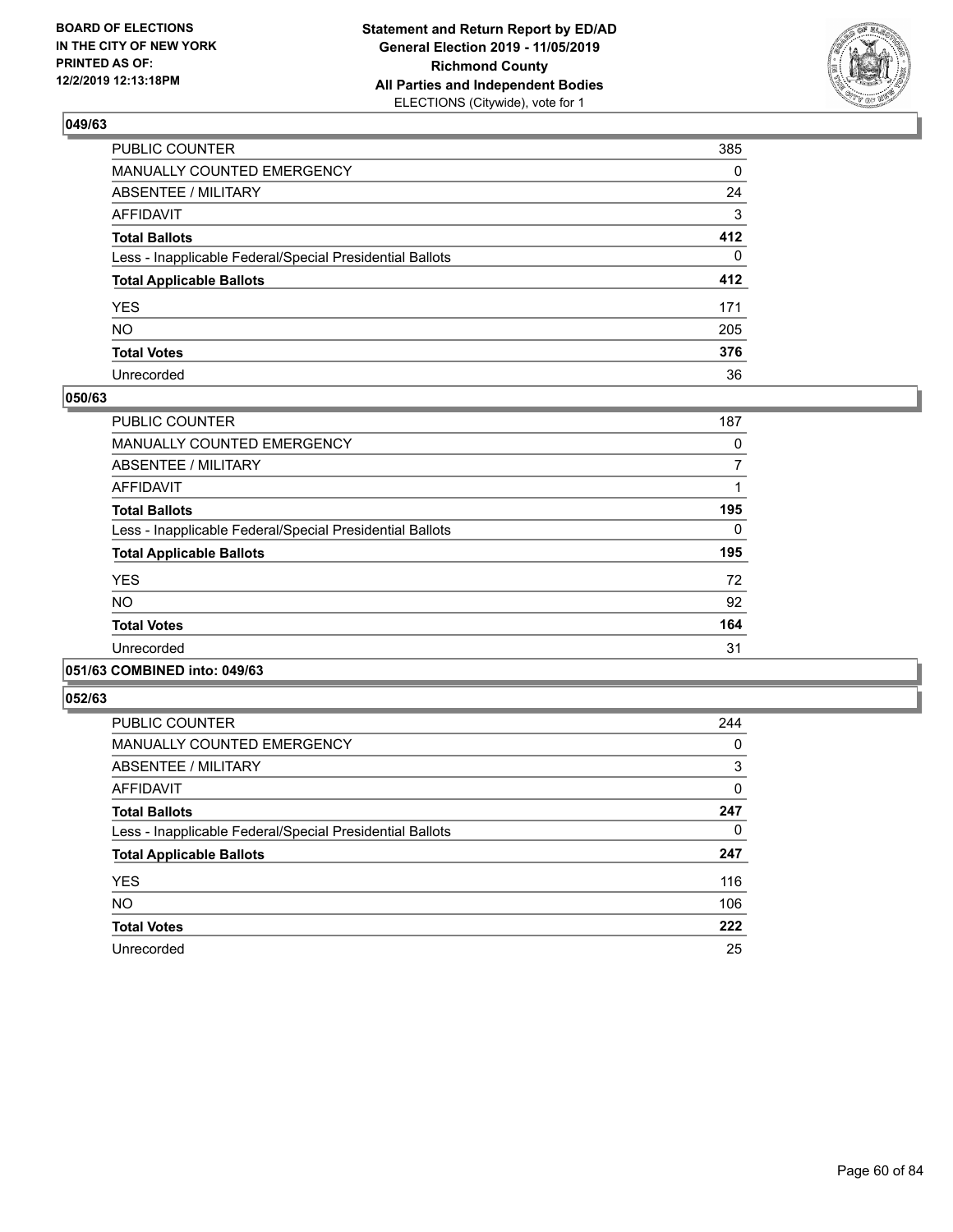

| PUBLIC COUNTER                                           | 210          |
|----------------------------------------------------------|--------------|
| MANUALLY COUNTED EMERGENCY                               | $\Omega$     |
| ABSENTEE / MILITARY                                      | 17           |
| AFFIDAVIT                                                |              |
| Total Ballots                                            | 228          |
| Less - Inapplicable Federal/Special Presidential Ballots | $\mathbf{0}$ |
| <b>Total Applicable Ballots</b>                          | 228          |
| YES                                                      | 93           |
| NO.                                                      | 91           |
| <b>Total Votes</b>                                       | 184          |
| Unrecorded                                               | 44           |

### **054/63**

| <b>PUBLIC COUNTER</b>                                    | 196            |
|----------------------------------------------------------|----------------|
| <b>MANUALLY COUNTED EMERGENCY</b>                        | $\Omega$       |
| ABSENTEE / MILITARY                                      | 29             |
| AFFIDAVIT                                                | $\overline{2}$ |
| <b>Total Ballots</b>                                     | 227            |
| Less - Inapplicable Federal/Special Presidential Ballots | 0              |
| <b>Total Applicable Ballots</b>                          | 227            |
| <b>YES</b>                                               | 105            |
| <b>NO</b>                                                | 89             |
| <b>Total Votes</b>                                       | 194            |
| Unrecorded                                               | 33             |

| <b>PUBLIC COUNTER</b>                                    | 161      |
|----------------------------------------------------------|----------|
| <b>MANUALLY COUNTED EMERGENCY</b>                        | 0        |
| ABSENTEE / MILITARY                                      | 8        |
| AFFIDAVIT                                                | 0        |
| <b>Total Ballots</b>                                     | 169      |
| Less - Inapplicable Federal/Special Presidential Ballots | $\Omega$ |
| <b>Total Applicable Ballots</b>                          | 169      |
| <b>YES</b>                                               | 69       |
| NO.                                                      | 80       |
| <b>Total Votes</b>                                       | 149      |
| Unrecorded                                               | 20       |
| 056/63 COMBINED into: 057/63                             |          |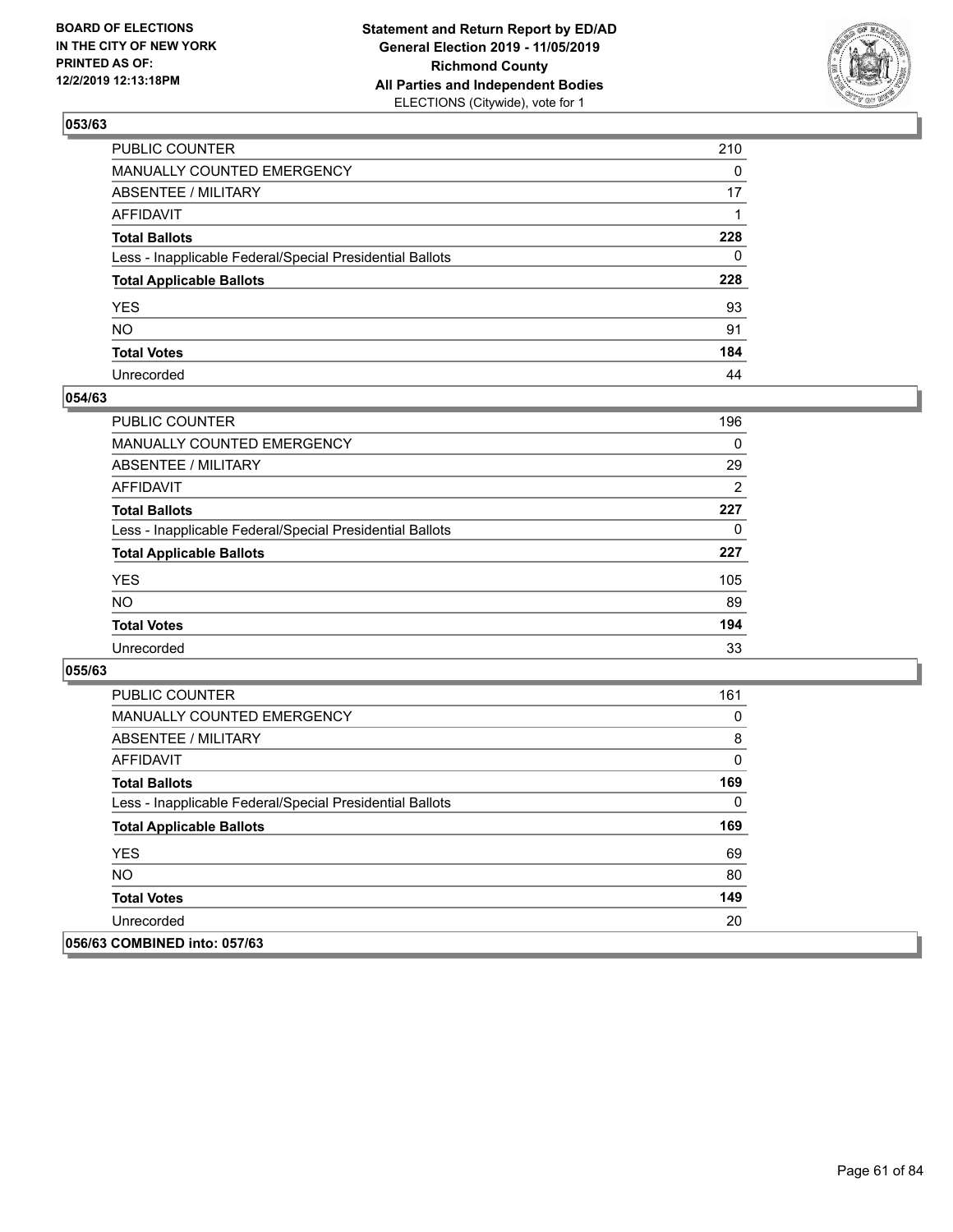

| PUBLIC COUNTER                                           | 379          |
|----------------------------------------------------------|--------------|
| MANUALLY COUNTED EMERGENCY                               | $\mathbf{0}$ |
| ABSENTEE / MILITARY                                      | 6            |
| AFFIDAVIT                                                | 2            |
| Total Ballots                                            | 387          |
| Less - Inapplicable Federal/Special Presidential Ballots | $\mathbf{0}$ |
| <b>Total Applicable Ballots</b>                          | 387          |
| YES                                                      | 140          |
| NO.                                                      | 206          |
| <b>Total Votes</b>                                       | 346          |
| Unrecorded                                               | 41           |

### **058/63**

| <b>PUBLIC COUNTER</b>                                    | 181      |
|----------------------------------------------------------|----------|
| <b>MANUALLY COUNTED EMERGENCY</b>                        | $\Omega$ |
| ABSENTEE / MILITARY                                      | 5        |
| AFFIDAVIT                                                | $\Omega$ |
| <b>Total Ballots</b>                                     | 186      |
| Less - Inapplicable Federal/Special Presidential Ballots | $\Omega$ |
| <b>Total Applicable Ballots</b>                          | 186      |
| <b>YES</b>                                               | 64       |
| <b>NO</b>                                                | 109      |
| <b>Total Votes</b>                                       | 173      |
| Unrecorded                                               | 13       |

| <b>PUBLIC COUNTER</b>                                    | 368      |
|----------------------------------------------------------|----------|
| <b>MANUALLY COUNTED EMERGENCY</b>                        | $\Omega$ |
| ABSENTEE / MILITARY                                      | 8        |
| AFFIDAVIT                                                |          |
| <b>Total Ballots</b>                                     | 377      |
| Less - Inapplicable Federal/Special Presidential Ballots | 0        |
| <b>Total Applicable Ballots</b>                          | 377      |
| <b>YES</b>                                               | 168      |
| NO.                                                      | 179      |
| <b>Total Votes</b>                                       | 347      |
| Unrecorded                                               | 30       |
| 060/63 COMBINED into: 082/63                             |          |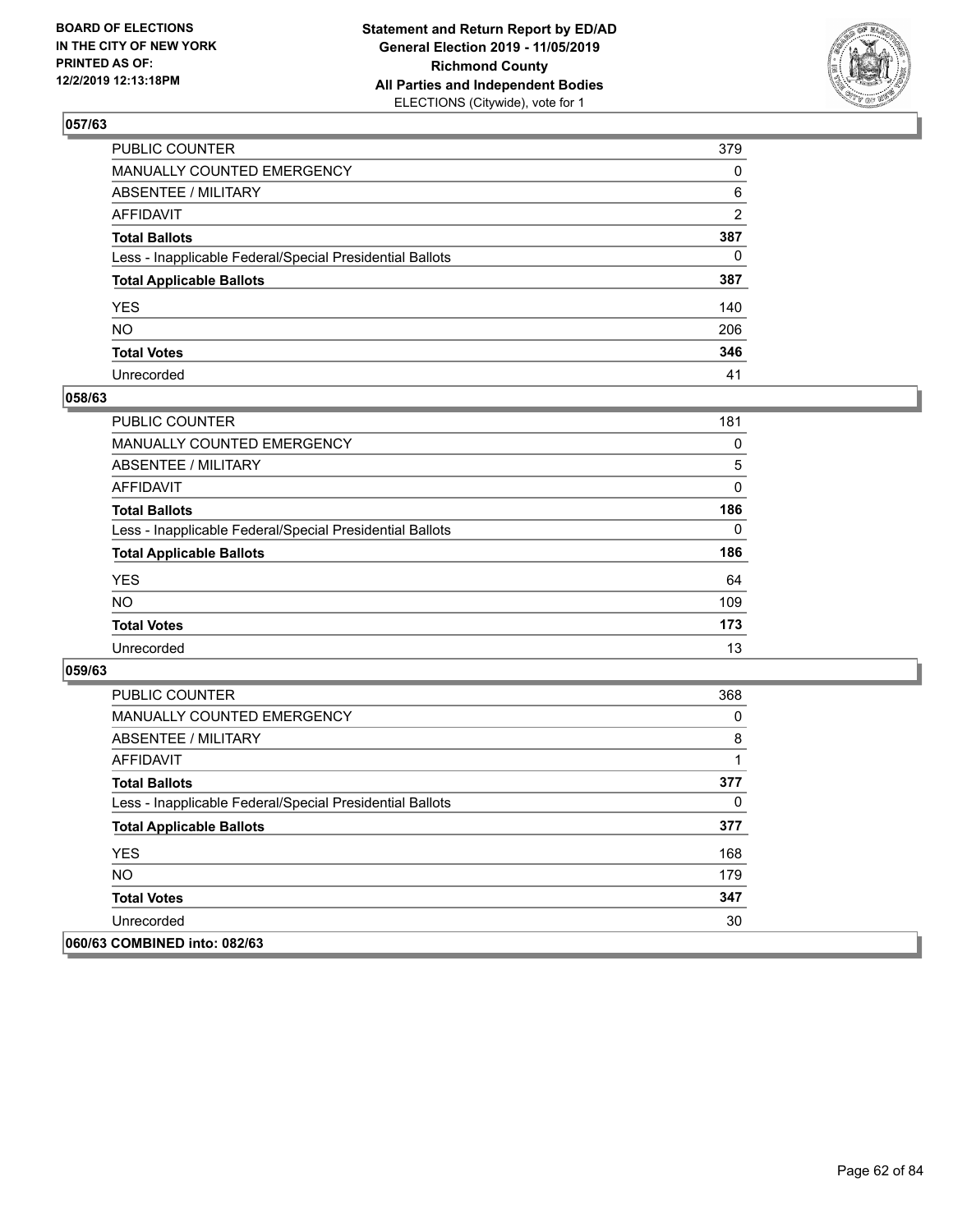

| PUBLIC COUNTER                                           | 234 |
|----------------------------------------------------------|-----|
| MANUALLY COUNTED EMERGENCY                               | 0   |
| ABSENTEE / MILITARY                                      | 18  |
| AFFIDAVIT                                                | 0   |
| Total Ballots                                            | 252 |
| Less - Inapplicable Federal/Special Presidential Ballots | 0   |
| <b>Total Applicable Ballots</b>                          | 252 |
| YES                                                      | 124 |
| NO.                                                      | 118 |
| <b>Total Votes</b>                                       | 242 |
| Unrecorded                                               | 10  |

### **062/63**

| <b>PUBLIC COUNTER</b>                                    | 338      |
|----------------------------------------------------------|----------|
| MANUALLY COUNTED EMERGENCY                               | 0        |
| ABSENTEE / MILITARY                                      | 16       |
| AFFIDAVIT                                                | 0        |
| <b>Total Ballots</b>                                     | 354      |
| Less - Inapplicable Federal/Special Presidential Ballots | $\Omega$ |
| <b>Total Applicable Ballots</b>                          | 354      |
| <b>YES</b>                                               | 163      |
| <b>NO</b>                                                | 155      |
| <b>Total Votes</b>                                       | 318      |
| Unrecorded                                               | 36       |

| <b>PUBLIC COUNTER</b>                                    | 296 |
|----------------------------------------------------------|-----|
| MANUALLY COUNTED EMERGENCY                               | 0   |
| ABSENTEE / MILITARY                                      | 10  |
| AFFIDAVIT                                                | 0   |
| <b>Total Ballots</b>                                     | 306 |
| Less - Inapplicable Federal/Special Presidential Ballots | 0   |
| <b>Total Applicable Ballots</b>                          | 306 |
| <b>YES</b>                                               | 118 |
| NO.                                                      | 168 |
| <b>Total Votes</b>                                       | 286 |
| Unrecorded                                               | 20  |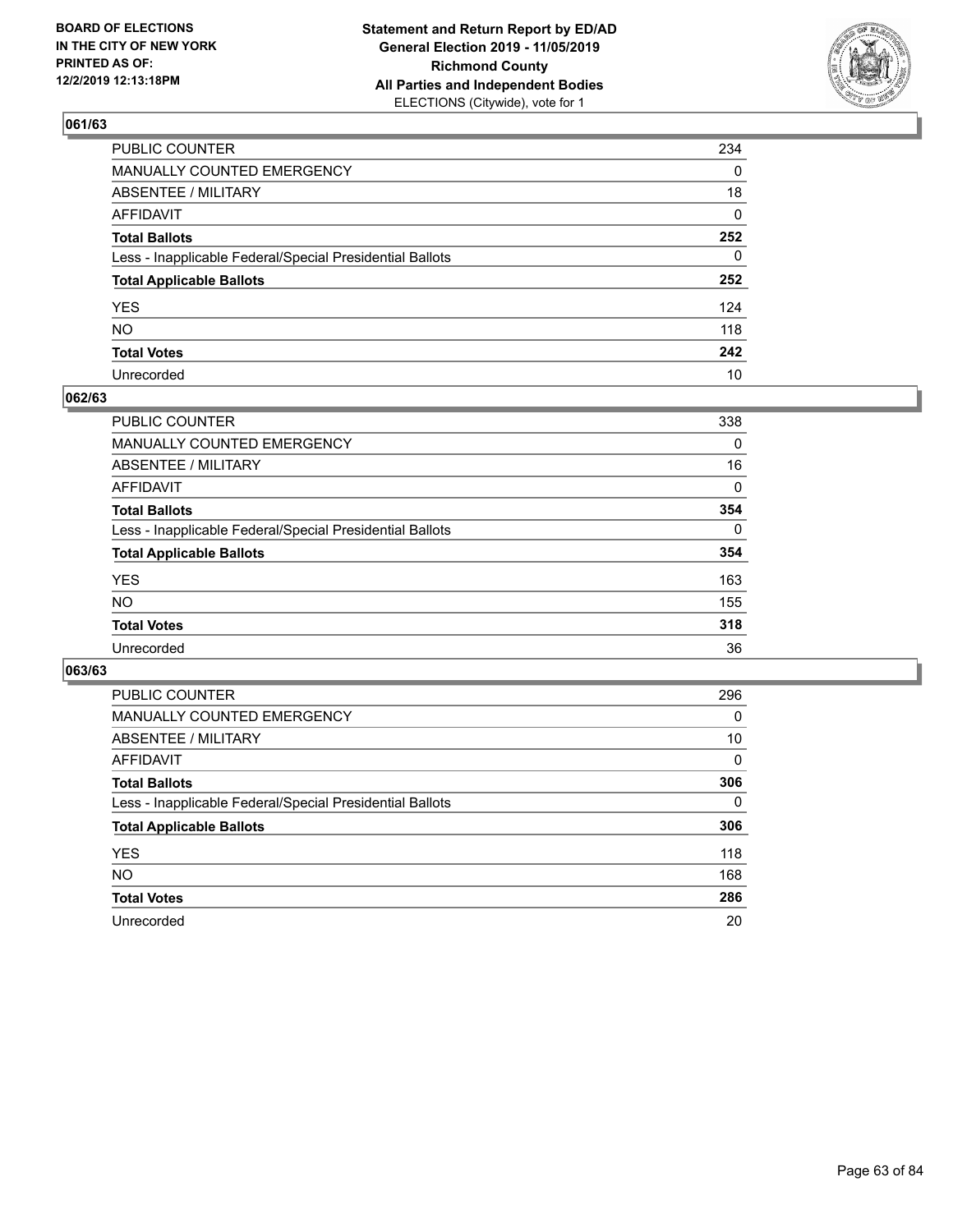

| PUBLIC COUNTER                                           | 531 |
|----------------------------------------------------------|-----|
| MANUALLY COUNTED EMERGENCY                               | 0   |
| ABSENTEE / MILITARY                                      | 13  |
| AFFIDAVIT                                                | 3   |
| Total Ballots                                            | 547 |
| Less - Inapplicable Federal/Special Presidential Ballots | 0   |
| <b>Total Applicable Ballots</b>                          | 547 |
| YES                                                      | 204 |
| NO.                                                      | 321 |
| <b>Total Votes</b>                                       | 525 |
| Unrecorded                                               | 22  |

### **065/63**

| <b>PUBLIC COUNTER</b>                                    | 247      |
|----------------------------------------------------------|----------|
| MANUALLY COUNTED EMERGENCY                               | 0        |
| ABSENTEE / MILITARY                                      | 2        |
| <b>AFFIDAVIT</b>                                         | 0        |
| <b>Total Ballots</b>                                     | 249      |
| Less - Inapplicable Federal/Special Presidential Ballots | $\Omega$ |
| <b>Total Applicable Ballots</b>                          | 249      |
| <b>YES</b>                                               | 107      |
| <b>NO</b>                                                | 129      |
| <b>Total Votes</b>                                       | 236      |
| Unrecorded                                               | 13       |
|                                                          |          |

### **066/63 COMBINED into: 064/63**

**067/63** 

| PUBLIC COUNTER                                           | 284 |
|----------------------------------------------------------|-----|
| <b>MANUALLY COUNTED EMERGENCY</b>                        | 0   |
| ABSENTEE / MILITARY                                      | 7   |
| AFFIDAVIT                                                | 0   |
| <b>Total Ballots</b>                                     | 291 |
| Less - Inapplicable Federal/Special Presidential Ballots | 0   |
| <b>Total Applicable Ballots</b>                          | 291 |
| <b>YES</b>                                               | 104 |
| <b>NO</b>                                                | 166 |
| <b>Total Votes</b>                                       | 270 |
| Unrecorded                                               | 21  |
| 068/63 COMBINED into: 053/63                             |     |

**069/63 COMBINED into: 083/63**

**070/63 COMBINED into: 052/63**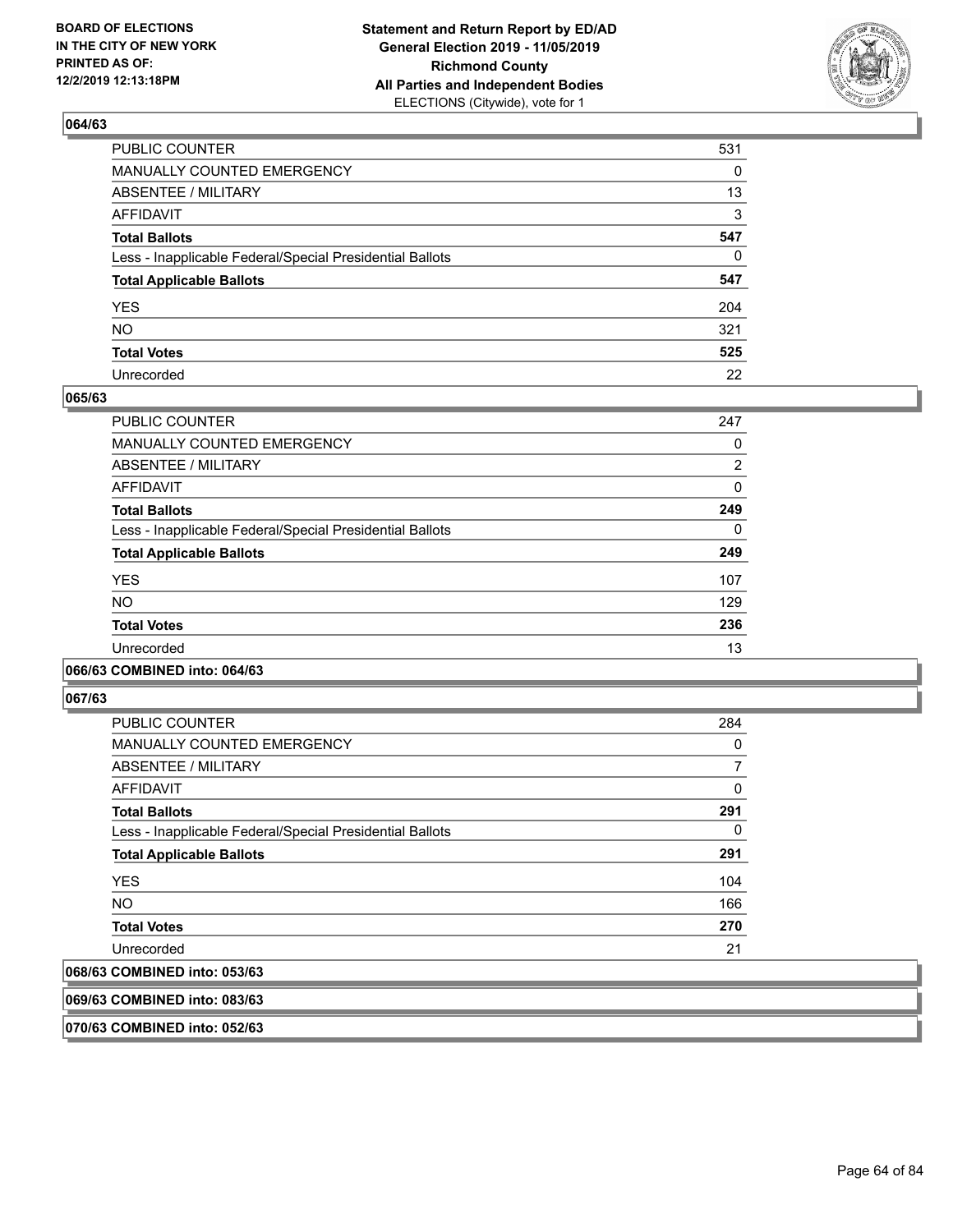

| PUBLIC COUNTER                                           | 119          |
|----------------------------------------------------------|--------------|
| MANUALLY COUNTED EMERGENCY                               | $\mathbf{0}$ |
| ABSENTEE / MILITARY                                      | 2            |
| AFFIDAVIT                                                |              |
| Total Ballots                                            | 122          |
| Less - Inapplicable Federal/Special Presidential Ballots | $\mathbf{0}$ |
| <b>Total Applicable Ballots</b>                          | 122          |
| YES                                                      | 75           |
| NO.                                                      | 19           |
| <b>Total Votes</b>                                       | 94           |
| Unrecorded                                               | 28           |

### **072/63**

| <b>PUBLIC COUNTER</b>                                    | 233      |
|----------------------------------------------------------|----------|
| <b>MANUALLY COUNTED EMERGENCY</b>                        | $\Omega$ |
| ABSENTEE / MILITARY                                      | 4        |
| AFFIDAVIT                                                |          |
| <b>Total Ballots</b>                                     | 238      |
| Less - Inapplicable Federal/Special Presidential Ballots | $\Omega$ |
| <b>Total Applicable Ballots</b>                          | 238      |
| <b>YES</b>                                               | 104      |
| <b>NO</b>                                                | 119      |
| <b>Total Votes</b>                                       | 223      |
| Unrecorded                                               | 15       |

| <b>PUBLIC COUNTER</b>                                    | 181 |
|----------------------------------------------------------|-----|
| <b>MANUALLY COUNTED EMERGENCY</b>                        | 0   |
| ABSENTEE / MILITARY                                      | 6   |
| AFFIDAVIT                                                | 0   |
| <b>Total Ballots</b>                                     | 187 |
| Less - Inapplicable Federal/Special Presidential Ballots | 0   |
| <b>Total Applicable Ballots</b>                          | 187 |
| <b>YES</b>                                               | 73  |
| <b>NO</b>                                                | 91  |
| <b>Total Votes</b>                                       | 164 |
| Unrecorded                                               | 23  |
| 074/63 COMBINED into: 062/63                             |     |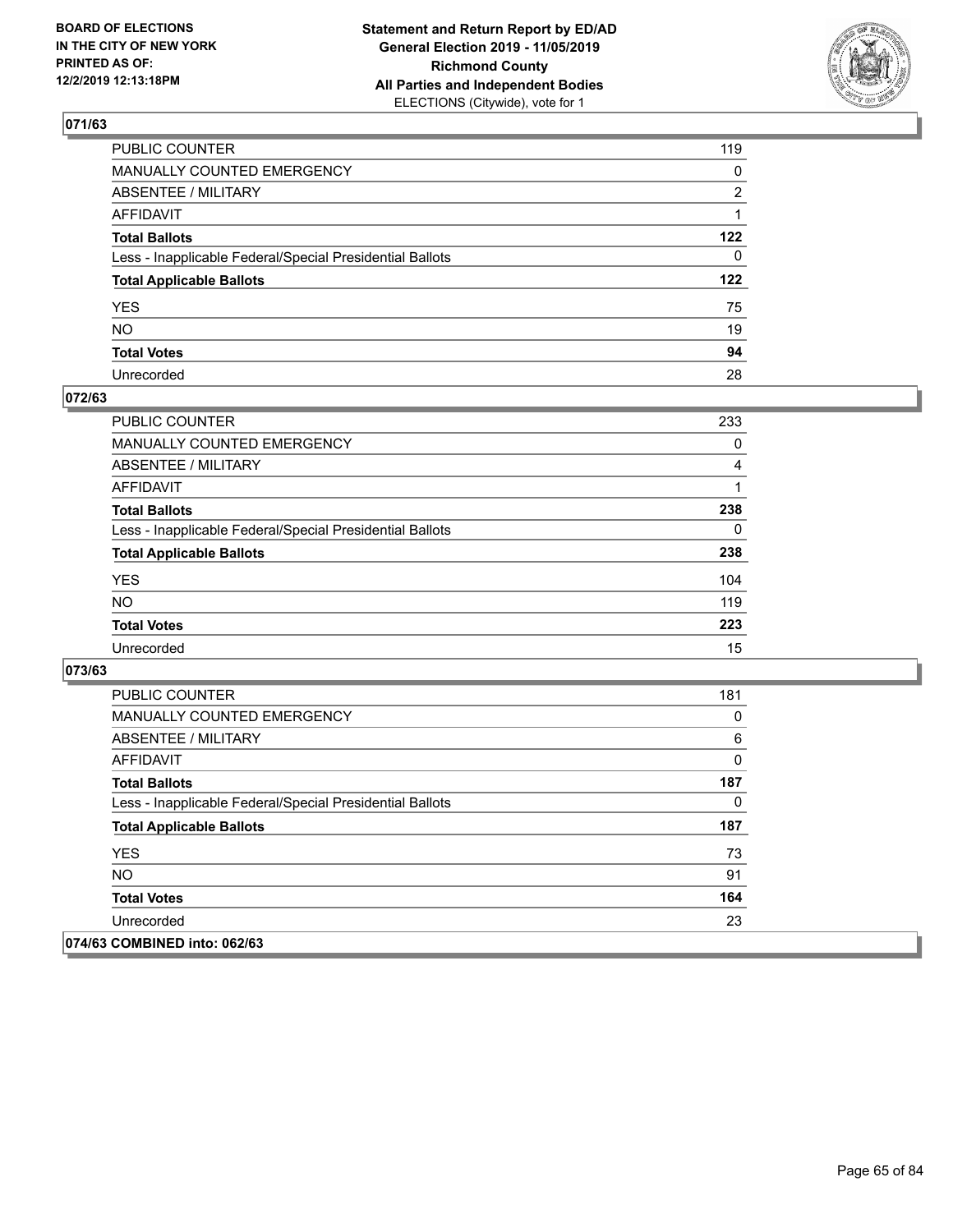

| PUBLIC COUNTER                                           | 79           |
|----------------------------------------------------------|--------------|
| MANUALLY COUNTED EMERGENCY                               | $\mathbf{0}$ |
| ABSENTEE / MILITARY                                      | 5            |
| AFFIDAVIT                                                | 0            |
| Total Ballots                                            | 84           |
| Less - Inapplicable Federal/Special Presidential Ballots | $\mathbf{0}$ |
| <b>Total Applicable Ballots</b>                          | 84           |
| YES                                                      | 37           |
| NO.                                                      | 22           |
| <b>Total Votes</b>                                       | 59           |
| Unrecorded                                               | 25           |

### **076/63**

| <b>PUBLIC COUNTER</b>                                    | 189      |
|----------------------------------------------------------|----------|
| MANUALLY COUNTED EMERGENCY                               | 0        |
| ABSENTEE / MILITARY                                      | 4        |
| AFFIDAVIT                                                | 0        |
| <b>Total Ballots</b>                                     | 193      |
| Less - Inapplicable Federal/Special Presidential Ballots | $\Omega$ |
| <b>Total Applicable Ballots</b>                          | 193      |
| <b>YES</b>                                               | 75       |
| <b>NO</b>                                                | 99       |
| <b>Total Votes</b>                                       | 174      |
| Unrecorded                                               | 19       |

### **077/63**

| <b>PUBLIC COUNTER</b>                                    | 142 |
|----------------------------------------------------------|-----|
| <b>MANUALLY COUNTED EMERGENCY</b>                        | 0   |
| ABSENTEE / MILITARY                                      | 6   |
| AFFIDAVIT                                                | 0   |
| <b>Total Ballots</b>                                     | 148 |
| Less - Inapplicable Federal/Special Presidential Ballots | 0   |
| <b>Total Applicable Ballots</b>                          | 148 |
| <b>YES</b>                                               | 60  |
| NO.                                                      | 63  |
| <b>Total Votes</b>                                       | 123 |
| Unrecorded                                               | 25  |
| 078/63 COMBINED into: 027/63                             |     |

**079/63 COMBINED into: 029/63**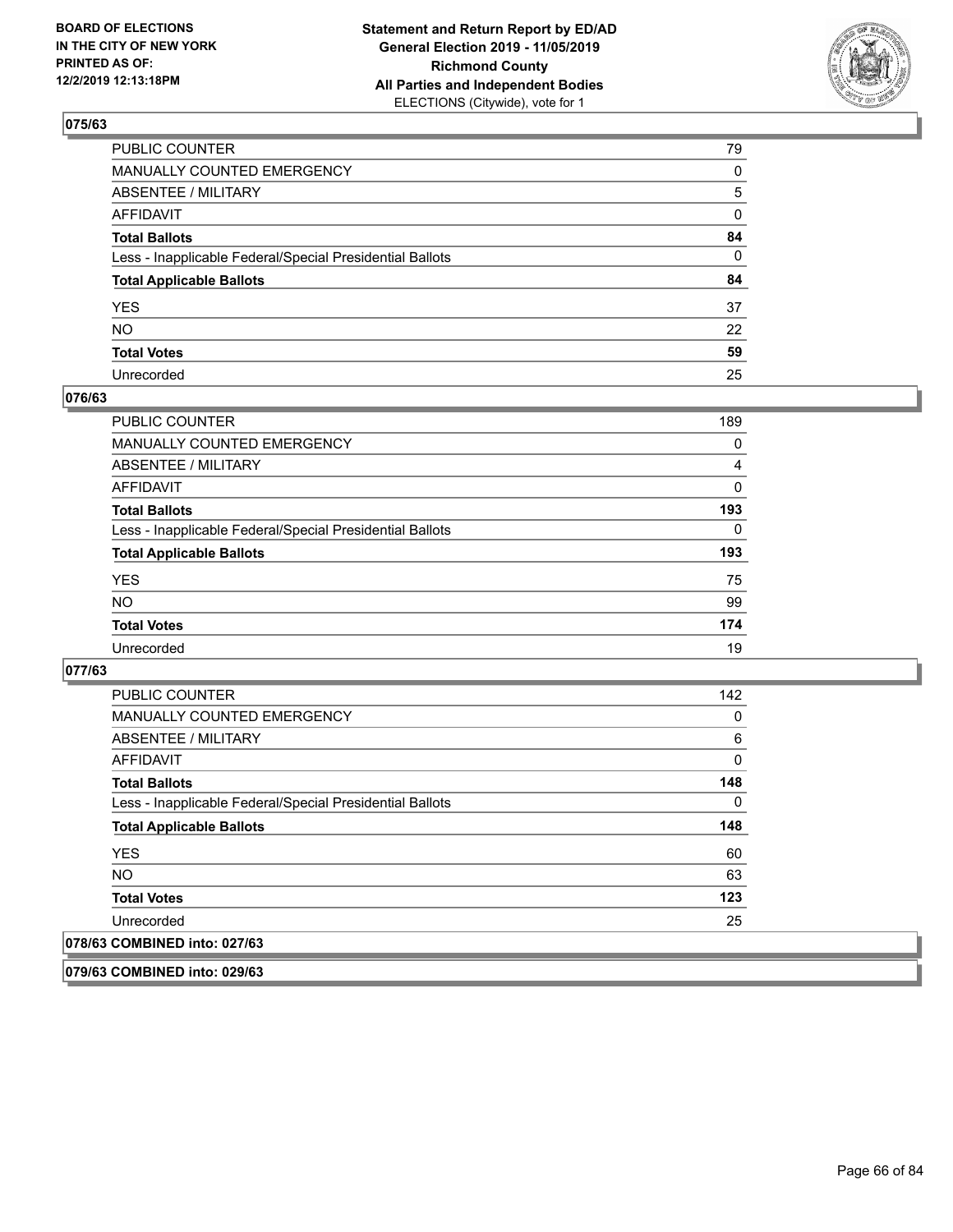

| PUBLIC COUNTER                                           | 151          |
|----------------------------------------------------------|--------------|
| MANUALLY COUNTED EMERGENCY                               | 0            |
| <b>ABSENTEE / MILITARY</b>                               | 4            |
| <b>AFFIDAVIT</b>                                         | 0            |
| <b>Total Ballots</b>                                     | 155          |
| Less - Inapplicable Federal/Special Presidential Ballots | $\mathbf{0}$ |
| <b>Total Applicable Ballots</b>                          | 155          |
| <b>YES</b>                                               | 82           |
| <b>NO</b>                                                | 50           |
| <b>Total Votes</b>                                       | 132          |
|                                                          |              |

### **081/63 COMBINED into: 059/63**

### **082/63**

| PUBLIC COUNTER                                           | 259      |
|----------------------------------------------------------|----------|
| MANUALLY COUNTED EMERGENCY                               | $\Omega$ |
| ABSENTEE / MILITARY                                      | 8        |
| AFFIDAVIT                                                |          |
| <b>Total Ballots</b>                                     | 268      |
| Less - Inapplicable Federal/Special Presidential Ballots | $\Omega$ |
| <b>Total Applicable Ballots</b>                          | 268      |
| <b>YES</b>                                               | 108      |
| <b>NO</b>                                                | 137      |
| <b>Total Votes</b>                                       | 245      |
| Unrecorded                                               | 23       |
|                                                          |          |

| <b>PUBLIC COUNTER</b>                                    | 269      |
|----------------------------------------------------------|----------|
| <b>MANUALLY COUNTED EMERGENCY</b>                        | 0        |
| ABSENTEE / MILITARY                                      | 35       |
| AFFIDAVIT                                                | 5        |
| <b>Total Ballots</b>                                     | 309      |
| Less - Inapplicable Federal/Special Presidential Ballots | $\Omega$ |
| <b>Total Applicable Ballots</b>                          | 309      |
| <b>YES</b>                                               | 129      |
| NO.                                                      | 129      |
| <b>Total Votes</b>                                       | 258      |
| Unrecorded                                               | 51       |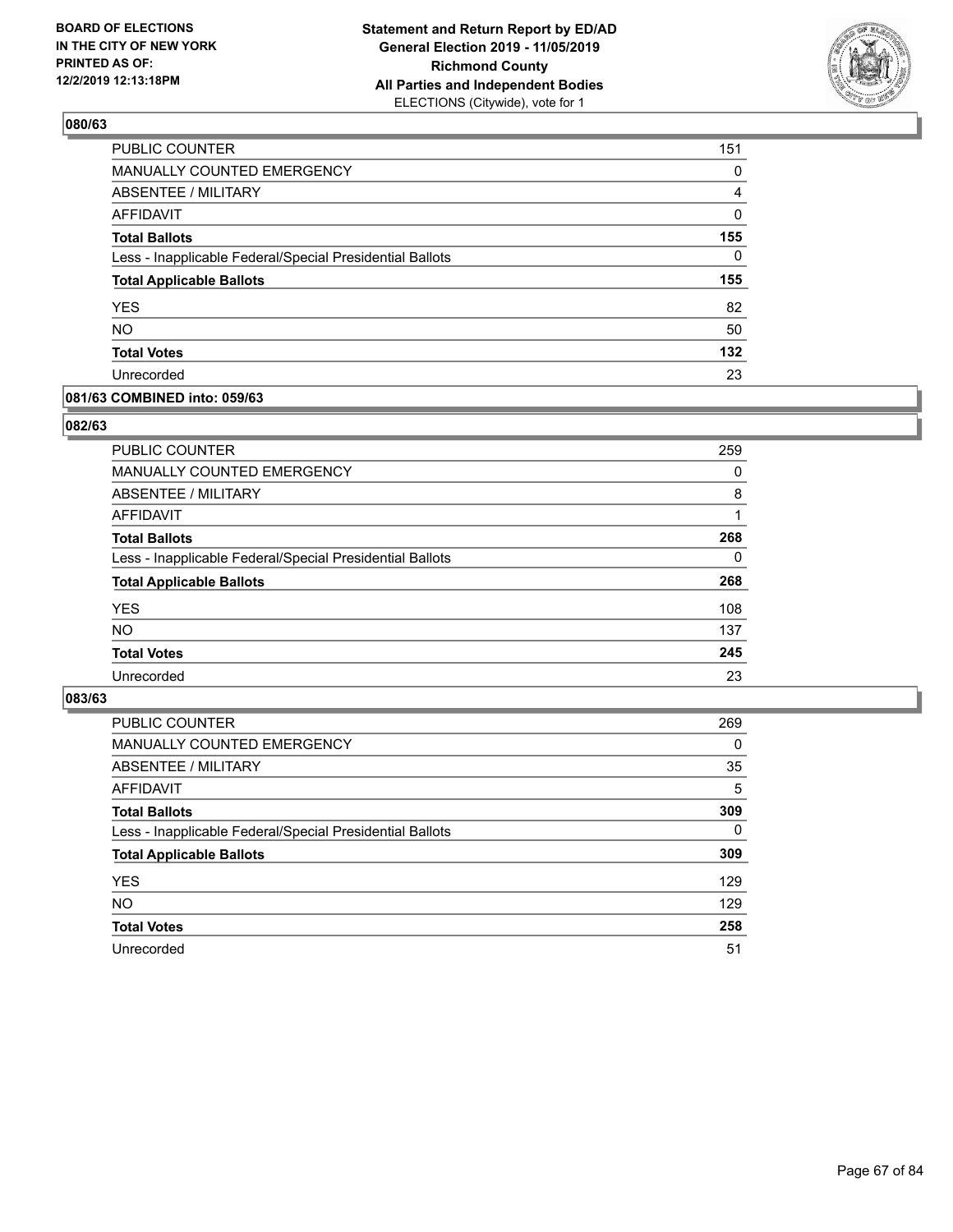

| <b>PUBLIC COUNTER</b>                                    | 168 |
|----------------------------------------------------------|-----|
| <b>MANUALLY COUNTED EMERGENCY</b>                        | 0   |
| ABSENTEE / MILITARY                                      | 9   |
| <b>AFFIDAVIT</b>                                         | 0   |
| <b>Total Ballots</b>                                     | 177 |
| Less - Inapplicable Federal/Special Presidential Ballots | 0   |
| <b>Total Applicable Ballots</b>                          | 177 |
| <b>YES</b>                                               | 79  |
| NO.                                                      | 72  |
| <b>Total Votes</b>                                       | 151 |
| Unrecorded                                               | 26  |
| 085/63 COMBINED into: 007/63                             |     |
| 086/63 COMBINED into: 009/63                             |     |
| 087/63 COMBINED into: 084/63                             |     |
| 088/63 COMBINED into: 009/63                             |     |
| 089/63 COMBINED into: 073/63                             |     |
| 090/63 COMBINED into: 009/63                             |     |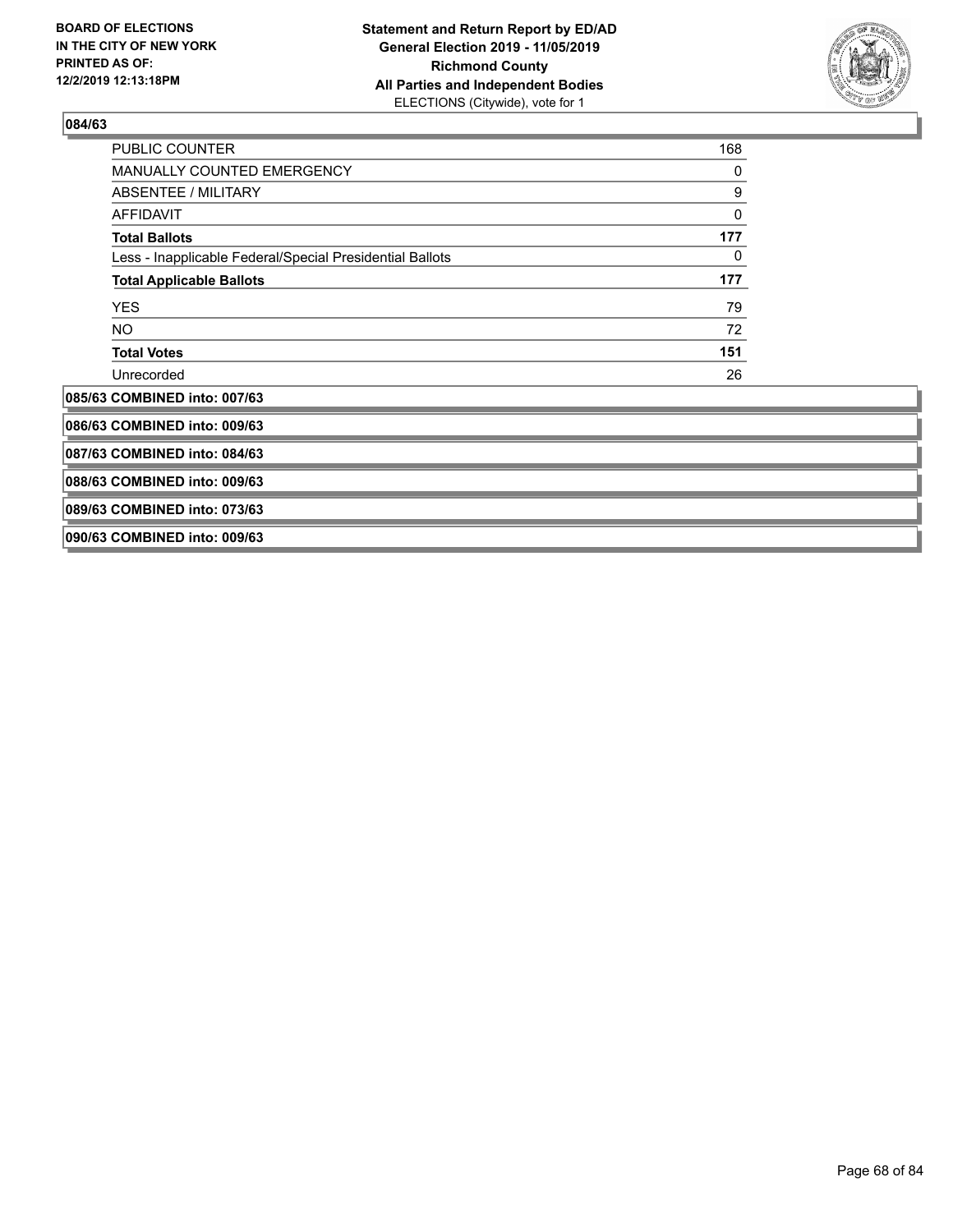

| PUBLIC COUNTER                                           | 154          |
|----------------------------------------------------------|--------------|
| MANUALLY COUNTED EMERGENCY                               | $\mathbf{0}$ |
| ABSENTEE / MILITARY                                      | 3            |
| AFFIDAVIT                                                | $\mathbf{0}$ |
| Total Ballots                                            | 157          |
| Less - Inapplicable Federal/Special Presidential Ballots | $\mathbf{0}$ |
| <b>Total Applicable Ballots</b>                          | 157          |
| YES                                                      | 53           |
| NO.                                                      | 88           |
| <b>Total Votes</b>                                       | 141          |
| Unrecorded                                               | 16           |

### **002/64**

| <b>PUBLIC COUNTER</b>                                    | 214      |
|----------------------------------------------------------|----------|
| MANUALLY COUNTED EMERGENCY                               | $\Omega$ |
| ABSENTEE / MILITARY                                      | 8        |
| AFFIDAVIT                                                | $\Omega$ |
| <b>Total Ballots</b>                                     | 222      |
| Less - Inapplicable Federal/Special Presidential Ballots | $\Omega$ |
| <b>Total Applicable Ballots</b>                          | 222      |
| <b>YES</b>                                               | 72       |
| <b>NO</b>                                                | 138      |
| <b>Total Votes</b>                                       | 210      |
| Unrecorded                                               | 12       |

| <b>PUBLIC COUNTER</b>                                    | 390      |
|----------------------------------------------------------|----------|
| <b>MANUALLY COUNTED EMERGENCY</b>                        | $\Omega$ |
| ABSENTEE / MILITARY                                      | 16       |
| AFFIDAVIT                                                | 3        |
| <b>Total Ballots</b>                                     | 409      |
| Less - Inapplicable Federal/Special Presidential Ballots | $\Omega$ |
| <b>Total Applicable Ballots</b>                          | 409      |
| <b>YES</b>                                               | 115      |
| NO.                                                      | 268      |
| <b>Total Votes</b>                                       | 383      |
| Unrecorded                                               | 26       |
| 004/64 COMBINED into: 003/64                             |          |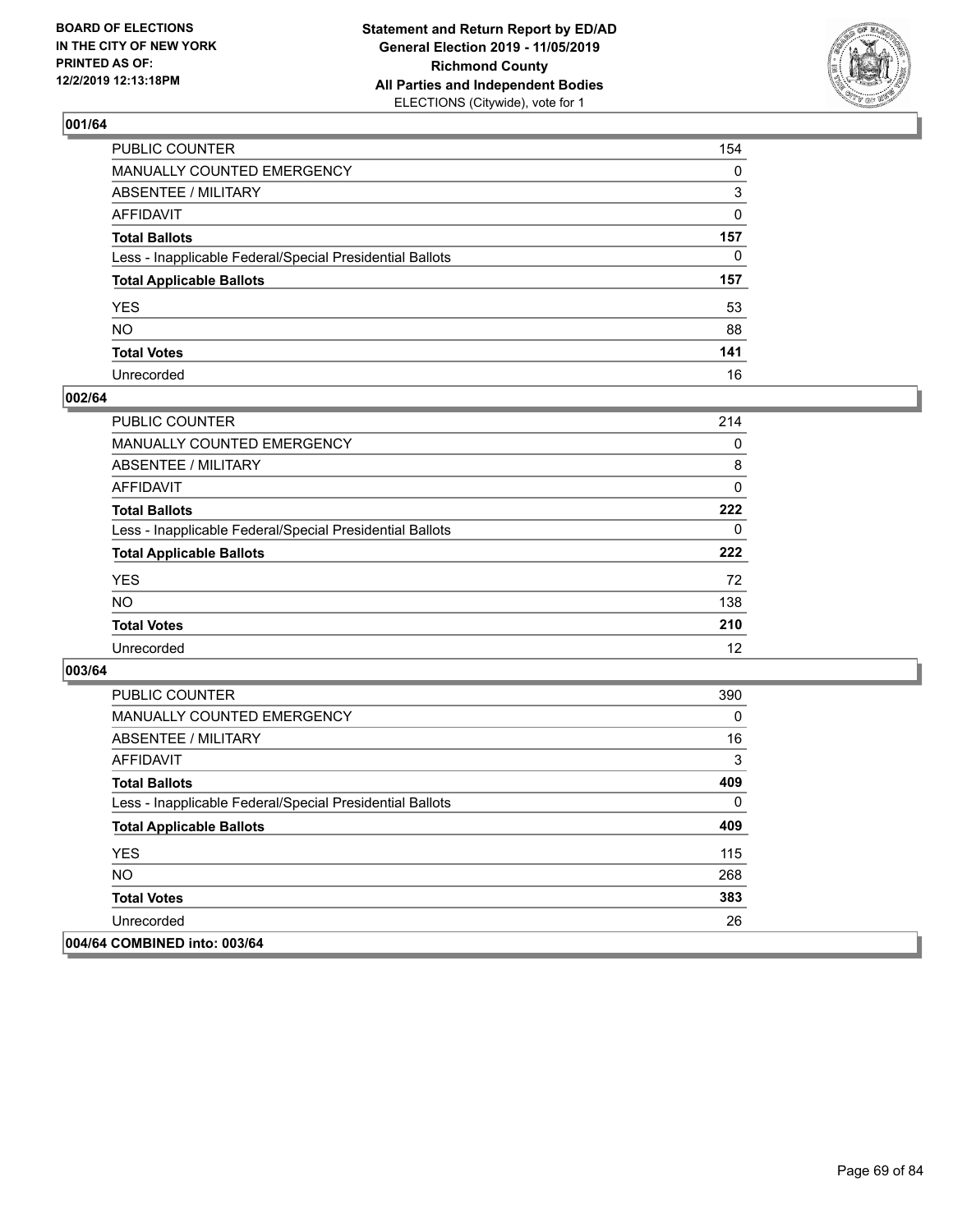

| PUBLIC COUNTER                                           | 429 |
|----------------------------------------------------------|-----|
| MANUALLY COUNTED EMERGENCY                               | 0   |
| ABSENTEE / MILITARY                                      | 20  |
| AFFIDAVIT                                                | 6   |
| Total Ballots                                            | 455 |
| Less - Inapplicable Federal/Special Presidential Ballots | 0   |
| <b>Total Applicable Ballots</b>                          | 455 |
| YES                                                      | 157 |
| NO.                                                      | 252 |
| <b>Total Votes</b>                                       | 409 |
| Unrecorded                                               | 46  |

### **006/64**

| <b>PUBLIC COUNTER</b>                                    | 244            |
|----------------------------------------------------------|----------------|
| MANUALLY COUNTED EMERGENCY                               | $\Omega$       |
| ABSENTEE / MILITARY                                      | 6              |
| AFFIDAVIT                                                | $\overline{2}$ |
| <b>Total Ballots</b>                                     | 252            |
| Less - Inapplicable Federal/Special Presidential Ballots | $\Omega$       |
| <b>Total Applicable Ballots</b>                          | 252            |
| <b>YES</b>                                               | 92             |
| <b>NO</b>                                                | 141            |
| <b>Total Votes</b>                                       | 233            |
| Unrecorded                                               | 19             |

| <b>PUBLIC COUNTER</b>                                    | 248 |
|----------------------------------------------------------|-----|
| <b>MANUALLY COUNTED EMERGENCY</b>                        | 0   |
| ABSENTEE / MILITARY                                      | 7   |
| AFFIDAVIT                                                | 0   |
| <b>Total Ballots</b>                                     | 255 |
| Less - Inapplicable Federal/Special Presidential Ballots | 0   |
| <b>Total Applicable Ballots</b>                          | 255 |
| <b>YES</b>                                               | 89  |
| NO.                                                      | 155 |
| <b>Total Votes</b>                                       | 244 |
| Unrecorded                                               | 11  |
| 008/64 COMBINED into: 005/64                             |     |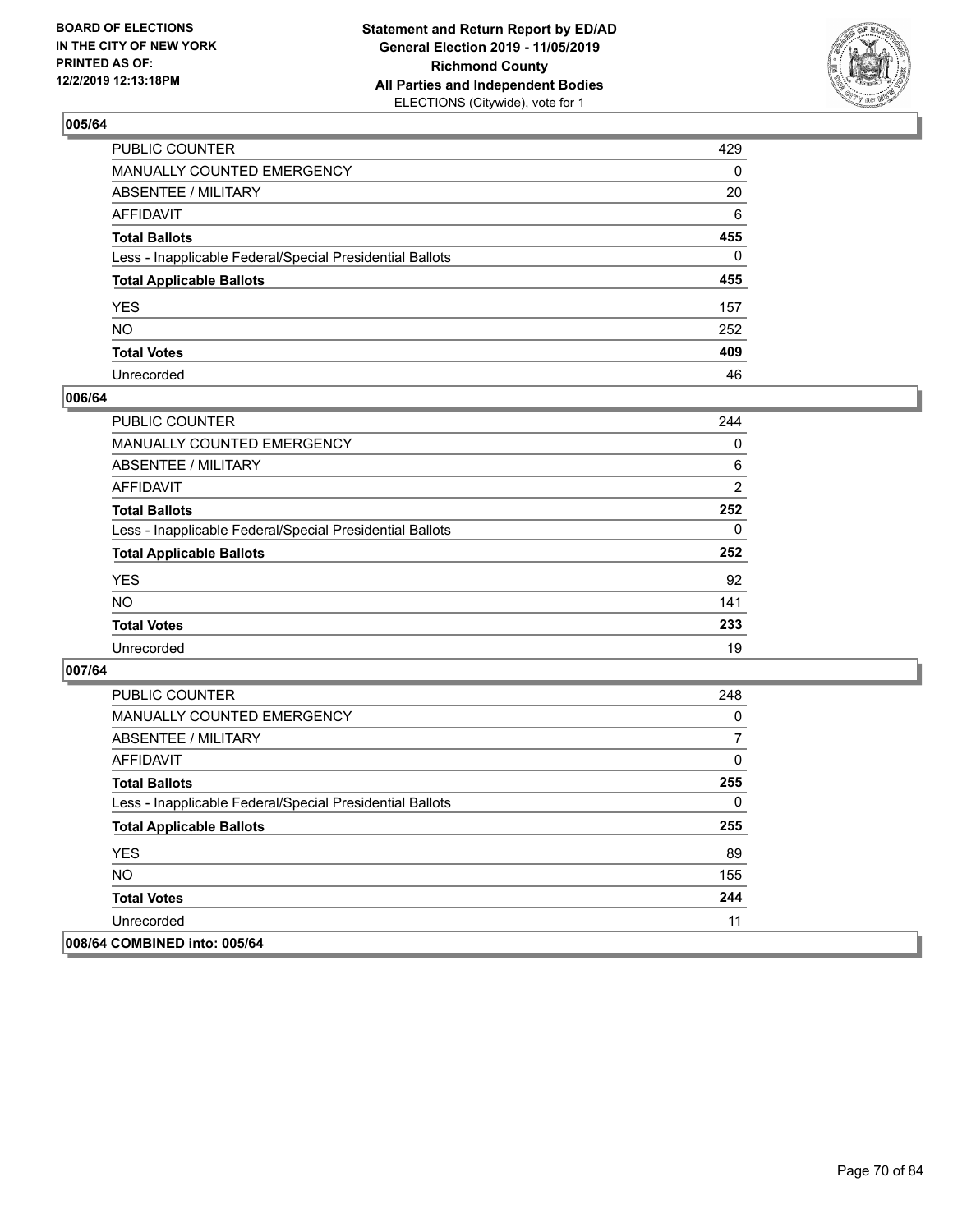

| PUBLIC COUNTER                                           | 321 |
|----------------------------------------------------------|-----|
| MANUALLY COUNTED EMERGENCY                               | 0   |
| <b>ABSENTEE / MILITARY</b>                               |     |
| <b>AFFIDAVIT</b>                                         |     |
| <b>Total Ballots</b>                                     | 329 |
| Less - Inapplicable Federal/Special Presidential Ballots | 0   |
| <b>Total Applicable Ballots</b>                          | 329 |
| <b>YES</b>                                               | 96  |
| <b>NO</b>                                                | 214 |
| <b>Total Votes</b>                                       | 310 |
| Unrecorded                                               | 19  |

### **010/64 COMBINED into: 009/64**

#### **011/64**

| PUBLIC COUNTER                                           | 296 |
|----------------------------------------------------------|-----|
| <b>MANUALLY COUNTED EMERGENCY</b>                        | 0   |
| ABSENTEE / MILITARY                                      | 10  |
| <b>AFFIDAVIT</b>                                         | 0   |
| <b>Total Ballots</b>                                     | 306 |
| Less - Inapplicable Federal/Special Presidential Ballots | 0   |
| <b>Total Applicable Ballots</b>                          | 306 |
| <b>YES</b>                                               | 110 |
| <b>NO</b>                                                | 165 |
| <b>Total Votes</b>                                       | 275 |
| Unrecorded                                               | 31  |
|                                                          |     |

# **012/64 COMBINED into: 011/64**

#### **013/64 COMBINED into: 011/64**

| <b>PUBLIC COUNTER</b>                                    | 409 |
|----------------------------------------------------------|-----|
| MANUALLY COUNTED EMERGENCY                               | 0   |
| ABSENTEE / MILITARY                                      | 17  |
| AFFIDAVIT                                                | 0   |
| <b>Total Ballots</b>                                     | 426 |
| Less - Inapplicable Federal/Special Presidential Ballots | 0   |
| <b>Total Applicable Ballots</b>                          | 426 |
| <b>YES</b>                                               | 140 |
| <b>NO</b>                                                | 268 |
| <b>Total Votes</b>                                       | 408 |
| Unrecorded                                               | 18  |
| 015/64 COMBINED into: 014/64                             |     |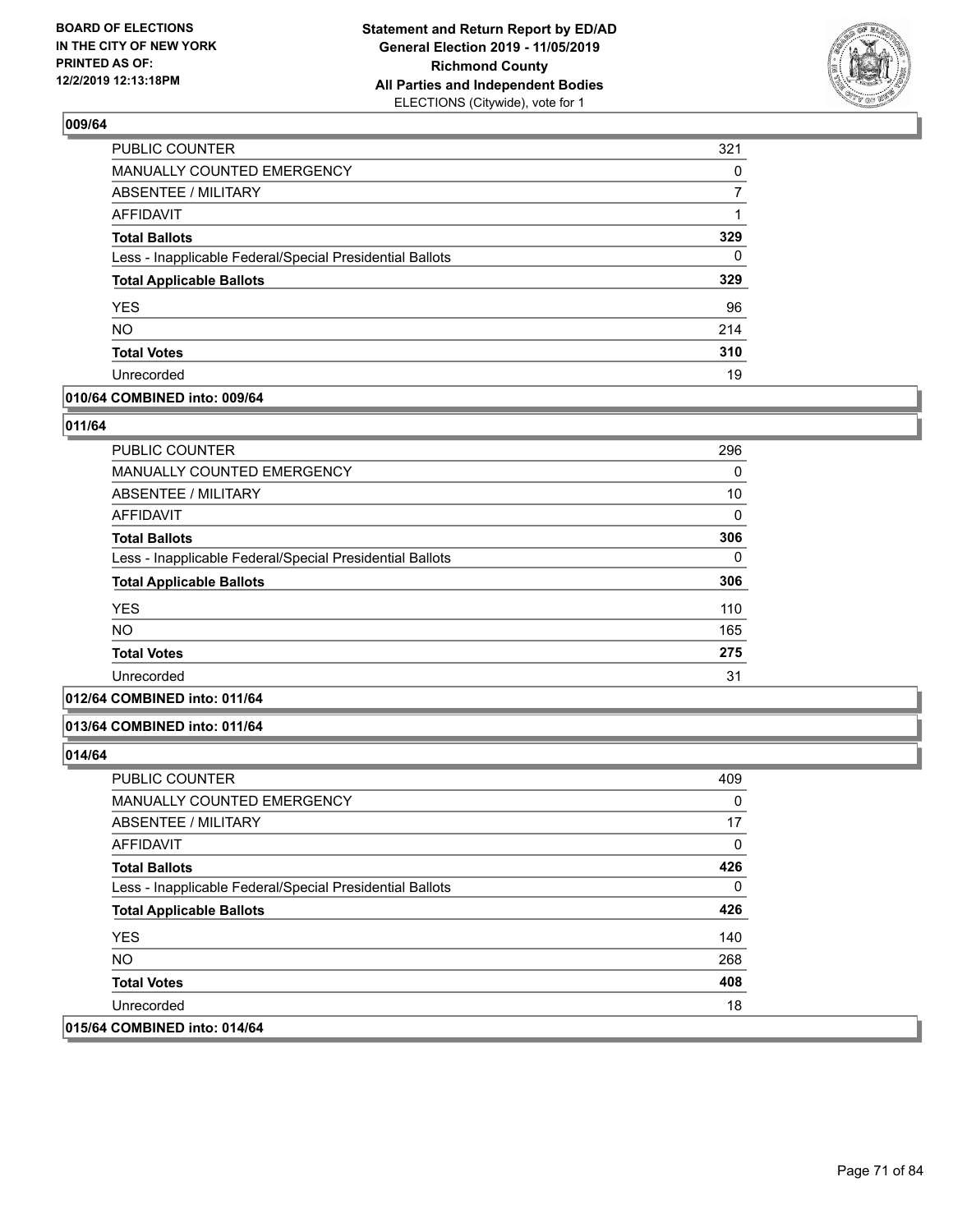

| <b>PUBLIC COUNTER</b>                                    | 436 |
|----------------------------------------------------------|-----|
| <b>MANUALLY COUNTED EMERGENCY</b>                        | 0   |
| ABSENTEE / MILITARY                                      | 23  |
| <b>AFFIDAVIT</b>                                         |     |
| <b>Total Ballots</b>                                     | 460 |
| Less - Inapplicable Federal/Special Presidential Ballots | 0   |
| <b>Total Applicable Ballots</b>                          | 460 |
| <b>YES</b>                                               | 170 |
| <b>NO</b>                                                | 242 |
| <b>Total Votes</b>                                       | 412 |
| Unrecorded                                               | 48  |

### **017/64 COMBINED into: 016/64**

### **018/64**

| <b>PUBLIC COUNTER</b>                                    | 145      |
|----------------------------------------------------------|----------|
| MANUALLY COUNTED EMERGENCY                               | $\Omega$ |
| ABSENTEE / MILITARY                                      | 8        |
| AFFIDAVIT                                                | $\Omega$ |
| <b>Total Ballots</b>                                     | 153      |
| Less - Inapplicable Federal/Special Presidential Ballots | $\Omega$ |
| <b>Total Applicable Ballots</b>                          | 153      |
| <b>YES</b>                                               | 76       |
| <b>NO</b>                                                | 60       |
| <b>Total Votes</b>                                       | 136      |
| Unrecorded                                               | 17       |
|                                                          |          |

| <b>PUBLIC COUNTER</b>                                    | 109      |
|----------------------------------------------------------|----------|
| <b>MANUALLY COUNTED EMERGENCY</b>                        | $\Omega$ |
| ABSENTEE / MILITARY                                      | 29       |
| AFFIDAVIT                                                |          |
| <b>Total Ballots</b>                                     | 139      |
| Less - Inapplicable Federal/Special Presidential Ballots | 0        |
| <b>Total Applicable Ballots</b>                          | 139      |
| <b>YES</b>                                               | 76       |
| <b>NO</b>                                                | 39       |
| <b>Total Votes</b>                                       | 115      |
| Unrecorded                                               | 24       |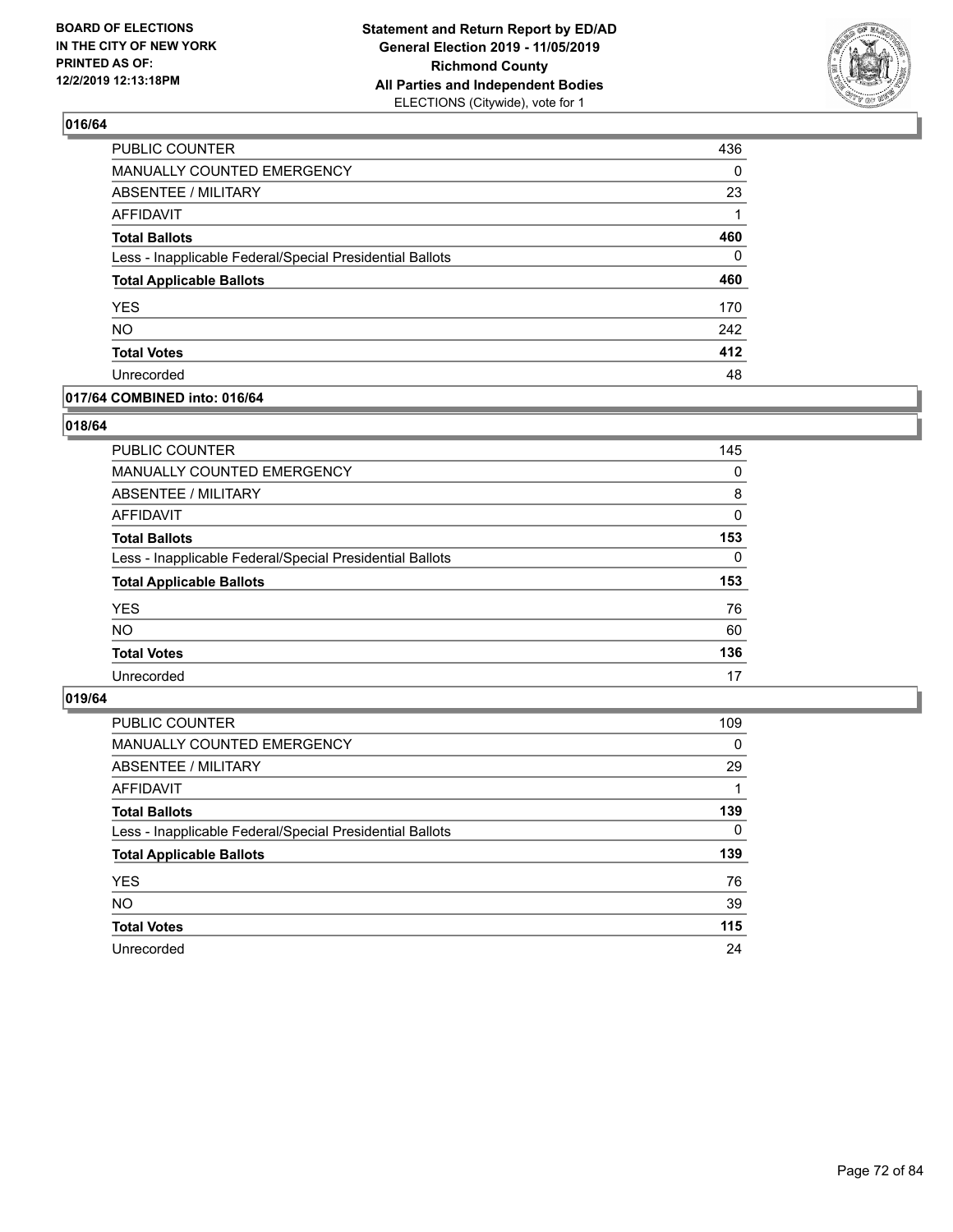

| PUBLIC COUNTER                                           | 149          |
|----------------------------------------------------------|--------------|
| MANUALLY COUNTED EMERGENCY                               | $\mathbf{0}$ |
| ABSENTEE / MILITARY                                      | 5            |
| AFFIDAVIT                                                | 0            |
| Total Ballots                                            | 154          |
| Less - Inapplicable Federal/Special Presidential Ballots | $\Omega$     |
| <b>Total Applicable Ballots</b>                          | 154          |
| YES                                                      | 62           |
| NO.                                                      | 76           |
| <b>Total Votes</b>                                       | 138          |
| Unrecorded                                               | 16           |

### **021/64**

| <b>PUBLIC COUNTER</b>                                    | 158      |
|----------------------------------------------------------|----------|
| <b>MANUALLY COUNTED EMERGENCY</b>                        | $\Omega$ |
| ABSENTEE / MILITARY                                      | 9        |
| AFFIDAVIT                                                | 2        |
| <b>Total Ballots</b>                                     | 169      |
| Less - Inapplicable Federal/Special Presidential Ballots | $\Omega$ |
| <b>Total Applicable Ballots</b>                          | 169      |
| <b>YES</b>                                               | 58       |
| <b>NO</b>                                                | 103      |
| <b>Total Votes</b>                                       | 161      |
| Unrecorded                                               | 8        |

| PUBLIC COUNTER                                           | 424      |
|----------------------------------------------------------|----------|
| MANUALLY COUNTED EMERGENCY                               | $\Omega$ |
| ABSENTEE / MILITARY                                      | 27       |
| AFFIDAVIT                                                |          |
| <b>Total Ballots</b>                                     | 452      |
| Less - Inapplicable Federal/Special Presidential Ballots | $\Omega$ |
| <b>Total Applicable Ballots</b>                          | 452      |
| <b>YES</b>                                               | 150      |
| NO.                                                      | 265      |
| <b>Total Votes</b>                                       | 415      |
| Unrecorded                                               | 37       |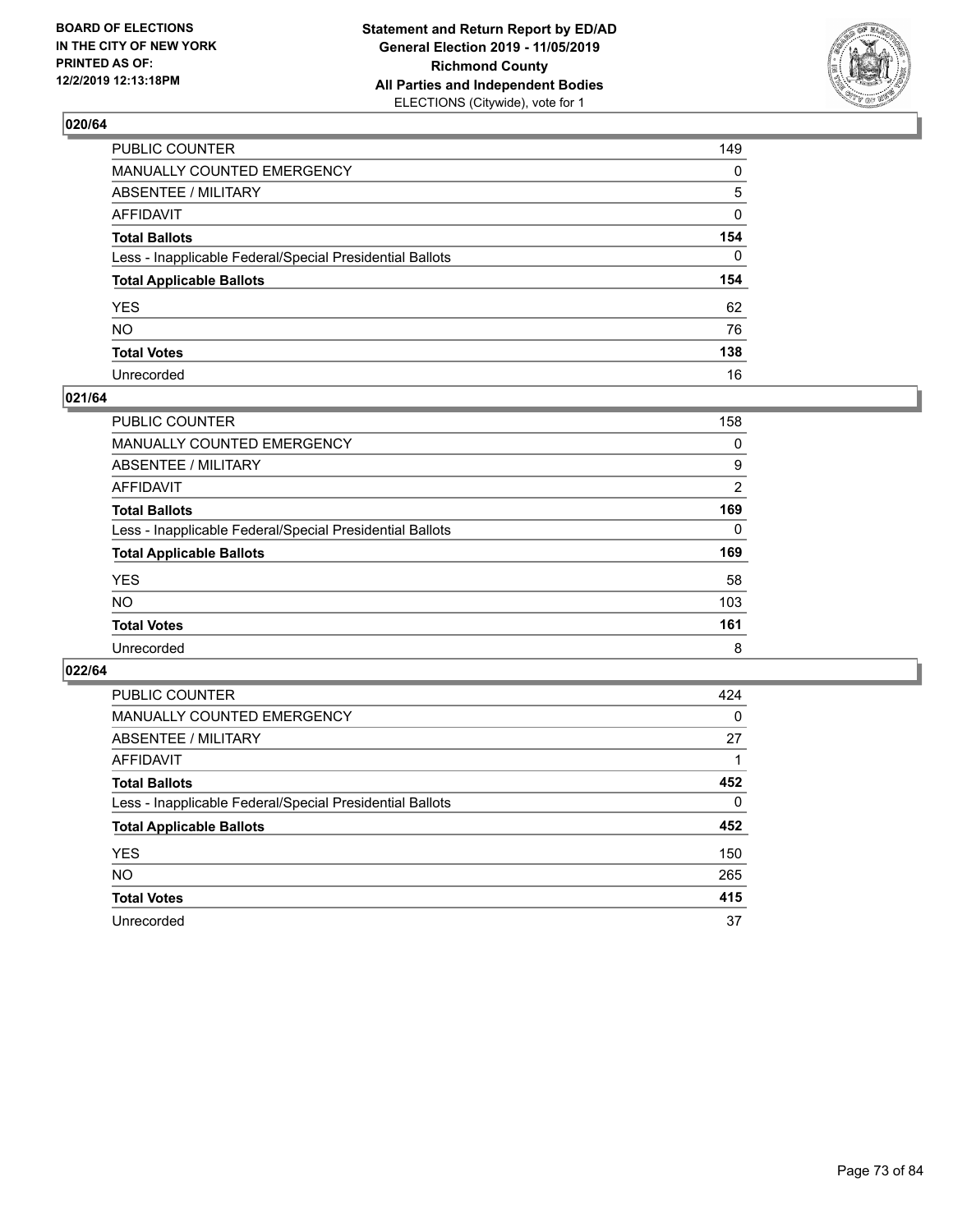

| PUBLIC COUNTER                                           | 352          |
|----------------------------------------------------------|--------------|
| MANUALLY COUNTED EMERGENCY                               | $\mathbf{0}$ |
| ABSENTEE / MILITARY                                      | 8            |
| AFFIDAVIT                                                | $\mathbf{0}$ |
| Total Ballots                                            | 360          |
| Less - Inapplicable Federal/Special Presidential Ballots | $\mathbf{0}$ |
| <b>Total Applicable Ballots</b>                          | 360          |
| YES                                                      | 133          |
| NO.                                                      | 192          |
| <b>Total Votes</b>                                       | 325          |
| Unrecorded                                               | 35           |

### **024/64**

| PUBLIC COUNTER                                           | 288      |
|----------------------------------------------------------|----------|
| <b>MANUALLY COUNTED EMERGENCY</b>                        | $\Omega$ |
| <b>ABSENTEE / MILITARY</b>                               | 16       |
| <b>AFFIDAVIT</b>                                         |          |
| <b>Total Ballots</b>                                     | 305      |
| Less - Inapplicable Federal/Special Presidential Ballots | $\Omega$ |
| <b>Total Applicable Ballots</b>                          | 305      |
| <b>YES</b>                                               | 137      |
| <b>NO</b>                                                | 142      |
| <b>Total Votes</b>                                       | 279      |
| Unrecorded                                               | 26       |

| <b>PUBLIC COUNTER</b>                                    | 165      |
|----------------------------------------------------------|----------|
| <b>MANUALLY COUNTED EMERGENCY</b>                        | $\Omega$ |
| ABSENTEE / MILITARY                                      | 13       |
| AFFIDAVIT                                                | 2        |
| <b>Total Ballots</b>                                     | 180      |
| Less - Inapplicable Federal/Special Presidential Ballots | 0        |
| <b>Total Applicable Ballots</b>                          | 180      |
| <b>YES</b>                                               | 77       |
| NO.                                                      | 82       |
| <b>Total Votes</b>                                       | 159      |
| Unrecorded                                               | 21       |
| 026/64 COMBINED into: 023/64                             |          |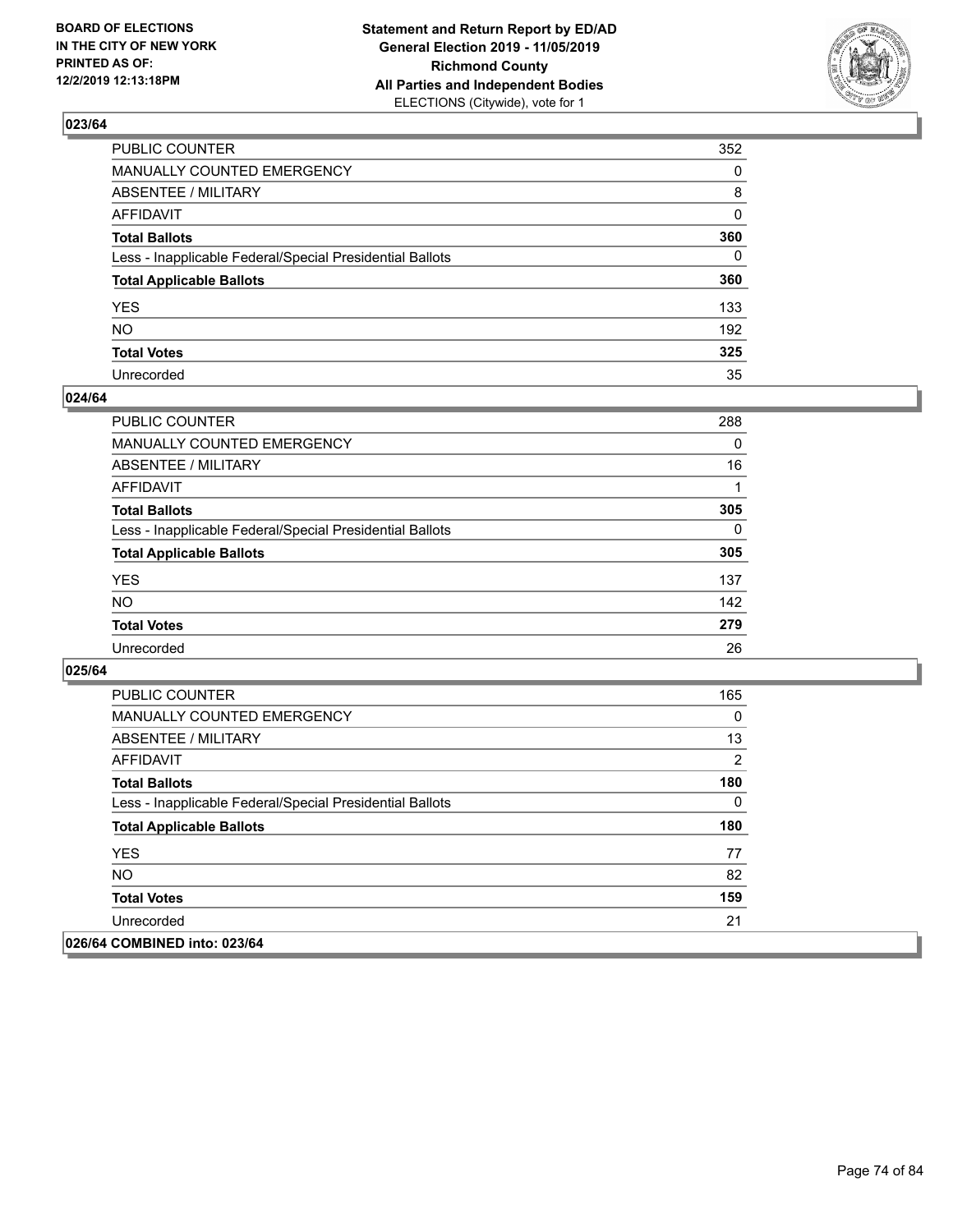

| PUBLIC COUNTER                                           | 150          |
|----------------------------------------------------------|--------------|
| MANUALLY COUNTED EMERGENCY                               | $\mathbf{0}$ |
| ABSENTEE / MILITARY                                      | 3            |
| AFFIDAVIT                                                | $\mathbf{0}$ |
| Total Ballots                                            | 153          |
| Less - Inapplicable Federal/Special Presidential Ballots | $\mathbf{0}$ |
| <b>Total Applicable Ballots</b>                          | 153          |
| YES                                                      | 57           |
| NO.                                                      | 83           |
| <b>Total Votes</b>                                       | 140          |
| Unrecorded                                               | 13           |

### **028/64**

| PUBLIC COUNTER                                           | 300      |
|----------------------------------------------------------|----------|
| <b>MANUALLY COUNTED EMERGENCY</b>                        | 0        |
| <b>ABSENTEE / MILITARY</b>                               | 5        |
| <b>AFFIDAVIT</b>                                         |          |
| <b>Total Ballots</b>                                     | 306      |
| Less - Inapplicable Federal/Special Presidential Ballots | $\Omega$ |
| <b>Total Applicable Ballots</b>                          | 306      |
| <b>YES</b>                                               | 114      |
| NO.                                                      | 153      |
| <b>Total Votes</b>                                       | 267      |
| Unrecorded                                               | 39       |
|                                                          |          |

### **029/64 COMBINED into: 028/64**

| PUBLIC COUNTER                                           | 306 |
|----------------------------------------------------------|-----|
| <b>MANUALLY COUNTED EMERGENCY</b>                        | 0   |
| ABSENTEE / MILITARY                                      | 10  |
| AFFIDAVIT                                                | 2   |
| <b>Total Ballots</b>                                     | 318 |
| Less - Inapplicable Federal/Special Presidential Ballots | 0   |
| <b>Total Applicable Ballots</b>                          | 318 |
| <b>YES</b>                                               | 149 |
| NO.                                                      | 139 |
| <b>Total Votes</b>                                       | 288 |
| Unrecorded                                               | 30  |
| 031/64 COMBINED into: 030/64                             |     |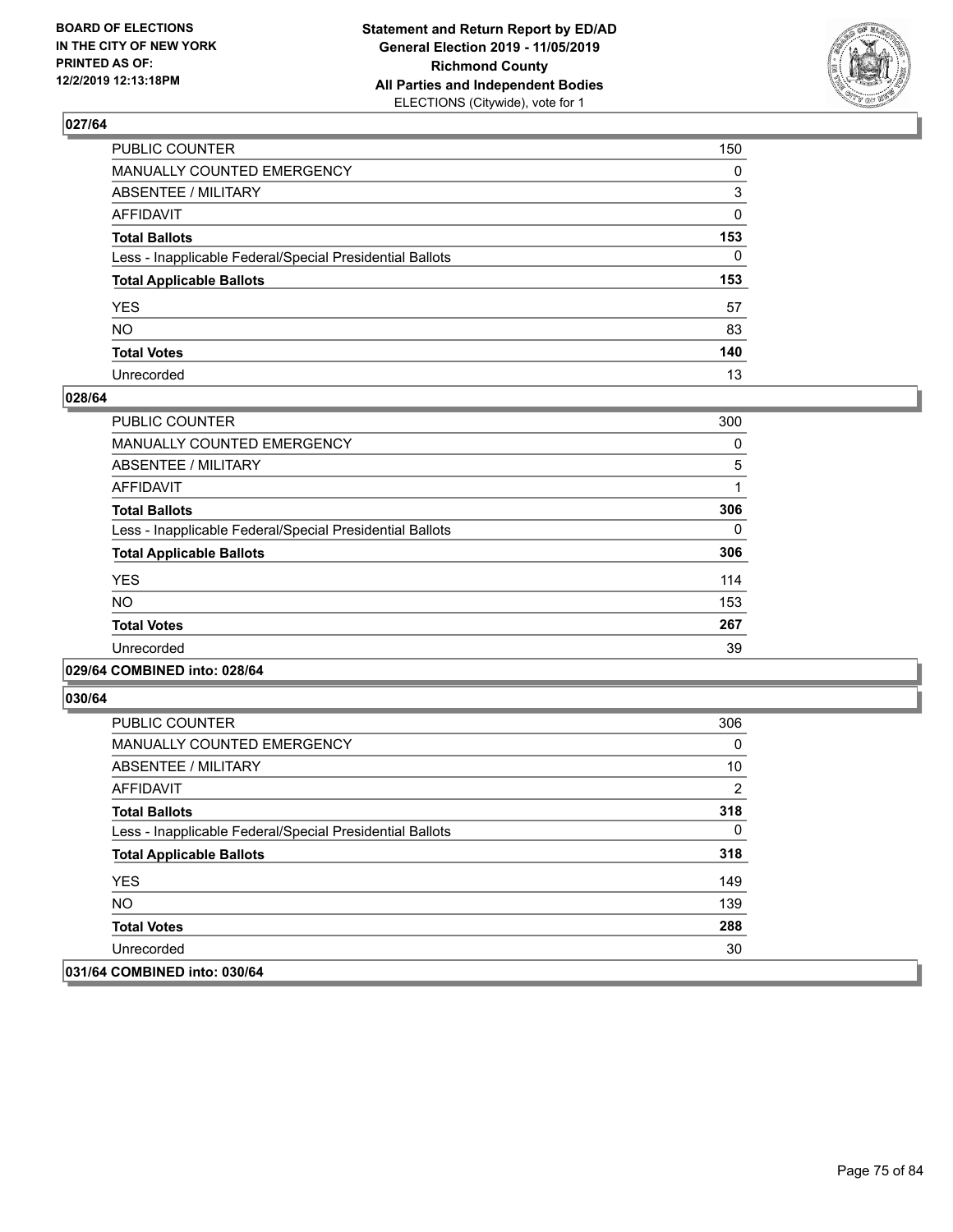

| PUBLIC COUNTER                                           | 323          |
|----------------------------------------------------------|--------------|
| MANUALLY COUNTED EMERGENCY                               | $\Omega$     |
| ABSENTEE / MILITARY                                      | 32           |
| AFFIDAVIT                                                | $\mathbf{0}$ |
| Total Ballots                                            | 355          |
| Less - Inapplicable Federal/Special Presidential Ballots | $\Omega$     |
| <b>Total Applicable Ballots</b>                          | 355          |
| YES                                                      | 143          |
| NO.                                                      | 162          |
| <b>Total Votes</b>                                       | 305          |
| Unrecorded                                               | 50           |

### **033/64**

| PUBLIC COUNTER                                           | 147      |
|----------------------------------------------------------|----------|
| <b>MANUALLY COUNTED EMERGENCY</b>                        | 0        |
| ABSENTEE / MILITARY                                      | 6        |
| <b>AFFIDAVIT</b>                                         | 0        |
| <b>Total Ballots</b>                                     | 153      |
| Less - Inapplicable Federal/Special Presidential Ballots | $\Omega$ |
| <b>Total Applicable Ballots</b>                          | 153      |
| <b>YES</b>                                               | 54       |
| <b>NO</b>                                                | 88       |
| <b>Total Votes</b>                                       | 142      |
| Unrecorded                                               | 11       |
|                                                          |          |

# **034/64 COMBINED into: 032/64**

| <b>PUBLIC COUNTER</b>                                    | 169      |
|----------------------------------------------------------|----------|
| <b>MANUALLY COUNTED EMERGENCY</b>                        | 0        |
| ABSENTEE / MILITARY                                      | 11       |
| <b>AFFIDAVIT</b>                                         | $\Omega$ |
| <b>Total Ballots</b>                                     | 180      |
| Less - Inapplicable Federal/Special Presidential Ballots | 0        |
| <b>Total Applicable Ballots</b>                          | 180      |
| <b>YES</b>                                               | 72       |
| <b>NO</b>                                                | 90       |
| <b>Total Votes</b>                                       | 162      |
| Unrecorded                                               | 18       |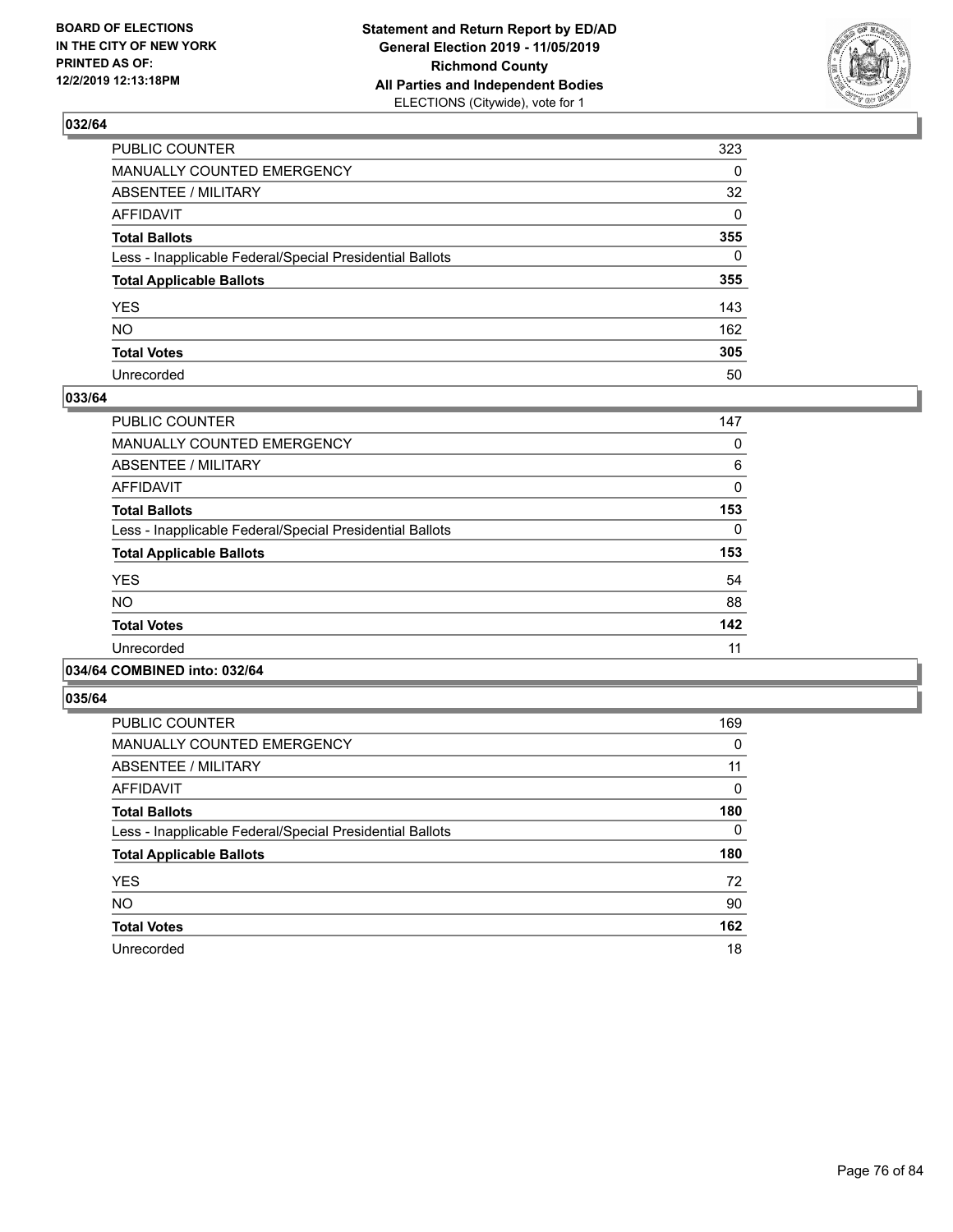

| PUBLIC COUNTER                                           | 320 |
|----------------------------------------------------------|-----|
| MANUALLY COUNTED EMERGENCY                               | 0   |
| ABSENTEE / MILITARY                                      | 13  |
| AFFIDAVIT                                                | 1   |
| Total Ballots                                            | 334 |
| Less - Inapplicable Federal/Special Presidential Ballots | 0   |
| <b>Total Applicable Ballots</b>                          | 334 |
| YES                                                      | 133 |
| NO.                                                      | 153 |
| <b>Total Votes</b>                                       | 286 |
| Unrecorded                                               | 48  |

### **037/64**

| <b>PUBLIC COUNTER</b>                                    | 290      |
|----------------------------------------------------------|----------|
| <b>MANUALLY COUNTED EMERGENCY</b>                        | $\Omega$ |
| ABSENTEE / MILITARY                                      | 13       |
| AFFIDAVIT                                                |          |
| <b>Total Ballots</b>                                     | 304      |
| Less - Inapplicable Federal/Special Presidential Ballots | $\Omega$ |
| <b>Total Applicable Ballots</b>                          | 304      |
| <b>YES</b>                                               | 115      |
| <b>NO</b>                                                | 156      |
| <b>Total Votes</b>                                       | 271      |
| Unrecorded                                               | 33       |

| <b>PUBLIC COUNTER</b>                                    | 159 |
|----------------------------------------------------------|-----|
| <b>MANUALLY COUNTED EMERGENCY</b>                        | 0   |
| ABSENTEE / MILITARY                                      | 9   |
| AFFIDAVIT                                                | 2   |
| <b>Total Ballots</b>                                     | 170 |
| Less - Inapplicable Federal/Special Presidential Ballots | 0   |
| <b>Total Applicable Ballots</b>                          | 170 |
| <b>YES</b>                                               | 71  |
| NO.                                                      | 86  |
| <b>Total Votes</b>                                       | 157 |
| Unrecorded                                               | 13  |
| 039/64 COMBINED into: 037/64                             |     |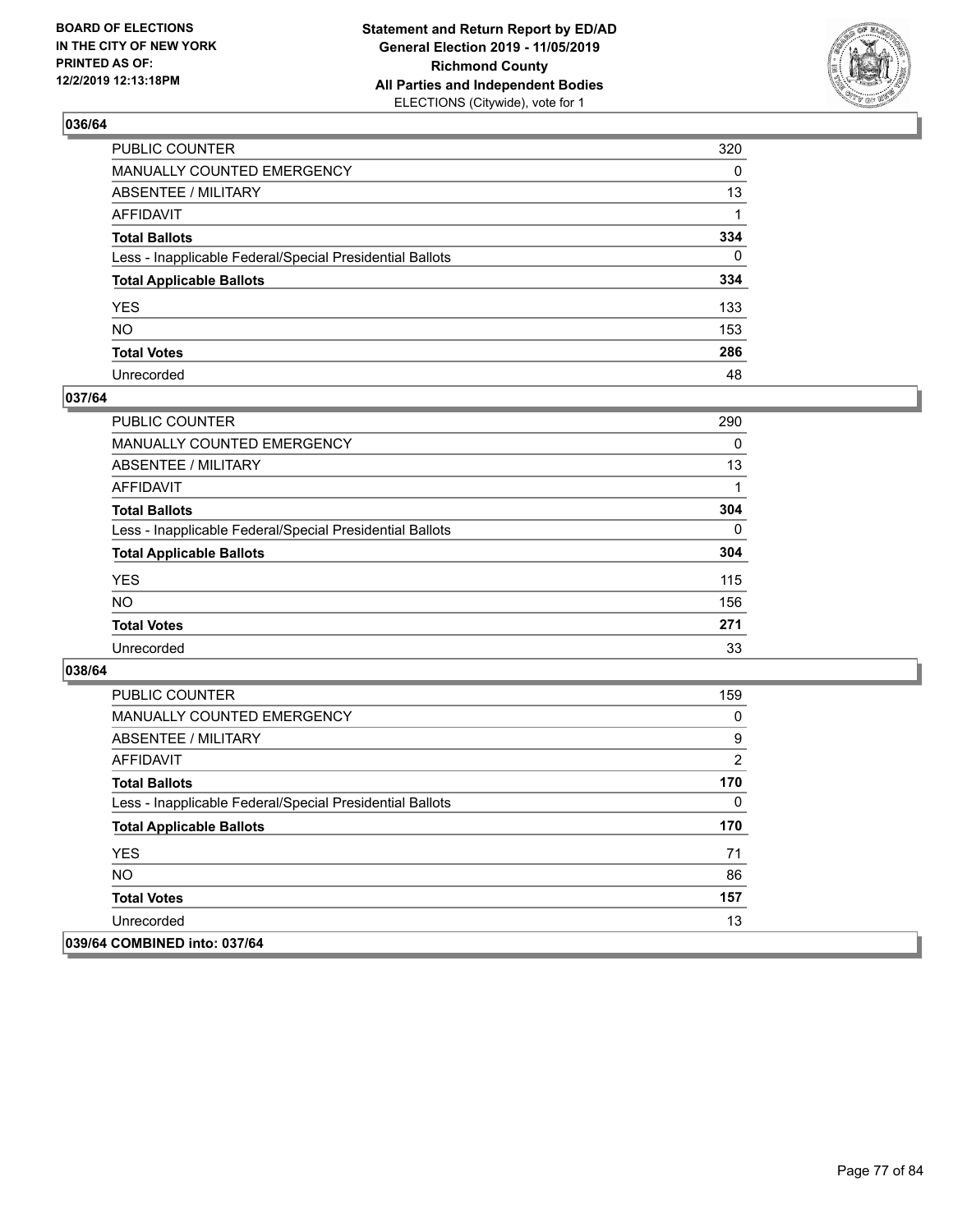

| PUBLIC COUNTER                                           | 138          |
|----------------------------------------------------------|--------------|
| MANUALLY COUNTED EMERGENCY                               | $\mathbf{0}$ |
| ABSENTEE / MILITARY                                      | 8            |
| AFFIDAVIT                                                |              |
| Total Ballots                                            | 147          |
| Less - Inapplicable Federal/Special Presidential Ballots | 0            |
| <b>Total Applicable Ballots</b>                          | 147          |
| YES                                                      | 89           |
| NO.                                                      | 39           |
| <b>Total Votes</b>                                       | 128          |
| Unrecorded                                               | 19           |

### **041/64**

| PUBLIC COUNTER                                           | 247 |
|----------------------------------------------------------|-----|
| <b>MANUALLY COUNTED EMERGENCY</b>                        | 0   |
| ABSENTEE / MILITARY                                      | 5   |
| AFFIDAVIT                                                | 2   |
| <b>Total Ballots</b>                                     | 254 |
| Less - Inapplicable Federal/Special Presidential Ballots | 0   |
| <b>Total Applicable Ballots</b>                          | 254 |
| <b>YES</b>                                               | 113 |
| <b>NO</b>                                                | 129 |
| <b>Total Votes</b>                                       | 242 |
| Unrecorded                                               | 12  |

| PUBLIC COUNTER                                           | 128      |
|----------------------------------------------------------|----------|
| <b>MANUALLY COUNTED EMERGENCY</b>                        | $\Omega$ |
| ABSENTEE / MILITARY                                      | 5        |
| AFFIDAVIT                                                | 0        |
| <b>Total Ballots</b>                                     | 133      |
| Less - Inapplicable Federal/Special Presidential Ballots | $\Omega$ |
| <b>Total Applicable Ballots</b>                          | 133      |
| <b>YES</b>                                               | 58       |
| <b>NO</b>                                                | 64       |
| <b>Total Votes</b>                                       | 122      |
| Unrecorded                                               | 11       |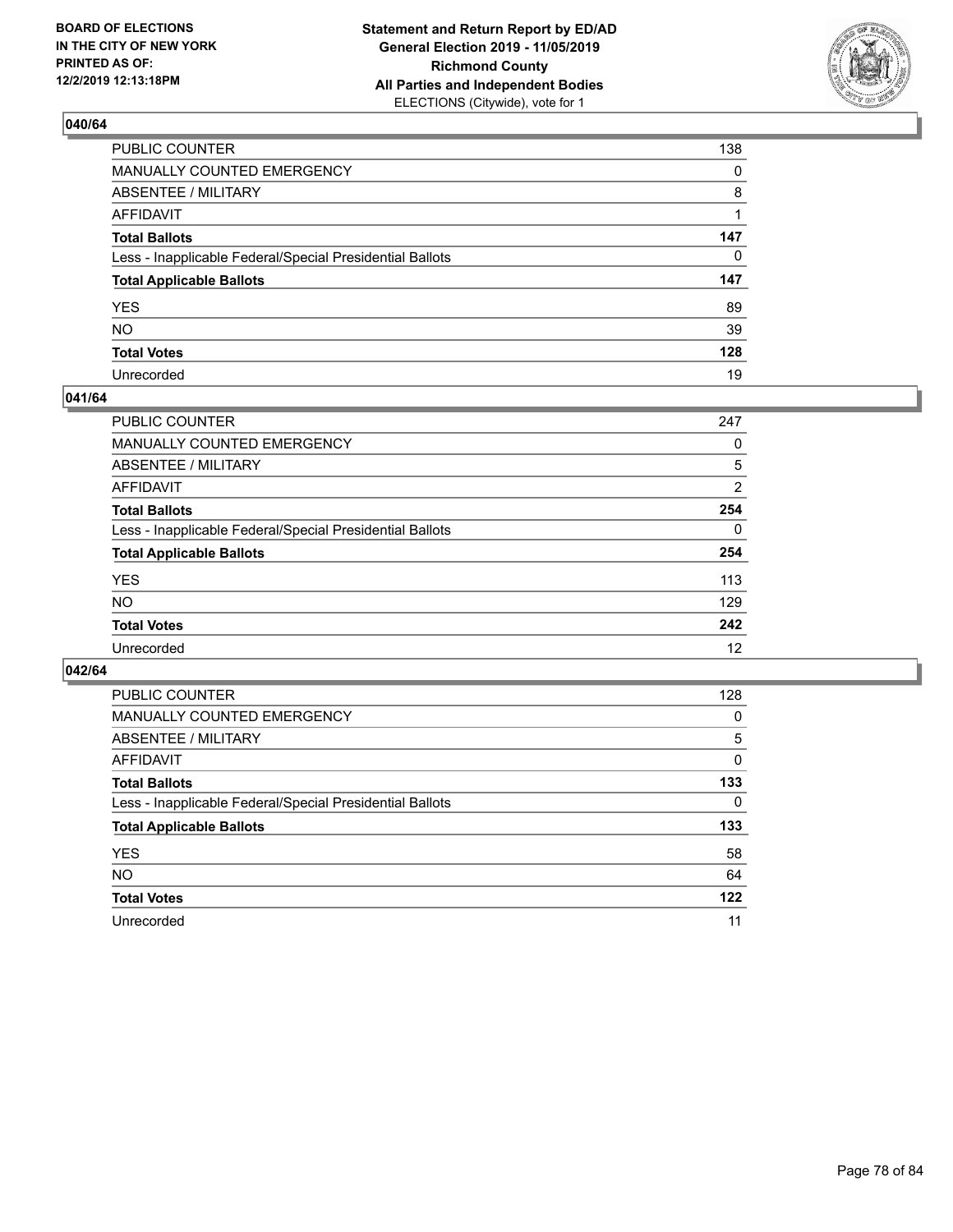

| PUBLIC COUNTER                                           | 214          |
|----------------------------------------------------------|--------------|
| MANUALLY COUNTED EMERGENCY                               | $\mathbf{0}$ |
| ABSENTEE / MILITARY                                      | 13           |
| AFFIDAVIT                                                |              |
| Total Ballots                                            | 228          |
| Less - Inapplicable Federal/Special Presidential Ballots | $\mathbf{0}$ |
| <b>Total Applicable Ballots</b>                          | 228          |
| YES                                                      | 114          |
| NΟ                                                       | 82           |
| <b>Total Votes</b>                                       | 196          |
| Unrecorded                                               | 32           |

### **044/64**

| PUBLIC COUNTER                                           | 144      |
|----------------------------------------------------------|----------|
| MANUALLY COUNTED EMERGENCY                               | 0        |
| ABSENTEE / MILITARY                                      | 5        |
| AFFIDAVIT                                                |          |
| <b>Total Ballots</b>                                     | 150      |
| Less - Inapplicable Federal/Special Presidential Ballots | $\Omega$ |
| <b>Total Applicable Ballots</b>                          | 150      |
| <b>YES</b>                                               | 73       |
| <b>NO</b>                                                | 48       |
| <b>Total Votes</b>                                       | 121      |
| Unrecorded                                               | 29       |
| __ _ _ _ _                                               |          |

#### **045/64 COMBINED into: 043/64**

### **046/64 COMBINED into: 036/64**

| <b>PUBLIC COUNTER</b>                                    | 367      |
|----------------------------------------------------------|----------|
| <b>MANUALLY COUNTED EMERGENCY</b>                        | 0        |
| ABSENTEE / MILITARY                                      | 15       |
| AFFIDAVIT                                                | 0        |
| <b>Total Ballots</b>                                     | 382      |
| Less - Inapplicable Federal/Special Presidential Ballots | $\Omega$ |
| <b>Total Applicable Ballots</b>                          | 382      |
| <b>YES</b>                                               | 185      |
| <b>NO</b>                                                | 167      |
| <b>Total Votes</b>                                       | 352      |
| Unrecorded                                               | 30       |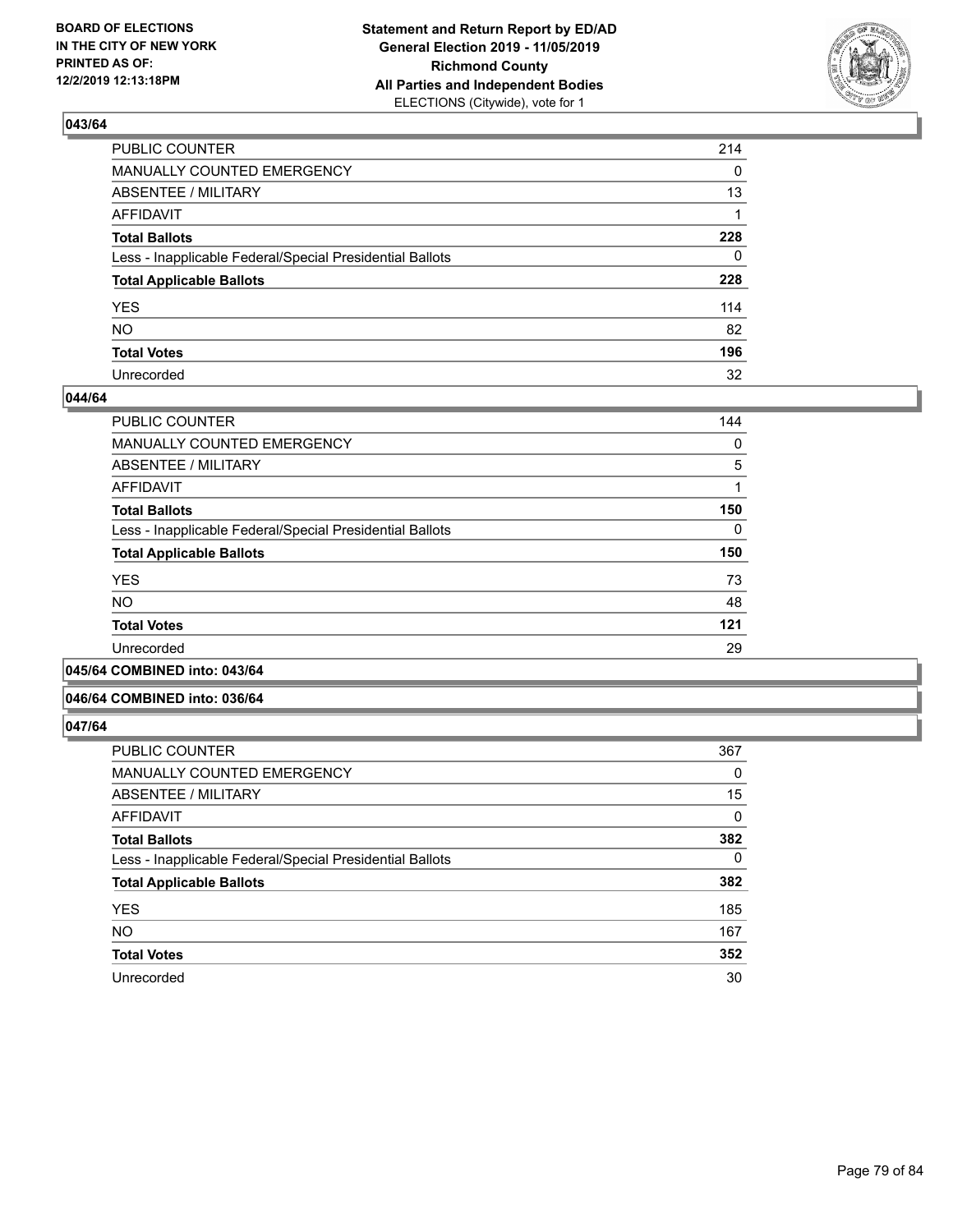

| PUBLIC COUNTER                                           | 211          |
|----------------------------------------------------------|--------------|
| MANUALLY COUNTED EMERGENCY                               | $\mathbf{0}$ |
| ABSENTEE / MILITARY                                      | 6            |
| AFFIDAVIT                                                | 0            |
| Total Ballots                                            | 217          |
| Less - Inapplicable Federal/Special Presidential Ballots | $\mathbf{0}$ |
| <b>Total Applicable Ballots</b>                          | 217          |
| YES                                                      | 63           |
| NO.                                                      | 138          |
| <b>Total Votes</b>                                       | 201          |
| Unrecorded                                               | 16           |

### **049/64**

| PUBLIC COUNTER                                           | 205      |
|----------------------------------------------------------|----------|
| MANUALLY COUNTED EMERGENCY                               | $\Omega$ |
| ABSENTEE / MILITARY                                      | 15       |
| AFFIDAVIT                                                |          |
| <b>Total Ballots</b>                                     | 221      |
| Less - Inapplicable Federal/Special Presidential Ballots | 0        |
| <b>Total Applicable Ballots</b>                          | 221      |
| <b>YES</b>                                               | 105      |
| NO.                                                      | 73       |
| <b>Total Votes</b>                                       | 178      |
| Unrecorded                                               | 43       |
|                                                          |          |

### **050/64 COMBINED into: 047/64**

| PUBLIC COUNTER                                           | 303 |
|----------------------------------------------------------|-----|
| <b>MANUALLY COUNTED EMERGENCY</b>                        | 0   |
| ABSENTEE / MILITARY                                      | 8   |
| AFFIDAVIT                                                |     |
| <b>Total Ballots</b>                                     | 312 |
| Less - Inapplicable Federal/Special Presidential Ballots | 0   |
| <b>Total Applicable Ballots</b>                          | 312 |
| <b>YES</b>                                               | 154 |
| NO.                                                      | 135 |
| <b>Total Votes</b>                                       | 289 |
| Unrecorded                                               | 23  |
| 052/64 COMBINED into: 051/64                             |     |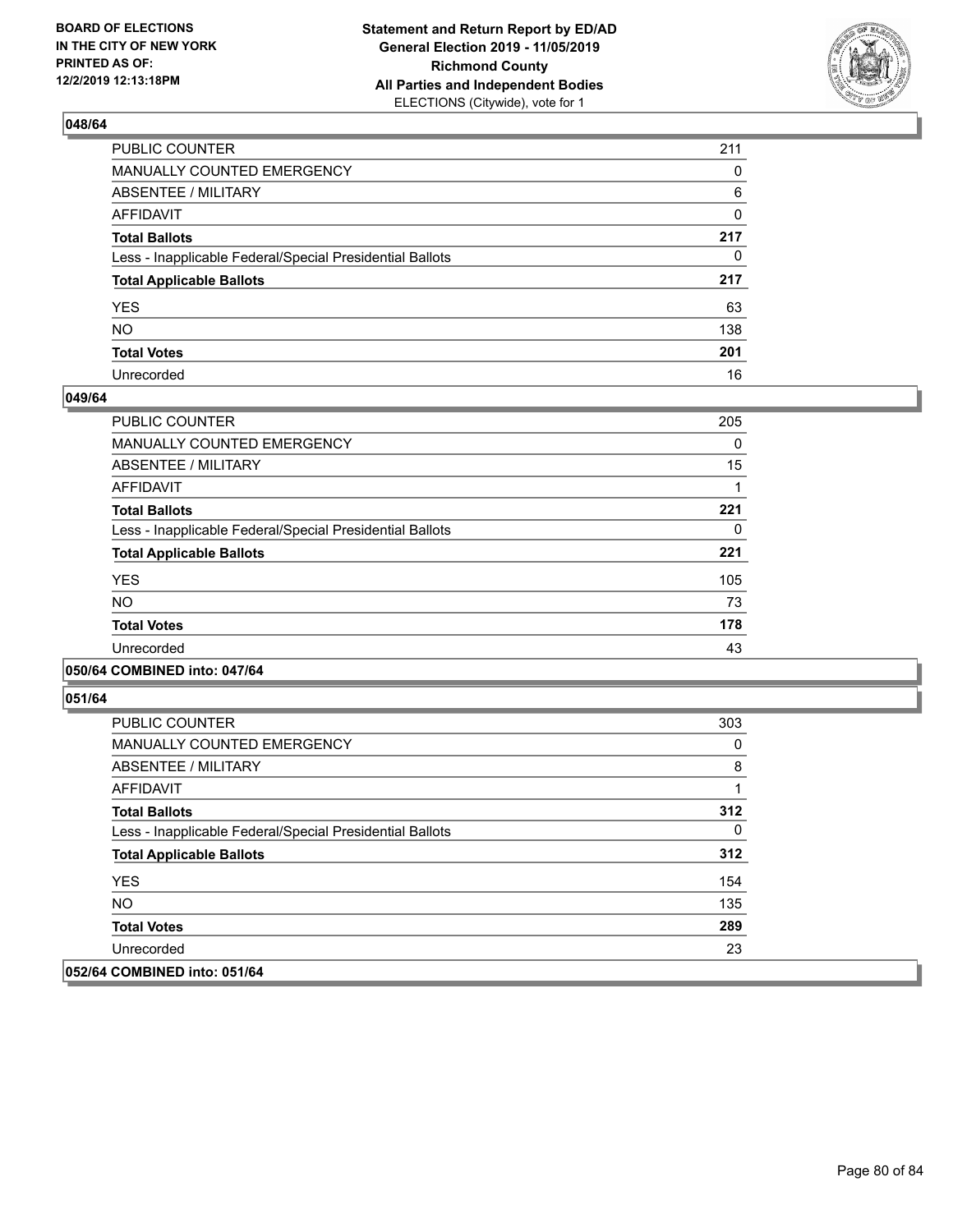

| PUBLIC COUNTER                                           | 266          |
|----------------------------------------------------------|--------------|
| MANUALLY COUNTED EMERGENCY                               | $\Omega$     |
| ABSENTEE / MILITARY                                      | 11           |
| AFFIDAVIT                                                | $\Omega$     |
| Total Ballots                                            | 277          |
| Less - Inapplicable Federal/Special Presidential Ballots | $\mathbf{0}$ |
| <b>Total Applicable Ballots</b>                          | 277          |
| YES                                                      | 137          |
| NO.                                                      | 108          |
| <b>Total Votes</b>                                       | 245          |
| Unrecorded                                               | 32           |

### **054/64**

| <b>PUBLIC COUNTER</b>                                    | 229      |
|----------------------------------------------------------|----------|
| <b>MANUALLY COUNTED EMERGENCY</b>                        | 0        |
| ABSENTEE / MILITARY                                      | 9        |
| AFFIDAVIT                                                |          |
| <b>Total Ballots</b>                                     | 239      |
| Less - Inapplicable Federal/Special Presidential Ballots | $\Omega$ |
| <b>Total Applicable Ballots</b>                          | 239      |
| <b>YES</b>                                               | 81       |
| <b>NO</b>                                                | 135      |
| <b>Total Votes</b>                                       | 216      |
| Unrecorded                                               | 23       |

**055/64** 

| PUBLIC COUNTER                                           | 176 |
|----------------------------------------------------------|-----|
| MANUALLY COUNTED EMERGENCY                               | 0   |
| ABSENTEE / MILITARY                                      | 6   |
| AFFIDAVIT                                                | 1   |
| <b>Total Ballots</b>                                     | 183 |
| Less - Inapplicable Federal/Special Presidential Ballots | 0   |
| <b>Total Applicable Ballots</b>                          | 183 |
| <b>YES</b>                                               | 66  |
| NO.                                                      | 107 |
| <b>Total Votes</b>                                       | 173 |
| Unrecorded                                               | 10  |
| 056/64 COMBINED into: 022/64                             |     |

**057/64 COMBINED into: 024/64**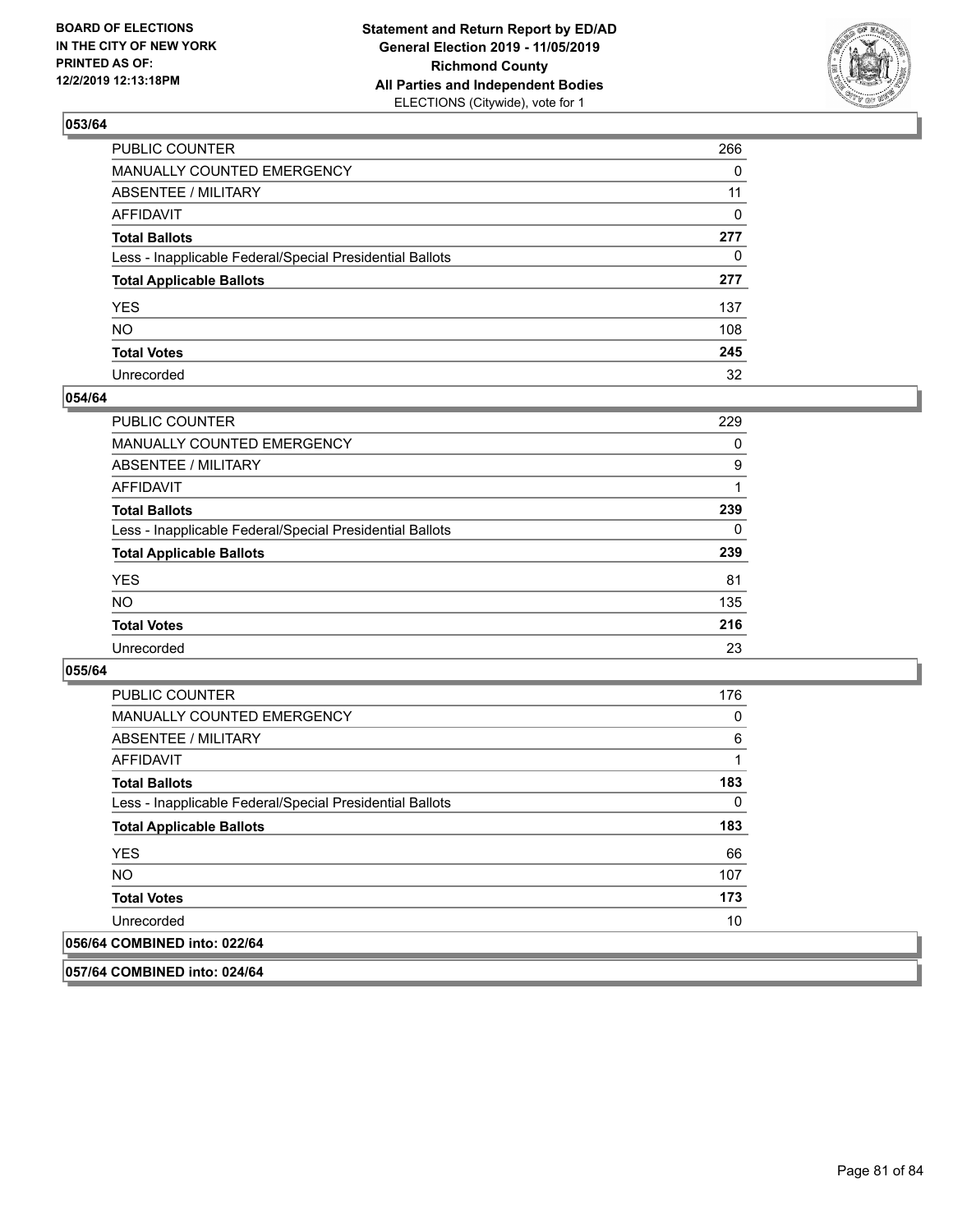

| PUBLIC COUNTER                                           | 175          |
|----------------------------------------------------------|--------------|
| MANUALLY COUNTED EMERGENCY                               | $\mathbf{0}$ |
| ABSENTEE / MILITARY                                      |              |
| AFFIDAVIT                                                |              |
| Total Ballots                                            | 177          |
| Less - Inapplicable Federal/Special Presidential Ballots | $\mathbf{0}$ |
| <b>Total Applicable Ballots</b>                          | 177          |
| YES                                                      | 54           |
| NO.                                                      | 110          |
| <b>Total Votes</b>                                       | 164          |
| Unrecorded                                               | 13           |

### **059/64**

| PUBLIC COUNTER                                           | 138      |
|----------------------------------------------------------|----------|
| MANUALLY COUNTED EMERGENCY                               | 0        |
| ABSENTEE / MILITARY                                      | 4        |
| AFFIDAVIT                                                | $\Omega$ |
| <b>Total Ballots</b>                                     | 142      |
| Less - Inapplicable Federal/Special Presidential Ballots | $\Omega$ |
| <b>Total Applicable Ballots</b>                          | 142      |
| <b>YES</b>                                               | 58       |
| <b>NO</b>                                                | 67       |
| <b>Total Votes</b>                                       | 125      |
| Unrecorded                                               | 17       |
| .<br>__ _ _ _ _                                          |          |

### **060/64 COMBINED into: 041/64**

### **061/64 COMBINED into: 053/64**

| <b>PUBLIC COUNTER</b>                                    | 172      |
|----------------------------------------------------------|----------|
| <b>MANUALLY COUNTED EMERGENCY</b>                        | 0        |
| ABSENTEE / MILITARY                                      | 16       |
| AFFIDAVIT                                                | 0        |
| <b>Total Ballots</b>                                     | 188      |
| Less - Inapplicable Federal/Special Presidential Ballots | $\Omega$ |
| <b>Total Applicable Ballots</b>                          | 188      |
| <b>YES</b>                                               | 81       |
| <b>NO</b>                                                | 89       |
| <b>Total Votes</b>                                       | 170      |
| Unrecorded                                               | 18       |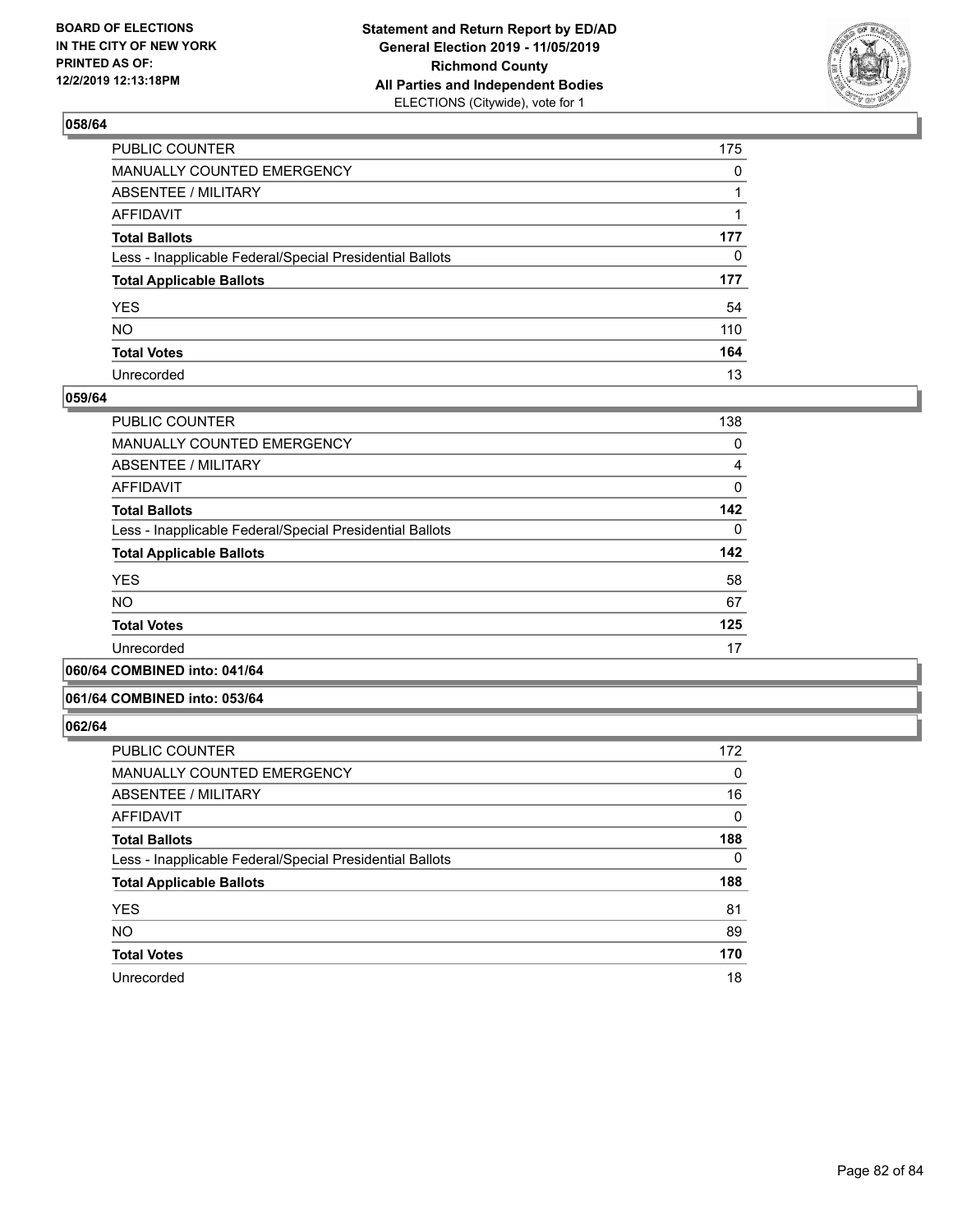

| PUBLIC COUNTER                                           | 166 |
|----------------------------------------------------------|-----|
| <b>MANUALLY COUNTED EMERGENCY</b>                        | 0   |
| ABSENTEE / MILITARY                                      | 4   |
| <b>AFFIDAVIT</b>                                         | 1   |
| <b>Total Ballots</b>                                     | 171 |
| Less - Inapplicable Federal/Special Presidential Ballots | 0   |
| <b>Total Applicable Ballots</b>                          | 171 |
| <b>YES</b>                                               | 69  |
| NO.                                                      | 75  |
| <b>Total Votes</b>                                       | 144 |
| Unrecorded                                               | 27  |
| 064/64 COMBINED into: 009/63                             |     |
| 065/64 COMBINED into: 048/64                             |     |
| 066/64 COMBINED into: 009/63                             |     |
| 067/64 COMBINED into: 009/63                             |     |
| 068/64 COMBINED into: 009/63                             |     |
| 069/64 COMBINED into: 048/64                             |     |
| 070/64 COMBINED into: 009/63                             |     |